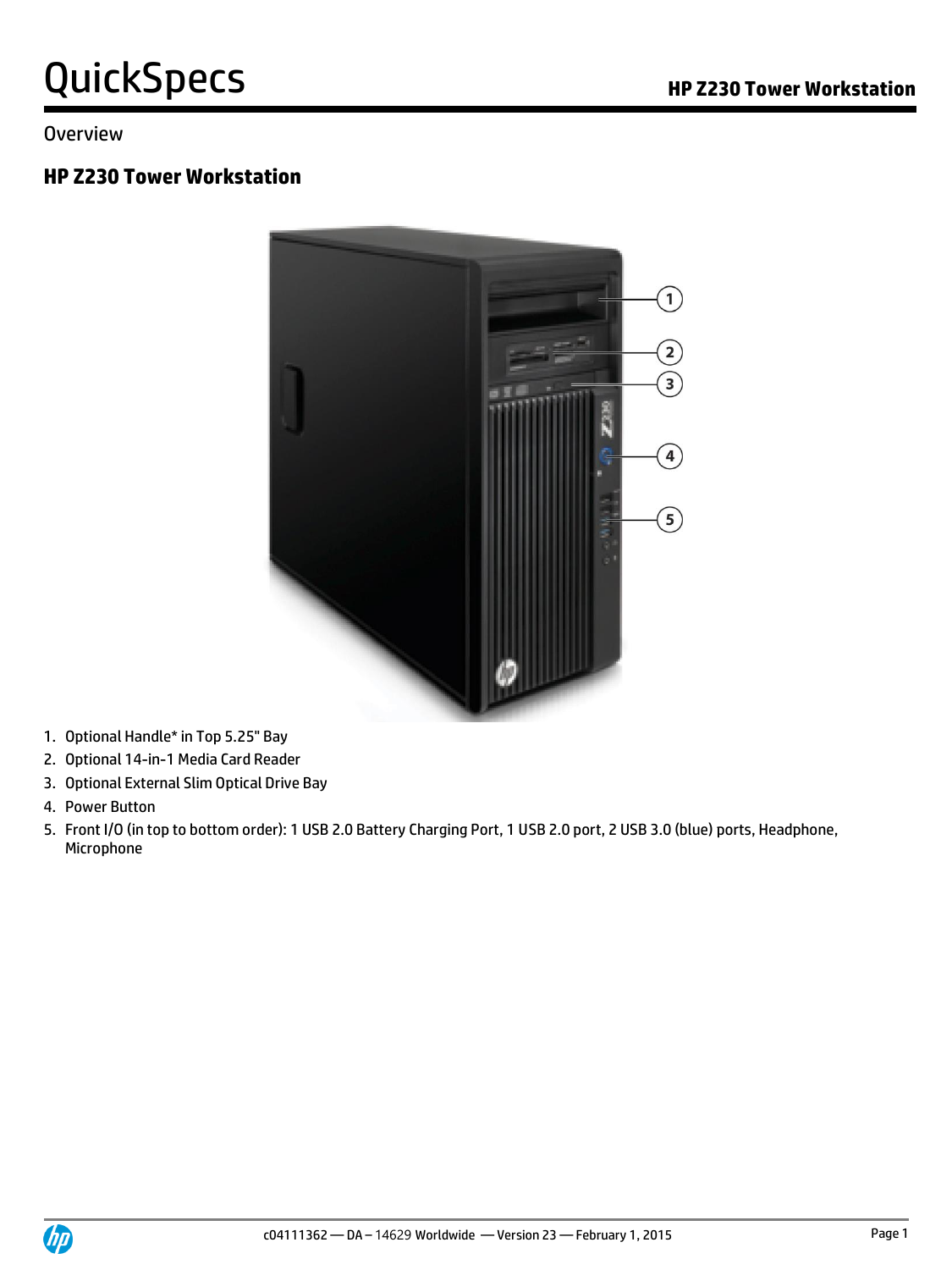#### **Overview**



- 1. PS/2 ports (keyboard, mouse)
- 2. 2 USB 2.0
- 3. RJ-45 to integrated GBE
- 4. 2 DisplayPort (DP 1.2) output from Intel HD graphics (available on selected processors only)
- 5. DVI-I single link
- 6. 2 USB 3.0, 2 USB 2.0
- 7. 1 Audio Line In, 1 Audio Line Out, 1 Microphone

| <b>Form Factor</b>       | Minitower                                                                                                      |
|--------------------------|----------------------------------------------------------------------------------------------------------------|
| <b>Operating Systems</b> | Preinstalled:                                                                                                  |
|                          | Windows 7 Professional 32/64<br>$\bullet$                                                                      |
|                          | Windows 7 Professional 64-bit (National Academic)                                                              |
|                          | Windows 7 Home Premium 32/64                                                                                   |
|                          | Windows 8.1 Pro 64-bit                                                                                         |
|                          | Windows 8.1 Standard 64-bit                                                                                    |
|                          | Windows 8.1 Simplified Chinese Edition 64-bit                                                                  |
|                          | Windows 8.1 Pro Downgrade to Windows 7 Professional 32-bit                                                     |
|                          | Windows 8.1 Pro Downgrade to Windows 7 Professional 64-bit                                                     |
|                          | Windows 8.1 Pro Downgrade to Windows 7 Professional 32-bit (National Academic)<br>$\bullet$                    |
|                          | Windows 8.1 Pro Downgrade to Windows 7 Professional 64-bit (National Academic)                                 |
|                          | Windows 8.1 Single Language (EM)                                                                               |
|                          | HP Installer Kit for Linux [includes drivers for 64-bit OS versions of Red Hat Enterprise Linux 6<br>$\bullet$ |
|                          | and SUSE Linux Enterprise Desktop (SLED) 11]                                                                   |
|                          | SUSE Linux Enterprise Desktop 11 64-bit (90 day license)                                                       |
|                          | Red Hat Enterprise Linux Workstation (1 year paper license available; Preinstall not available)                |

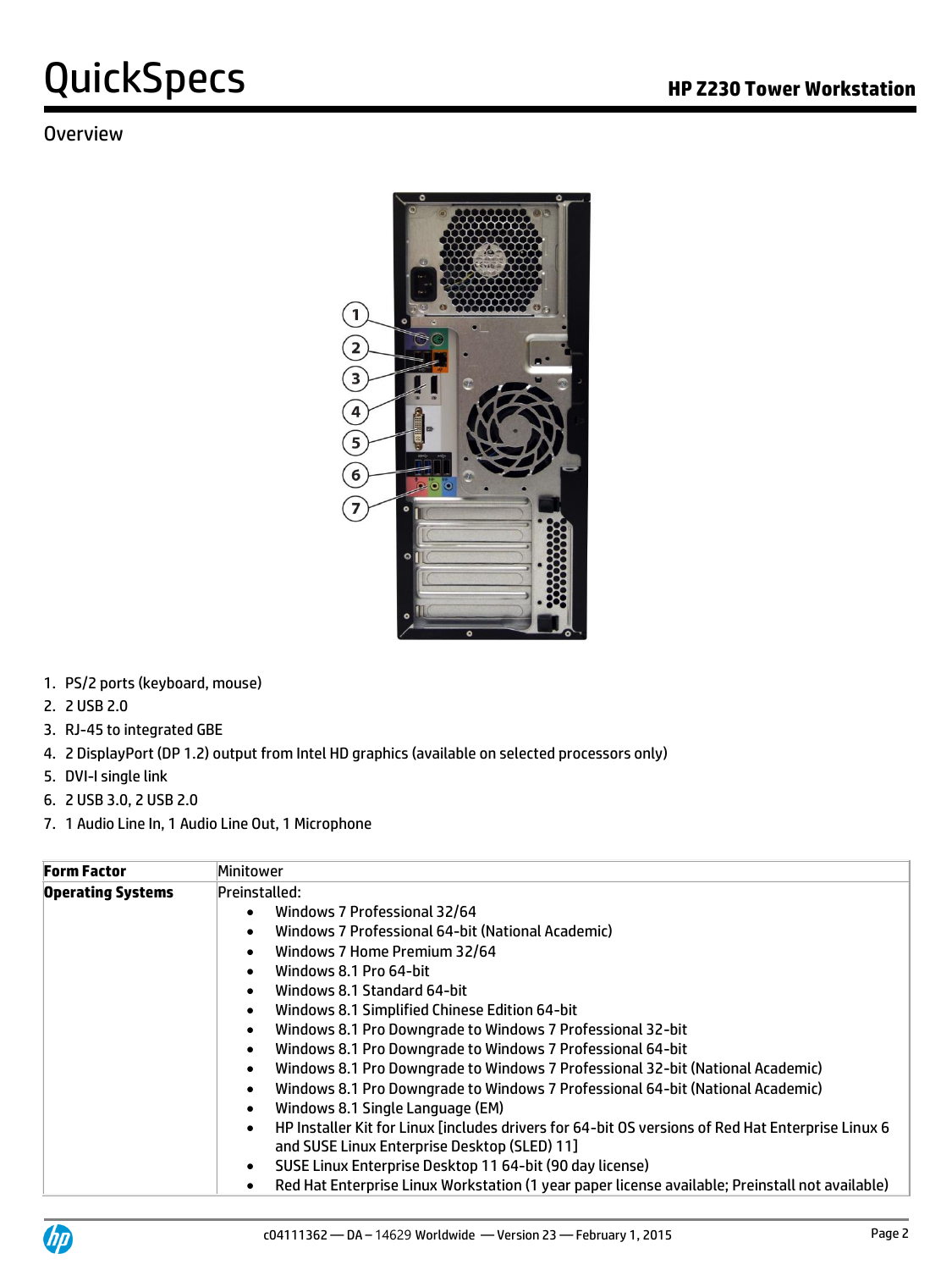#### **Overview**

| Supported:<br>Windows 7 Enterprise 32/64<br>Windows 8/8.1 Enterprise 64-bit<br>$\bullet$<br><b>NOTES:</b> For detailed OS/hardware support information for Linux, see:<br>http://www.hp.com/support/linux_hardware_matrix |              |                                       |                                                                     |                         |                                 |                            |                               |                                                            |                   |
|---------------------------------------------------------------------------------------------------------------------------------------------------------------------------------------------------------------------------|--------------|---------------------------------------|---------------------------------------------------------------------|-------------------------|---------------------------------|----------------------------|-------------------------------|------------------------------------------------------------|-------------------|
| <b>Name</b>                                                                                                                                                                                                               | Cores        | <b>Clock</b><br><b>Speed</b><br>(GHz) | Intel <sup>®</sup> Turbo<br><b>Boost</b><br>Technology <sup>1</sup> | Cache<br>(MB)           | Memory<br><b>Speed</b><br>(MHz) | Hyper-<br><b>Threading</b> | Integrated<br><b>Graphics</b> | Featuring<br>Intel <sup>®</sup> vPro™<br><b>Technology</b> | <b>TDP</b><br>(W) |
| Intel <sup>®</sup> Xeon® processor<br>E3-1281v3                                                                                                                                                                           | 4            | 3.7                                   | 4.1                                                                 | 8                       | 1600                            | Υ                          | N/A                           | Υ                                                          | 80W               |
| Intel <sup>®</sup> Xeon® processor<br>E3-1280v3                                                                                                                                                                           | 4            | 3.6                                   | 4.0                                                                 | 8                       | 1600                            | Υ                          | N/A                           | Υ                                                          | 80W               |
| Intel <sup>®</sup> Xeon® processor<br>E3-1271v3                                                                                                                                                                           | 4            | 3.6                                   | 4.0                                                                 | 8                       | 1600                            | Υ                          | N/A                           | Υ                                                          | 80W               |
| Intel <sup>®</sup> Xeon® processor<br>E3-1246v3                                                                                                                                                                           | 4            | 3.5                                   | 3.9                                                                 | 8                       | 1600                            | Y                          | Intel HD Graphics<br>P4600    | Υ                                                          | 84W               |
| Intel <sup>®</sup> Xeon® processor<br>E3-1245v3                                                                                                                                                                           | 4            | 3.4                                   | 3.8                                                                 | 8                       | 1600                            | Y                          | Intel HD Graphics<br>P4600    | Υ                                                          | 84W               |
| Intel® Xeon® processor<br>E3-1241v3                                                                                                                                                                                       | 4            | 3.5                                   | 3.9                                                                 | 8                       | 1600                            | Υ                          | N/A                           | Υ                                                          | 80W               |
| Intel <sup>®</sup> Xeon® processor<br>E3-1240v3                                                                                                                                                                           | 4            | 3.4                                   | 3.8                                                                 | 8                       | 1600                            | Υ                          | N/A                           | Υ                                                          | 80W               |
| Intel <sup>®</sup> Xeon® processor<br>E3-1231v3                                                                                                                                                                           | 4            | 3.4                                   | 3.8                                                                 | 8                       | 1600                            | Υ                          | N/A                           | Υ                                                          | 80W               |
| Intel <sup>®</sup> Xeon® processor<br>E3-1226v3                                                                                                                                                                           | 4            | 3.3                                   | 3.7                                                                 | 8                       | 1600                            | ${\sf N}$                  | Intel HD Graphics<br>P4600    | Υ                                                          | 84W               |
| Intel® Xeon® processor<br>E3-1225v3                                                                                                                                                                                       | 4            | 3.2                                   | 3.6                                                                 | 8                       | 1600                            | N                          | Intel HD Graphics<br>P4600    | Υ                                                          | 84W               |
| Intel® Core™ i7-4790<br>processor                                                                                                                                                                                         | 4            | 3.6                                   | 4.0                                                                 | 8                       | 1600                            | Υ                          | Intel HD Graphics<br>4600     | Υ                                                          | 84W               |
| Intel <sup>®</sup> Core <sup>™</sup> i5-4690<br>processor                                                                                                                                                                 | 4            | 3.5                                   | 3.9                                                                 | 6                       | 1600                            | N                          | Intel HD Graphics<br>4600     | Υ                                                          | 84W               |
| ∥ntel® Core™ i5-4590<br>processor                                                                                                                                                                                         | 4            | 3.3                                   | 3.7                                                                 | 6                       | 1600                            | N                          | Intel HD Graphics<br>4600     | Υ                                                          | 84W               |
| Intel® Core™ i3-4350<br>processor                                                                                                                                                                                         | $\mathsf{Z}$ | 3.6                                   | <b>NA</b>                                                           | $\overline{\mathbf{4}}$ | 1600                            | Y                          | Intel HD Graphics<br>4600     | ${\sf N}$                                                  | 54W               |
| Intel <sup>®</sup> CoreTM i3-4160<br>processor                                                                                                                                                                            | $\mathsf{Z}$ | 3.6                                   | <b>NA</b>                                                           | 3                       | 1600                            | Υ                          | Intel HD Graphics<br>4400     | ${\sf N}$                                                  | 54W               |
| Intel <sup>®</sup> Core™ i3-4150<br>processor                                                                                                                                                                             | 2            | 3.5                                   | <b>NA</b>                                                           | 3                       | 1600                            | Y                          | Intel HD Graphics<br>4400     | N                                                          | 54W               |
| Intel <sup>®</sup> Pentium <sup>®</sup> G3240<br>processor                                                                                                                                                                | $\mathsf{Z}$ | 3.1                                   | <b>NA</b>                                                           | 3                       | 1333                            | N                          | Intel HD Graphics             | N                                                          | 54W               |

<sup>1</sup>The specifications shown in this column represent the maximum turbo frequency with one core active. Turbo boost stepping occurs in 100MHz increments. Processors that do not have turbo functionality are denoted as N/A.

**Available Processor Disclaimers** Integrated Intel® HD graphics is not supported on the Intel Xeon processor E3-1230v3, E3-1240v3, E3-

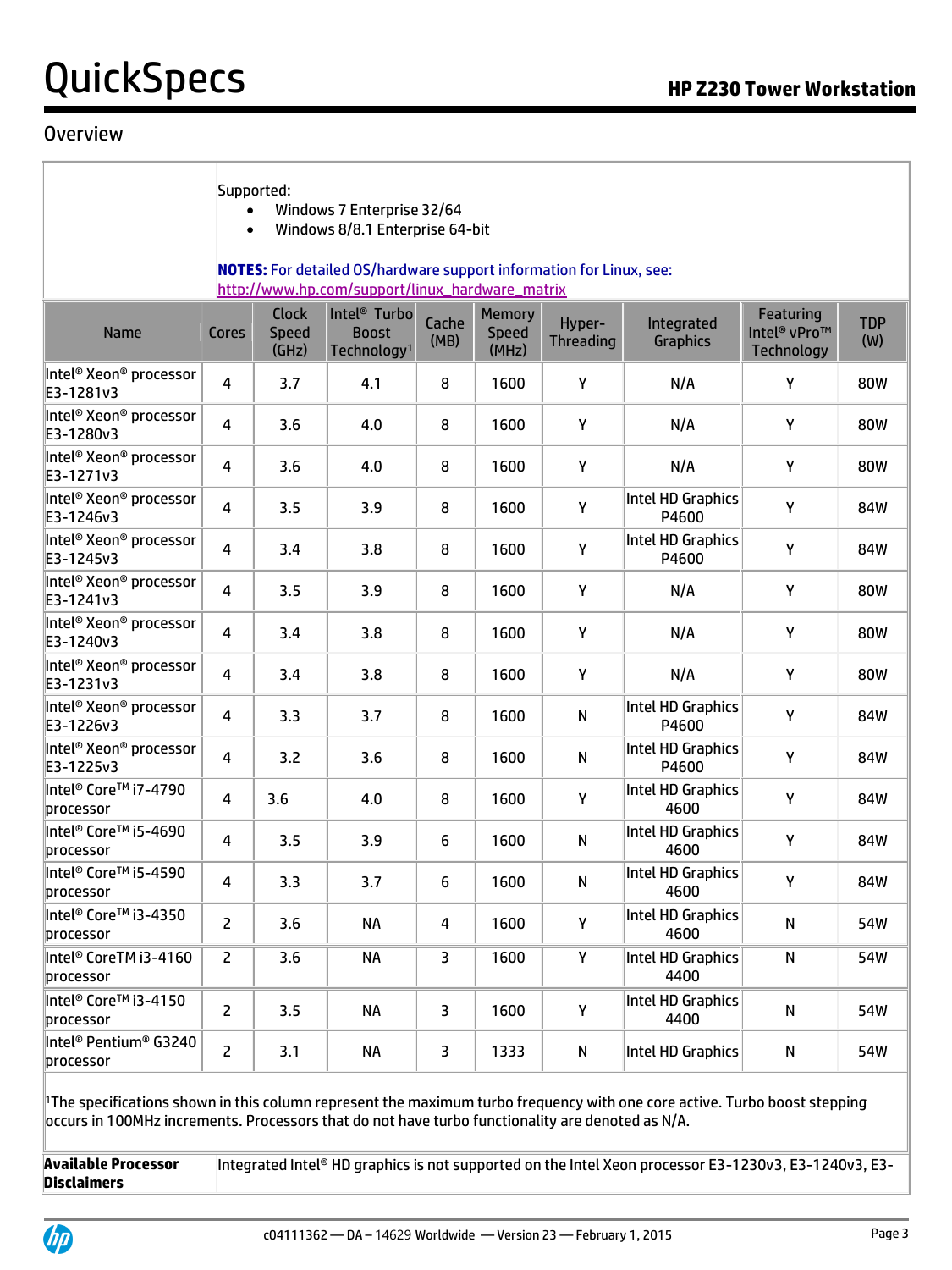#### **Overview**

|                                                | 1270v3 or E3-1280v3.                                                                                                                                                                                                                                                                                                                                                                                                                                       |
|------------------------------------------------|------------------------------------------------------------------------------------------------------------------------------------------------------------------------------------------------------------------------------------------------------------------------------------------------------------------------------------------------------------------------------------------------------------------------------------------------------------|
|                                                | Intel® Xeon E3, Intel Core i3 and Intel Pentium processors can support either ECC or non-ECC memory;<br>Intel® Core i5/i7 processors only support non-ECC memory.                                                                                                                                                                                                                                                                                          |
|                                                | Intel's numbering is not a measurement of higher performance. Processor numbers differentiate<br>features within each processor family, not across different processor families. See:<br>http://www.intel.com/products/processor_number/ for details.                                                                                                                                                                                                      |
|                                                | $64$ -bit computing on Intel® 64 architecture requires a computer system with a processor, chipset, BIOS,<br>operating system, device drivers and applications enabled for Intel 64 architecture. Processor will not<br>operate (including 32-bit operation) without an Intel 64 architecture-enabled BIOS. Performance will<br>vary depending on your hardware and software configurations. See: http://www.intel.com/info/em64t<br>for more information. |
|                                                | Dual-Core and Quad-Core technologies are designed to improve performance of multithreaded software<br>products and hardware-aware multitasking operating systems and may require appropriate operating<br>system software for full benefits; check with software provider to determine suitability; Not all<br>customers or software applications will necessarily benefit from use of these technologies.                                                 |
| <b>Color</b>                                   | Jack Black                                                                                                                                                                                                                                                                                                                                                                                                                                                 |
| <b>Expansion Slots (see</b><br>more details)   | 1 PCIe Gen3 x16 slot<br>system board section for 1 PCIe Gen2 x4 slot /x16 connector<br>1 PCIe Gen2 x1 slot/x4 connector<br>1 PCIe Gen2 x1 slot<br>1 PCI slot 32-bit                                                                                                                                                                                                                                                                                        |
|                                                | In the PCIe Gen3 x16 slot, if it is not being used for a graphics card, only cards certified as After Market<br>Options for this platform are supported.                                                                                                                                                                                                                                                                                                   |
| <b>Expansion Bays (see</b><br>details)         | . 2 external Half Height 5.25" Bays<br>storage section for more   1 external Slim Optical Drive Bay<br>. 2 internal 3.5" Drive Bays<br>• 1 internal 2.5" Drive Bay                                                                                                                                                                                                                                                                                         |
| Front I/O                                      | 2 USB 3.0, 1 USB 2.0, 1 USB 2.0 Charging Data Port, 1 Headphone, and 1 Microphone.                                                                                                                                                                                                                                                                                                                                                                         |
| Internal I/O                                   | 1 USB 3.0 and 3 USB 2.0 ports available as 2 separate 2x10(3.0 x1, 2.0 x1) and 2x5(2.0 x2) header:<br>supports one HP Internal USB 2.0 Port Kit and one USB 3.0 Media Card Reader.                                                                                                                                                                                                                                                                         |
| Rear I/O                                       | 1 DVI-I Single Link and 2 DisplayPort (DP 1.2) outputs from Intel HD graphics (available on specific<br>processors only); 2 USB 3.0 ports, 4 USB 2.0 ports, 1 serial port (optional), 1 parallel port (optional), 2<br>PS/2, RJ-45 (LoM), 1 Audio Line-in, and 1 Audio Line-out, Microphone; 2 IEEE 1394b ports (optional).                                                                                                                                |
| <b>Interfaces Supported</b>                    | 14-in-1 Media Card Reader (optional)                                                                                                                                                                                                                                                                                                                                                                                                                       |
| <b>Chassis Dimensions (H x</b><br>$W \times D$ | Standard minitower orientation: 399mm x 170mm x 442mm (15.7 x 6.7 x 17.4 in)                                                                                                                                                                                                                                                                                                                                                                               |
| Weight                                         | Exact weights depend upon configuration:                                                                                                                                                                                                                                                                                                                                                                                                                   |
|                                                | Minimum: 8.8 kg (19.4 lb)<br>Typical*: 9.5 kg (20.94 lb)<br>Maximum: 11.8 kg (26.01 lb)                                                                                                                                                                                                                                                                                                                                                                    |

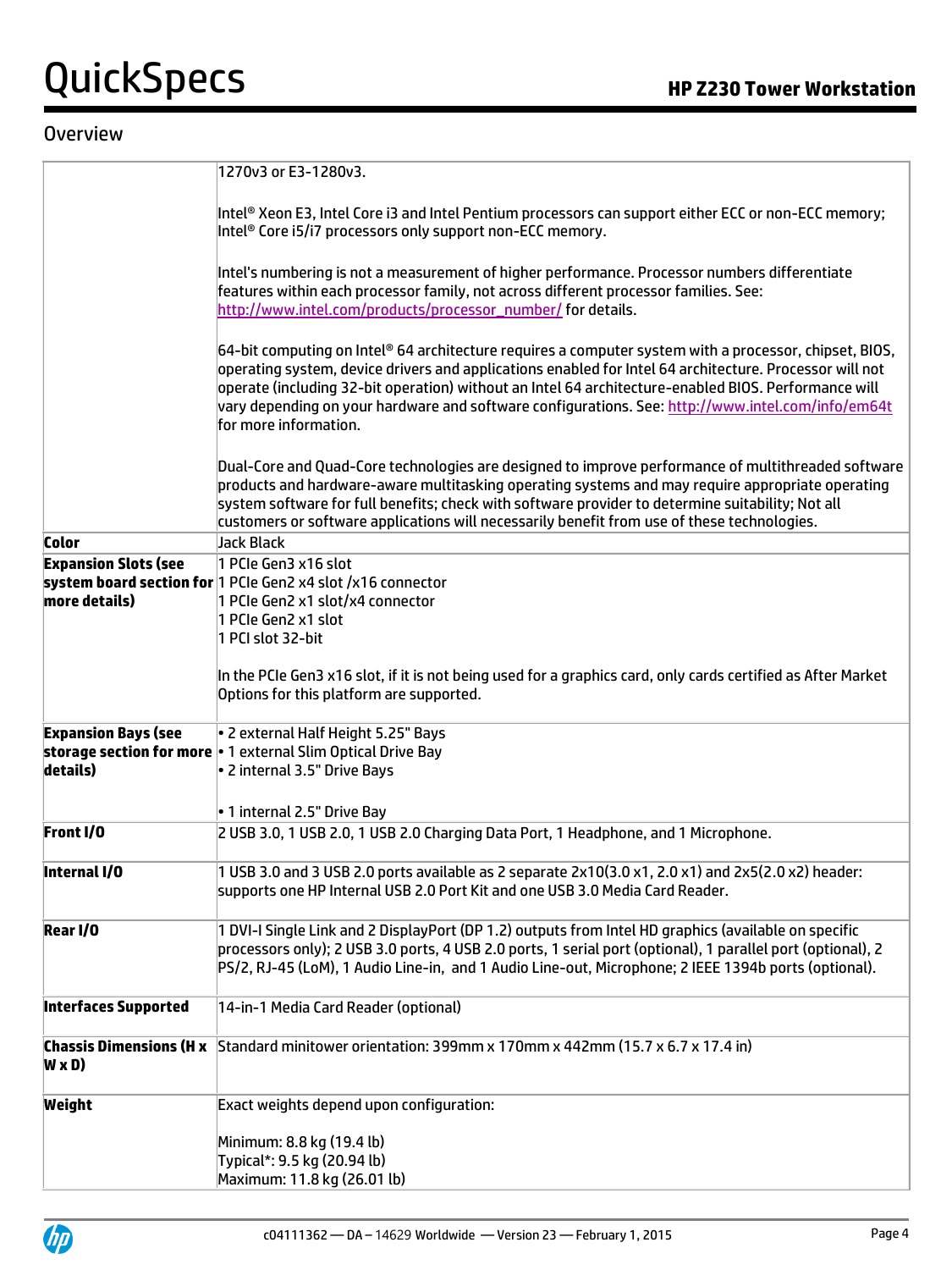#### **Overview**

|                                                 | Supported Weight (desktop orientation): 35 kg (77 lb)<br>* Typical weight when configured with 2 3.5" hard drives, 1 optical drive, 2 DIMMs and 1 NVIDIA Quadro                                                                                                                                                                                                                                                                            |
|-------------------------------------------------|--------------------------------------------------------------------------------------------------------------------------------------------------------------------------------------------------------------------------------------------------------------------------------------------------------------------------------------------------------------------------------------------------------------------------------------------|
|                                                 | K600 graphics card                                                                                                                                                                                                                                                                                                                                                                                                                         |
| <b>Temperature</b>                              | Operating: 40° to 95°F (5° to 35°C)<br>Non-operating: -40° to 140°F (-40° to 60°C)                                                                                                                                                                                                                                                                                                                                                         |
|                                                 | NOTES: Derate the maximum operating temperature by one degree C (1.8 degrees F) for every 305m<br>(1,000 ft) altitude over 1,524m (5,000 ft).                                                                                                                                                                                                                                                                                              |
| <b>Humidity</b>                                 | Operating: 8% to 85%<br>Non-operating: 8% to 90%                                                                                                                                                                                                                                                                                                                                                                                           |
| pressurized)                                    | Maximum Altitude (non-Operating: 3,000 m; 10,000 ft<br>Non-operating: 9,100 m; 30,000 ft                                                                                                                                                                                                                                                                                                                                                   |
| <b>Power Supply</b>                             | 400 watts wide-ranging, active Power Factor Correction, 92% Efficient<br>320W Standard Efficiency wide-ranging, active PFC Power Supply option available in some countries.<br>The Power Supply Efficency Report for the 400W 92% Efficiency Power Supply may be found at the<br>following link:<br>http://www.plugloadsolutions.com/psu_reports/HEWLETT-PACKARD%20COMPANY_704427-<br>001%20(DPS-400AB-19%20A)_400W_EC0S%203496_Report.pdf |
| <b>Backup Devices</b>                           | For a complete listing of compatible DAT tape drives, LTO tape drives and RDX Removable Disk Backup<br>System offerings, please visit http://www.hp.com/go/connect                                                                                                                                                                                                                                                                         |
| <b>Chipset</b>                                  | Intel® C226 chipset                                                                                                                                                                                                                                                                                                                                                                                                                        |
| <b>Memory</b>                                   | 4 DIMM slots, supporting up to 32GB ECC/non-ECC, DDR3 1600 MHz                                                                                                                                                                                                                                                                                                                                                                             |
| <b>Memory disclaimers</b>                       | The CPUs determine the speed at which the memory is clocked. If a 1333 MHz capable CPU is used in the<br>system, the maximum speed the memory will run at is 1333 MHz regardless of the specified speed of the $\vert$<br>memory.                                                                                                                                                                                                          |
| <b>Workstation ISV</b><br><b>Certifications</b> | See the latest list of certifications at<br>http://www.hp.com/united-states/campaigns/workstations/partnerships.html                                                                                                                                                                                                                                                                                                                       |

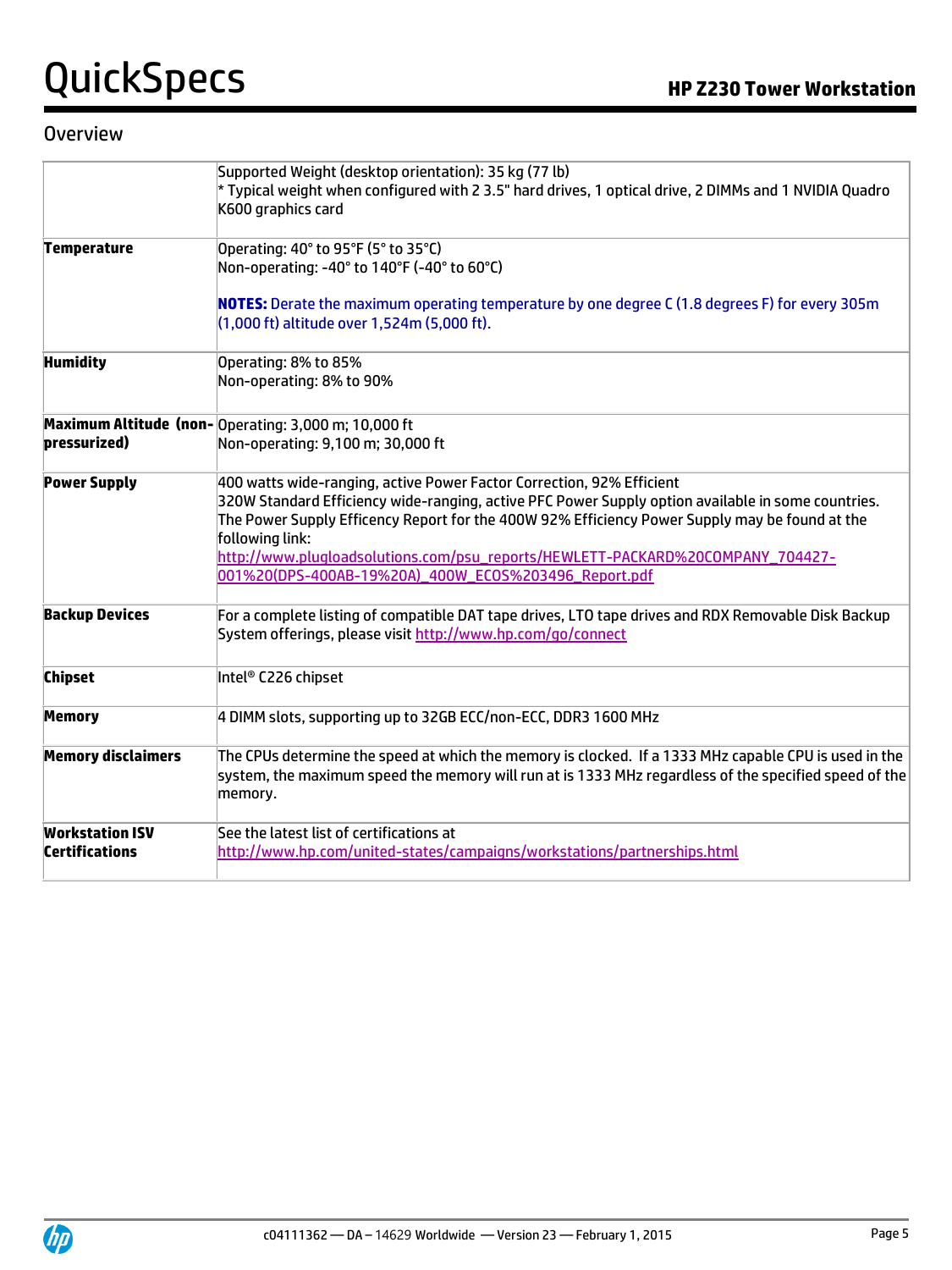### Supported Components

| <b>Processors</b> |                                                                                                                                                 | <b>Factory</b><br><b>Configured</b> | <b>Option Kit</b> | <b>Support</b><br><b>Notes</b> |
|-------------------|-------------------------------------------------------------------------------------------------------------------------------------------------|-------------------------------------|-------------------|--------------------------------|
|                   | Intel® Xeon® processor E3-1200 v3 family (Z230)                                                                                                 |                                     |                   |                                |
|                   | Intel <sup>®</sup> Xeon <sup>®</sup> processor E3-1281v3, Quad-Core, 8 MB<br>cache, 3.7 GHz, up to 4.1 GHz with Intel Turbo Boost<br>Technology | Y                                   | N                 | See Note 2                     |
|                   | Intel <sup>®</sup> Xeon <sup>®</sup> processor E3-1280v3, Quad-Core, 8 MB<br>cache, 3.6 GHz, up to 4.0 GHz with Intel Turbo Boost<br>Technology | Υ                                   | $\mathsf{N}$      | See Note 2                     |
|                   | Intel <sup>®</sup> Xeon <sup>®</sup> processor E3-1271v3, Quad-Core, 8 MB<br>cache, 3.6 GHz, up to 4.0GHz with Intel Turbo Boost<br>Technology  | Y                                   | $\mathsf{N}$      | See Note 2                     |
|                   | Intel® Xeon® processor E3-1270v3, Quad-Core, 8 MB<br>cache, 3.5 GHz, up to 3.9 GHz with Intel Turbo Boost<br>Technology                         | Υ                                   | $\mathsf{N}$      | See Note 2                     |
|                   | Intel <sup>®</sup> Xeon <sup>®</sup> processor E3-1246v3, Quad-Core, 8 MB<br>cache, 3.5 GHz, up to 3.9 GHz with Intel Turbo Boost<br>Technology | Υ                                   | $\mathsf{N}$      | See Note 2                     |
|                   | Intel <sup>®</sup> Xeon <sup>®</sup> processor E3-1245v3, Quad-Core, 8 MB<br>cache, 3.4 GHz, up to 3.8 GHz with Intel Turbo Boost<br>Technology | Υ                                   | $\mathsf{N}$      | See Note 2                     |
|                   | Intel <sup>®</sup> Xeon <sup>®</sup> processor E3-1241v3, Quad-Core, 8 MB<br>cache, 3.5 GHz, up to 3.9 GHz with Intel Turbo Boost<br>Technology | Υ                                   | $\mathsf{N}$      | See Note 2                     |
|                   | Intel <sup>®</sup> Xeon <sup>®</sup> processor E3-1240v3, Quad-Core, 8 MB<br>cache, 3.4 GHz, up to 3.8 GHz with Intel Turbo Boost<br>Technology | Y                                   | $\mathsf{N}$      | See Note 2                     |
|                   | Intel® Xeon® processor E3-1231v3, Quad-Core, 8 MB<br>cache, 3.4 GHz, up to 3.8 GHz with Intel Turbo Boost<br>Technology                         | Υ                                   | $\mathsf{N}$      | See Note 2                     |
|                   | Intel <sup>®</sup> Xeon <sup>®</sup> processor E3-1230v3, Quad-Core, 8 MB<br>cache, 3.3 GHz, up to 3.7 GHz with Intel Turbo Boost<br>Technology | Υ                                   | $\mathsf{N}$      | See Note 2                     |
|                   | Intel <sup>®</sup> Xeon <sup>®</sup> processor E3-1226v3, Quad-Core, 8 MB<br>cache, 3.3 GHz, up to 3.7 GHz with Intel Turbo Boost<br>Technology | Υ                                   | N                 | See Note 2                     |
|                   | Intel <sup>®</sup> Xeon <sup>®</sup> processor E3-1225v3, Quad-Core, 8 MB<br>cache, 3.2 GHz, up to 3.6 GHz with Intel Turbo Boost<br>Technology | Υ                                   | N                 | See Note 2                     |
|                   | 4th generation Intel® Core™ processor family                                                                                                    |                                     |                   |                                |
|                   | Intel <sup>®</sup> Core <sup>™</sup> i7-4790 processor, Quad-Core, 8 MB cache,<br>3.6 GHz, up to 4.0 GHz with Intel Turbo Boost Technology      | Y                                   | N                 | See Note 3                     |
|                   | Intel® Core™ i5-4690 processor, Quad-Core, 6 MB cache,<br>3.5 GHz, up to 3.9 GHz with Intel Turbo Boost Technology                              | Υ                                   | N                 | See Note 3                     |
|                   | Intel® Core™ i5-4590 processor, Quad-Core, 6 MB cache,<br>3.3 GHz, up to 3.7 GHz with Intel Turbo Boost Technology                              | Υ                                   | N                 | See Note 3                     |
|                   | Intel <sup>®</sup> Core™ i3-4350 processor, Dual-Core, 4 MB cache,<br>3.6 GHz                                                                   | Y                                   | N                 | See Note 2                     |
|                   | Intel <sup>®</sup> Core <sup>™</sup> i3-4160 processor, Dual-Core, 3 MB cache,<br>3.6 GHz                                                       | Υ                                   | Υ                 |                                |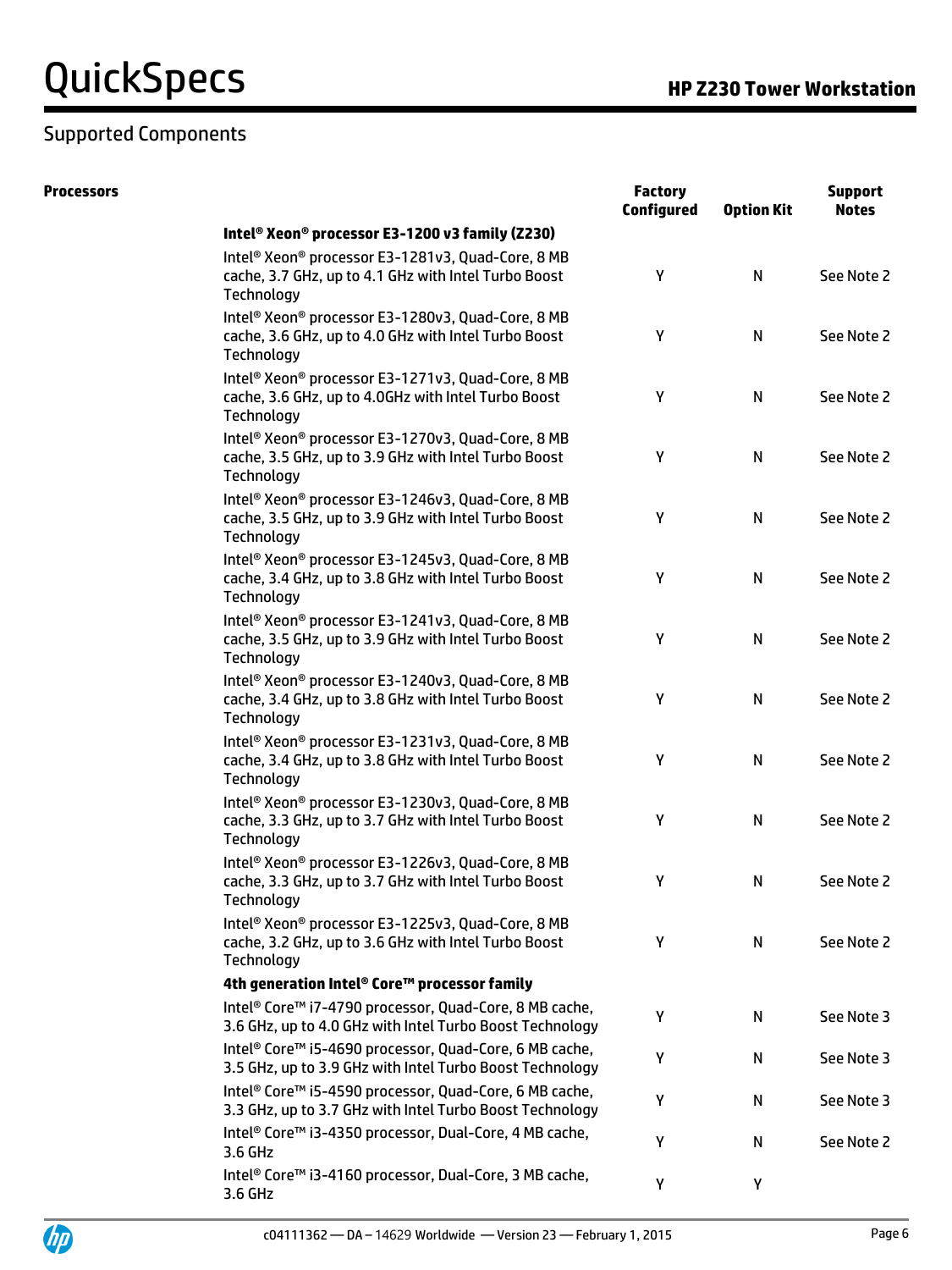#### Supported Components

| Intel <sup>®</sup> Core™ i3-4150 processor, Dual-Core, 3 MB cache,<br>3.5 GHz                                                                                                                                   | ν | N | See Note 2 |
|-----------------------------------------------------------------------------------------------------------------------------------------------------------------------------------------------------------------|---|---|------------|
| Dual Core Intel® Pentium® Processors (Z230)                                                                                                                                                                     |   |   |            |
| Intel <sup>®</sup> Pentium® G3240 processor, Dual-Core, 3 MB cache,<br>3.1 GHz                                                                                                                                  | ν | N | See Note 2 |
| <b>NOTE 1:</b> Intel HD Graphics P4600 supports workstation-specific graphics drivers for improved<br>compatibility and performance on select professional applications, compared to Intel HD Graphics<br>4600. |   |   |            |
|                                                                                                                                                                                                                 |   |   |            |
| <b>NOTE 2:</b> These processors support either ECC or non-ECC memory                                                                                                                                            |   |   |            |

| <b>Monitors / Displays</b> |                                                      | <b>Factory</b><br>Configured | <b>Option</b><br>Kit | <b>Option</b><br><b>Kit Part</b><br>Number | <b>Support</b><br><b>Notes</b> |
|----------------------------|------------------------------------------------------|------------------------------|----------------------|--------------------------------------------|--------------------------------|
|                            | HP Z Display Z30i 30-inch IPS LED Backlit Monitor    |                              |                      |                                            |                                |
|                            | HP Z Display Z27i 27-inch IPS LED Backlit Monitor    |                              |                      |                                            |                                |
|                            | HP Z Display Z24i 24-inch IPS LED Backlit Monitor    |                              |                      |                                            |                                |
|                            | HP Z Display Z23i 23-inch IPS LED Backlit Monitor    |                              |                      |                                            |                                |
|                            | HP Z Display Z22i 21.5-inch IPS LED Backlit Monitor  |                              |                      |                                            |                                |
|                            | HP ZR2740w 27-inch LED Backlit IPS Monitor           |                              |                      |                                            |                                |
|                            | <b>HP ZR2440w 24-inch LED Backlit IPS Monitor</b>    |                              |                      |                                            |                                |
|                            | HP ZR2330w 23-inch IPS LED Backlit Monitor           |                              |                      |                                            |                                |
|                            | Supported by all Operating Systems available from HP |                              |                      |                                            |                                |
|                            | <b>Screen Size Diagonally Measured</b>               |                              |                      |                                            |                                |

#### **Hard Drives**

| <b>SATA Hard Drives</b>        |                                                          | <b>Factory</b><br><b>Configured</b> | <b>Option</b><br>Kit | <b>Option Kit</b><br>Part<br><b>Number</b> | <b>Support</b><br><b>Notes</b> |
|--------------------------------|----------------------------------------------------------|-------------------------------------|----------------------|--------------------------------------------|--------------------------------|
|                                | <b>SATA (Serial ATA) Hard Drives for HP Workstations</b> |                                     |                      |                                            |                                |
|                                | 500GB SATA 7200 rpm 6Gb/s 3.5" HDD                       | γ                                   | Y                    | LQ036AA                                    |                                |
|                                | 1TB SATA 7200 rpm 6Gb/s 3.5" HDD                         | γ                                   | Y                    | LQ037AA                                    |                                |
|                                | 2.0TB SATA 7200 rpm 6Gb/s 3.5" HDD                       | γ                                   | Y                    | QB576AA                                    |                                |
|                                | 3.0TB SATA 7200 rpm 6Gb/s 3.5" HDD                       | γ                                   | γ                    | QF298AA                                    |                                |
| <b>SATA Solid State Drives</b> | <b>HP Solid State Drives (SSDs) for Workstations</b>     |                                     |                      |                                            |                                |
|                                | HP 128GB SATA 6Gb/s SSD                                  | γ                                   | Y                    | A3D25AA                                    |                                |
|                                | HP 256GB SATA 6Gb/s SSD                                  | γ                                   | Y                    | A3D26AA                                    |                                |
|                                | HP 256GB SATA 6Gb/s SED SSD                              | γ                                   | Y                    | D8N28AA                                    |                                |
|                                | HP 512GB SATA 6Gb/s SSD                                  | γ                                   | Y                    | D8F30AA                                    |                                |
|                                | HP 1TB SATA 6Gb/s SSD                                    | γ                                   | Y                    | <b>F3C96AA</b>                             |                                |
|                                | Intel Pro 1500 180GB SATA SSD                            | γ                                   | Y                    | F5Z70AA                                    |                                |
|                                | Samsung Enterprise 240GB SATA SSD                        | γ                                   | γ                    | FOW94AA                                    |                                |
|                                | Samsung Enterprise 480GB SATA SSD                        | Υ                                   | γ                    | FOW95AA                                    |                                |

| Intelligent Disk Caching |                              |               | <b>Option</b>              |              |
|--------------------------|------------------------------|---------------|----------------------------|--------------|
| Intelligent Disk Caching | <b>Factory</b><br>Configured | Option<br>Kit | Kit Part Support<br>Number | <b>Notes</b> |

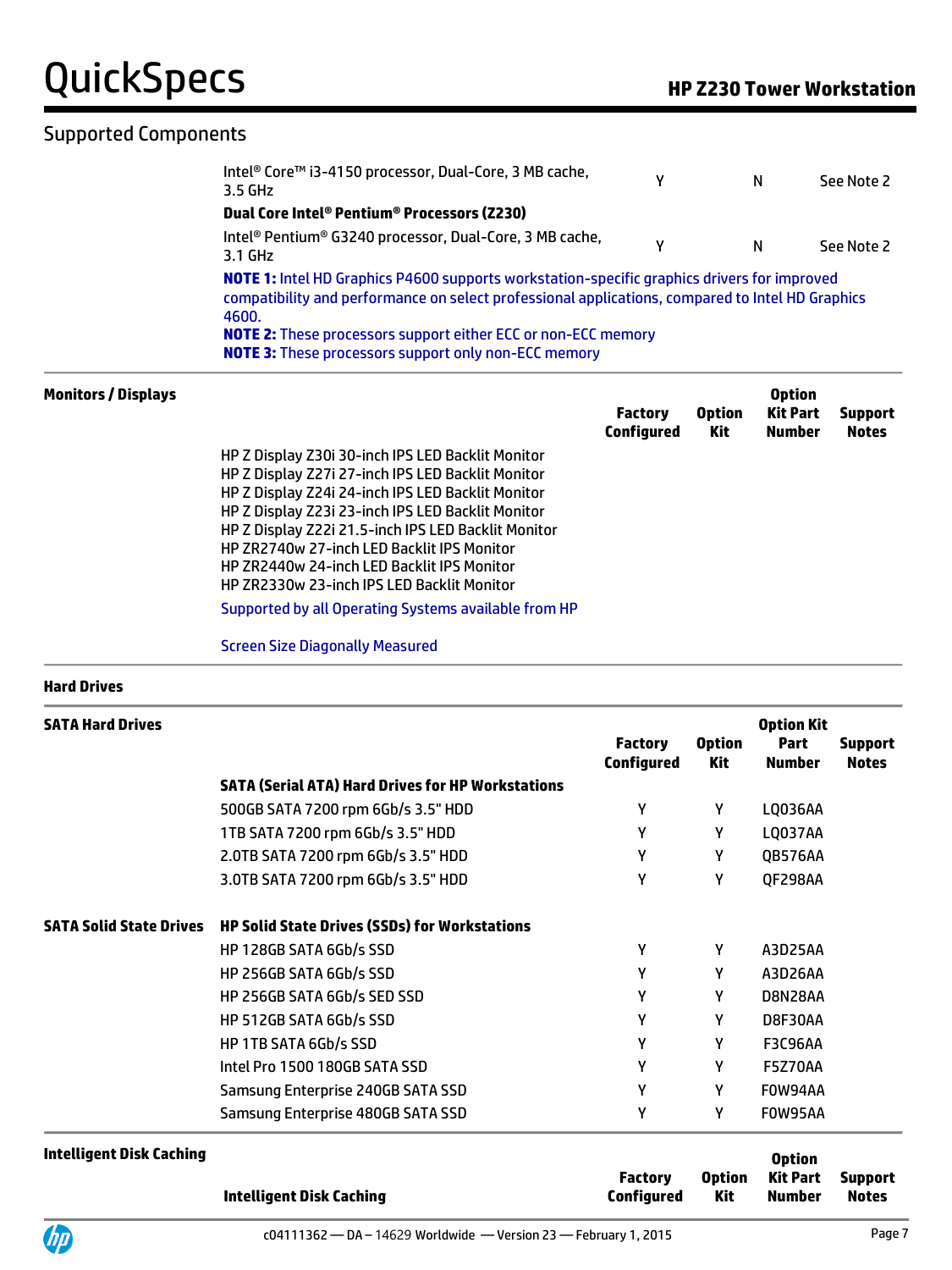#### Supported Components

| 64GB SSD Disk Cache Module                                                                                                   | N | (not<br>todav as<br>After<br>Market<br>Option) | Not<br>available supported<br>on Linux |
|------------------------------------------------------------------------------------------------------------------------------|---|------------------------------------------------|----------------------------------------|
| NOTE: Intelligent Disk Caching SSD module uses Intel's Smart Response Technology. The SSD acts only as cache for the HDD and |   |                                                |                                        |

does not show up as a logical volume.

| <b>PCIe SSDs</b>              | <b>PCIe SSDs for HP Workstations</b>                                                                                                                                                                                           |                       |                   |                                     |                                                                                                              |                   |                                |  |  |  |
|-------------------------------|--------------------------------------------------------------------------------------------------------------------------------------------------------------------------------------------------------------------------------|-----------------------|-------------------|-------------------------------------|--------------------------------------------------------------------------------------------------------------|-------------------|--------------------------------|--|--|--|
|                               | HP Z Turbo Drive 512GB SSD*                                                                                                                                                                                                    |                       |                   | Y                                   | Υ                                                                                                            | G3G89AA           |                                |  |  |  |
|                               | HP Z Turbo Drive 256GB SSD*                                                                                                                                                                                                    |                       |                   | Υ                                   | Υ                                                                                                            | G3G88AA           |                                |  |  |  |
| <b>Hard Drive Controllers</b> |                                                                                                                                                                                                                                |                       |                   | <b>Factory</b><br><b>Configured</b> |                                                                                                              | <b>Option Kit</b> | <b>Support</b><br><b>Notes</b> |  |  |  |
|                               | <b>Integrated SATA Controller (Z230)</b>                                                                                                                                                                                       |                       |                   |                                     |                                                                                                              |                   |                                |  |  |  |
|                               | Integrated SATA Controller, RAID 0,1 supported: 5x 6 Gb/s<br>ports                                                                                                                                                             |                       |                   | Υ                                   |                                                                                                              | $\mathsf{N}$      |                                |  |  |  |
|                               | Factory integrated RAID on motherboard for SATA drives                                                                                                                                                                         |                       |                   |                                     |                                                                                                              |                   |                                |  |  |  |
|                               | RAID 0 Configuration - Striped Array                                                                                                                                                                                           |                       |                   | Υ                                   |                                                                                                              | N                 |                                |  |  |  |
|                               | RAID 1 Configuration - Mirrored Array                                                                                                                                                                                          |                       |                   | Υ                                   |                                                                                                              | $\mathsf{N}$      |                                |  |  |  |
|                               | provides excellent functionality and performance. It is a good alternative to hardware-based RAID. All<br>drives must be identical in type and capacity<br>Boot volume/RAID array must be less than 2 TB (for 32-bit Windows). |                       |                   |                                     |                                                                                                              |                   |                                |  |  |  |
|                               | <b>NOTE 1:</b> Requires identical hard drives (speeds, capacity, interface).                                                                                                                                                   |                       |                   |                                     |                                                                                                              |                   |                                |  |  |  |
| <b>Graphics</b>               |                                                                                                                                                                                                                                | <b>Factory</b>        |                   | <b>Option Kit</b>                   |                                                                                                              |                   | <b>Supported</b>               |  |  |  |
|                               |                                                                                                                                                                                                                                | <b>Configure</b><br>d | <b>Option Kit</b> | Part<br><b>Number</b>               | <b>Support</b><br><b>Notes</b>                                                                               | # of<br>cards     | Mixed?                         |  |  |  |
|                               | Integrated Intel HD Graphics Media Accelerators (Z230)                                                                                                                                                                         |                       |                   |                                     |                                                                                                              |                   |                                |  |  |  |
|                               | Intel HD Graphics P4600                                                                                                                                                                                                        | Υ                     | ${\sf N}$         |                                     | Available on<br>Intel <sup>®</sup> Xeon <sup>®</sup><br>E3-12x5 v3<br>processors<br>only. See Note<br>1.     | 1                 | N <sub>0</sub>                 |  |  |  |
|                               | Intel HD Graphics 4600                                                                                                                                                                                                         | Y                     | N                 |                                     | Available on<br><b>Intel CoreTM</b><br>i7-4xxx/Core<br>i5-4xxx/Core<br>i3-4330<br>processors.<br>See Note 1. | 1                 | NO.                            |  |  |  |
|                               | Intel HD Graphics 4400                                                                                                                                                                                                         | Υ                     | N                 |                                     | Available on<br>Intel Core i3-<br>4130<br>processor. See<br>Note 1.                                          | 1                 | NO                             |  |  |  |

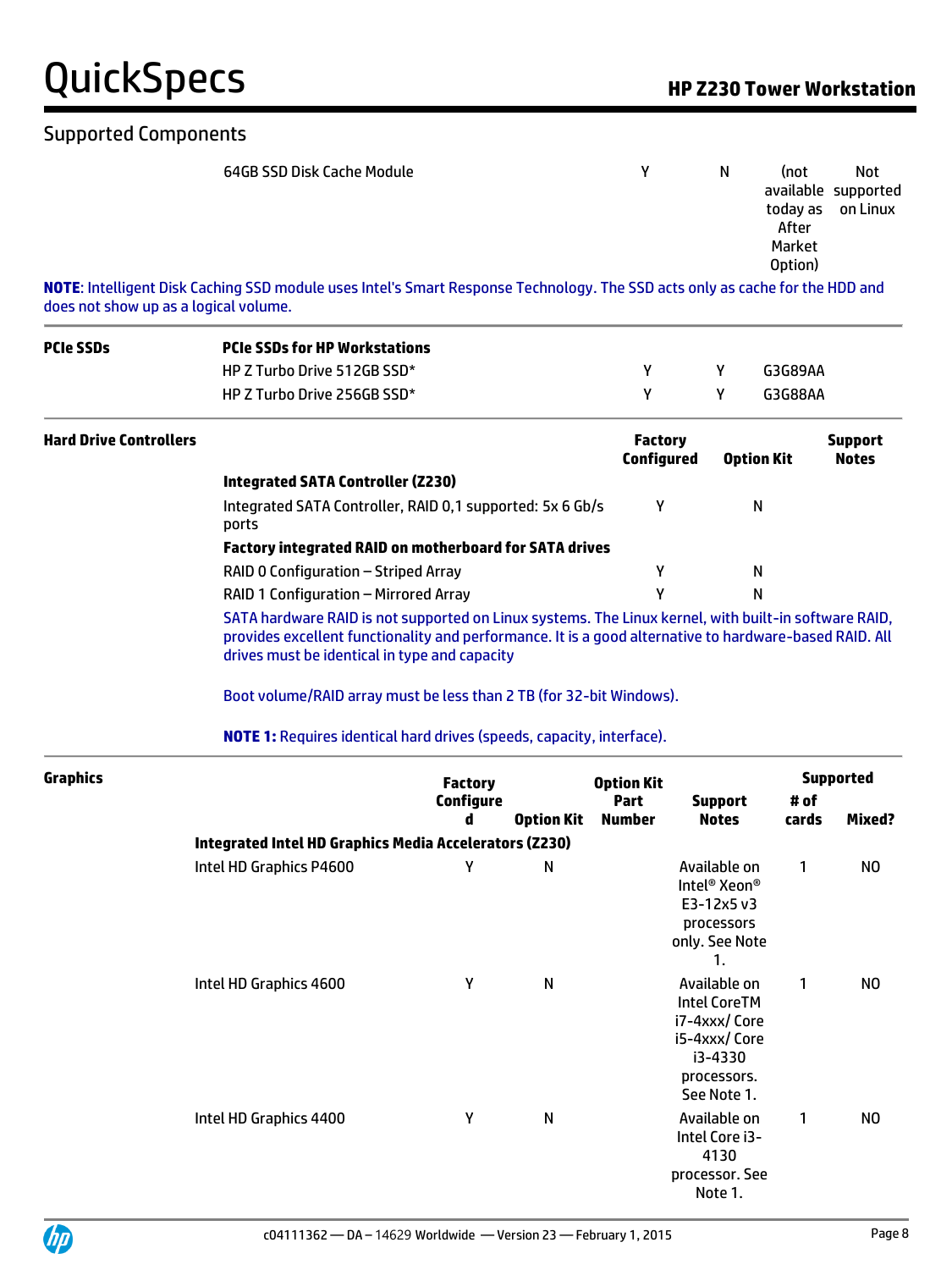Supported Components

| Intel HD Graphics                             | Υ | N | Available on<br>Intel Pentium <sup>®</sup><br>3220<br>processor. See<br>Note 1 |                                                                    | 1              | N <sub>O</sub> |
|-----------------------------------------------|---|---|--------------------------------------------------------------------------------|--------------------------------------------------------------------|----------------|----------------|
| <b>Professional 2D</b>                        |   |   |                                                                                |                                                                    |                |                |
| NVIDIA NVS 310 512MB Graphics                 | Υ | Y | A7U59AA                                                                        | Can be mixed<br>with one NVS<br>510                                | $\overline{2}$ | <b>YES</b>     |
| NVIDIA NVS 315 1GB Graphics                   | Υ | Υ | E1U66AA                                                                        |                                                                    | 1              | NO.            |
| NVIDIA NVS 510 2GB Graphics                   | Υ | Y | <b>C2J98AA</b>                                                                 | Can be mixed<br>with one NVS<br>310                                | 1              | <b>YES</b>     |
| <b>Graphics Cable Adapters</b>                |   |   |                                                                                |                                                                    |                |                |
| HP DisplayPort to Dual Link DVI<br>Adapter    | Υ | Y | NR078AA                                                                        |                                                                    | 1              |                |
| HP DisplayPort To DVI-D Adapter<br>$(4-Pack)$ | Υ | N |                                                                                |                                                                    | 1              |                |
| HP DisplayPort To DVI-D Adapter<br>$(2-Pack)$ | Υ | N |                                                                                |                                                                    | 1              |                |
| HP DisplayPort To DVI-D Adapter               | Υ | Y | <b>FH973AA</b>                                                                 |                                                                    | 1              |                |
| HP DisplayPort To VGA Adapter                 | Υ | Υ | <b>AS615AA</b>                                                                 |                                                                    | 1              |                |
| <b>Entry 3D</b>                               |   |   |                                                                                |                                                                    |                |                |
| AMD FirePro V3900 1GB Graphics                | Υ | Y | A6R69AA                                                                        |                                                                    | 2              | NO.            |
| AMD FirePro W2100 2GB Graphics                | Υ | Y | J3G91AA                                                                        |                                                                    | $\overline{2}$ |                |
| NVIDIA Quadro K420 1GB Graphics               | Υ | Υ | J3G86AA                                                                        |                                                                    | $\overline{c}$ |                |
| NVIDIA Quadro K600 1GB Graphics               | Υ | Y | C2J92AA                                                                        |                                                                    | 1              | NO.            |
| NVIDIA Quadro K620 2GB Graphics               | Υ | Υ | <b>J3G87AA</b>                                                                 |                                                                    | 1              |                |
| Mid-range 3D                                  |   |   |                                                                                |                                                                    |                |                |
| AMD FirePro W5100 4GB Graphics                | N | Y | C2K00AA                                                                        |                                                                    | 1              |                |
| NVIDIA Quadro K2000 2GB<br>Graphics           | Υ | Y | <b>C2J93AA</b>                                                                 |                                                                    | 1              |                |
| NVIDIA Quadro K2200 4GB<br>Graphics           | Υ | Υ | J3G88AA                                                                        |                                                                    | 1              |                |
| <b>High End 3D</b>                            |   |   |                                                                                |                                                                    |                |                |
| AMD FirePro W7000 4GB Graphics                | N | Υ | C2K00AA                                                                        | <b>Requires</b><br>400W PSU.<br>Not supported<br>with 320W<br>PSU. | 1              | NO.            |
| AMD FirePro W7100 8GB Graphics                | N | Υ | J3G93AA                                                                        | <b>Requires</b><br>400W PSU.<br>Not supported                      | 1              |                |

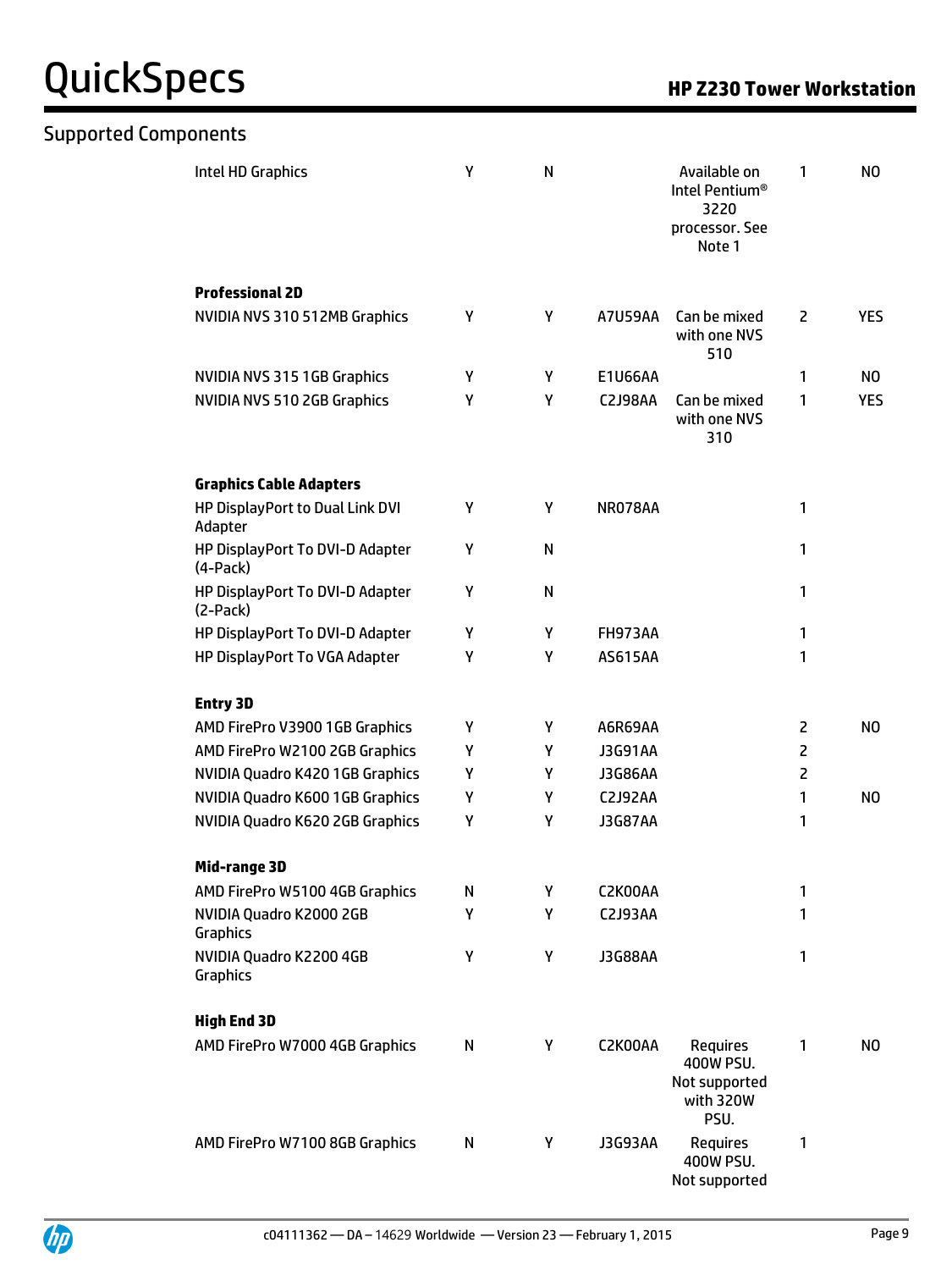### Supported Components

|        |                                                                                                                                                                                                                                                                                                   |                                                                                                  |   |                | with 320W<br>PSU.                                                  |                      |                |  |  |
|--------|---------------------------------------------------------------------------------------------------------------------------------------------------------------------------------------------------------------------------------------------------------------------------------------------------|--------------------------------------------------------------------------------------------------|---|----------------|--------------------------------------------------------------------|----------------------|----------------|--|--|
|        | NVIDIA Quadro K4000 3GB<br><b>Graphics</b>                                                                                                                                                                                                                                                        | Υ                                                                                                | Y | C2J94AA        | <b>Requires</b><br>400W PSU.<br>Not supported<br>with 320W<br>PSU. | 1                    | N <sub>0</sub> |  |  |
|        | NVIDIA Quadro K4200 4GB<br>Graphics                                                                                                                                                                                                                                                               | Υ                                                                                                | Υ | <b>J3G89AA</b> | <b>Requires</b><br>400W PSU.<br>Not supported<br>with 320W<br>PSU. | 1                    |                |  |  |
|        | NOTE 1: Intermixing integrated Intel HD graphics and discrete graphics cards in order to drive more than<br>three displays can be enabled using the Computer (F10) Setup Utility. However, HP recommends using only<br>discrete graphics when four or more displays are required to be supported. |                                                                                                  |   |                |                                                                    |                      |                |  |  |
| Memory | <b>Sub-Section Description/Notes</b><br>Intel® Xeon E3, Intel Core i3 and Intel Pentium processors can support either ECC or non-ECC memory;                                                                                                                                                      |                                                                                                  |   |                |                                                                    |                      |                |  |  |
|        | Intel <sup>®</sup> Core i5/i7 processors only support non-ECC memory.                                                                                                                                                                                                                             |                                                                                                  |   |                |                                                                    |                      |                |  |  |
|        | CT <sub>0</sub>                                                                                                                                                                                                                                                                                   |                                                                                                  |   |                |                                                                    | <b>Support Notes</b> |                |  |  |
|        | DDR3-1600 nECC Unbuffered DIMMs CTO                                                                                                                                                                                                                                                               |                                                                                                  |   |                |                                                                    |                      |                |  |  |
|        | HP 32GB (4x8GB) DDR3-1600 nECC RAM                                                                                                                                                                                                                                                                |                                                                                                  |   |                |                                                                    |                      |                |  |  |
|        | HP 16GB (2x8GB) DDR3-1600 nECC RAM                                                                                                                                                                                                                                                                |                                                                                                  |   |                |                                                                    |                      |                |  |  |
|        | HP 16GB (4x4GB) DDR3-1600 nECC RAM                                                                                                                                                                                                                                                                |                                                                                                  |   |                |                                                                    |                      |                |  |  |
|        | HP 8GB (2x4GB) DDR3-1600 nECC RAM                                                                                                                                                                                                                                                                 |                                                                                                  |   |                |                                                                    |                      |                |  |  |
|        | HP 4GB (1x4GB) DDR3-1600 nECC RAM                                                                                                                                                                                                                                                                 |                                                                                                  |   |                |                                                                    |                      |                |  |  |
|        | <b>DDR3-1600 ECC Unbuffered DIMMs - CTO</b>                                                                                                                                                                                                                                                       |                                                                                                  |   |                |                                                                    |                      |                |  |  |
|        | HP 32GB (4x8GB) DDR3-1600 ECC RAM                                                                                                                                                                                                                                                                 |                                                                                                  |   |                |                                                                    |                      |                |  |  |
|        |                                                                                                                                                                                                                                                                                                   | HP 16GB (2x8GB) DDR3-1600 ECC RAM                                                                |   |                |                                                                    |                      |                |  |  |
|        |                                                                                                                                                                                                                                                                                                   | HP 16GB (4x4GB) DDR3-1600 ECC RAM                                                                |   |                |                                                                    |                      |                |  |  |
|        | HP 8GB (2x4GB) DDR3-1600 ECC RAM                                                                                                                                                                                                                                                                  |                                                                                                  |   |                |                                                                    |                      |                |  |  |
|        |                                                                                                                                                                                                                                                                                                   | HP 4GB (2x2GB) DDR3-1600 ECC RAM                                                                 |   |                |                                                                    |                      |                |  |  |
|        |                                                                                                                                                                                                                                                                                                   | HP 4GB (1x4GB) DDR3-1600 ECC RAM                                                                 |   |                |                                                                    |                      |                |  |  |
|        | <b>Sub-Section Description/Notes</b>                                                                                                                                                                                                                                                              |                                                                                                  |   |                |                                                                    |                      |                |  |  |
|        | inserted into each channel.                                                                                                                                                                                                                                                                       | Two channels of DDR3 memory are supported. To realize full performance at least one DIMM must be |   |                |                                                                    |                      |                |  |  |
|        | <b>AMO</b>                                                                                                                                                                                                                                                                                        |                                                                                                  |   |                | <b>Option Kit Part</b><br><b>Number</b>                            | <b>Support Notes</b> |                |  |  |
|        | DDR3-1600 nECC Unbuffered DIMMs AMO                                                                                                                                                                                                                                                               |                                                                                                  |   |                |                                                                    |                      |                |  |  |
|        | HP 8GB (1x8GB) DDR3-1600 non-ECC RAM                                                                                                                                                                                                                                                              |                                                                                                  |   |                | <b>B1S54AA</b>                                                     |                      |                |  |  |
|        | HP 4GB (1x4GB) DDR3-1600 nECC RAM                                                                                                                                                                                                                                                                 |                                                                                                  |   |                | <b>B1S53AA</b>                                                     |                      |                |  |  |
|        | DDR3-1600 ECC Unbuffered DIMMs - AMO                                                                                                                                                                                                                                                              |                                                                                                  |   |                |                                                                    |                      |                |  |  |
|        | HP 8GB (1x8GB) DDR3-1600 ECC RAM                                                                                                                                                                                                                                                                  |                                                                                                  |   |                | A2Z50AA                                                            |                      |                |  |  |
|        | HP 4GB (1x4GB) DDR3-1600 ECC RAM                                                                                                                                                                                                                                                                  |                                                                                                  |   |                | A2Z48AA                                                            |                      |                |  |  |
|        | HP 2GB (1x2GB) DDR3-1600 ECC RAM                                                                                                                                                                                                                                                                  |                                                                                                  |   |                | A2Z47AA                                                            |                      |                |  |  |
|        | <b>NOTE:</b> Only unbuffered DDR3 DIMMs are supported.<br>The CPUs determine the speed at which the memory is clocked. If a 1333 MHz capable CPU is used in the<br>system, the maximum speed the memory will run at is 1333 MHz regardless of the specified speed of the                          |                                                                                                  |   |                |                                                                    |                      |                |  |  |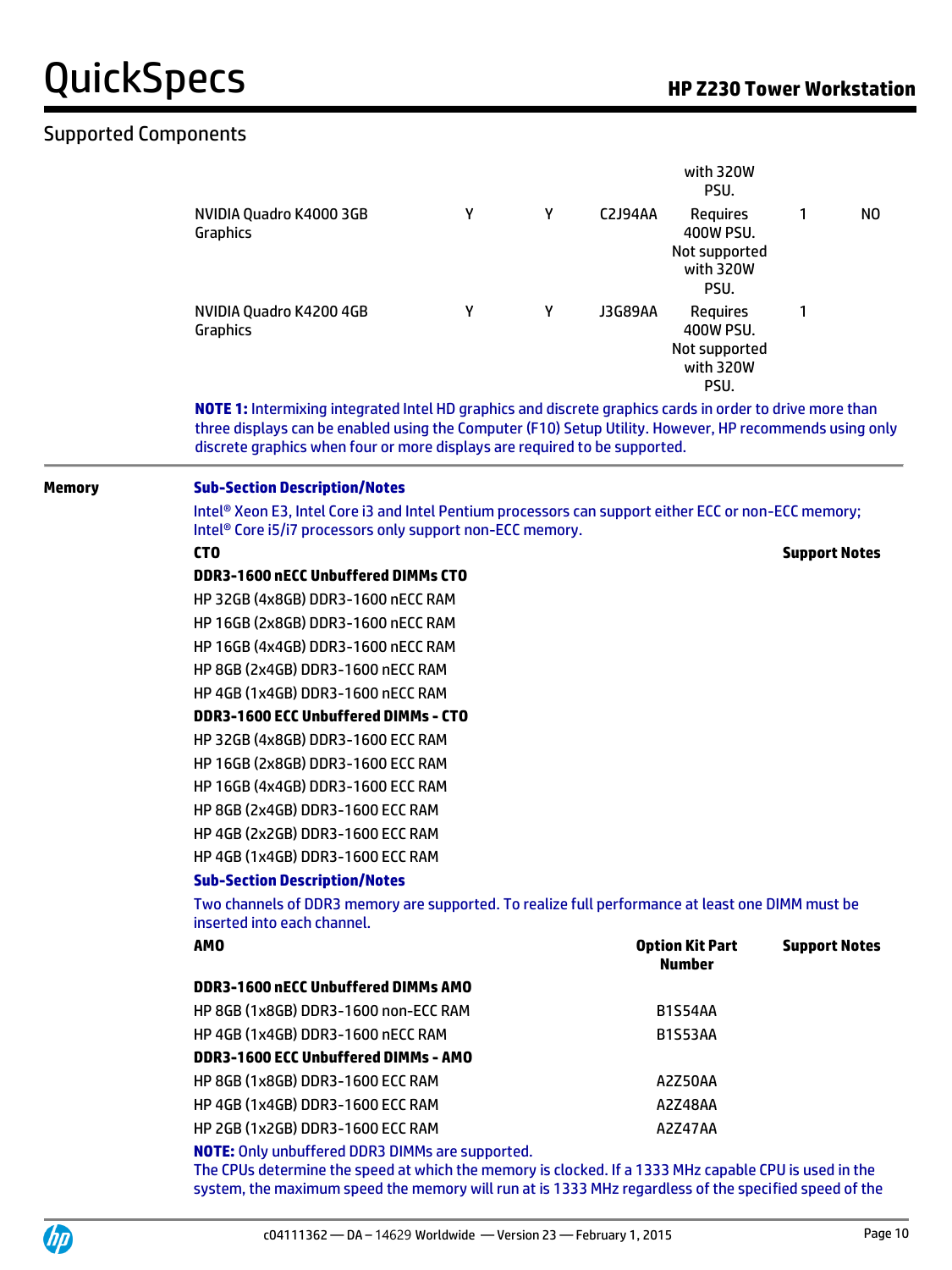#### Supported Components

memory.

| Multimedia and<br><b>Audio Devices</b> |                                                                                                                                                                                                                                                                                                                                                                                                                                                                                                                                                                                                                                                                                                                                                                                                                                                                    | <b>Factory</b><br><b>Configured</b> | <b>Option</b><br><b>Kit</b> | <b>Option</b><br><b>Kit Part</b><br><b>Number</b> | <b>Support</b><br><b>Notes</b>                                          |
|----------------------------------------|--------------------------------------------------------------------------------------------------------------------------------------------------------------------------------------------------------------------------------------------------------------------------------------------------------------------------------------------------------------------------------------------------------------------------------------------------------------------------------------------------------------------------------------------------------------------------------------------------------------------------------------------------------------------------------------------------------------------------------------------------------------------------------------------------------------------------------------------------------------------|-------------------------------------|-----------------------------|---------------------------------------------------|-------------------------------------------------------------------------|
|                                        | HP Thin USB Powered Speakers, Low Halogen                                                                                                                                                                                                                                                                                                                                                                                                                                                                                                                                                                                                                                                                                                                                                                                                                          | N                                   | Υ                           | <b>KK912AA</b>                                    |                                                                         |
|                                        | Integrated Realtek HD ALC221 Audio                                                                                                                                                                                                                                                                                                                                                                                                                                                                                                                                                                                                                                                                                                                                                                                                                                 | Υ                                   | N                           |                                                   |                                                                         |
| <b>Optical and</b>                     |                                                                                                                                                                                                                                                                                                                                                                                                                                                                                                                                                                                                                                                                                                                                                                                                                                                                    |                                     |                             | <b>Option</b>                                     |                                                                         |
| <b>Removable Storage</b>               |                                                                                                                                                                                                                                                                                                                                                                                                                                                                                                                                                                                                                                                                                                                                                                                                                                                                    | <b>Factory</b><br><b>Configured</b> | <b>Option</b><br><b>Kit</b> | <b>Kit Part</b><br><b>Number</b>                  | <b>Support</b><br><b>Notes</b>                                          |
|                                        | <b>HP Slim DVD-ROM Drive</b>                                                                                                                                                                                                                                                                                                                                                                                                                                                                                                                                                                                                                                                                                                                                                                                                                                       | Υ                                   | Υ                           |                                                   | E5Z82AA For use as<br>1st<br><b>Optical</b><br><b>Drive</b>             |
|                                        | HP Slim SuperMulti DVDRW SATA Drive                                                                                                                                                                                                                                                                                                                                                                                                                                                                                                                                                                                                                                                                                                                                                                                                                                | Υ                                   | Υ                           |                                                   | E5Z80AA For use as<br>1st<br><b>Optical</b><br><b>Drive</b>             |
|                                        | HP Slim Blu-ray Writer                                                                                                                                                                                                                                                                                                                                                                                                                                                                                                                                                                                                                                                                                                                                                                                                                                             | Υ                                   | Y                           |                                                   | E5Z81AA For use as<br>1st<br><b>Optical</b><br><b>Drive</b>             |
|                                        | HP 16X DVD-ROM SATA Drive (non Lightscribe)                                                                                                                                                                                                                                                                                                                                                                                                                                                                                                                                                                                                                                                                                                                                                                                                                        | Y                                   | Υ                           |                                                   | AR629AA For use as<br>2 <sub>nd</sub><br><b>Optical</b><br><b>Drive</b> |
|                                        | HP 16X DVD+/-RW SuperMulti SATA Drive                                                                                                                                                                                                                                                                                                                                                                                                                                                                                                                                                                                                                                                                                                                                                                                                                              | Υ                                   | Υ                           |                                                   | QS208AA For use as<br>2nd<br><b>Optical</b><br><b>Drive</b>             |
|                                        | HP 15-in-1 Media Card Reader                                                                                                                                                                                                                                                                                                                                                                                                                                                                                                                                                                                                                                                                                                                                                                                                                                       | Y                                   | Y                           | F4N90AA                                           |                                                                         |
|                                        | Actual speeds may vary. Does not permit copying of commercially available DVD movies or other copyright<br>protected materials. Intended for creation and storage of your original material and other lawful uses.<br>Double Layer discs can store more data than single layer discs. However, double-layer discs burned with<br>this drive may not be compatible with many existing single-layer DVD drives and players.<br>As Blu-ray is a new format containing new technologies, certain disc, digital connection, compatibility<br>and/or performance issues may arise, and do not constitute defects in the product. Flawless playback on all<br>systems is not guaranteed. In order for some Blu-ray titles to play, they may require a DVI or HDMI digital<br>connection and your display may require HDCP support. HD-DVD movies cannot be played on this |                                     |                             |                                                   |                                                                         |
| <b>Controller Cards</b>                | workstation.                                                                                                                                                                                                                                                                                                                                                                                                                                                                                                                                                                                                                                                                                                                                                                                                                                                       |                                     |                             | <b>Option</b>                                     |                                                                         |
|                                        |                                                                                                                                                                                                                                                                                                                                                                                                                                                                                                                                                                                                                                                                                                                                                                                                                                                                    | <b>Factory</b><br><b>Configured</b> | <b>Option</b><br>Kit        | <b>Kit Part</b><br><b>Number</b>                  | <b>Support</b><br><b>Notes</b>                                          |
|                                        | HP IEEE 1394b FireWire PCIe Card                                                                                                                                                                                                                                                                                                                                                                                                                                                                                                                                                                                                                                                                                                                                                                                                                                   | Υ                                   | Y                           | NK653AA                                           | <b>See Note</b><br>1                                                    |
|                                        | HP Thunderbolt-2 PCIe 1-port I/O Card                                                                                                                                                                                                                                                                                                                                                                                                                                                                                                                                                                                                                                                                                                                                                                                                                              | Υ                                   | Y                           | <b>F3F43AA</b>                                    | See Note<br>2                                                           |

**NOTE 1:** For the HP Z230 CMT Workstation the 1394b card is only supported on Slots 3, 4, or 5 **NOTE 2:** Note 2: Four USB 3.0 ports are available integrated on the motherboard (2 front, 2 rear).

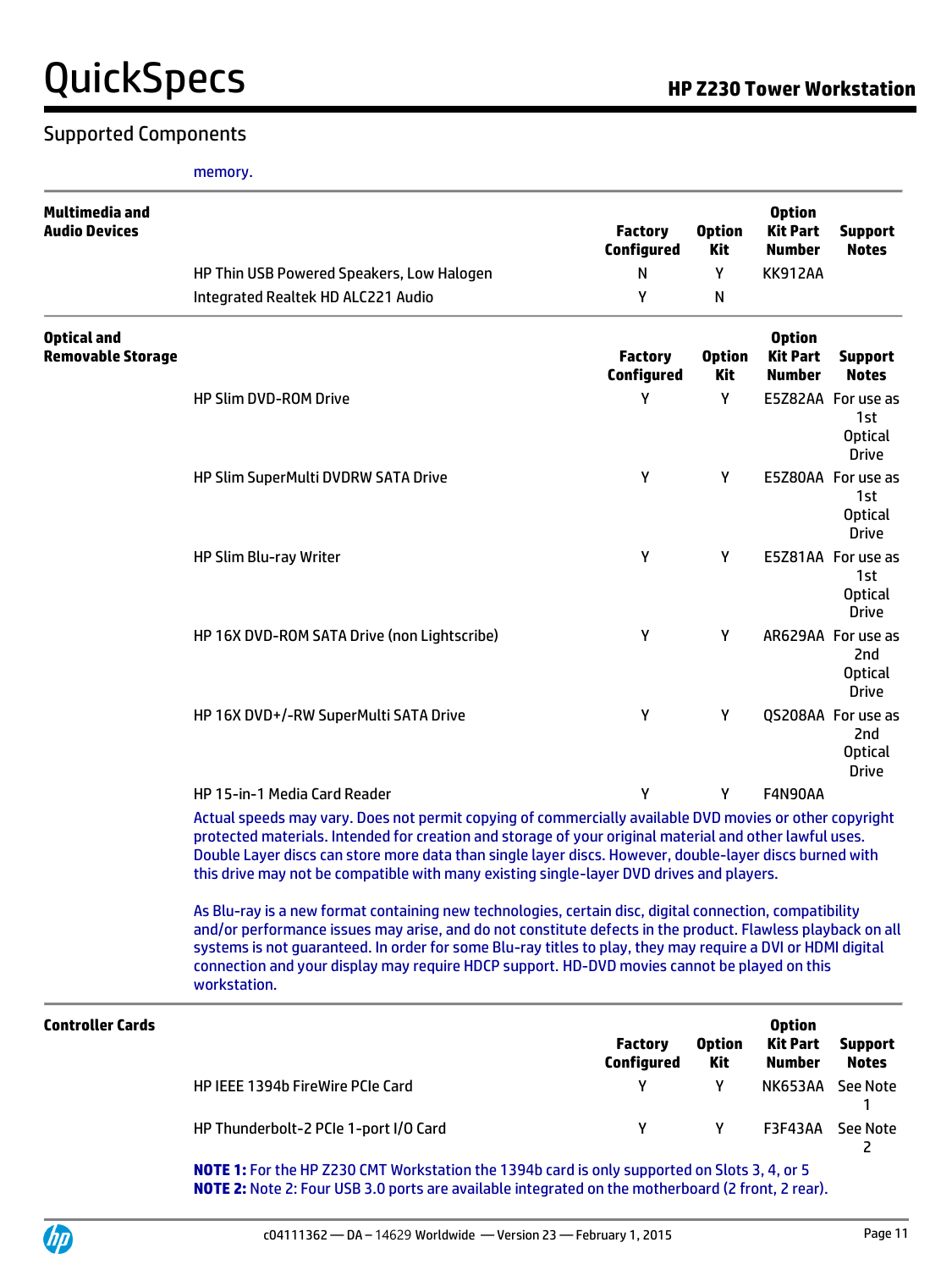### Supported Components

Integrated USB 3.0 ports are supported under Microsoft Windows 7 or Microsoft Windows 8 operating systems only.

| Networking and<br><b>Communications</b> |                                                                                                                                                                                                        | <b>Factory</b><br>Configured | <b>Option</b><br><b>Kit Part</b><br><b>Option</b><br>Number<br>Kit |                | <b>Support</b><br><b>Notes</b> |
|-----------------------------------------|--------------------------------------------------------------------------------------------------------------------------------------------------------------------------------------------------------|------------------------------|--------------------------------------------------------------------|----------------|--------------------------------|
|                                         | Integrated Intel I217LM PCIe GbE Controller                                                                                                                                                            | γ                            | N                                                                  |                | See Notes<br>1, 2, 3           |
|                                         | Intel Ethernet I210-T1 PCIe NIC                                                                                                                                                                        | γ                            |                                                                    | E0X95AA        | See Notes<br>3, 4              |
|                                         | HP X520 10GbE Dual Port Adapter                                                                                                                                                                        | γ                            |                                                                    | C3N52AA        |                                |
|                                         | HP 10GbE SFP+ SR Transceiver                                                                                                                                                                           | γ                            |                                                                    | <b>C3N53AA</b> |                                |
|                                         | Intel 6205 802.11 a/b/g/n PCIe x1 WLAN Card                                                                                                                                                            | Ν                            |                                                                    | E0X93AA        |                                |
|                                         | <b>NOTE 1:</b> The integrated network connection is required to support Intel vPro Technology.<br><b>NIOTE 5: If AMT is applied patental transition with the integrated LAN post is pat pageible</b> . |                              |                                                                    |                |                                |

**NOTE 2**: If AMT is enabled network teaming with the integrated LAN port is not possible. **NOTE 3**: "Gigabit" Ethernet indicates compliance with IEEE standard 802.3ab for Gigabit Ethernet, and does not connote actual operating speed of 1 Gb/sec. For high speed transmission, connection to a Gigabit Ethernet server and network infrastructure is required.

**NOTE 4**: The Intel Ethernet I210-T1 PCIe NIC is supported on the following operating systems:

- Microsoft Windows 7 and Windows 8 32-bit and 64-bit versions
- Red Hat Enterprise Linux (RHEL)
- SLED 11.

| <b>Racking and Physical</b><br><b>Security</b> |                                                   | <b>Factory</b><br>Configured | <b>Option</b><br>Kit | <b>Option Kit</b><br>Part<br><b>Number</b> | <b>Support</b><br><b>Notes</b> |
|------------------------------------------------|---------------------------------------------------|------------------------------|----------------------|--------------------------------------------|--------------------------------|
|                                                | HP xw4/Z2/Z4 Depth Adjustable Fixed Rail Rack Kit | N                            | v                    | <b>WH340AA</b>                             |                                |
|                                                | HP Solenoid Lock and Hood (TWR) Sensor            | γ                            | v                    | E0X96AA                                    |                                |
|                                                | <b>HP Business PC Security Lock Kit</b>           | N                            | v                    | <b>PV606AA</b>                             |                                |
|                                                | <b>HP UltraSlim Cable Lock Kit</b>                | N                            | ν                    | <b>H4D73AA</b>                             |                                |

| <b>Input Devices</b>  |                                                 | <b>Factory</b><br><b>Configured</b> | <b>Option</b><br>Kit | <b>Option Kit</b><br>Part<br>Number | <b>Support</b><br><b>Notes</b> |
|-----------------------|-------------------------------------------------|-------------------------------------|----------------------|-------------------------------------|--------------------------------|
|                       | HP SpacePilot Pro 3D USB Intelligent Controller | N                                   | γ                    | WH343AA                             |                                |
|                       | HP SpaceMouse Pro USB 3D Input Device           | N                                   | γ                    | <b>B4A20AA</b>                      |                                |
|                       | HP USB 1000dpi Laser Mouse                      | Υ                                   | γ                    | QY778AA                             |                                |
|                       | <b>HP USB Optical 3-Button Mouse</b>            | Υ                                   | γ                    | <b>DY651A</b>                       |                                |
|                       | <b>HP USB Optical Mouse</b>                     | Υ                                   | γ                    | 0Y777AA                             |                                |
|                       | HP PS/2 Mouse                                   | γ                                   | γ                    | QY775AA                             |                                |
|                       | HP 2.4GHz Wireless Keyboard & Mouse             | N                                   | γ                    | <b>NB896AA</b>                      |                                |
|                       | <b>HP USB CCID SmartCard Keyboard</b>           | Υ                                   | γ                    | <b>BV813AA</b>                      |                                |
|                       | <b>HP USB Keyboard</b>                          | γ                                   | γ                    | QY776AA                             |                                |
|                       | HP PS/2 Keyboard                                | γ                                   | γ                    | 0Y774AA                             |                                |
| <b>Other Hardware</b> |                                                 | <b>Factory</b>                      | <b>Option</b>        | <b>Option</b>                       | <b>Support</b>                 |

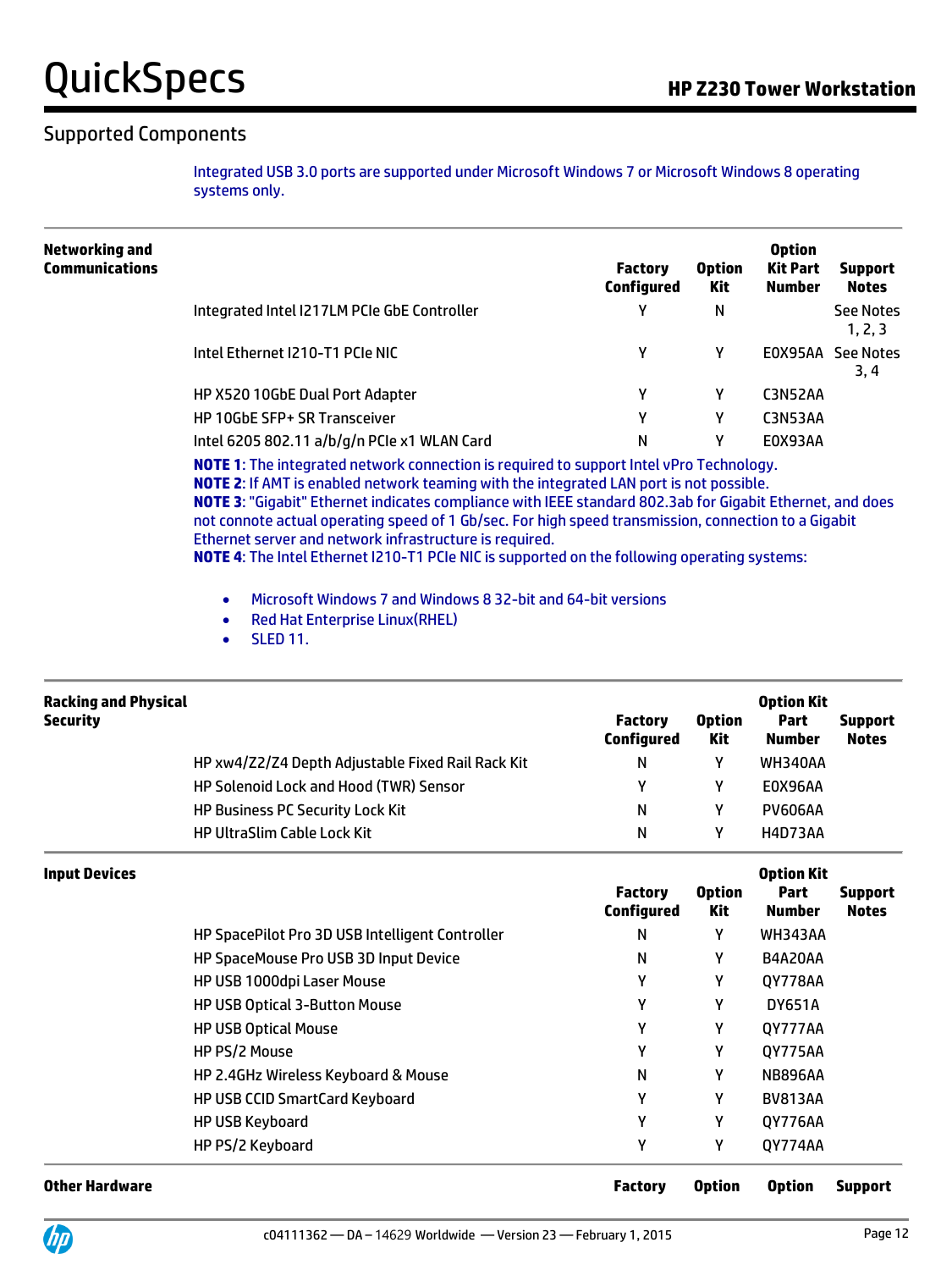### Supported Components

|                                               | Configured | Kit | <b>Kit Part</b><br><b>Number</b> | <b>Notes</b>  |
|-----------------------------------------------|------------|-----|----------------------------------|---------------|
| <b>HP Power Cord Kit</b>                      | N          | Υ   | <b>DM293A</b>                    |               |
| <b>HP Workstation Mouse Pad</b>               | γ          | N   |                                  | Japan<br>only |
| <b>HP Serial Port Adapter</b>                 | γ          | Υ   | <b>PA716A</b>                    |               |
| <b>HP ENERGY STAR Qualified Configuration</b> | γ          | N   |                                  |               |
| <b>HP Parallel Port Adapter Kit</b>           | N          | γ   | KD061AA                          |               |
| <b>HP Internal USB Port Kit</b>               | N          | Υ   | <b>EM165AA</b>                   |               |
| <b>HP eSATA PCI Cable Kit</b>                 | Υ          | Υ   | <b>FH966AA</b>                   |               |

| Software |                                         | <b>Factory</b><br><b>Configured</b> | <b>Option Kit</b> | <b>Support Notes</b> |
|----------|-----------------------------------------|-------------------------------------|-------------------|----------------------|
|          | <b>HP Performance Advisor</b>           | γ                                   | N                 | See Note 1           |
|          | HP Remote Graphics Software (RGS) 6.0   | γ                                   | N                 | See Note 2           |
|          | <b>PDF Complete - Corporate Edition</b> | γ                                   | N                 |                      |
|          | MS Office Home & Business 2013          | γ                                   | N                 |                      |
|          | Cyberlink PowerDVD and Power2Go         | γ                                   | N                 |                      |
|          | <b>HP PC Hardware Diagnostics UEFI</b>  | γ                                   | N                 | Windows OS only      |
|          | <b>HP Client Security Software</b>      | ٧                                   | ν                 |                      |

**NOTE 1**: Supports, and preinstalled with, Windows 7 and Windows 8 only.Also available as a free download fro[m www.hp.com/go/performanceadvisor](http://www.hp.com/go/performanceadvisor) **NOTE 2**: Supported Operating Systems:

Windows 7 Professional

- Windows 8 Pro
- $\bullet$  RHEL v5.2 v6.3
- SLED 11 SP2

| <b>Operating Systems</b> |                                                                                   | <b>Support Notes</b>                                                    |
|--------------------------|-----------------------------------------------------------------------------------|-------------------------------------------------------------------------|
|                          | Genuine Windows® 7 Professional 32-bit                                            | See http://www.microsoft.com/windows/windows-7/<br>for support details. |
|                          | Genuine Windows® 7 Professional 64-bit                                            | See http://www.microsoft.com/windows/windows-7/<br>for support details. |
|                          | Windows 8.1 Pro 64-bit                                                            |                                                                         |
|                          | Windows 8.1 Simplified Chinese Edition 64-bit                                     |                                                                         |
|                          | Windows 8.1 Pro Downgrade to Windows 7<br>Professional 32-bit                     |                                                                         |
|                          | Windows 8.1 Pro Downgrade to Windows 7<br>Professional 64-bit                     |                                                                         |
|                          | Windows 8.1 Pro Downgrade to Windows 7<br>Professional 32-bit (National Academic) |                                                                         |
|                          | Windows 8.1 Pro Downgrade to Windows 7<br>Professional 64-bit (National Academic) |                                                                         |
|                          | HP Linux Installer Kit                                                            | See http://h20331.www2.hp.com/hpsub/cache/537200-<br>0-0-225-121.html   |
|                          | SUSE Linux Enterprise Desktop 11                                                  | See http://www.suse.com/products/desktop/                               |

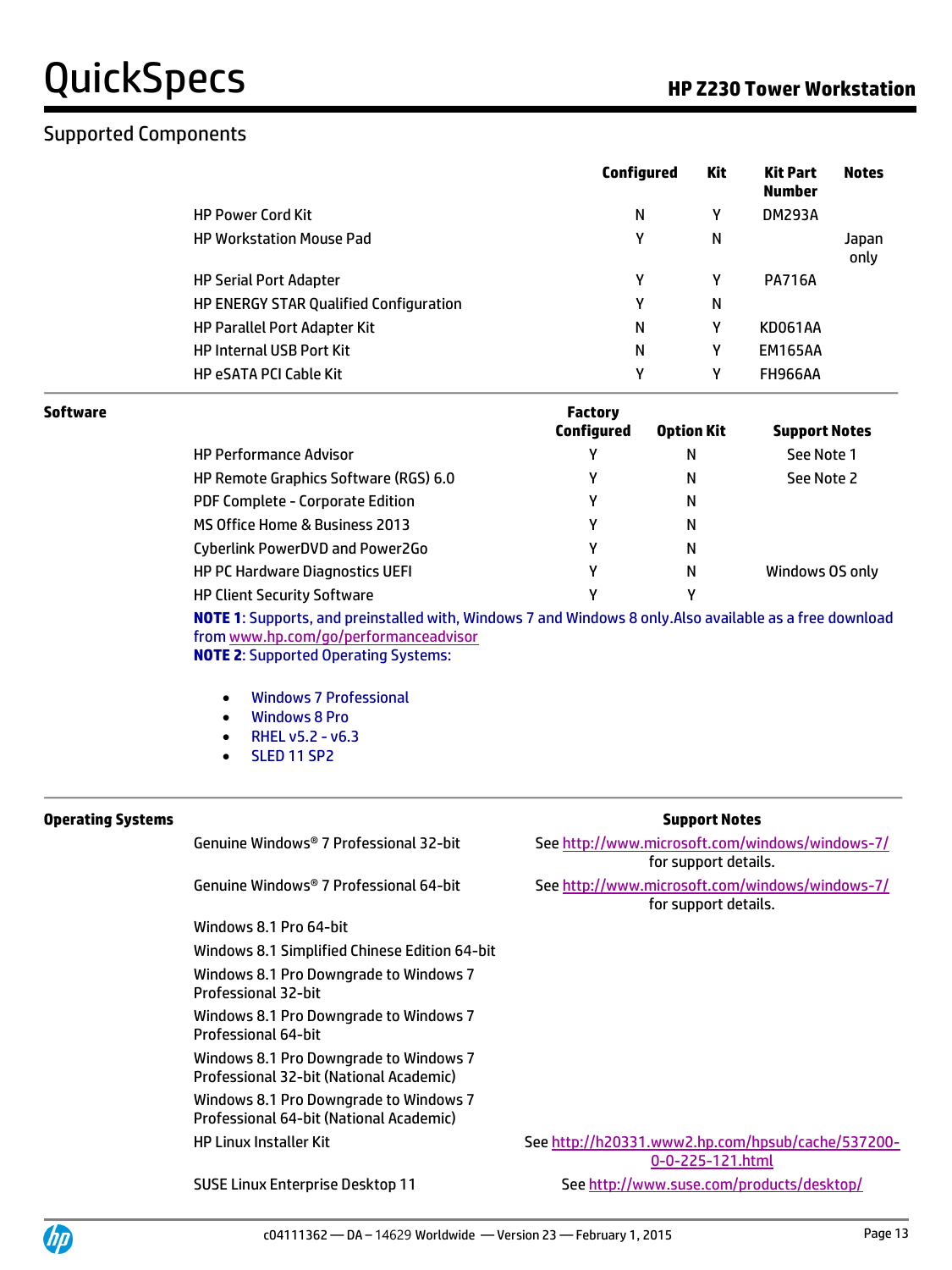# QuickSpecs **Manual Community Community** Research **Research Community Community Community** Research and Research and Research and Research and Research and Research and Research and Research and Research and Research and Re

### Supported Components

Red Hat Enterprise Linux (RHEL) Workstation -<br>Paper License (1yr) Ubuntu Linux 14.04

Se[e http://www.redhat.com/rhel/desktop/](http://www.redhat.com/rhel/desktop/)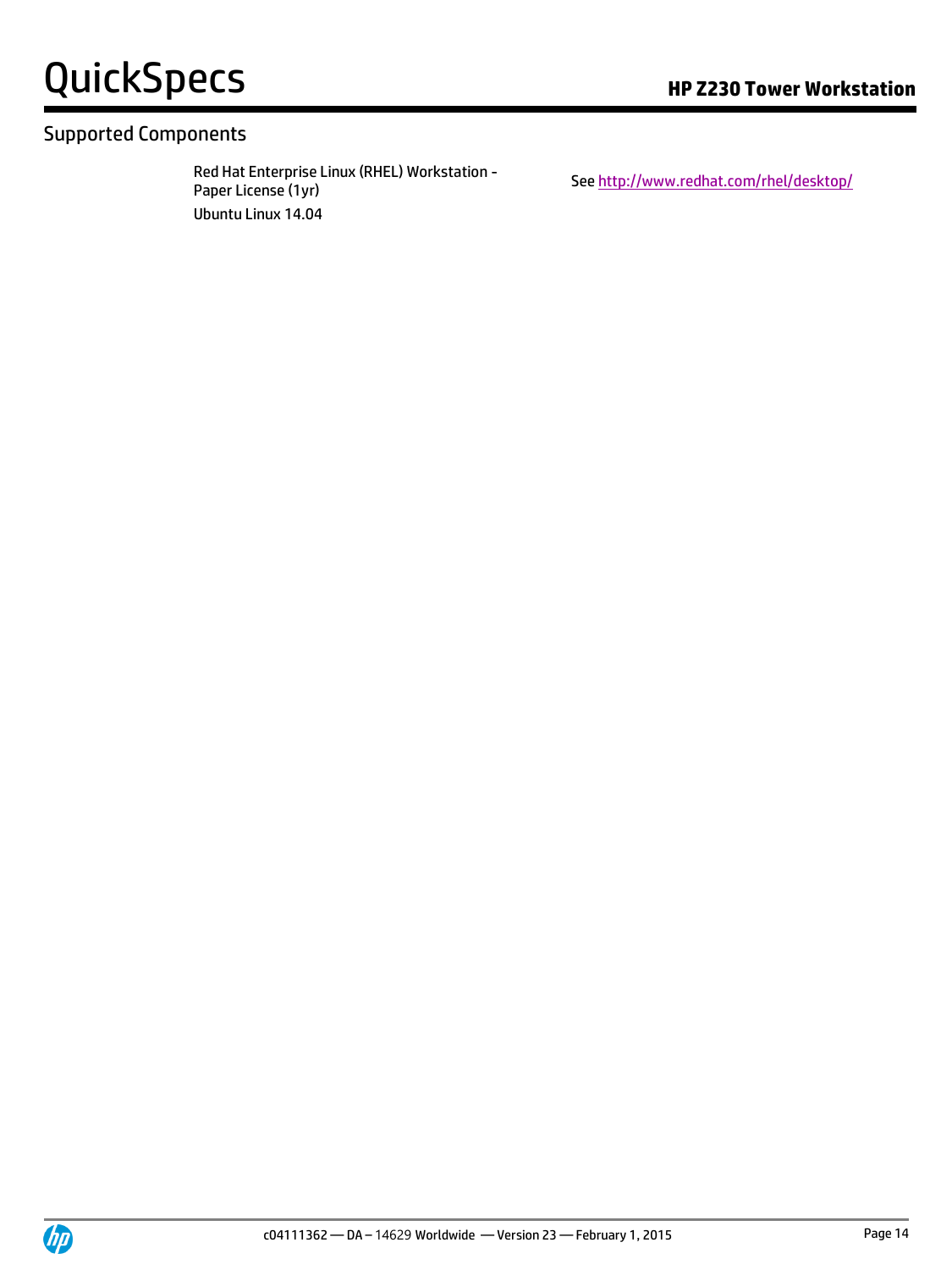| System Board                               |                                                                                                                                                                                                                                                                                                                                                                                                                                                                                                                                                               |                                                                                                                                                                                                                                          |  |  |
|--------------------------------------------|---------------------------------------------------------------------------------------------------------------------------------------------------------------------------------------------------------------------------------------------------------------------------------------------------------------------------------------------------------------------------------------------------------------------------------------------------------------------------------------------------------------------------------------------------------------|------------------------------------------------------------------------------------------------------------------------------------------------------------------------------------------------------------------------------------------|--|--|
| <b>System Board Form</b><br>Factor         | ATX 27.69 x 24.38 mm (10.9 x 9.6 inches)                                                                                                                                                                                                                                                                                                                                                                                                                                                                                                                      |                                                                                                                                                                                                                                          |  |  |
| <b>Processor Socket</b>                    | Single LGA-1150                                                                                                                                                                                                                                                                                                                                                                                                                                                                                                                                               |                                                                                                                                                                                                                                          |  |  |
| <b>CPU Bus Speed</b>                       | DMI                                                                                                                                                                                                                                                                                                                                                                                                                                                                                                                                                           |                                                                                                                                                                                                                                          |  |  |
| <b>Chipset</b>                             | Intel® PCH C226                                                                                                                                                                                                                                                                                                                                                                                                                                                                                                                                               |                                                                                                                                                                                                                                          |  |  |
| <b>Memory Expansion Slots</b>              | 4 DDR3 memory slots                                                                                                                                                                                                                                                                                                                                                                                                                                                                                                                                           |                                                                                                                                                                                                                                          |  |  |
| <b>Memory Type Supported</b>               | DDR3, UDIMM (Unbuffered), ECC& non-ECC                                                                                                                                                                                                                                                                                                                                                                                                                                                                                                                        |                                                                                                                                                                                                                                          |  |  |
| <b>Memory Modes</b>                        |                                                                                                                                                                                                                                                                                                                                                                                                                                                                                                                                                               | Non-Interleaved for single channel. Interleaved when both channels are populated.                                                                                                                                                        |  |  |
| <b>Memory Speed</b><br><b>Supported</b>    | 1600MHz DDR3                                                                                                                                                                                                                                                                                                                                                                                                                                                                                                                                                  |                                                                                                                                                                                                                                          |  |  |
| <b>Memory Protection</b>                   | <b>ECC</b> available on data                                                                                                                                                                                                                                                                                                                                                                                                                                                                                                                                  |                                                                                                                                                                                                                                          |  |  |
| <b>Maximum Memory</b>                      | 32GB                                                                                                                                                                                                                                                                                                                                                                                                                                                                                                                                                          |                                                                                                                                                                                                                                          |  |  |
| <b>Memory Configuration</b><br>(Supported) | 4GB and 8GB non-ECC/2GB, 4GB and 8GB ECC unbuffered DIMMs are supported.<br>ECC and non-ECC memory DIMMs cannot be mixed on the same system.<br>NOTE: Maximum memory capacities assume 64-bit operating systems, such as genuine Genuine<br>Windows® 7 Professional 64-Bit or Red Hat Linux 64-bit. 32-bit Windows Operating Systems support<br>up to 4 GB.                                                                                                                                                                                                   |                                                                                                                                                                                                                                          |  |  |
| <b>PCI Express Connectors</b>              | 1 PCI Express Gen3 slot x16 mechanical/ x16 electrical (full height, full length)<br>$\bullet$<br>1 PCI Express Gen2 slot x4 mechanical/ x1 electrical (full height)<br>$\bullet$<br>1 PCI Express Gen2 slot x16 mechanical/ x4 electrical (full height, full length)<br>$\bullet$<br>1 PCI Express Gen2 slot x1 mechanical/ x1 electrical (full height)<br>$\bullet$<br>In the PCIe Gen3 (x16 electrical/x16 mechanical) slot, if it is not being used for a graphics card, only<br>cards certified as After Market Options for this platform are supported. |                                                                                                                                                                                                                                          |  |  |
| <b>PCI Connectors (5.0V)</b>               | 1 PCI slot, full height, full length                                                                                                                                                                                                                                                                                                                                                                                                                                                                                                                          |                                                                                                                                                                                                                                          |  |  |
| <b>Supported Drive</b><br>Interfaces       | <b>SATA</b>                                                                                                                                                                                                                                                                                                                                                                                                                                                                                                                                                   | Integrated (5) Serial ATA interfaces (6Gb/s SATA). One port<br>can optionally be used for eSATA.<br>RAID 0 and 1 supported. Factory integrated RAID is Microsoft<br>Windows only. RAID 5 is supported by Software XOR.                   |  |  |
|                                            | Serial Attached SCSI                                                                                                                                                                                                                                                                                                                                                                                                                                                                                                                                          | None                                                                                                                                                                                                                                     |  |  |
|                                            | <b>Integrated RAID</b>                                                                                                                                                                                                                                                                                                                                                                                                                                                                                                                                        | <b>NOTE:</b> Requires identical hard drives (speeds, capacity,<br>interface)                                                                                                                                                             |  |  |
|                                            | <b>Integrated Graphics</b>                                                                                                                                                                                                                                                                                                                                                                                                                                                                                                                                    | Intel HD Graphics 4600 (on Core i5/i7-4xxx processors);<br>Intel HD Graphics P4600 (on Intel Xeon E3-12x5v3<br>processors).                                                                                                              |  |  |
|                                            |                                                                                                                                                                                                                                                                                                                                                                                                                                                                                                                                                               | Based on Unified Memory Architecture (UMA) - a region of<br>system memory is reserved and dedicated to the graphics<br>display.                                                                                                          |  |  |
|                                            |                                                                                                                                                                                                                                                                                                                                                                                                                                                                                                                                                               | Support for Microsoft DirectX 11, OpenGL 4.0 and OpenCL 1.2<br>on Intel HD Graphics P4600;<br>1 DVI-I and 2 DP 1.2 graphics ports integrated in<br>motherboard; Supports up to three simultaneous displays<br>across DP & DVI-I outputs. |  |  |
|                                            |                                                                                                                                                                                                                                                                                                                                                                                                                                                                                                                                                               | Max. resolution supported on DVI- I ports: 1920x1200 @60Hz<br>Max. resolution supported on DP 1.2 ports: 3840x2160                                                                                                                       |  |  |

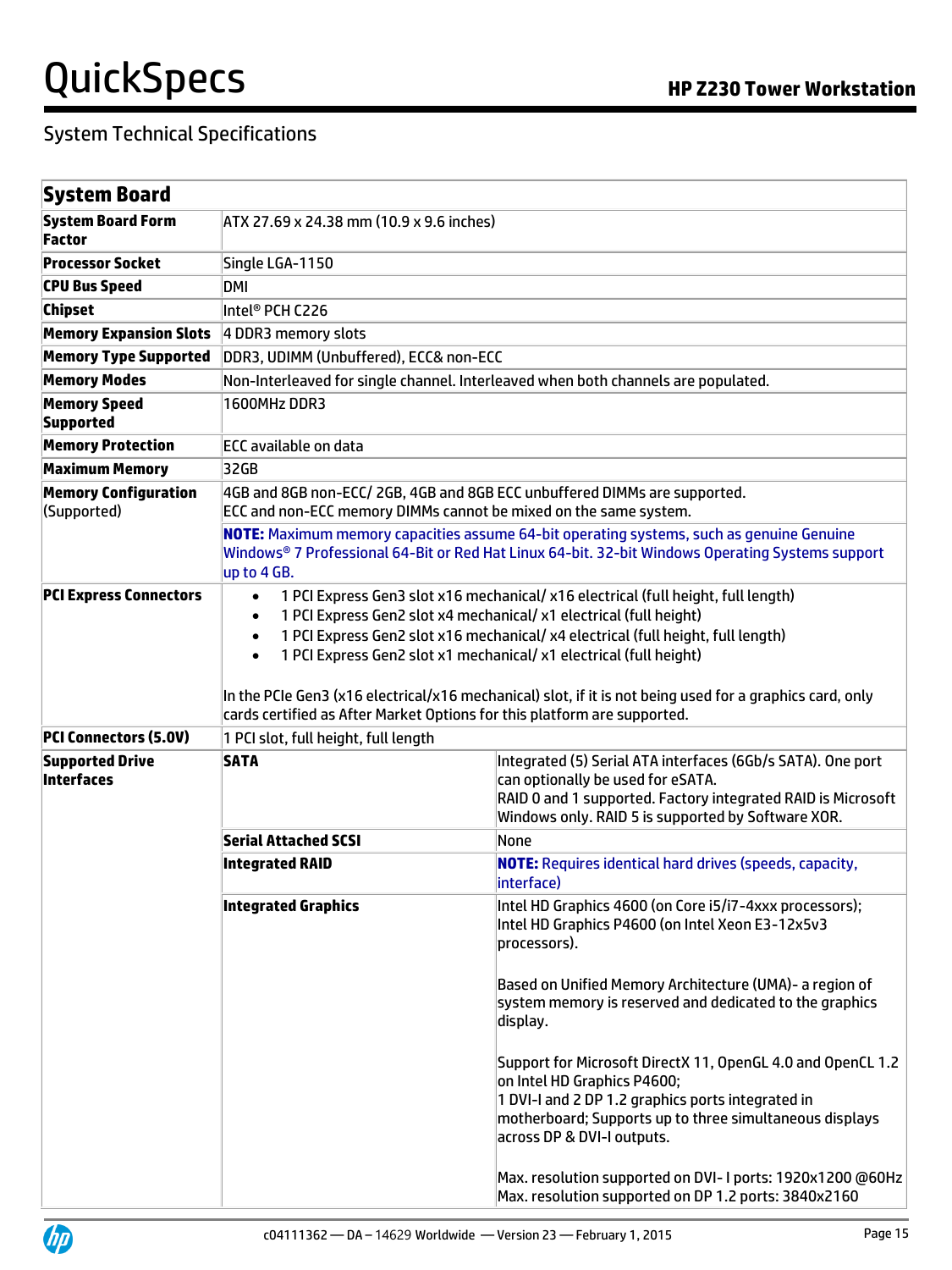|                                                               |                                                                                                                                                                                                                                                                                                                                                                                  | @60Hz                                                                                                                                                                             |  |  |  |
|---------------------------------------------------------------|----------------------------------------------------------------------------------------------------------------------------------------------------------------------------------------------------------------------------------------------------------------------------------------------------------------------------------------------------------------------------------|-----------------------------------------------------------------------------------------------------------------------------------------------------------------------------------|--|--|--|
|                                                               | Network Controller                                                                                                                                                                                                                                                                                                                                                               | Integrated Ethernet PHY Connection I217LM. Management<br>capabilities: WOL, PXE 2.1 and AMT 9                                                                                     |  |  |  |
|                                                               | <b>External SATA (eSATA)</b>                                                                                                                                                                                                                                                                                                                                                     | 1 port eSATA capable (SATA 5) with optional eSATA After-<br>Market Option cable kit.                                                                                              |  |  |  |
|                                                               | <b>IDE</b> connector                                                                                                                                                                                                                                                                                                                                                             | No                                                                                                                                                                                |  |  |  |
|                                                               | <b>Floppy connector</b>                                                                                                                                                                                                                                                                                                                                                          | No                                                                                                                                                                                |  |  |  |
|                                                               | Serial                                                                                                                                                                                                                                                                                                                                                                           | 1 internal header (requires optional Serial Port Adapter Kit)                                                                                                                     |  |  |  |
|                                                               | <b>2nd Serial</b>                                                                                                                                                                                                                                                                                                                                                                | No                                                                                                                                                                                |  |  |  |
|                                                               | Parallel                                                                                                                                                                                                                                                                                                                                                                         | 1 internal header (optional Parallel Port Adapter required)                                                                                                                       |  |  |  |
|                                                               | <b>HD Integrated Audio</b>                                                                                                                                                                                                                                                                                                                                                       | Yes                                                                                                                                                                               |  |  |  |
|                                                               | <b>CD-ROM input (Audio)</b>                                                                                                                                                                                                                                                                                                                                                      | No                                                                                                                                                                                |  |  |  |
|                                                               | <b>AUX input (Audio)</b>                                                                                                                                                                                                                                                                                                                                                         | No                                                                                                                                                                                |  |  |  |
| IEEE 1394 Connector(s)                                        | Rear                                                                                                                                                                                                                                                                                                                                                                             | 2 IEEE 1394b ports (requires optional PCIe 1394b card)                                                                                                                            |  |  |  |
|                                                               | Internal                                                                                                                                                                                                                                                                                                                                                                         | N <sub>0</sub>                                                                                                                                                                    |  |  |  |
| <b>USB Connector(s)</b>                                       | <b>Front</b>                                                                                                                                                                                                                                                                                                                                                                     | 2 USB 3.0, 1 USB 2.0, 1 USB 2.0 Charging Data Port.                                                                                                                               |  |  |  |
|                                                               | Rear                                                                                                                                                                                                                                                                                                                                                                             | 2 USB 3.0, 4 USB 2.0                                                                                                                                                              |  |  |  |
|                                                               | Internal                                                                                                                                                                                                                                                                                                                                                                         | 1 USB 3.0 and 3 USB 2.0 ports available as 2 separate<br>2x10(3.0 x1,2.0 x1) and 2x5(2.0 x2) headers: supports 1 HP<br>Internal USB Port Kits plus one USB 3.0 Media Card Reader. |  |  |  |
| <b>HD Integrated Audio</b>                                    | Yes                                                                                                                                                                                                                                                                                                                                                                              |                                                                                                                                                                                   |  |  |  |
| <b>Flash ROM</b>                                              | Yes                                                                                                                                                                                                                                                                                                                                                                              |                                                                                                                                                                                   |  |  |  |
| CPU Fan Header                                                | Yes                                                                                                                                                                                                                                                                                                                                                                              |                                                                                                                                                                                   |  |  |  |
| Chassis Fan Header                                            |                                                                                                                                                                                                                                                                                                                                                                                  | 1 Rear System Chassis Fan Header, 1 Optional Front Chassis Fan Header                                                                                                             |  |  |  |
| <b>Front Control</b><br><b>Panel/Speaker Header</b>           | Yes                                                                                                                                                                                                                                                                                                                                                                              |                                                                                                                                                                                   |  |  |  |
| <b>CMOS Battery Holder -</b><br>Lithium                       | Yes                                                                                                                                                                                                                                                                                                                                                                              |                                                                                                                                                                                   |  |  |  |
| <b>Integrated Trusted</b><br><b>Platform Module</b>           | Integrated TPM 1.2.<br>The TPM module disabled where restricted by law, i.e. Russia.                                                                                                                                                                                                                                                                                             |                                                                                                                                                                                   |  |  |  |
| <b>Power Supply Headers</b>                                   | Yes                                                                                                                                                                                                                                                                                                                                                                              |                                                                                                                                                                                   |  |  |  |
| <b>Power Switch, Power LED</b> Yes<br>& Hard Drive LED Header |                                                                                                                                                                                                                                                                                                                                                                                  |                                                                                                                                                                                   |  |  |  |
| <b>Clear Password Jumper</b>                                  | Yes                                                                                                                                                                                                                                                                                                                                                                              |                                                                                                                                                                                   |  |  |  |
| <b>Keyboard/Mouse</b>                                         | USB or PS/2                                                                                                                                                                                                                                                                                                                                                                      |                                                                                                                                                                                   |  |  |  |
|                                                               | 400W Wide Ranging, Active PFC, 92% Efficient;<br>(Note: 320W Standard Efficiency wide-ranging, active PFC Power Supply option available in some<br>countries).<br>The Z230 Tower 400W PSU Efficiency Report can be found at this link:<br>http://www.plugloadsolutions.com/psu_reports/HEWLETT-PACKARD%20COMPANY_704427-<br>001%20(DPS-400AB-19%20A)_400W_EC0S%203496_Report.pdf |                                                                                                                                                                                   |  |  |  |
| Operating Voltage Range 90-269 VAC                            |                                                                                                                                                                                                                                                                                                                                                                                  |                                                                                                                                                                                   |  |  |  |
| <b>Rated Voltage Range</b>                                    | 100-240 VAC                                                                                                                                                                                                                                                                                                                                                                      |                                                                                                                                                                                   |  |  |  |
| <b>Rated Line Frequency</b>                                   | 50-60 Hz                                                                                                                                                                                                                                                                                                                                                                         |                                                                                                                                                                                   |  |  |  |
| <b>Operating Line Frequency 47-66 Hz</b><br>Range             |                                                                                                                                                                                                                                                                                                                                                                                  |                                                                                                                                                                                   |  |  |  |

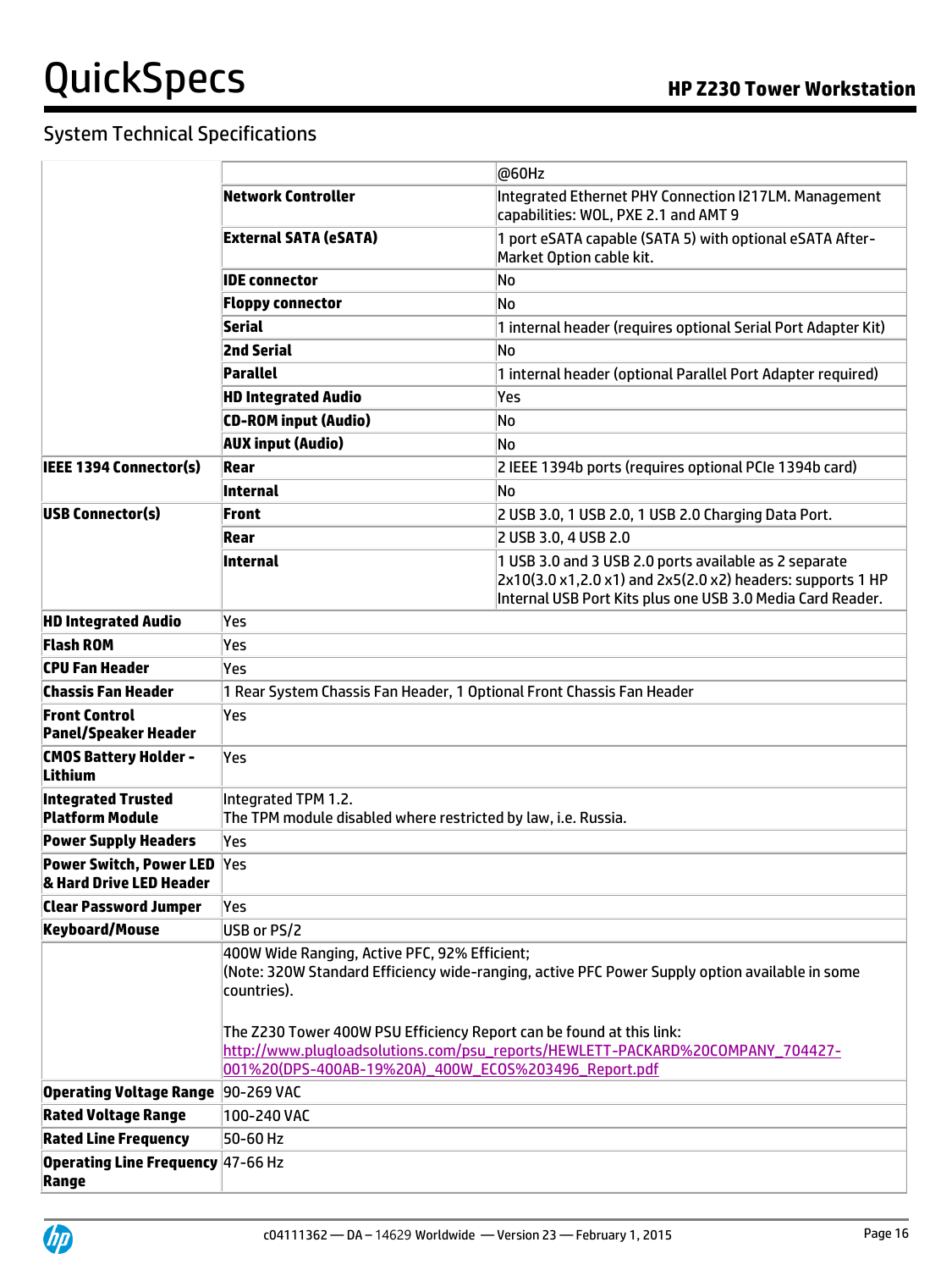### System Technical Specifications

| <b>Rated Input Current</b>                                                                     | 6A @ 100-240V                                                           |
|------------------------------------------------------------------------------------------------|-------------------------------------------------------------------------|
| <b>Heat Dissipation</b>                                                                        | Typical: 444 btu/hr (112 kcal/hr)<br>Maximum: 1484 btu/hr (374 kcal/hr) |
| <b>Power Supply Fan</b>                                                                        | 92mm x 92mm x 25mm 4-wire PWM                                           |
| <b>ENERGY STAR<sup>®</sup> qualified</b><br>(Config Dependent)                                 | lYes                                                                    |
| <b>CECP Compliant @ 220V</b>                                                                   | Yes                                                                     |
| <b>FEMP Standby Power</b><br><b>Compliant</b>                                                  | Yes, with Wake-on-LAN disabled: < 2W in S5- Power Off                   |
| <b>Built-in Self Test (BIST)</b><br><b>LED</b>                                                 | Yes                                                                     |
| Surge Tolerant Full<br><b>Ranging Power Supply</b><br>(withstands power surges<br>up to 2000V) | Yes                                                                     |
| <b>Hood Lock Header</b>                                                                        | Yes                                                                     |
| ErP Lot 6- Tier 1<br>Compliance @ 230V (<1W<br>in S5- Power Off)                               | Yes                                                                     |
| <b>ErP Lot 6- Tier 2</b><br>Compliance @ 230V<br>(<0.5W in S5- Power Off)                      | Yes                                                                     |
| <b>Declared Noise Emissions</b><br>(Entry-level and High-end<br>configurations)                |                                                                         |

#### **System Configurations**

| <b>Example Configuration</b><br>#1 | <b>TBD</b>            |                                                   |
|------------------------------------|-----------------------|---------------------------------------------------|
| <b>Example Configuration</b><br>#2 | <b>Processor Info</b> | 1x Intel Xeon E3-1280v3 3.6 8MB 4C HT 84W GTO CPU |
|                                    | <b>Memory Info</b>    | 8GB (2x 4GB) 1600 MHz DDR3 ECC                    |
|                                    | <b>Graphics Info</b>  | 1x NVIDIA Quadro K600 1GB Graphics                |
|                                    | Disks/Optical/Floppy  | 2x SATA 2 TB 7.2k rpm/ 1xDVD-RW, 1x DVD-ROM       |
|                                    | <b>PSU</b>            | 400W 92%                                          |
|                                    | OS/BIOS               |                                                   |

| <b>Energy Consumption</b> |                       | <b>115 VAC</b>     |                     | <b>230 VAC</b>     |                     |                    | <b>100 VAC</b>      |
|---------------------------|-----------------------|--------------------|---------------------|--------------------|---------------------|--------------------|---------------------|
| (Watts)                   |                       | <b>LAN Enabled</b> | <b>LAN Disabled</b> | <b>LAN Enabled</b> | <b>LAN Disabled</b> | <b>LAN Enabled</b> | <b>LAN Disabled</b> |
|                           | Windows Idle (S0)     |                    | 35.4 W              | 37.4 W             |                     | 35.8 W             |                     |
|                           | Windows Busy Typ (S0) | 128W               |                     | 129 W              |                     | 130 W              |                     |
|                           | Windows Busy Max (S0) | 153W               |                     | 152W               |                     | 154 W              |                     |
|                           | Sleep (S3)            | 1.67W              | 1.58W               | 1.86 W             | 1.77W               | 1.65W              | 1.57W               |
|                           | Off (S5)              | 0.92W              | 0.85W               | 1.11 W             | 1.03W               | 0.91W              | 0.83W               |
|                           | Zero Power Mode (EuP) | 0.28W              |                     | 0.45W              |                     | 0.26W              |                     |
| <b>Heat Dissipation</b>   |                       | <b>115 VAC</b>     |                     | <b>230 VAC</b>     |                     |                    | <b>100 VAC</b>      |
| (Btu/hr)                  |                       | <b>LAN Enabled</b> | <b>LAN Disabled</b> | <b>LAN Enabled</b> | <b>LAN Disabled</b> | <b>LAN Enabled</b> | <b>LAN Disabled</b> |
|                           | Windows Idle (S0)     |                    | 121 btu/hr          |                    | 128 btu/hr          |                    | 122 btu/hr          |

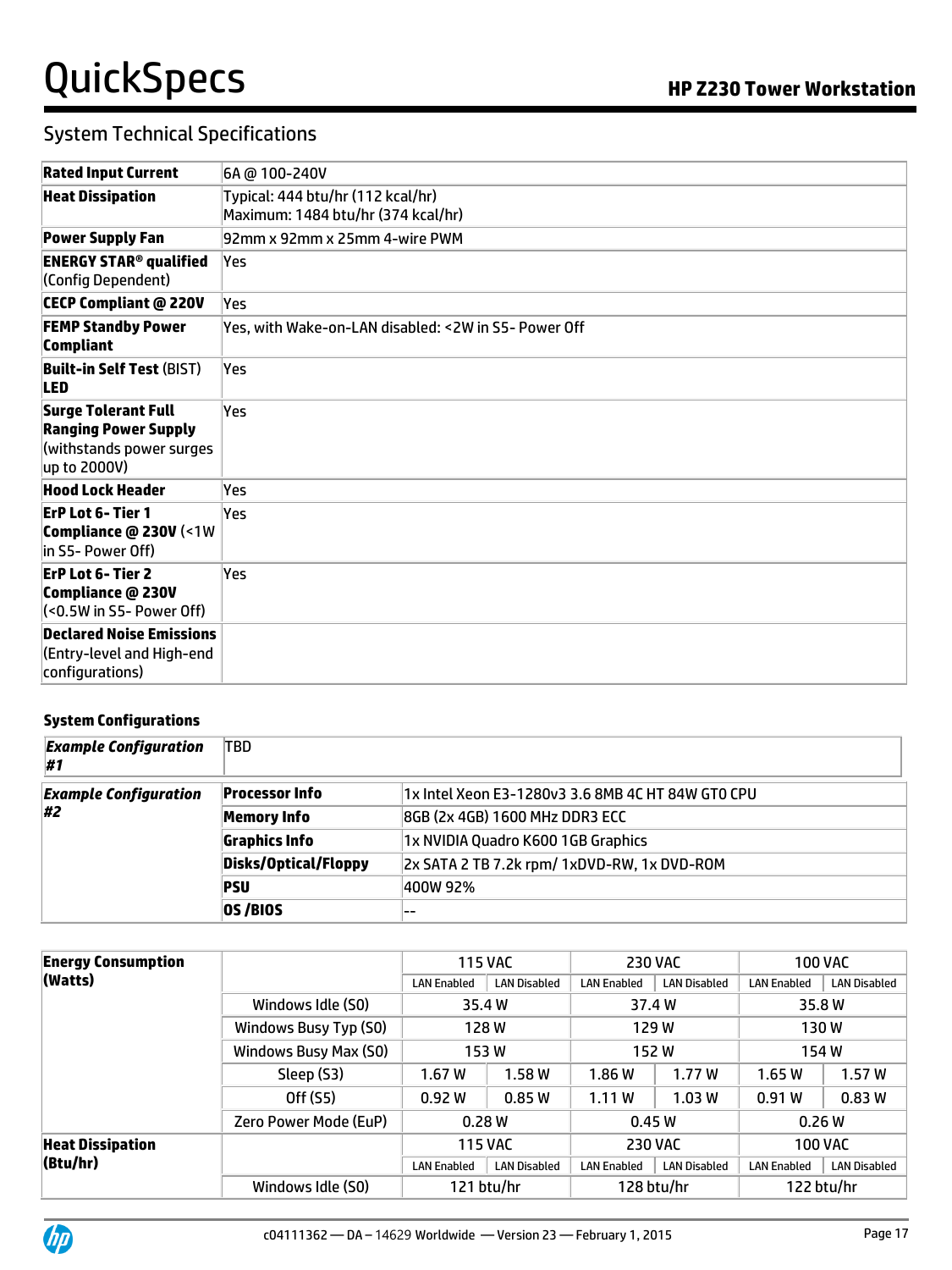### System Technical Specifications

| Windows Busy Typ (S0) | 437 btu/hr    |             | 440 btu/hr               |             | 444 btu/hr    |             |
|-----------------------|---------------|-------------|--------------------------|-------------|---------------|-------------|
| Windows Busy Max (SO) | 522 btu/hr    |             | 519 btu/hr<br>525 btu/hr |             |               |             |
| Sleep (S3)            | 5.70 btu/hr   | 5.39 btu/hr | 6.35 btu/hr              | 6.04 btu/hr | 5.63 btu/hr   | 5.36 btu/hr |
| Off (S5)              | 3.14 btu/hr   | 2.90 btu/hr | 3.79 btu/hr              | 3.51 btu/hr | 3.11 btu/hr   | 2.83 btu/hr |
| Zero Power Mode (EuP) | $0.96$ btu/hr |             | $1.54$ btu/hr            |             | $0.89$ btu/hr |             |

| <b>Example Configuration</b><br>#3 | <b>Processor Info</b> | 1x Intel Xeon E3-1280v3 3.6 8MB 4C HT 84W GTO CPU |
|------------------------------------|-----------------------|---------------------------------------------------|
|                                    | Memory Info           | 32GB (4x 8GB) 1600 MHz DDR3 ECC                   |
|                                    | <b>Graphics Info</b>  | 1x NVIDIA Quadro K2000 2GB Graphics               |
|                                    | Disks/Optical/Floppy  | 3x SATA 2 TB 7.2k rpm/ 1xDVD-RW, 1x DVD-ROM       |
|                                    | <b>PSU</b>            | 400W 92%                                          |
|                                    | <b>OS /BIOS</b>       |                                                   |

| <b>Energy Consumption</b> |                       |                    | <b>115 VAC</b>      |                    | <b>230 VAC</b>      |                    | <b>100 VAC</b>      |
|---------------------------|-----------------------|--------------------|---------------------|--------------------|---------------------|--------------------|---------------------|
| (Watts)                   |                       | <b>LAN Enabled</b> | <b>LAN Disabled</b> | <b>LAN Enabled</b> | <b>LAN Disabled</b> | <b>LAN Enabled</b> | <b>LAN Disabled</b> |
|                           | Windows Idle (S0)     | 46.4 W             |                     | 48.5 W             |                     |                    | 47.2 W              |
|                           | Windows Busy Typ (S0) |                    | 149 W               | 150 W              |                     | 152 W              |                     |
|                           | Windows Busy Max (S0) |                    | 181W                | 180 W              |                     | 183W               |                     |
|                           | Sleep (S3)            | 2.68W              | 2.57 W              | 2.87 W             | 2.77 W              | 2.68W              | 2.57 W              |
|                           | Off (S5)              | 0.92W              | 0.85W               | 1.11W              | 1.03W               | 0.91W              | 0.83W               |
|                           | Zero Power Mode (EuP) | 0.28W              |                     | 0.45W              |                     | 0.26W              |                     |
| <b>Heat Dissipation</b>   |                       | <b>115 VAC</b>     |                     | <b>230 VAC</b>     |                     | <b>100 VAC</b>     |                     |
| (Btu/hr)                  |                       | <b>LAN Enabled</b> | <b>LAN Disabled</b> | <b>LAN Enabled</b> | <b>LAN Disabled</b> | <b>LAN Enabled</b> | <b>LAN Disabled</b> |
|                           | Windows Idle (S0)     |                    | 158 btu/hr          |                    | 165 btu/hr          |                    | 161 btu/hr          |
|                           | Windows Busy Typ (S0) | 508 btu/hr         |                     | 512 btu/hr         |                     | 519 btu/hr         |                     |
|                           | Windows Busy Max (S0) | 618 btu/hr         |                     | 614 btu/hr         |                     | 624 btu/hr         |                     |
|                           | Sleep (S3)            | 9.14 btu/hr        | 8.77 btu/hr         | 9.79 btu/hr        | 9.45 btu/hr         | 9.14 btu/hr        | 8.77 btu/hr         |
|                           | Off (S5)              | 3.14 btu/hr        | 2.90 btu/hr         | 3.79 btu/hr        | $3.51$ btu/hr       | $3.11$ btu/hr      | 2.83 btu/hr         |
|                           | Zero Power Mode (EuP) | $0.96$ btu/hr      |                     |                    | $1.54$ btu/hr       | $0.89$ btu/hr      |                     |

#### **Declared Noise Emissions** (Entry-level and High-end configurations)

| <b>System Configuration</b><br>(Entry level) | <b>Processor Info</b> | lintel Core i3-4130                                   |
|----------------------------------------------|-----------------------|-------------------------------------------------------|
|                                              | Memory Info           | 4GB (2x2GB) 1600 MHz                                  |
|                                              | Graphics Info         | Integrated Intel HD Graphics 4400                     |
|                                              | Disks/Optical         | 1x 500 GB 7200 RPM SATA HDD;<br>DVD-RW SuperMulti ODD |

| Declared Noise Emissions<br>l(in accordance with ISO $\,$<br>7779 and ISO 9296) |                                                | <b>Sound Power (LWAd, bels)</b> | <b>Deskside Sound Pressure</b><br>(LpAm, decibels) |
|---------------------------------------------------------------------------------|------------------------------------------------|---------------------------------|----------------------------------------------------|
|                                                                                 | Idle                                           | 3.3                             |                                                    |
|                                                                                 | <b>Hard drive Operating</b><br>(random reads)  | 3.3                             |                                                    |
|                                                                                 | <b>DVD-ROM Operating</b><br>(sequential reads) |                                 |                                                    |

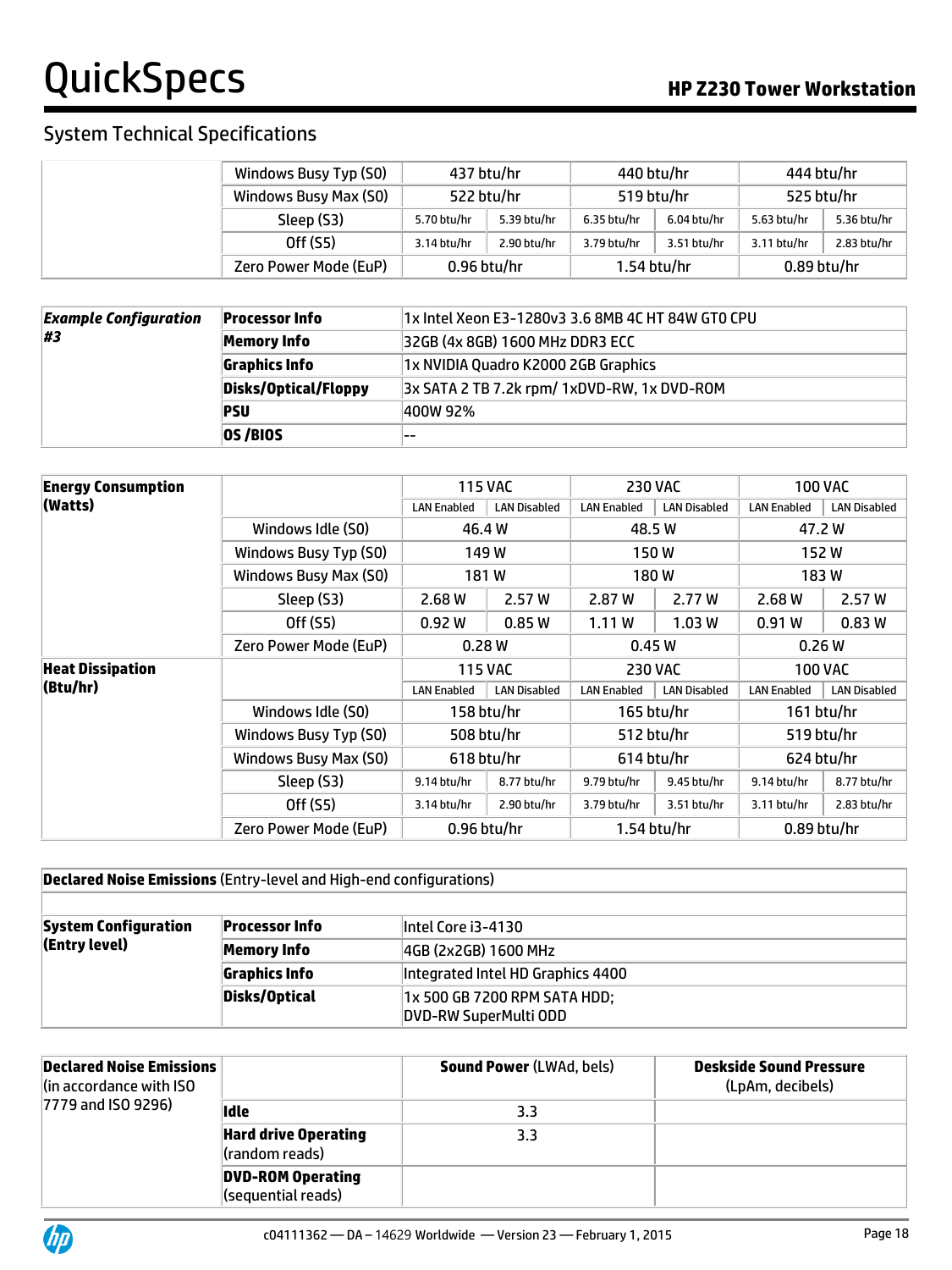| <b>System Configuration</b><br>(High-end) | <b>Processor Info</b> | lintel Xeon E3-1280v3 3.6 GHz                                             |
|-------------------------------------------|-----------------------|---------------------------------------------------------------------------|
|                                           | Memory Info           | 16GB (4x4GB) DDR3 1600 MHz                                                |
|                                           | <b>Graphics Info</b>  | NVIDIA Quadro K600 graphics                                               |
|                                           | Disks/Optical         | $\left 2x\right\rangle$ 1.0TB 7200rpm SATA HDDs;<br>DVD-RW SuperMulti ODD |

| Declared Noise Emissions<br>lin accordance with ISO<br>7779 and ISO 9296) |                                                       | <b>Sound Power (LWAd, bels)</b> | Deskside Sound Pressure<br>(LpAm, decibels) |
|---------------------------------------------------------------------------|-------------------------------------------------------|---------------------------------|---------------------------------------------|
|                                                                           | lidle                                                 | 3.4                             |                                             |
|                                                                           | <b>Hard drive Operating</b><br>$\vert$ (random reads) | 3.5                             |                                             |
|                                                                           | <b>DVD-ROM Operating</b><br>(sequential reads)        |                                 |                                             |

| Environmental<br>Requirements | Temperature          | Operating: 40° to 95° F (5° to 35° C)<br>Non-operating: -40° to 140° F (-40° to 60° C)                                                                                                                                                                                                                                                                                                                     |
|-------------------------------|----------------------|------------------------------------------------------------------------------------------------------------------------------------------------------------------------------------------------------------------------------------------------------------------------------------------------------------------------------------------------------------------------------------------------------------|
|                               | <b>Humidity</b>      | Operating: 8% to 85% RH, non-condensing<br>Non-operating: 8% to 90% RH, non-condensing                                                                                                                                                                                                                                                                                                                     |
|                               | Maximum Altitude     | Operating: 3,000 m (10,000 ft)<br>Non-operating: 9,100 m (30,000 ft)                                                                                                                                                                                                                                                                                                                                       |
|                               | <b>Dynamic</b> (new) | <b>Shock</b><br>Operating: $1/2$ -sine: 40g, 2-3ms<br>Non-operating:<br>$\frac{1}{2}$ -sine: 160 cm/s, 2-3ms (~100g)<br>square: 422 cm/s, 20g<br>Vibration<br>Operating random: 0.5g (rms), 5-300 Hz<br>Non-operating random: 2.0g (rms), 10-500 Hz<br><b>NOTES:</b> Values represent individual shock events and do not indicate<br>repetitive shock events. Values do not indicate continuous vibration. |
|                               | Cooling              | Above 1524 m (5,000 ft) altitude, maximum operating temperature is de-<br>rated by 1.8° F (1° C) per 305 m (1000 ft) elevation increase                                                                                                                                                                                                                                                                    |

|                                                       | <b>Physical Security and Serviceability</b>               |  |  |
|-------------------------------------------------------|-----------------------------------------------------------|--|--|
| <b>Access Panel</b>                                   | Tool-less<br>Includes system board and memory information |  |  |
| <b>Optical Drive</b>                                  | Tool-less                                                 |  |  |
| <b>Hard Drives</b>                                    | Tool-less                                                 |  |  |
| <b>Expansion Cards</b>                                | Tool-less                                                 |  |  |
| <b>Processor Socket</b>                               | Tool-less                                                 |  |  |
| Green User Touch Points                               | Yes, on tool-less internal chassis mechanisms             |  |  |
| <b>Color-coordinated Cables Yes</b><br>and Connectors |                                                           |  |  |
| <b>Memory</b>                                         | Tool-less                                                 |  |  |

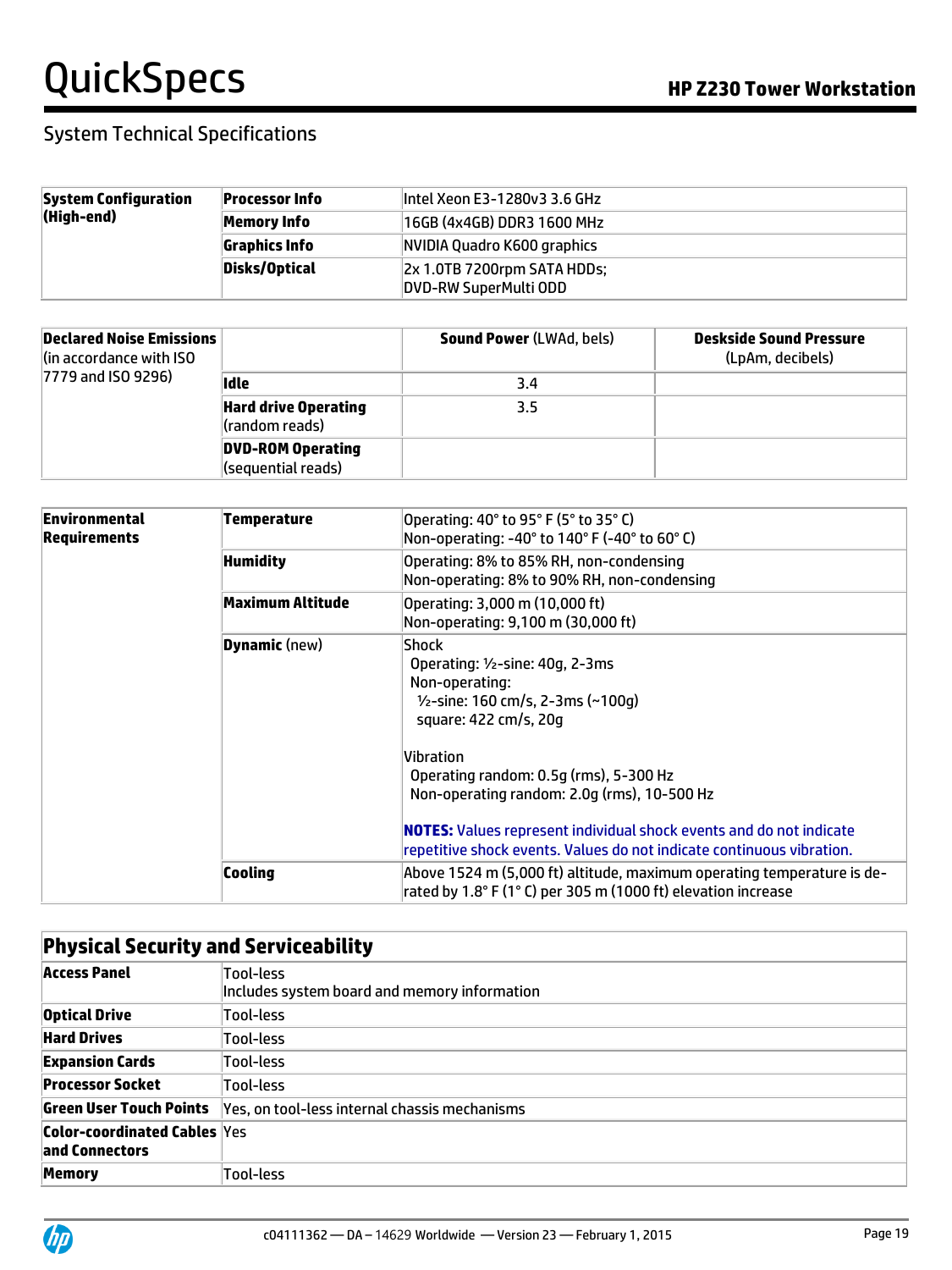| <b>System Board</b>                                                                | Screw-In                                                                                                                                                                                                                                                                                                                                                                                                              |
|------------------------------------------------------------------------------------|-----------------------------------------------------------------------------------------------------------------------------------------------------------------------------------------------------------------------------------------------------------------------------------------------------------------------------------------------------------------------------------------------------------------------|
| <b>Dual Color Power and HD</b><br><b>LED on Front of Computer</b>                  | <b>Yes</b>                                                                                                                                                                                                                                                                                                                                                                                                            |
| <b>Configuration Record SW</b>                                                     | Yes                                                                                                                                                                                                                                                                                                                                                                                                                   |
| Over-Temp Warning on<br>Screen                                                     | Yes                                                                                                                                                                                                                                                                                                                                                                                                                   |
| <b>Restore CD/DVD Set</b>                                                          | Consists of an operating system DVD (OSDVD) and a driver DVD (DRDVD). OSDVD restores the original<br>operating system. DRDVD will provide all drivers for the system. The DRDVD may also contain<br>applications that originally shipped with the system for optional installation. Applications can also be<br>obtained from HP.com. OSDVD and DRDVD are orderable with the system and available from HP<br>Support. |
| <b>Dual Function Front</b><br><b>Power Switch</b>                                  | Yes, causes a fail-safe power off when held for 4 seconds                                                                                                                                                                                                                                                                                                                                                             |
| <b>Padlock Support</b>                                                             | Yes (optional): Locks side cover and secures chassis from theft<br>0.22-in diameter padlock loop at rear of system                                                                                                                                                                                                                                                                                                    |
| <b>Cable Lock Support</b>                                                          | Yes, Kensington Cable Lock (optional): Locks side cover and secures chassis from theft<br>3 mm x 7 mm slot at rear of system                                                                                                                                                                                                                                                                                          |
| Universal Chassis Clamp<br><b>Lock Support</b>                                     | Yes (optional): Locks side cover and locks cables to chassis. Secures chassis from theft and allows<br>multiple units to be chained together when used with optional cable<br>Threaded feature at rear of system                                                                                                                                                                                                      |
| <b>Solenoid Lock and Hood</b><br>Sensor                                            | Yes (optional)<br>The Solenoid Hood Lock eliminates the need for a physical key by making the chassis lockable through<br>software and a password. You can also lock and unlock the chassis remotely over the network. The<br>Sensor Kit detects when the access panel has been removed.                                                                                                                              |
| <b>Rear Port Control Cover</b>                                                     | Yes, locks rear IO cables to prevent cable theft                                                                                                                                                                                                                                                                                                                                                                      |
| Serial, Parallel, USB,<br>Audio, Network,<br><b>Enable/Disable Port</b><br>Control | Yes, enables or disables serial, USB, audio, and network ports                                                                                                                                                                                                                                                                                                                                                        |
| Removable Media<br><b>Write/Boot Control</b>                                       | Yes, prevents ability to boot from removable media on supported devices (and can disable writes to<br>media)                                                                                                                                                                                                                                                                                                          |
| <b>Power-On Password</b>                                                           | Yes, prevents an unauthorized person from booting up the workstation                                                                                                                                                                                                                                                                                                                                                  |
| <b>Setup Password</b>                                                              | Yes, prevents an unauthorized person from changing the workstation configuration                                                                                                                                                                                                                                                                                                                                      |
| 3.3V Aux Power LED on<br><b>System PCA</b>                                         | lYes                                                                                                                                                                                                                                                                                                                                                                                                                  |
| <b>NIC LEDs</b> (integrated)<br>(Green & Amber)                                    | Yes                                                                                                                                                                                                                                                                                                                                                                                                                   |
| <b>CPUs and Heatsinks</b>                                                          | A T-15 Torx or flat blade screwdriver is needed to remove the CPU heatsink before the CPU can be<br>removed. CPU removal is tool-less                                                                                                                                                                                                                                                                                 |
| <b>Power Supply Diagnostic</b><br>LED                                              | Yes                                                                                                                                                                                                                                                                                                                                                                                                                   |
| <b>Front Power Button</b>                                                          | Yes, ACPI multi-function                                                                                                                                                                                                                                                                                                                                                                                              |
| <b>Front Power LED</b>                                                             | Yes, blue (normal), red (fault)                                                                                                                                                                                                                                                                                                                                                                                       |
| <b>Front Hard Drive Activity</b><br>LED                                            | Yes, green                                                                                                                                                                                                                                                                                                                                                                                                            |
| <b>Front ODD Activity LED</b>                                                      | Yes                                                                                                                                                                                                                                                                                                                                                                                                                   |
| <b>Internal Speaker</b>                                                            | Yes                                                                                                                                                                                                                                                                                                                                                                                                                   |
| <b>System/Emergency ROM</b><br><b>Flash Recovery</b>                               | Recovers corrupted system BIOS.                                                                                                                                                                                                                                                                                                                                                                                       |

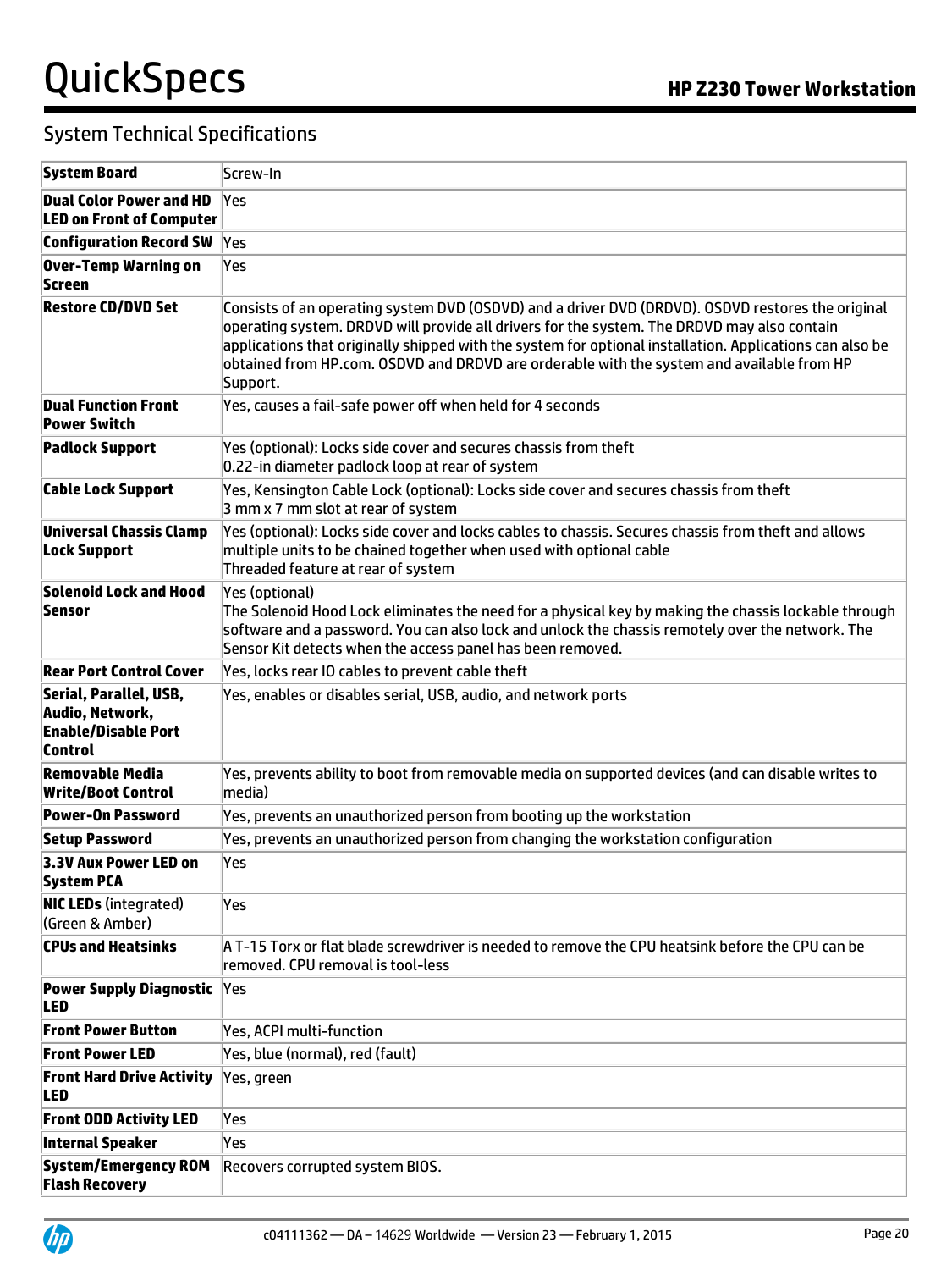| <b>Cooling Solutions</b>                              | Air cooled forced convection                                                                                                                                                                                                                                            |  |  |  |  |  |
|-------------------------------------------------------|-------------------------------------------------------------------------------------------------------------------------------------------------------------------------------------------------------------------------------------------------------------------------|--|--|--|--|--|
| <b>Power Supply Fans</b>                              | 92mm x 92mm x 25mm 4-wire PWM (non-serviceable)                                                                                                                                                                                                                         |  |  |  |  |  |
| <b>CPU Heatsink Fan</b>                               | Mainstream (<=95W): 92 mm x 92 mm x 25 mm 4-wire PWM                                                                                                                                                                                                                    |  |  |  |  |  |
| <b>Chassis Fan</b>                                    | 92mm x 92mm x 25mm 4-wire PWM (non-serviceable)                                                                                                                                                                                                                         |  |  |  |  |  |
| <b>Memory Heatsink Fan</b>                            | N٥                                                                                                                                                                                                                                                                      |  |  |  |  |  |
| <b>HP PC Hardware</b><br><b>Diagnostics UEFI</b>      | HP PC Hardware Diagnostics (UEFI) enables hardware level testing outside the operating system on<br>many components. The diagnostics can be invoked by pressing F2 at POST, and is available as a<br>download from HP Support.                                          |  |  |  |  |  |
| <b>Access Panel Key Lock</b>                          | No                                                                                                                                                                                                                                                                      |  |  |  |  |  |
| <b>ACPI-Ready Hardware</b>                            | Advanced Configuration and Power Management Interface (ACPI).                                                                                                                                                                                                           |  |  |  |  |  |
|                                                       | Allows the system to wake from a low power mode.<br>$\bullet$<br>Controls system power consumption, making it possible to place individual cards and<br>$\bullet$<br>peripherals in a low-power or powered-off state without affecting other elements of the<br>system. |  |  |  |  |  |
| <b>Integrated Chassis</b><br><b>Handles</b>           | Rear Recessed Handle; optional Optical Bay Front Handle available.                                                                                                                                                                                                      |  |  |  |  |  |
| <b>Power Supply</b>                                   | Requires T15 Torx or flat blade screwdriver                                                                                                                                                                                                                             |  |  |  |  |  |
| <b>PCI Card Retention</b>                             | Yes, rear (all), middle (optional), front (full-length cards with extender)                                                                                                                                                                                             |  |  |  |  |  |
| <b>Flash ROM</b>                                      | Yes                                                                                                                                                                                                                                                                     |  |  |  |  |  |
| <b>Diagnostic Power Switch</b><br><b>LED on board</b> | Yes                                                                                                                                                                                                                                                                     |  |  |  |  |  |
| <b>Clear Password Jumper</b>                          | Yes                                                                                                                                                                                                                                                                     |  |  |  |  |  |
| <b>Clear CMOS Button</b>                              | Yes                                                                                                                                                                                                                                                                     |  |  |  |  |  |
| <b>CMOS Battery Holder</b>                            | Yes                                                                                                                                                                                                                                                                     |  |  |  |  |  |
| <b>DIMM Connectors</b>                                | Yes                                                                                                                                                                                                                                                                     |  |  |  |  |  |

| <b>BIOS</b>                                                               |                                                                                                                                                                                                                                 |  |
|---------------------------------------------------------------------------|---------------------------------------------------------------------------------------------------------------------------------------------------------------------------------------------------------------------------------|--|
| <b>BIOS 32-bit Services</b>                                               | Standard BIOS 32-bit Service Directory Proposal v0.4                                                                                                                                                                            |  |
| PCI 3.0 Support                                                           | Full BIOS support for PCI Express through industry standard interfaces.                                                                                                                                                         |  |
| <b>ATAPI</b>                                                              | ATAPI Removable Media Device BIOS Specification Version 1.0.                                                                                                                                                                    |  |
| <b>BBS</b>                                                                | <b>BIOS Boot Specification v1.01.</b><br>Provides more control over how and from what devices the workstation will boot.                                                                                                        |  |
| <b>WMI Support</b>                                                        | WMI is Microsoft's implementation of Web-Based Enterprise Management (WBEM) for Windows. WMI is<br>fully compliant with the Distributed Management Task Force (DMTF) Common Information Model (CIM)<br>and WBEM specifications. |  |
| <b>BIOS Power On</b>                                                      | Users can define a specific day-of-week and time for the system to power on.                                                                                                                                                    |  |
| <b>ROM Based Computer</b><br><b>Setup Utility (F10)</b>                   | Review and customize system configuration settings controlled by the BIOS.                                                                                                                                                      |  |
| <b>System/Emergency ROM</b><br><b>Flash Recovery with</b><br><b>Video</b> | Recovers system BIOS in corrupted Flash ROM.                                                                                                                                                                                    |  |
| <b>Replicated Setup</b>                                                   | Saves BIOS settings to USB flash device in human readable file. Repsetup.exe utility can then replicate<br>these settings on machines being deployed without entering Computer Configuration Utility (F10)<br>Setup).           |  |
| <b>SMBIOS</b>                                                             | System Management BIOS 2.7.1, for system management information.                                                                                                                                                                |  |

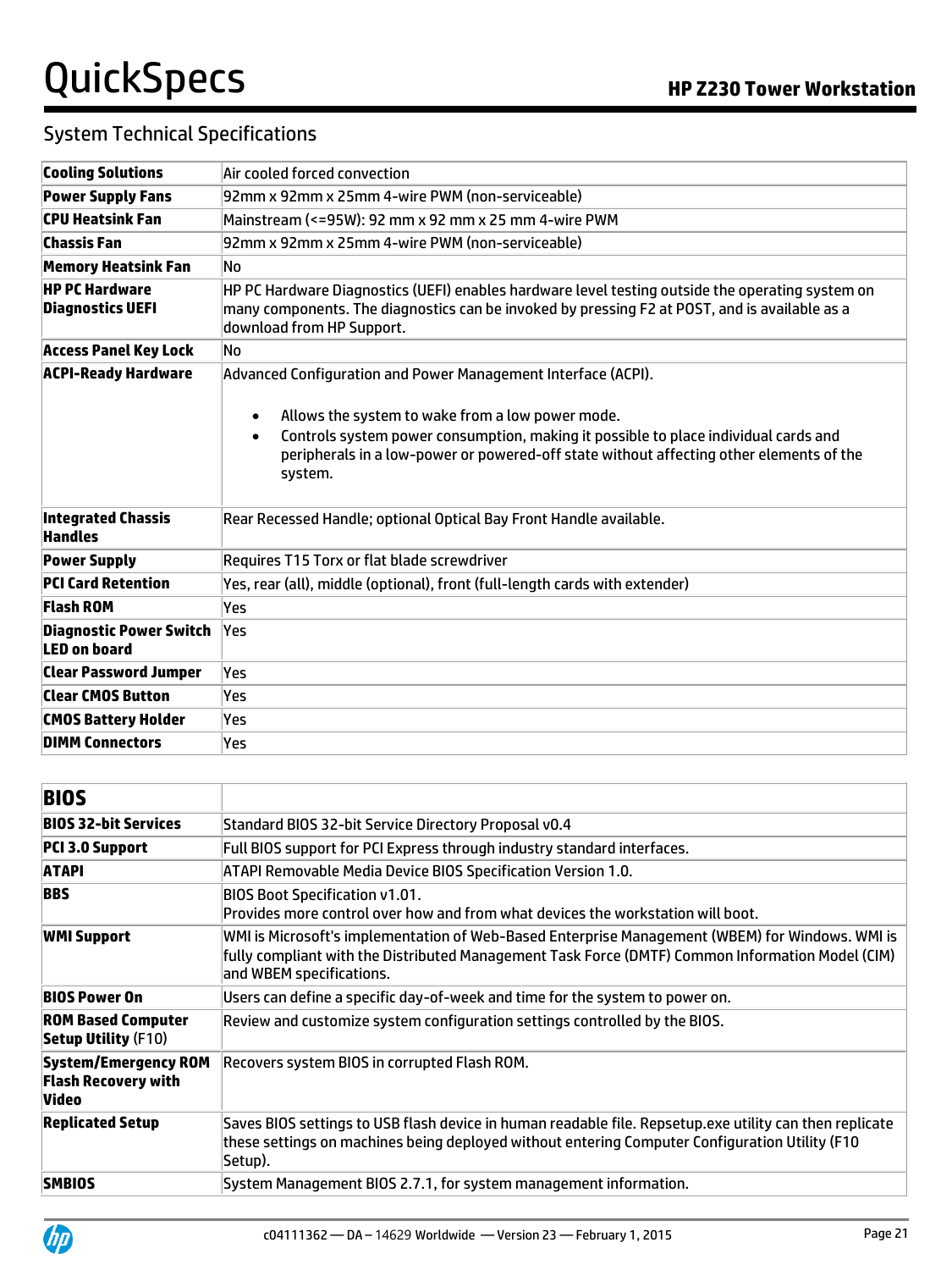| <b>Boot Control</b>                                                                           | Disables the ability to boot from removable media on supported devices.                                                                                                                                                                                                                                                                                                                                       |  |  |
|-----------------------------------------------------------------------------------------------|---------------------------------------------------------------------------------------------------------------------------------------------------------------------------------------------------------------------------------------------------------------------------------------------------------------------------------------------------------------------------------------------------------------|--|--|
| <b>Memory Change Alert</b>                                                                    | Alerts management console if memory is removed or changed.                                                                                                                                                                                                                                                                                                                                                    |  |  |
| <b>Thermal Alert</b>                                                                          | Monitors the temperature state within the chassis. Three modes:                                                                                                                                                                                                                                                                                                                                               |  |  |
|                                                                                               | NORMAL - normal temperature ranges.<br>$\bullet$<br>ALERTED - excessive temperatures are detected. Raises a flag so action can be taken to avoid<br>$\bullet$<br>shutdown or provide for a smoother system shutdown.<br>SHUTDOWN - excessive temperatures are encountered. Automatically shuts down the<br>$\bullet$<br>computer without warning before hardware component damage occurs.                     |  |  |
| <b>Remote ROM Flash</b>                                                                       | Provides secure, fail-safe ROM image management from a central network console.<br>Updates can be performed before starting the OS.<br>Updates can be periodically scheduled.                                                                                                                                                                                                                                 |  |  |
| <b>ACPI</b> (Advanced<br><b>Configuration and Power</b><br>Management Interface)              | Allows the system to enter and resume from low power modes (sleep states).<br>Enables an operating system to control system power consumption based on the dynamic workload.<br>Makes it possible to place individual cards and peripherals in a low-power or powered-off state without<br>affecting other elements of the system.<br>Supports ACPI 4.0 for full compatibility with 64-bit operating systems. |  |  |
| Ownership Tag                                                                                 | A user-defined string stored in non-volatile memory that is displayed in the BIOS splash screen.                                                                                                                                                                                                                                                                                                              |  |  |
| <b>Remote Wakeup/Remote</b><br><b>Shutdown</b>                                                | System administrators can power on, restart, and power off a client computer from a remote location.                                                                                                                                                                                                                                                                                                          |  |  |
| <b>ASF 2.0 Compliant</b>                                                                      | No.                                                                                                                                                                                                                                                                                                                                                                                                           |  |  |
| <b>Instantly Available PC</b><br>(Suspend to RAM - ACPI<br>sleep state S3)                    | Allows for very low power consumption with quick resume time.                                                                                                                                                                                                                                                                                                                                                 |  |  |
| <b>Remote System</b><br><b>Installation via F12 (PXE</b><br>2.1) (Remote Boot from<br>Server) | Allows a new or existing system to boot over the network and download software, including the<br>operating system.                                                                                                                                                                                                                                                                                            |  |  |
| <b>ROM revision levels</b>                                                                    | Reports the system BIOS revision level in Computer Configuration Utility (F10 Setup). Version is<br>available through an industry standard interface (SMBIOS) so that management SW applications can<br>use and report this information.                                                                                                                                                                      |  |  |
| <b>System board revision</b><br>level                                                         | Allows management SW to read revision level of the system board.<br>Revision level is digitally encoded into the HW and cannot be modified.                                                                                                                                                                                                                                                                   |  |  |
| <b>Start-up Diagnostics</b><br>(Power-on Self-Test)                                           | Assesses system health at boot time with selectable levels of testing.                                                                                                                                                                                                                                                                                                                                        |  |  |
| Auto Setup when new<br>hardware installed                                                     | System automatically detects addition of new hardware.                                                                                                                                                                                                                                                                                                                                                        |  |  |
| <b>Keyboard-less Operation</b>                                                                | The system can be booted without a keyboard.                                                                                                                                                                                                                                                                                                                                                                  |  |  |
| <b>Localized ROM Setup</b>                                                                    | Common BIOS image supports System Configuration Utility (F10 Setup) menus in 12 languages with<br>local keyboard mappings.                                                                                                                                                                                                                                                                                    |  |  |
| <b>Asset Tag</b>                                                                              | Enables the user or IT administrator to set a unique tag string in non-volatile memory.                                                                                                                                                                                                                                                                                                                       |  |  |
| <b>Per-slot Control</b>                                                                       | Allows I/O slot parameters (option ROM enable/disable) to be configured individually.                                                                                                                                                                                                                                                                                                                         |  |  |
| <b>Adaptive Cooling</b>                                                                       | Control parameters are set according to detected hardware configuration for optimal acoustics.                                                                                                                                                                                                                                                                                                                |  |  |
| <b>Pre-boot Diagnostics</b>                                                                   | (Pre-video) critical errors are reported via beeps and blinks on the power LED.                                                                                                                                                                                                                                                                                                                               |  |  |
| Intel® Active<br><b>Management Technology</b><br>(AMT)                                        | AMT 9.0; Allows workstation status to be monitored on a remote console                                                                                                                                                                                                                                                                                                                                        |  |  |
| <b>Digitally and</b>                                                                          | Helps to prevent the installation of unauthorized versions of a BIOS (a rogue BIOS) from a virus,<br>Cryptographically Signed malware, or other code that could lead to compromised system security, data access, physical service,                                                                                                                                                                           |  |  |

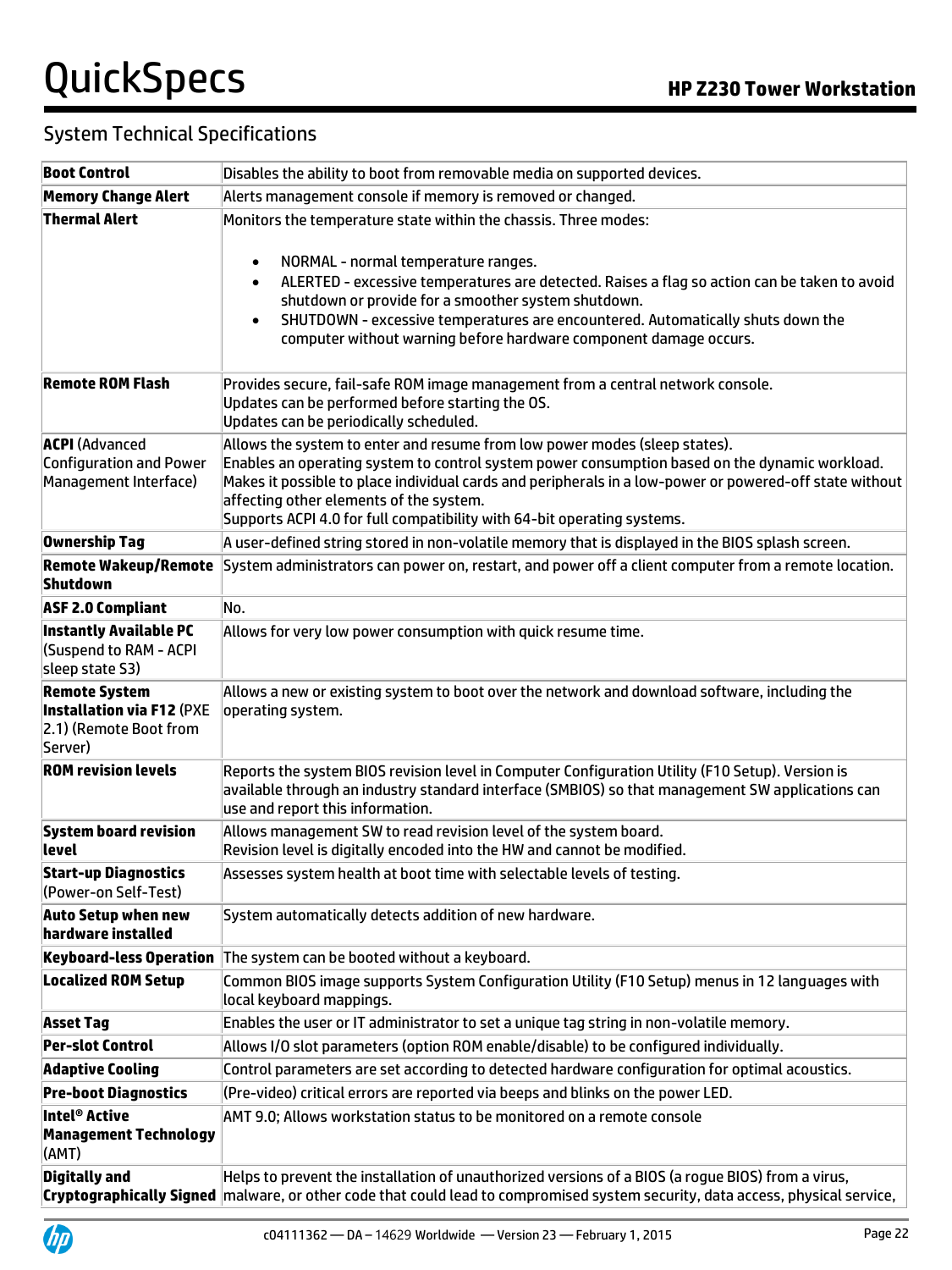### System Technical Specifications

| <b>BIOS</b>                                                            | or even system board replacement.                                                                                                                                                                                                                   |  |  |
|------------------------------------------------------------------------|-----------------------------------------------------------------------------------------------------------------------------------------------------------------------------------------------------------------------------------------------------|--|--|
| <b>Master Boot Record</b><br><b>Protection</b>                         | A feature in the HP BIOS that prevents changes and/or infections to the Master Boot Record. Useful in<br>protecting from viruses                                                                                                                    |  |  |
| <b>Boot Block Emergency</b><br><b>Recovery Mode (BIOS</b><br>Recovery) | The HP BIOS offers a write-protected boot block ROM that provides recovery from a failed flashing of<br>the computer BIOS. This special recovery mode prevents the system from becoming unusable or<br>"bricked" when a BIOS update is interrupted. |  |  |
| <b>Industry Standard</b><br><b>Specification Support</b>               |                                                                                                                                                                                                                                                     |  |  |
| <b>Industry Standard</b>                                               | <b>Revision Supported by the BIOS</b>                                                                                                                                                                                                               |  |  |
| <b>UEFI Specification</b><br><b>Revision</b>                           | <b>UEFI 2.3.1</b>                                                                                                                                                                                                                                   |  |  |
| <b>ACPI</b>                                                            | Advanced Configuration and Power Management Interface, Version 4.0                                                                                                                                                                                  |  |  |
| ASF                                                                    | Alert Standard Format Specification, Version 2.0                                                                                                                                                                                                    |  |  |
| <b>ATA (IDE)</b>                                                       | AT Attachment 6 with Packet Interface (ATA/ATAPI-6), Revision 3b                                                                                                                                                                                    |  |  |
| <b>CD Boot</b>                                                         | "El Torito" Bootable CD-ROM Format Specification Version 1.0                                                                                                                                                                                        |  |  |
| <b>EDD</b>                                                             | - Enhanced Disk Drive Specification Version 1.1<br>- BIOS Enhanced Disk Drive Specification Version 3.0                                                                                                                                             |  |  |
| <b>EHCI</b>                                                            | Enhanced Host Controller Interface for Universal Serial Bus, Revision 1.0                                                                                                                                                                           |  |  |
| PCI                                                                    | PCI Local Bus Specification, Revision 2.3<br>PCI Power Management Specification, Revision 1.1<br>PCI Firmware Specification, Revision 3.0                                                                                                           |  |  |
| <b>PCI Express</b>                                                     | PCI Express Base Specification, Revision 2.0;<br>PCI Express Base Specification, Revision 3.0.                                                                                                                                                      |  |  |
| PMM                                                                    | POST Memory Manager Specification, Version 1.01                                                                                                                                                                                                     |  |  |
| <b>SATA</b>                                                            | - Serial ATA Specification, Revision 1.0a<br>- Serial ATAII: Extensions to Serial ATA 1.0, Revision 1.0a<br>- Serial ATAII Cables and Connectors Volume 2 Gold<br>- SATA-IO SATA Revision 3.0 Specification                                         |  |  |
| <b>SPD</b>                                                             | PC SDRAM Serial Presence Detect (SPD) Specification, Revision 1.2B                                                                                                                                                                                  |  |  |
| <b>TPM</b>                                                             | Trusted Computing Group TPM Specification Version 1.2                                                                                                                                                                                               |  |  |
| <b>USB</b>                                                             | Universal Serial Bus Revision 1.1 Specification<br>Universal Serial Bus Revision 2.0 Specification<br>Universal Serial Bus Revision 3.0 Specification                                                                                               |  |  |

# **Social and Environmental Responsibility**

| <b>Eco-Label Certifications</b><br>& Declarations | This product has received or is in the process of being certified to the following approvals and may be<br>labeled with one or more of these marks:                                                                                                                 |  |  |
|---------------------------------------------------|---------------------------------------------------------------------------------------------------------------------------------------------------------------------------------------------------------------------------------------------------------------------|--|--|
|                                                   | ENERGY STAR® (energy-saving features available on selected configurations-Windows only)<br>$\bullet$<br>US Federal Energy Management Program (FEMP)<br>$\bullet$<br><b>China Energy Conservation Program</b><br>$\bullet$<br><b>IT ECO declaration</b><br>$\bullet$ |  |  |
| <b>Batteries</b>                                  | The battery in this product complies with EU Directive 2006/66/EC<br>Battery size: CR2032 (coin cell)<br>Battery type: Lithium Metal<br>The battery in this product does not contain:                                                                               |  |  |

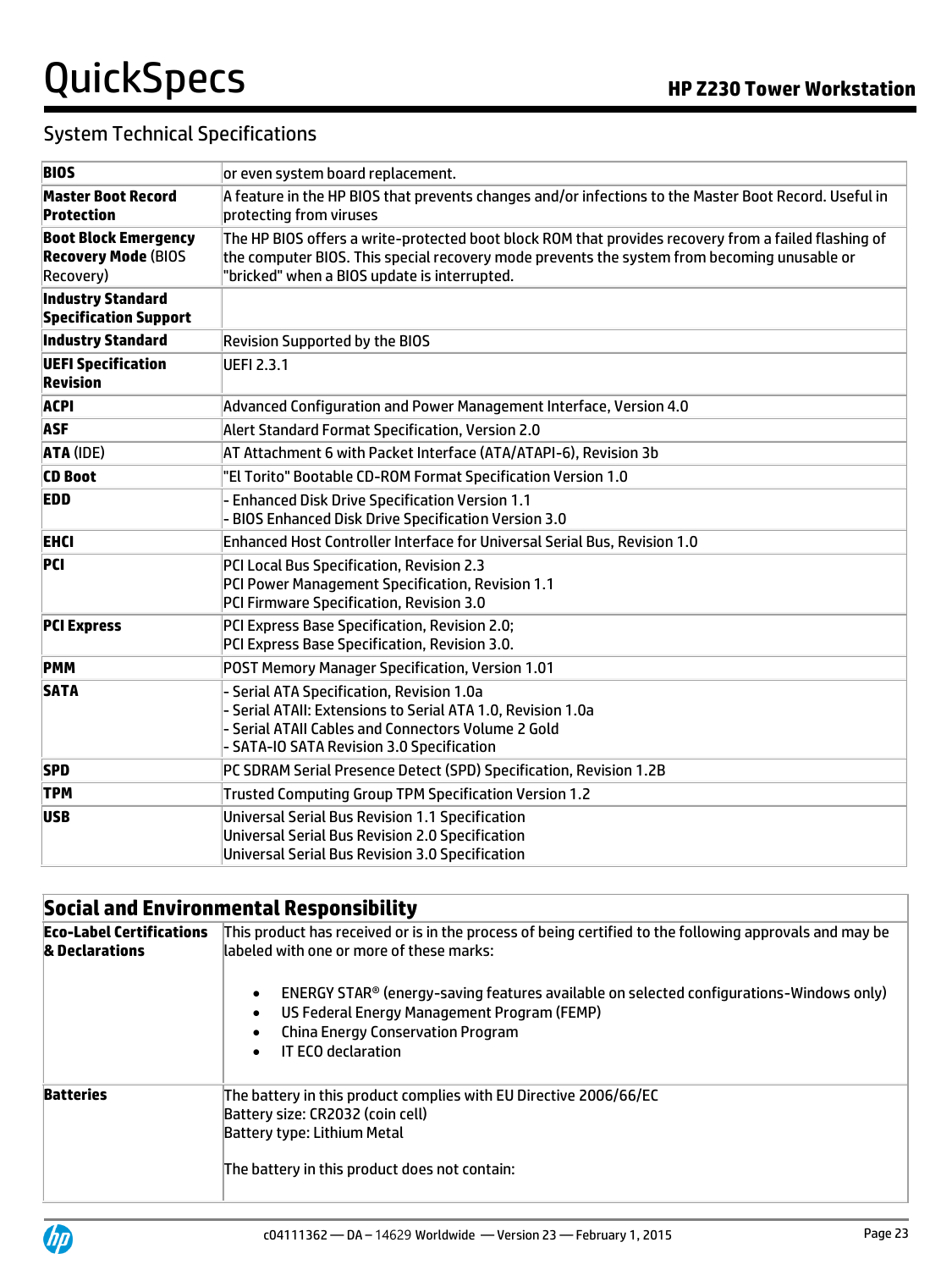|                                               | Mercury greater than 5ppm by weight<br>$\bullet$                                                                                                                 |
|-----------------------------------------------|------------------------------------------------------------------------------------------------------------------------------------------------------------------|
|                                               | Cadmium greater than 10ppm by weight                                                                                                                             |
|                                               | Lead greater than 40ppm by weight                                                                                                                                |
|                                               | Restricted Material Usage This product meets the material restrictions specified in HP's General Specification for the                                           |
|                                               | Environment. http://www.hp.com/hpinfo/globalcitizenship/environment/pdf/gse.pdf                                                                                  |
|                                               | Hewlett-Packard is committed to compliance with all applicable environmental laws and regulations,                                                               |
|                                               | including the European Union Restriction of Hazardous Substances (RoHS) Directive. HP's goal is to                                                               |
|                                               | exceed compliance obligations by meeting the requirements of the RoHS Directive on a worldwide                                                                   |
|                                               | basis.                                                                                                                                                           |
| <b>Low Halogen Statement</b>                  | This product is low halogen except for power cords, cables and peripherals, as well as the following                                                             |
|                                               | customer-configurable internal components: Creative Recon3D PCIe Audio Card is not Low Halogen.<br>Service parts obtained after purchase may not be Low Halogen. |
| <b>End-of-Life Management</b>                 | Hewlett-Packard offers end-of-life HP product return and recycling programs in many geographic                                                                   |
| and Recycling                                 | areas. To recycle your product, please go to: http://www.hp.com/recycle or contact your nearest HP                                                               |
|                                               | sales office. Products returned to HP will be recycled, recovered or disposed of in a responsible manner.                                                        |
|                                               | This product is greater than 90% recyclable by weight when properly disposed of at end of life.                                                                  |
| <b>Hewlett-Packard</b>                        | For more information about HP's commitment to the environment:                                                                                                   |
|                                               | Corporate Environmental Global Citizenship Report http://www.hp.com/hpinfo/globalcitizenship/gcreport/index.html                                                 |
| <b>Information</b>                            |                                                                                                                                                                  |
|                                               | Eco-label certifications<br>http://www.hp.com/hpinfo/globalcitizenship/environment/productdesign/ecolabels.html                                                  |
|                                               |                                                                                                                                                                  |
|                                               | ISO 14001 certificates:                                                                                                                                          |
|                                               | http://www.hp.com/hpinfo/globalcitizenship/environment/operations/envmanagement.html                                                                             |
| <b>Additional Information</b>                 | This HP product is designed to comply with the Waste Electrical and Electronic Equipment<br>$\bullet$                                                            |
|                                               | (WEEE) Directive - 2002/96/EC.                                                                                                                                   |
|                                               | Plastic parts weighing over 25 grams used in the product are marked per ISO 11469 and<br>$\bullet$                                                               |
|                                               | IS01043.                                                                                                                                                         |
|                                               | This product is >90% recycle-able when properly disposed of at end of life<br>$\bullet$                                                                          |
|                                               | EPEAT Gold registered in the U.S. EPEAT registration varies by country. See www.epeat.net for<br>$\bullet$<br>registration status by country.                    |
|                                               |                                                                                                                                                                  |
| Packaging                                     | HP Workstation product packaging meets the HP General Specification for the Environment at                                                                       |
|                                               | http://www.hp.com/hpinfo/globalcitizenship/society/gen_specifications.html                                                                                       |
|                                               |                                                                                                                                                                  |
|                                               | Does not contain restricted substances listed in HP Standard 011-1 General Specification for                                                                     |
|                                               | the Environment                                                                                                                                                  |
|                                               | Does not contain ozone-depleting substances (ODS)<br>$\bullet$                                                                                                   |
|                                               | Does not contain heavy metals (lead, mercury, cadmium or hexavalent chromium) in excess of<br>$\bullet$<br>100 ppm sum total for all heavy metals listed         |
|                                               | Maximizes the use of post-consumer recycled content materials in packaging materials<br>$\bullet$                                                                |
|                                               | All packaging material is recyclable<br>$\bullet$                                                                                                                |
|                                               | All packaging material is designed for ease of disassembly<br>$\bullet$                                                                                          |
|                                               | Reduced size and weight of packages to improve transportation fuel efficiency<br>$\bullet$                                                                       |
|                                               | Plastic packaging materials are marked according to ISO 11469 and DIN 6120 standards<br>$\bullet$                                                                |
|                                               | formatting                                                                                                                                                       |
|                                               |                                                                                                                                                                  |
| <b>Packaging Materials</b><br><b>Internal</b> | Cushions made from fabricated recycled expanded-polyethylene (EPE) or recycled expanded-                                                                         |
|                                               | polypropylene (EPP). May also be made from recycled molded paper-pulp (MPP).                                                                                     |
| <b>External</b>                               | Carton made from corrugated fiberboard with at least 25% recycled content.                                                                                       |
|                                               |                                                                                                                                                                  |

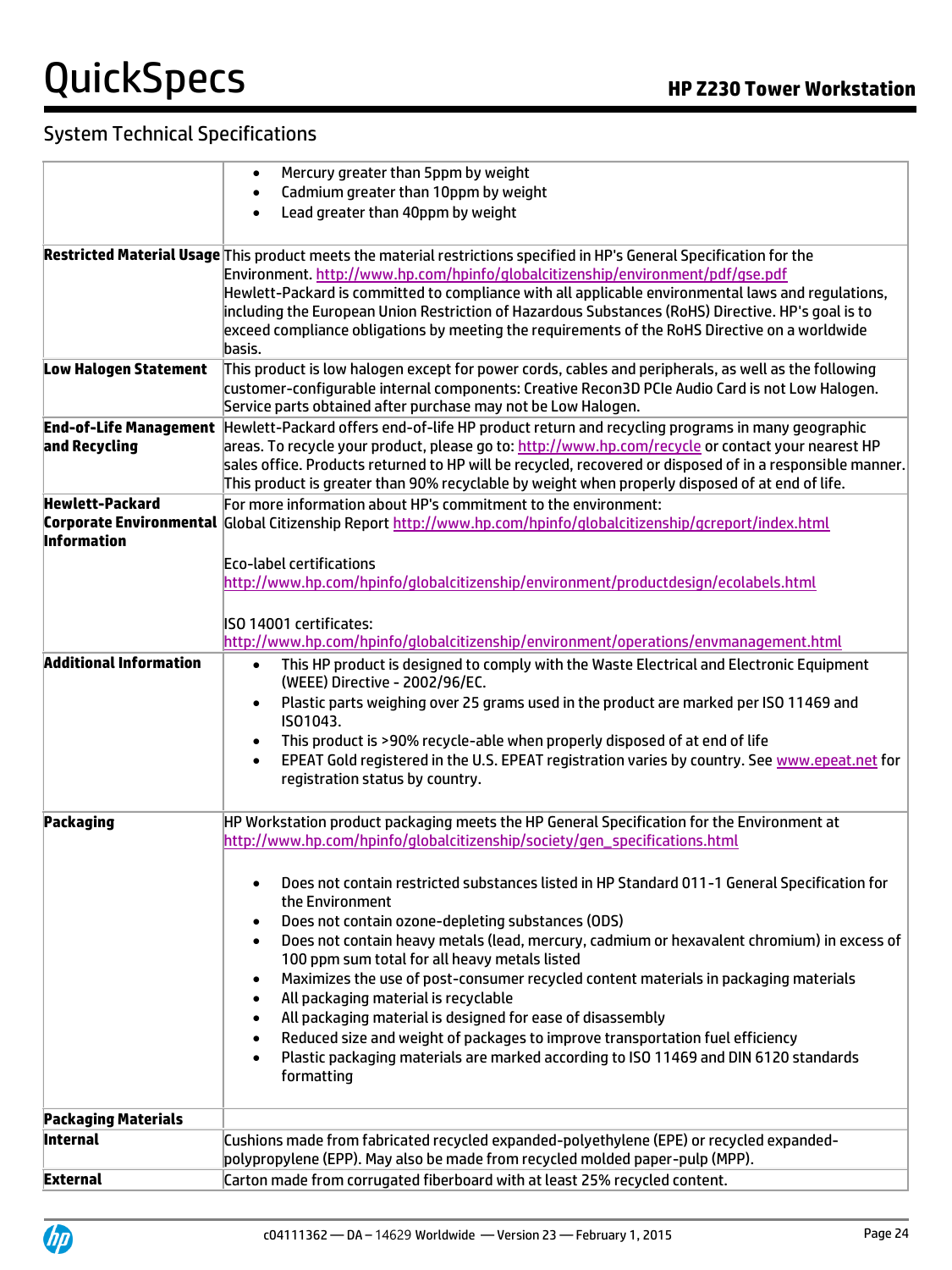| Manageability                                            |                                                                                                                                                                                                                                                                                                                                                                                                                                                                                                                                                                                                                                                                                                                                                                                                                                                                                                                                                                                                             |
|----------------------------------------------------------|-------------------------------------------------------------------------------------------------------------------------------------------------------------------------------------------------------------------------------------------------------------------------------------------------------------------------------------------------------------------------------------------------------------------------------------------------------------------------------------------------------------------------------------------------------------------------------------------------------------------------------------------------------------------------------------------------------------------------------------------------------------------------------------------------------------------------------------------------------------------------------------------------------------------------------------------------------------------------------------------------------------|
| <b>Technology (AMT)</b>                                  | Intel Active Management An advanced set of remote management features and functionality which provides network<br>administrators the latest and most effective tools to remotely discover, heal, and protect networked<br>client systems regardless of the system's health or power state. AMT 8.0 includes the following<br>advanced management functions:<br>Power Management (on, off, reset)<br>Hardware Inventory (includes BIOS and firmware revisions<br>$\bullet$<br><b>Hardware Alerting</b><br>$\bullet$<br><b>Agent Presence</b><br>$\bullet$<br><b>System Defense Filters</b><br>$\bullet$<br>SOL/IDER<br>$\bullet$<br><b>Cisco NAC/SDN Support</b><br>$\bullet$<br>ME Wake-on-LAN<br>$\bullet$<br>DASH 1.1 compliance<br>$\bullet$                                                                                                                                                                                                                                                             |
|                                                          | <b>IPv6 Support</b><br>$\bullet$<br>Fast Call for Help - a client inside or outside the firewall may initiate a call for help via BIOS<br>$\bullet$<br>screen, periodic connections, or alert triggered connection<br>Remote Scheduled Maintenance - pre-schedule when the PC connects to the IT or service<br>$\bullet$<br>provider console for maintenance. Remote PCs can get required patches, be inventoried, etc by<br>connecting to their IT console or Service Provider when it's convenient<br>Remote Alerts - automatically alert IT or service provider if issues arise<br>Access Monitor - Provides oversight into Intel® AMT actions to support security requirements<br>$\bullet$<br><b>PC Alarm Clock</b><br>$\bullet$<br><b>Microsoft NAP Support</b><br>$\bullet$<br>Host Base set-up and configuration<br>$\bullet$<br>Management Engine (ME) firmware roll back<br>$\bullet$<br>Wireless AMT functionality on Desktop (WoDT)<br>$\bullet$<br><b>Enhanced KVM resolution</b><br>$\bullet$ |
| Intel® vPro™ Technology                                  | The HP Z230 workstations support Intel vPro technology when purchased with a vPro technology<br>capable CPU: Intel® Xeon® processor E3-1200v3 family or 4th<br>Generation Intel Core i5/i7 processors with Intel VT and Intel TXT technology                                                                                                                                                                                                                                                                                                                                                                                                                                                                                                                                                                                                                                                                                                                                                                |
| <b>Remote Manageability</b><br><b>Software Solutions</b> | Visit: http://www.hp.com/go/easydeploy                                                                                                                                                                                                                                                                                                                                                                                                                                                                                                                                                                                                                                                                                                                                                                                                                                                                                                                                                                      |
| <b>System Software</b><br><b>Manager</b>                 | Visit: http://www.hp.com/go/ssm                                                                                                                                                                                                                                                                                                                                                                                                                                                                                                                                                                                                                                                                                                                                                                                                                                                                                                                                                                             |
| <b>Service, Support, and</b><br><b>Warranty</b>          | Program to proactively communicate Product Change Notifications (PCNs) and<br>$\bullet$<br>CustomerAdvisories by email to customers, based on a user-defined profile.<br>PCNs provide advance notification of hardware and software changes to be implemented in<br>$\bullet$<br>the factory providing time to plan for transition.<br>Customer Advisories provide concise, effective problem resolution, greatly reducing the need<br>$\bullet$<br>to call technical support                                                                                                                                                                                                                                                                                                                                                                                                                                                                                                                               |
|                                                          | As part of its commitment to hardware, software, and solution innovation, HP is proud to introduce this<br>breakthrough platform configuration stability to HP Workstation customers. HP Stable & Consistent<br>Offerings are built on the foundation of a carefully chosen set of hardware and software designed and<br>tested to work with all HP Z Workstation platforms through their end of life. These components and<br>their corresponding HP Workstation platform compatibility are outlined in this section. HP Stable &<br>Consistent Offerings are available worldwide to all HP Workstation customers- no special programs,                                                                                                                                                                                                                                                                                                                                                                    |

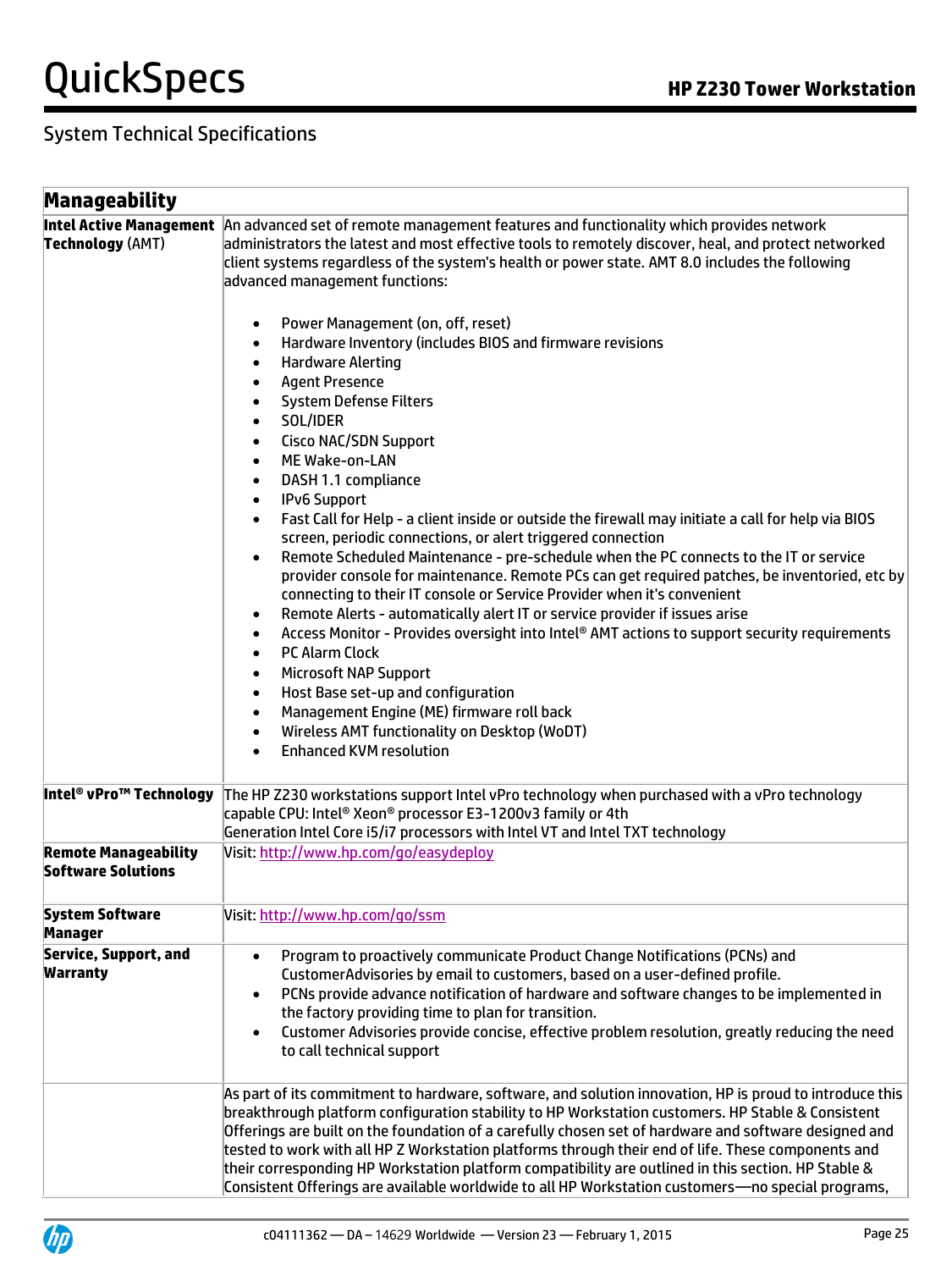#### System Technical Specifications

no additional cost—no kidding. Simply select your hardware and software components when you customize your HP Workstation and be assured that you'll be able to buy that same configuration throughout the lifecycle of the product.

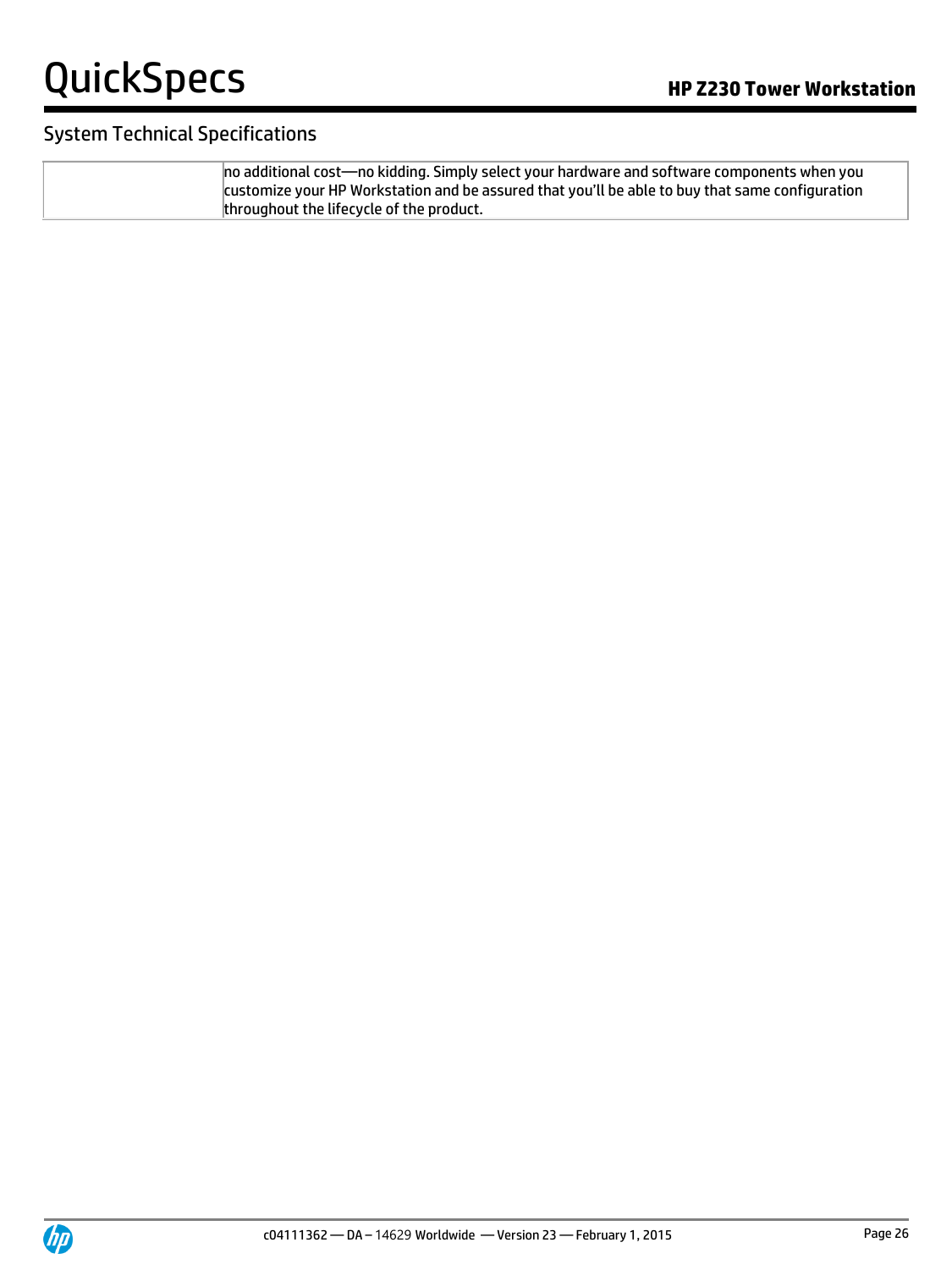### Technical Specifications - Processors

Intel® Xeon® processor E3-1281v3, Quad-Core, 8 MB cache, 3.7 GHz, up to 4.1 GHz with Intel Turbo Boost Technology Intel® Xeon® processor E3-1280v3, Quad-Core, 8 MB cache, 3.6 GHz, up to 4.0 GHz with Intel Turbo Boost Technology Intel® Xeon® processor E3-1271v3, Quad-Core, 8 MB cache, 3.6 GHz, up to 4.0GHz with Intel Turbo Boost Technology Intel® Xeon® processor E3-1270v3, Quad-Core, 8 MB cache, 3.5 GHz, up to 3.9 GHz with Intel Turbo Boost Technology Intel® Xeon® processor E3-1246v3, Quad-Core, 8 MB cache, 3.5 GHz, up to 3.9 GHz with Intel Turbo Boost Technology Intel® Xeon® processor E3-1245v3, Quad-Core, 8 MB cache, 3.4 GHz, up to 3.8 GHz with Intel Turbo Boost Technology Intel® Xeon® processor E3-1241v3, Quad-Core, 8 MB cache, 3.5 GHz, up to 3.9 GHz with Intel Turbo Boost Technology Intel® Xeon® processor E3-1240v3, Quad-Core, 8 MB cache, 3.4 GHz, up to 3.8 GHz with Intel Turbo Boost Technology Intel® Xeon® processor E3-1231v3, Quad-Core, 8 MB cache, 3.4 GHz, up to 3.8 GHz with Intel Turbo Boost Technology Intel® Xeon® processor E3-1230v3, Quad-Core, 8 MB cache, 3.3 GHz, up to 3.7 GHz with Intel Turbo Boost Technology Intel® Xeon® processor E3-1226v3, Quad-Core, 8 MB cache, 3.3 GHz, up to 3.7 GHz with Intel Turbo Boost Technology Intel® Xeon® processor E3-1225v3, Quad-Core, 8 MB cache, 3.2 GHz, up to 3.6 GHz with Intel Turbo Boost Technology

Intel® Core™ i7-4790 processor, Quad-Core, 8 MB cache, 3.6 GHz, up to 4.0 GHz with Intel Turbo Boost Technology Intel® Core™ i5-4690 processor, Quad-Core, 6 MB cache, 3.5 GHz, up to 3.9 GHz with Intel Turbo Boost Technology Intel® Core™ i5-4590 processor, Quad-Core, 6 MB cache, 3.3 GHz, up to 3.7 GHz with Intel Turbo Boost Technology Intel® Core™ i3-4350 processor, Dual-Core, 4 MB cache, 3.6 GHz Intel® Core™ i3-4160 processor, Dual-Core, 3 MB cache, 3.6 GHz Intel® Core™ i3-4150 processor, Dual-Core, 3 MB cache, 3.5 GHz Intel® Core™ i3-4130 processor, Dual-Core, 4 MB cache, 3.4 GHz

Intel® Pentium® G3240 processor, Dual-Core, 3 MB cache, 3.1 GHz

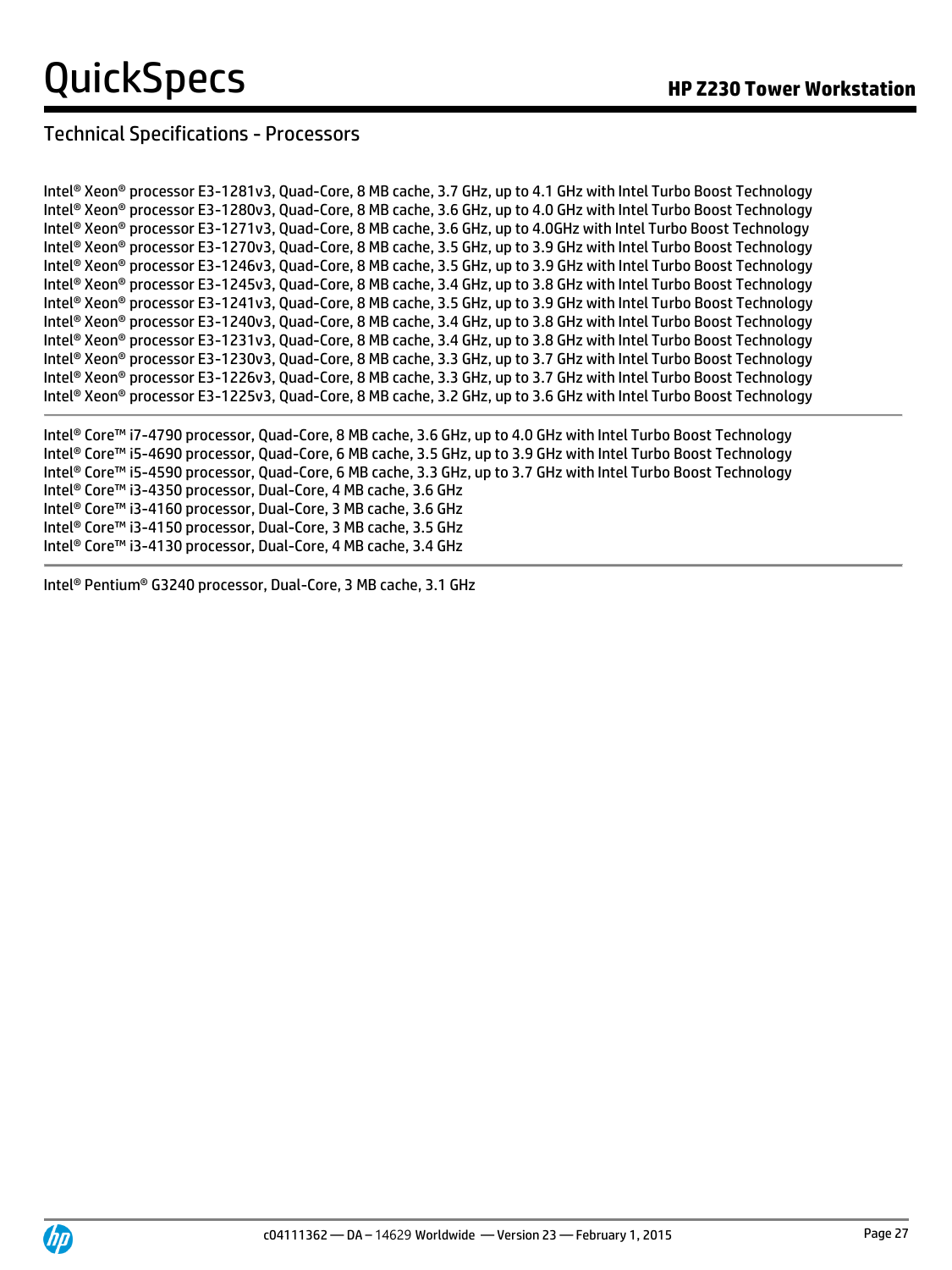### Technical Specifications - Hard Drives

| 500GB SATA 7200 rpm | Capacity                                             | 500GB                                 |                         |
|---------------------|------------------------------------------------------|---------------------------------------|-------------------------|
| 6Gb/s 3.5" HDD      | <b>Height</b>                                        | 1 in; 2.54 cm                         |                         |
|                     | Width                                                | <b>Media Diameter</b>                 | 3.5 in; 8.9 cm          |
|                     |                                                      | <b>Physical Size</b>                  | 4 in; 10.17 cm          |
|                     | <b>Interface</b>                                     | Serial ATA (6.0Gb/s), NCQ enabled     |                         |
|                     | <b>Synchronous Transfer</b><br><b>Rate (Maximum)</b> | Up to 600MB/s                         |                         |
|                     | <b>Buffer</b>                                        | <b>16MB</b>                           |                         |
|                     | Seek Time (typical reads,<br>includes controller     | <b>Single Track</b><br><b>Average</b> | 2 ms<br>$11 \text{ ms}$ |
|                     | overhead, including<br>settling)                     | <b>Full Stroke</b>                    | 21 ms                   |
|                     | <b>Rotational Speed</b>                              | 7,200 rpm                             |                         |
|                     | <b>Logical Blocks</b>                                | 976,773,168                           |                         |
|                     | <b>Operating Temperature</b>                         | 41° to 131° F (5° to 55° C)           |                         |
|                     |                                                      |                                       |                         |
| 1TB SATA 7200 rpm   | <b>Capacity</b>                                      | 1 Terabyte (1000 GB)                  |                         |
| 6Gb/s 3.5" HDD      | <b>Height</b>                                        | 1 in; 2.54 cm                         |                         |
|                     | <b>Width</b>                                         | <b>Media Diameter</b>                 | 3.5 in; 8.9 cm          |
|                     |                                                      | <b>Physical Size</b>                  | 4 in; 10.17 cm          |
|                     | <b>Interface</b>                                     | Serial ATA (6.0Gb/s), NCQ enabled     |                         |
|                     | <b>Synchronous Transfer</b><br><b>Rate (Maximum)</b> | Up to 600 MB/s                        |                         |
|                     | <b>Buffer</b>                                        | 32MB                                  |                         |
|                     | <b>Seek Time</b> (typical reads,                     | <b>Single Track</b>                   | 2 ms                    |
|                     | includes controller<br>overhead, including           | <b>Average</b>                        | 11 <sub>ms</sub>        |
|                     | settling)                                            | <b>Full Stroke</b>                    | 21 ms                   |
|                     | <b>Rotational Speed</b>                              | 7,200 rpm                             |                         |
|                     | <b>Logical Blocks</b>                                | 1,953,525,168                         |                         |
|                     | <b>Operating Temperature</b>                         | 41° to 131° F (5° to 55° C)           |                         |
|                     |                                                      |                                       |                         |
| 2.0TB SATA 7200 rpm | Capacity                                             | 2TB                                   |                         |
| 6Gb/s 3.5" HDD      | <b>Height</b>                                        | 1 in; 2.54 cm                         |                         |
|                     | Width                                                | <b>Media Diameter</b>                 | 3.5 in; 8.9 cm          |
|                     |                                                      | <b>Physical Size</b>                  | 4 in: 10.17 cm          |
|                     | <b>Interface</b>                                     | Serial ATA (6.0 Gb/s), NCQ Enabled    |                         |
|                     | <b>Synchronous Transfer</b><br><b>Rate (Maximum)</b> | Up to 600MB/s                         |                         |
|                     | <b>Buffer</b>                                        | 64MB                                  |                         |
|                     | <b>Seek Time</b> (typical reads,                     | <b>Single Track</b>                   | 1.0 <sub>ms</sub>       |
|                     | includes controller                                  | <b>Average</b>                        | 11 <sub>ms</sub>        |
|                     | overhead, including<br>settling)                     | <b>Full Stroke</b>                    | 18 <sub>ms</sub>        |
|                     | <b>Rotational Speed</b>                              | 7,200 rpm                             |                         |
|                     | <b>Logical Blocks</b>                                | 3,907,029,168                         |                         |
|                     | <b>Operating Temperature</b>                         | 41° to 131° F (5° to 55° C)           |                         |

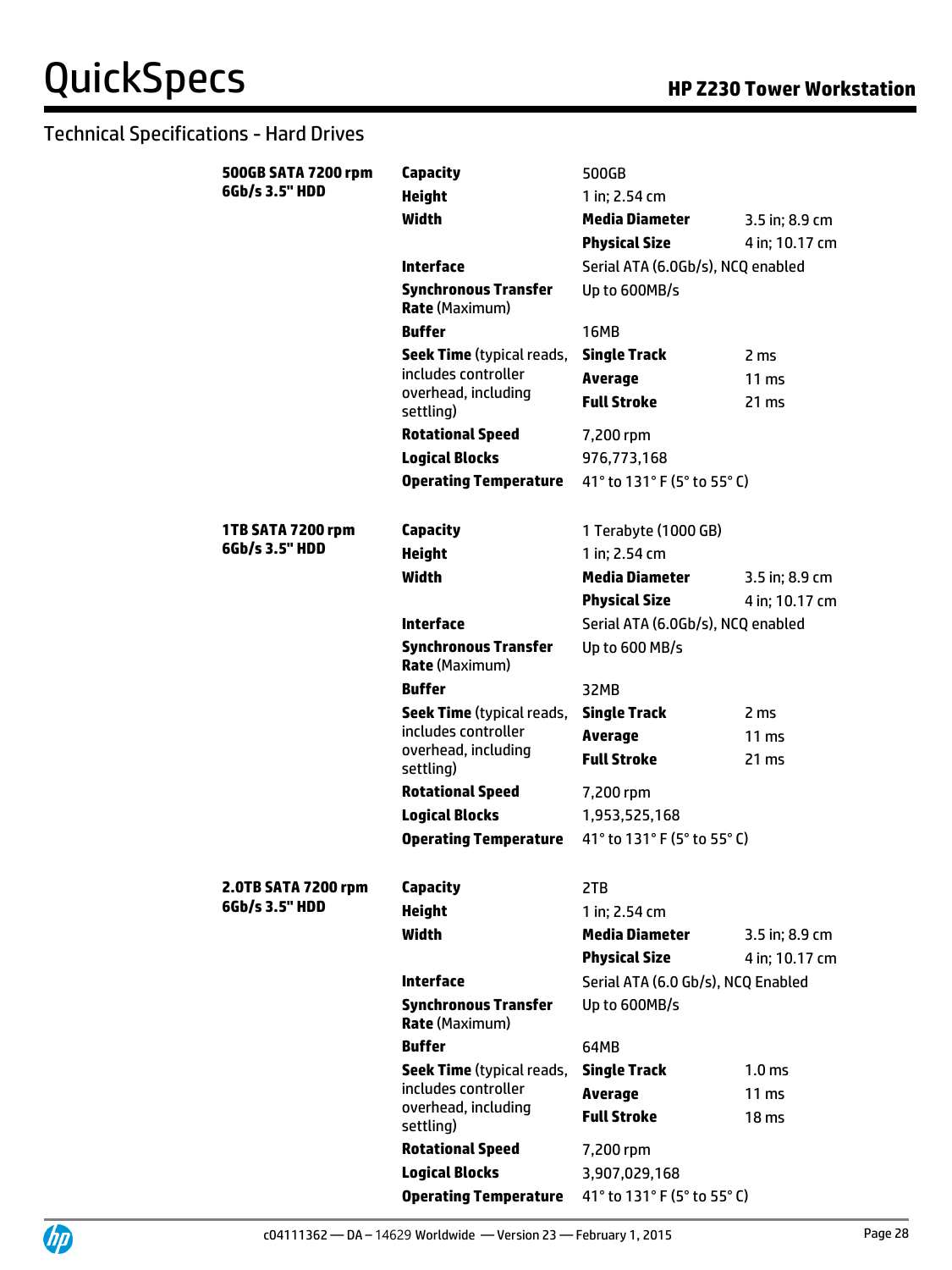### Technical Specifications - Hard Drives

|                         | 3.0TB SATA 7200 rpm<br>6Gb/s 3.5" HDD    | Capacity                                             | 3.0TB                             |                   |
|-------------------------|------------------------------------------|------------------------------------------------------|-----------------------------------|-------------------|
|                         |                                          | <b>Height</b>                                        | 1 in; 2.54 cm                     |                   |
|                         |                                          | <b>Width</b>                                         | <b>Media Diameter</b>             | 3.5 in; 8.9 cm    |
|                         |                                          |                                                      | <b>Physical Size</b>              | 4.0 in; 10.17 cm  |
|                         |                                          | <b>Interface</b>                                     | Serial ATA (6.0Gb/s), NCQ enabled |                   |
|                         |                                          | <b>Synchronous Transfer</b><br><b>Rate (Maximum)</b> | Up to 6.0 Gb/s                    |                   |
|                         |                                          | <b>Buffer</b>                                        | 64MB                              |                   |
|                         |                                          | <b>Seek Time</b> (typical reads,                     | <b>Single Track</b>               | 0.6 <sub>ms</sub> |
|                         |                                          | includes controller<br>overhead, including           | <b>Average</b>                    | 11 <sub>ms</sub>  |
|                         |                                          | settling)                                            | <b>Full Stroke</b>                | Not specified     |
|                         |                                          | <b>Rotational Speed</b>                              | 7200 rpm                          |                   |
|                         |                                          | <b>Operating Temperature</b>                         | 41° to 140° F (5° to 60° C)       |                   |
| HP Solid State Drives   | <b>HP 128GB SATA 6Gb/s</b>               | <b>Capacity</b>                                      | 128GB                             |                   |
| (SSDs) for Workstations | <b>SSD</b>                               | <b>Height</b>                                        | 0.28 in; 0.7 cm                   |                   |
|                         |                                          | <b>Width</b>                                         | <b>Physical Size</b>              | 2.5 in; 6.36 cm   |
|                         |                                          | <b>Interface</b>                                     | SATA 6Gb/s                        |                   |
|                         |                                          | <b>Synchronous Transfer</b><br><b>Rate (Maximum)</b> | Up to 500MB/s (Sequential Read)   |                   |
|                         |                                          | <b>Operating Temperature</b>                         | 32° to 158° F (0° to 70° C)       |                   |
|                         | <b>HP 256GB SATA 6Gb/s</b><br><b>SSD</b> | Capacity                                             | 256GB                             |                   |
|                         |                                          | <b>Height</b>                                        | 0.28 in; 0.7 cm                   |                   |
|                         |                                          | <b>Interface</b>                                     | SATA 6Gb/s                        |                   |
|                         |                                          | <b>Synchronous Transfer</b><br><b>Rate (Maximum)</b> | Up to 500MB/s (Sequential Read)   |                   |
|                         |                                          | <b>Operating Temperature</b>                         | 32° to 158° F (0° to 70° C)       |                   |
|                         | <b>HP 500 GB SATA 6Gb/s</b>              | Capacity                                             | 500GB                             |                   |
|                         | <b>SSD</b>                               | <b>Height</b>                                        | 0.28 in; 0.7 cm                   |                   |
|                         |                                          | Width                                                | <b>Physical Size</b>              | 2.5 in; 6.36 cm   |
|                         |                                          | <b>Interface</b>                                     | 6Gb/s SATA                        |                   |
|                         |                                          | <b>Synchronous Transfer</b><br><b>Rate (Maximum)</b> | Up to 500MB/s (Sequential Read)   |                   |
|                         |                                          | <b>Operating Temperature</b>                         | 32° to 158° F (0° to 70° C)       |                   |
|                         | <b>HP 1TB SATA 6Gb/s SSD</b>             | <b>Capacity</b>                                      | 1TB                               |                   |
|                         |                                          | <b>Height</b>                                        | 0.28 in; 0.7 cm                   |                   |
|                         |                                          | Width                                                | <b>Physical Size</b>              | 2.5 in; 6.36 cm   |
|                         |                                          | <b>Interface</b>                                     | 6Gb/s SATA                        |                   |
|                         |                                          | <b>Synchronous Transfer</b><br><b>Rate (Maximum)</b> | Up to 500MB/s (Sequential Read)   |                   |
|                         |                                          | <b>Operating Temperature</b>                         | 32° to 158° F (0° to 70° C)       |                   |
|                         |                                          |                                                      |                                   |                   |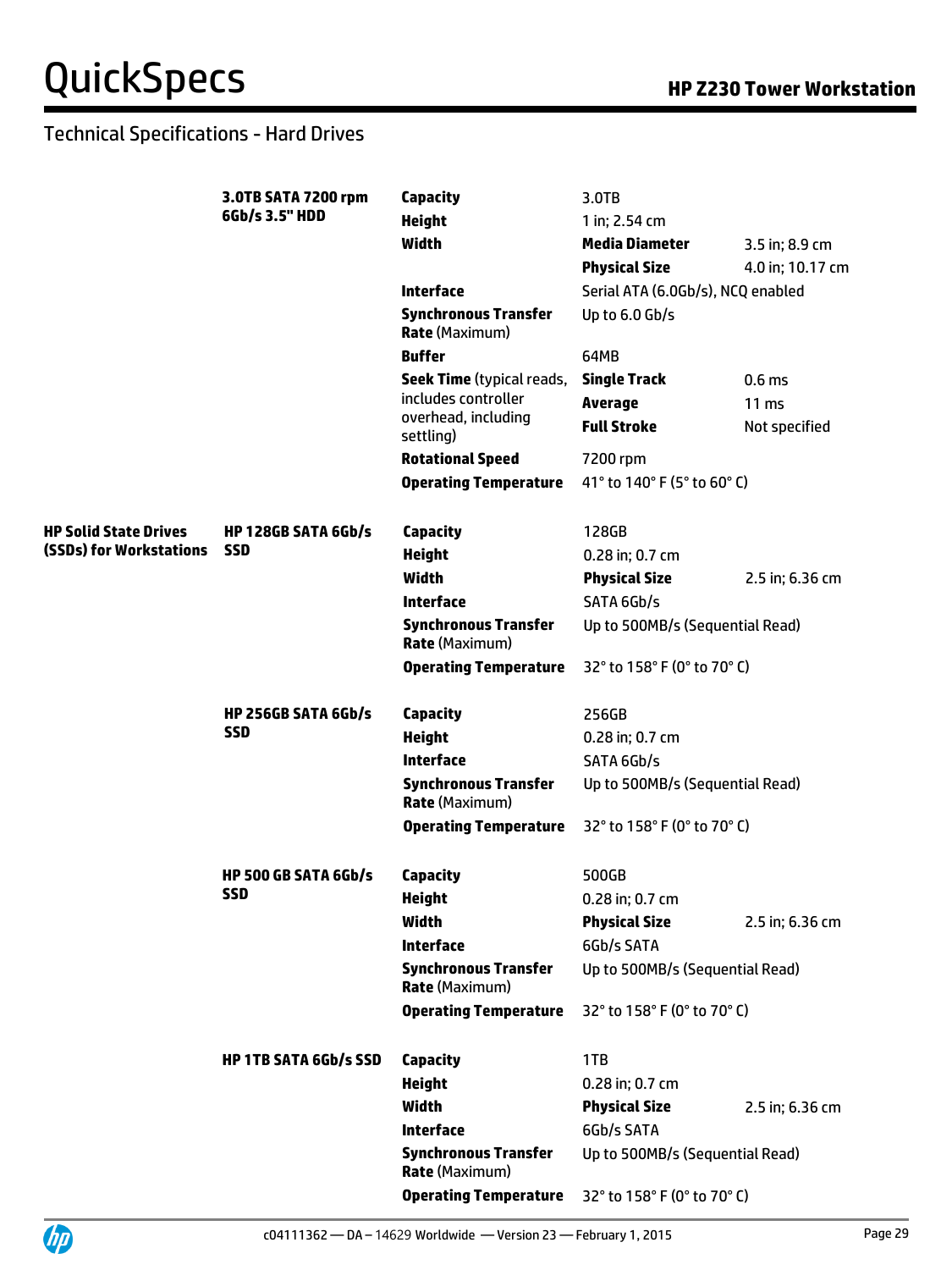### Technical Specifications - Hard Drives

|                                                | <b>Intel Pro 1500 180GB</b><br><b>SATA SSD</b> | <b>Capacity</b>                                      | 180GB                                     |                 |
|------------------------------------------------|------------------------------------------------|------------------------------------------------------|-------------------------------------------|-----------------|
|                                                |                                                | <b>Width</b>                                         | <b>Physical Size</b>                      | 2.5 in; 6.36 cm |
|                                                |                                                | <b>Interface</b>                                     | 6Gb/s SATA                                |                 |
|                                                |                                                | <b>Synchronous Transfer</b><br><b>Rate (Maximum)</b> | 600 Mb/s                                  |                 |
|                                                |                                                | <b>Operating Temperature</b>                         | 32° to 158° F (0° to 70° C)               |                 |
|                                                | <b>Samsung Enterprise</b>                      | Capacity                                             | 240GB                                     |                 |
|                                                | <b>240GB SATA SSD</b>                          | <b>Width</b>                                         | <b>Physical Size</b>                      | 2.5 in; 6.36 cm |
|                                                |                                                | <b>Interface</b>                                     | SATA 6Gb/s                                |                 |
|                                                |                                                | <b>Synchronous Transfer</b><br><b>Rate</b> (Maximum) | Up to 600MB/s                             |                 |
|                                                | <b>Samsung Enterprise</b>                      | Capacity                                             | 480GB                                     |                 |
|                                                | <b>480GB SATA SSD</b>                          | <b>Width</b>                                         | <b>Physical Size</b>                      | 2.5 in; 6.36 cm |
|                                                |                                                | <b>Interface</b>                                     | SATA 6Gb/s                                |                 |
|                                                |                                                | <b>Synchronous Transfer</b><br><b>Rate (Maximum)</b> | Up to 600MB/s                             |                 |
| <b>Intelligent Disk Caching</b>                | 64GB SSD Disk Cache<br><b>Module</b>           | Capacity                                             | 64GB                                      |                 |
|                                                |                                                | <b>Height</b>                                        | 0.28 in; 0.7 cm                           |                 |
|                                                |                                                | <b>Width</b>                                         | <b>Physical Size</b>                      | 2.5 in; 6.36 cm |
|                                                |                                                | <b>Interface</b>                                     | SATA 6Gb/s                                |                 |
| <b>PCIe SSDs for HP</b><br><b>Workstations</b> | <b>HP Z Turbo Drive 256GB</b><br><b>SSD</b>    | <b>Capacity</b>                                      | 256GB                                     |                 |
|                                                |                                                | <b>Interface</b>                                     | PCI Express 2.0 x4 electrical x4 physical |                 |
|                                                |                                                | <b>Operating Temperature</b>                         | 32° to 158° F (0° to 70° C)               |                 |
|                                                | <b>HP Z Turbo Drive 512GB</b><br><b>SSD</b>    | Capacity                                             | 512GB                                     |                 |
|                                                |                                                | <b>Interface</b>                                     | PCI Express 2.0 x4 electrical x4 physical |                 |
|                                                |                                                | <b>Operating Temperature</b>                         | 32° to 158° F (0° to 70° C)               |                 |

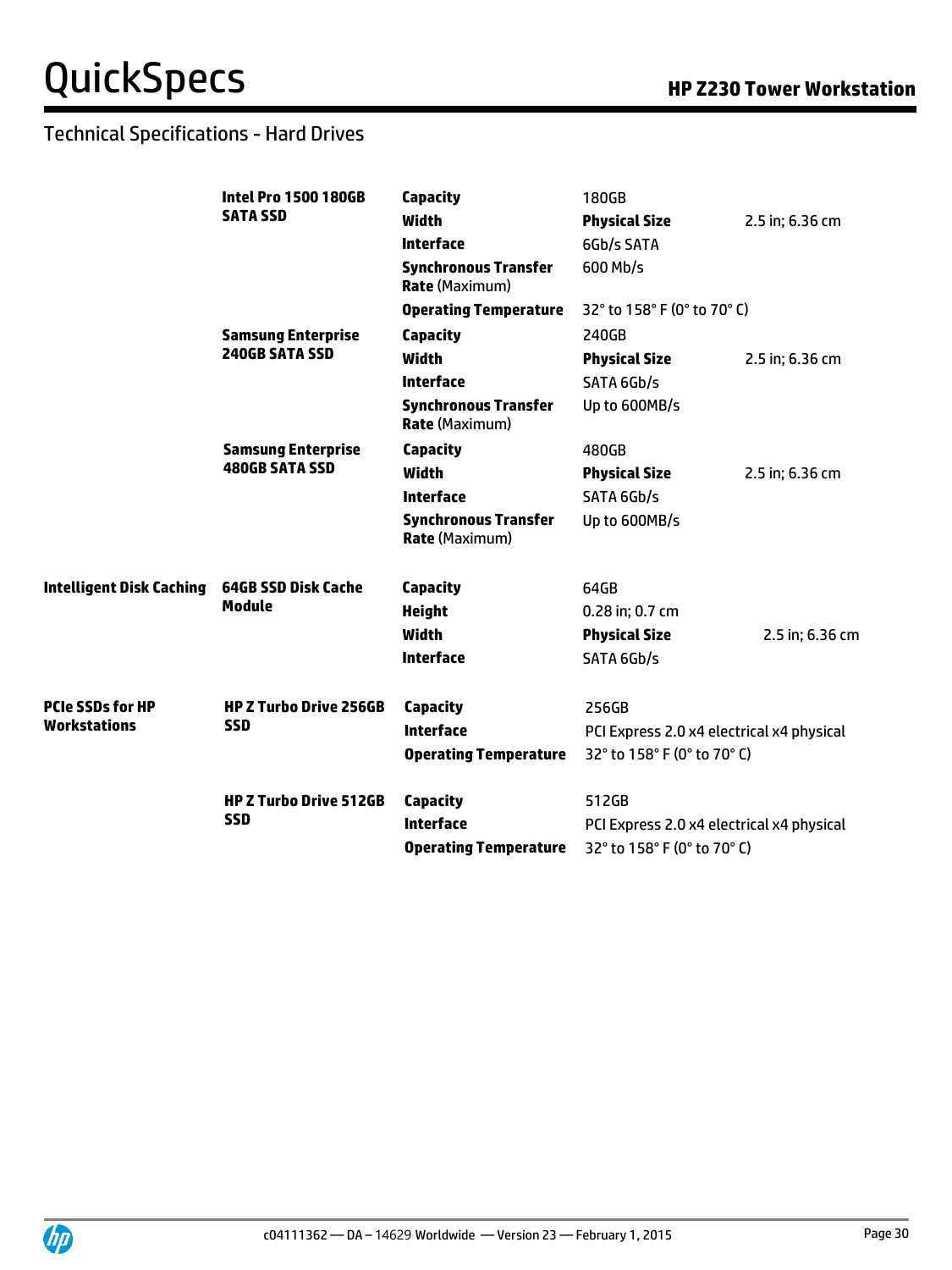Up

### Technical Specifications - Graphics

| <b>Integrated Intel HD</b><br><b>Graphics (Z230/Z1G2)</b><br><b>Integrated Intel HD</b><br><b>Graphics (Z230/Z1G2)</b> | <b>Form Factor</b>                          | Integrated in select Intel Xeon E3, Intel Core i7, and Intel Core i5<br>processors.                                                                                                                                                                                                                                                                                                       |
|------------------------------------------------------------------------------------------------------------------------|---------------------------------------------|-------------------------------------------------------------------------------------------------------------------------------------------------------------------------------------------------------------------------------------------------------------------------------------------------------------------------------------------------------------------------------------------|
|                                                                                                                        |                                             | Check specific platform specifications for selections.                                                                                                                                                                                                                                                                                                                                    |
|                                                                                                                        | <b>Graphics Controller</b>                  | Intel HD Graphics                                                                                                                                                                                                                                                                                                                                                                         |
|                                                                                                                        | <b>Memory</b>                               | Unified Memory Architecture (UMA) frame buffer. Graphics memory is<br>shared with system memory. Size selectable between 64 MB to 512 MB<br>via BIOS setting. Default size is 64 MB. Additional memory is allocated for<br>graphics as needed using Intel's Dynamic Video Memory Technology (Intel<br>DVMT 5.0), to provide an optimal balance between graphics and system<br>memory use. |
|                                                                                                                        | <b>Connectors</b>                           | Check system platform specifications where Intel HD Graphics are<br>available.                                                                                                                                                                                                                                                                                                            |
|                                                                                                                        | <b>Maximum Resolution</b>                   | Display Port: 2560 x 1600<br>DVI: 1920x1200<br>VGA: 2048x1536                                                                                                                                                                                                                                                                                                                             |
|                                                                                                                        |                                             | Note: For DVI and VGA outputs, separate adapters may be required.                                                                                                                                                                                                                                                                                                                         |
|                                                                                                                        | <b>Shading Architecture</b>                 | <b>Shader Model 5.0</b>                                                                                                                                                                                                                                                                                                                                                                   |
|                                                                                                                        | <b>Supported Graphics APIs</b>              | OpenGL 4.0<br>DirectX 11.1                                                                                                                                                                                                                                                                                                                                                                |
|                                                                                                                        | <b>Available Graphics</b><br><b>Drivers</b> | Windows 7<br>Windows 8.1                                                                                                                                                                                                                                                                                                                                                                  |
|                                                                                                                        | <b>Form Factor</b>                          | Integrated in select Intel Xeon E3, Intel Core i7, and Intel Core i5<br>processors.                                                                                                                                                                                                                                                                                                       |
|                                                                                                                        |                                             | Check specific platform specifications for selections.                                                                                                                                                                                                                                                                                                                                    |
|                                                                                                                        | <b>Graphics Controller</b>                  | Intel HD Graphics                                                                                                                                                                                                                                                                                                                                                                         |
|                                                                                                                        | <b>Memory</b>                               | Unified Memory Architecture (UMA) frame buffer. Graphics memory is<br>shared with system memory. Size selectable between 64 MB to 512 MB<br>via BIOS setting. Default size is 64 MB. Additional memory is allocated for<br>graphics as needed using Intel's Dynamic Video Memory Technology (Intel<br>DVMT 5.0), to provide an optimal balance between graphics and system<br>memory use. |
|                                                                                                                        | <b>Connectors</b>                           | Check system platform specifications where Intel HD Graphics are<br>available.                                                                                                                                                                                                                                                                                                            |
|                                                                                                                        | <b>Maximum Resolution</b>                   | Display Port: 2560 x 1600                                                                                                                                                                                                                                                                                                                                                                 |

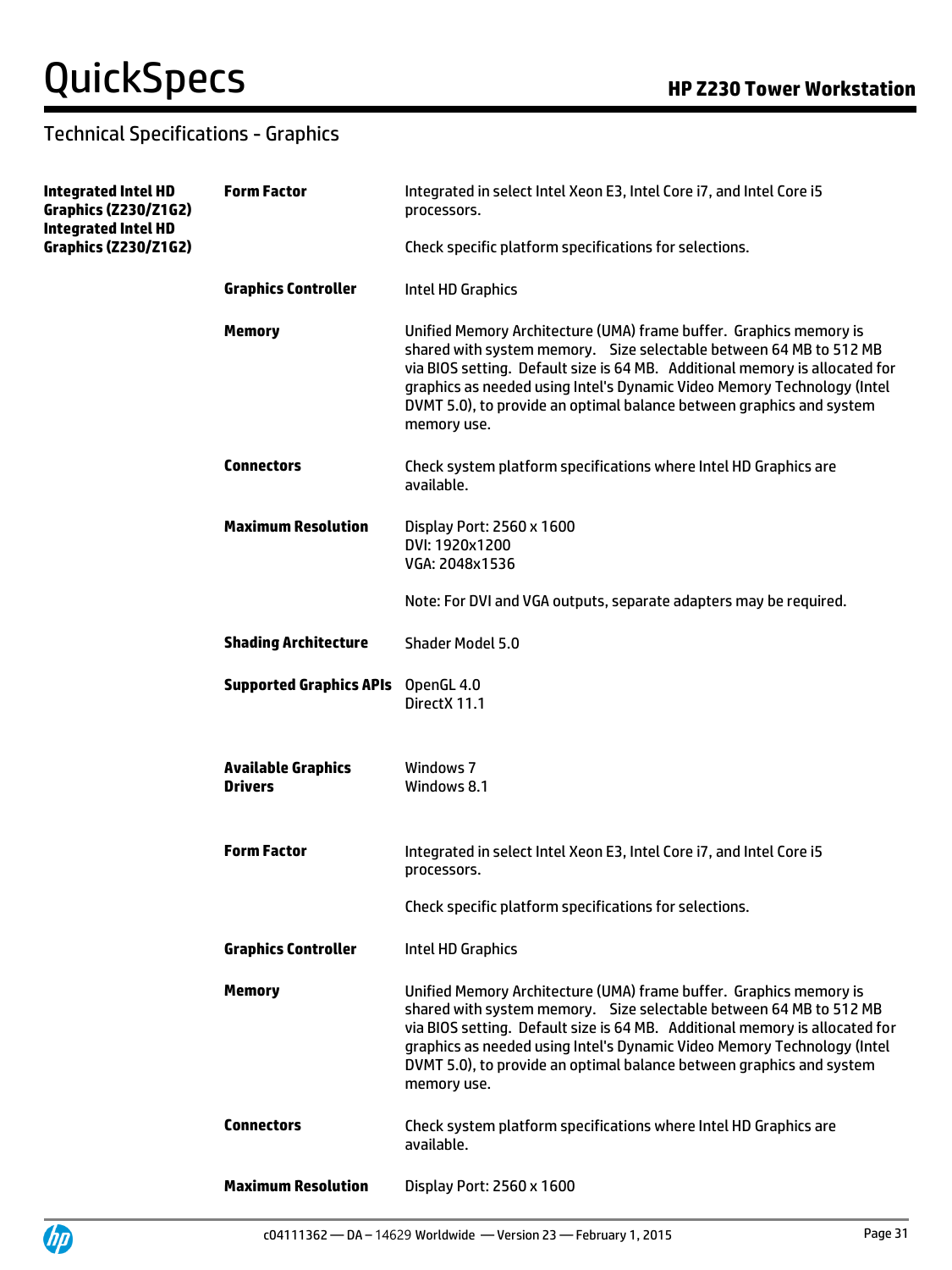DVI: 1920x1200 VGA: 2048x1536

Note: For DVI and VGA outputs, separate adapters may be required.

**Shading Architecture** Shader Model 5.0

**Supported Graphics APIs** OpenGL 4.0 DirectX 11.1

**Available Graphics Drivers** Windows 7 Windows 8.1

| <b>NVIDIA NVS 310 512MB</b><br><b>Graphics</b> | <b>Form Factor</b>            | Low Profile:<br>2.713 inches in height × 6.150 inches in length                                                                                                                                                                                                                                                                                                                 |
|------------------------------------------------|-------------------------------|---------------------------------------------------------------------------------------------------------------------------------------------------------------------------------------------------------------------------------------------------------------------------------------------------------------------------------------------------------------------------------|
|                                                | <b>Graphics Controller</b>    | NVIDIA NVS 310                                                                                                                                                                                                                                                                                                                                                                  |
|                                                | <b>Bus Type</b>               | PCI Express x16, 2.0 compliant                                                                                                                                                                                                                                                                                                                                                  |
|                                                | <b>Memory</b>                 | Size: 512MB DDR3<br>Clock: 875Mhz<br>Memory Bandwidth: 14GB/s                                                                                                                                                                                                                                                                                                                   |
|                                                | <b>Connectors</b>             | 2 x DisplayPort 1.2                                                                                                                                                                                                                                                                                                                                                             |
|                                                | <b>Maximum Resolution</b>     | Up to 2560 x 1600 (digital display) per display.                                                                                                                                                                                                                                                                                                                                |
|                                                | <b>Image Quality Features</b> | See Display Output section.                                                                                                                                                                                                                                                                                                                                                     |
|                                                |                               | The following video formats are supported:                                                                                                                                                                                                                                                                                                                                      |
|                                                |                               | MPEG2<br>$\bullet$<br>MPEG4 Part 2 Advanced Simple Profile<br>$\bullet$<br>H.264 SVC codec support<br>$\bullet$<br>Support for 3D Blu Ray<br>$\bullet$<br>VC <sub>1</sub><br>$\bullet$<br>DivX version 3.11 and later<br>$\bullet$<br><b>MVC</b><br>$\bullet$                                                                                                                   |
|                                                |                               | A full range of video resolutions are supported including 1080p, 1080i,<br>720p, 480p and 480i. The NVS 310 GPU provides hardware acceleration for<br>the computationally intensive parts of video processing, as well as provides<br>improved video playback speeds via faster decode and transcode.                                                                           |
|                                                | <b>Display Output</b>         | Up to 2 displays in the following configurations:                                                                                                                                                                                                                                                                                                                               |
|                                                |                               | DisplayPort output:                                                                                                                                                                                                                                                                                                                                                             |
|                                                |                               | Drives two DisplayPort enabled digital display at resolutions up to<br>$\bullet$<br>2560 × 1600 at 60 Hz with reduced blanking, when connected<br>natively using the 2 DisplayPort connectors on the NVS 310<br>graphics card<br>Supports 2 monitors up to resolution of 1920 × 1200 at 60 Hz with<br>$\bullet$<br>reduced blanking using DisplayPort 1.2 multi stream topology |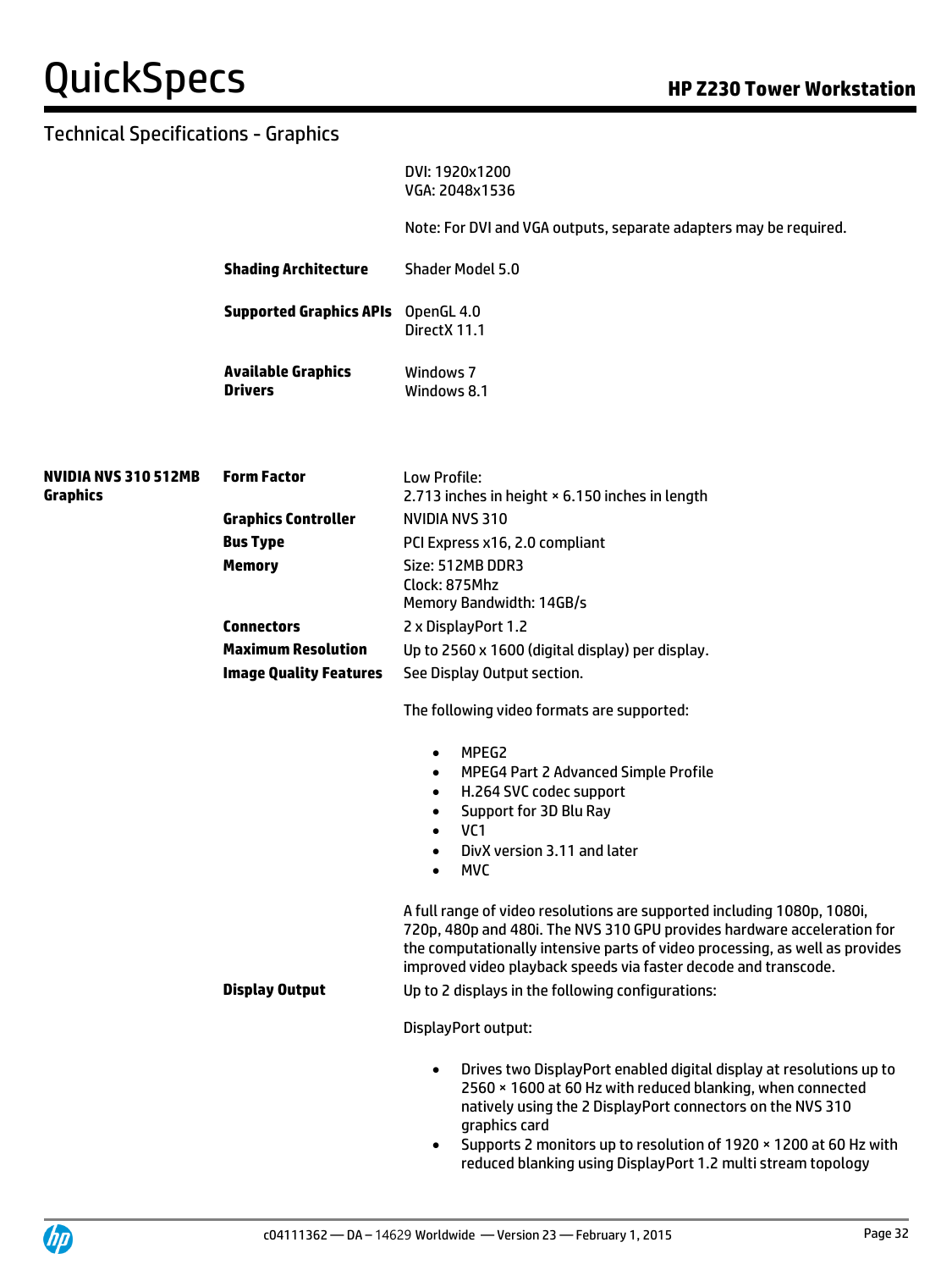technology.

DVI-D output:

|                                                      |                                             | Drives two digital display at resolutions up to 1920 x 1200 at 60<br>$\bullet$<br>Hz with reduced blanking using DisplayPort to DVI-D single-link<br>cable adaptors<br>Drives two digital display at resolutions up to 2560 x 1600 at 60 Hz<br>$\bullet$<br>with reduced blanking using DisplayPort to DVI-D dual-link cable<br>adaptors |
|------------------------------------------------------|---------------------------------------------|------------------------------------------------------------------------------------------------------------------------------------------------------------------------------------------------------------------------------------------------------------------------------------------------------------------------------------------|
|                                                      |                                             |                                                                                                                                                                                                                                                                                                                                          |
|                                                      |                                             | <b>HDMI</b> output:                                                                                                                                                                                                                                                                                                                      |
|                                                      |                                             | NVS 310 is capable of driving two high definition (HD) panels up to<br>$\bullet$<br>resolutions of 1920 × 1080P at 60 Hz using DisplayPort to HDMI<br>cable adaptors                                                                                                                                                                     |
|                                                      |                                             | VGA display output:                                                                                                                                                                                                                                                                                                                      |
|                                                      |                                             | Drives two analog display at resolutions up to 1920 x 1200 at 60<br>$\bullet$<br>Hz using DisplayPort to VGA cable adaptors                                                                                                                                                                                                              |
|                                                      | <b>Shading Architecture</b>                 | Shader Model 5.0                                                                                                                                                                                                                                                                                                                         |
|                                                      | <b>Supported Graphics APIs</b>              | DX11, OpenGL 4.1                                                                                                                                                                                                                                                                                                                         |
|                                                      | <b>Available Graphics</b><br><b>Drivers</b> | Genuine Windows 7 Professional (64-bit and 32-bit)<br>Microsoft Windows XP Professional (64-bit and 32-bit)<br>Red Hat Enterprise Linux(RHEL)<br>SUSE Linux Enterprise Desktop 11 (64-bit and 32-bit)                                                                                                                                    |
|                                                      |                                             | HP qualified drivers may be preloaded or the latest HP qualified drivers are<br>available from the HP support Web site:<br>http://welcome.hp.com/country/us/en/support.html                                                                                                                                                              |
|                                                      |                                             | SUSE Linux Enterprise drivers may also be obtained from:<br>ftp://download.nvidia.com/novell or http://www.nvidia.com                                                                                                                                                                                                                    |
|                                                      | <b>Power Consumption</b>                    | 19.5 Watts                                                                                                                                                                                                                                                                                                                               |
|                                                      | Note                                        | The thermal solution used on this card is an active fan heatsink.                                                                                                                                                                                                                                                                        |
| <b>NVIDIA NVS 315 1GB</b><br><b>Graphics (for HP</b> | <b>Form Factor</b>                          | Low Profile:<br>2.713 inches in height × 5.7 inches in length                                                                                                                                                                                                                                                                            |
| <b>Workstations</b> )                                | <b>Graphics Controller</b>                  | NVIDIA NVS 315 (using GF119-825 GPU)<br>Number of Cores: 48 CUDA cores<br>Max. Power: 19.3W<br><b>Cooling Solution: Active fan heatsink</b>                                                                                                                                                                                              |
|                                                      | <b>Bus Type</b>                             | PCI Express x16, 2.0 compliant                                                                                                                                                                                                                                                                                                           |
|                                                      | <b>Memory</b>                               | Size: 1GB DDR3<br>Clock: 875Mhz<br>Memory Bandwidth: 14GB/s                                                                                                                                                                                                                                                                              |
|                                                      | <b>Connectors</b>                           | DMS-59 output                                                                                                                                                                                                                                                                                                                            |
|                                                      |                                             | Cables included:                                                                                                                                                                                                                                                                                                                         |

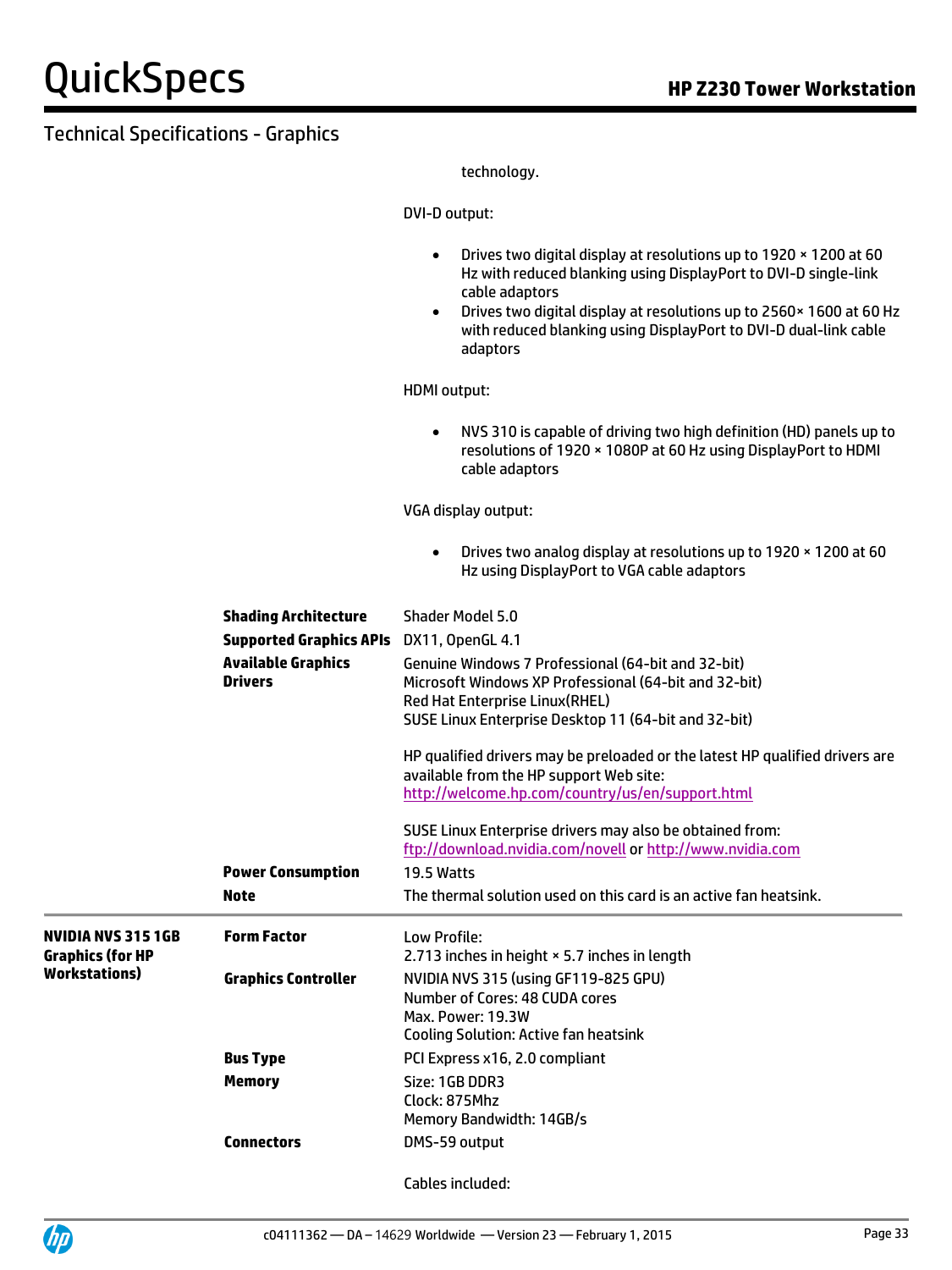|                                             | - For CTO: DMS-59 to DVI cable<br>- For AMO: DMS-59 to DVI cable and DMS-59 to VGA cable                                                                                                                                                                                                                                                                   |  |  |
|---------------------------------------------|------------------------------------------------------------------------------------------------------------------------------------------------------------------------------------------------------------------------------------------------------------------------------------------------------------------------------------------------------------|--|--|
| <b>Maximum Resolution</b>                   | Maximum number of displays supported: 2                                                                                                                                                                                                                                                                                                                    |  |  |
|                                             | <b>Maximum Resolution Support:</b>                                                                                                                                                                                                                                                                                                                         |  |  |
|                                             | - DMS-59 to VGA: 2048 x 1536 @ 85Hz<br>- DMS-59 to DVI: 1980 x 1200 @ 60Hz<br>- DMS-59 to DP: 2560 x 1600 @ 60Hz                                                                                                                                                                                                                                           |  |  |
| <b>Image Quality Features</b>               | See Display Output section.                                                                                                                                                                                                                                                                                                                                |  |  |
|                                             | The following video formats are supported:                                                                                                                                                                                                                                                                                                                 |  |  |
|                                             | - MPEG2<br>- MPEG4 Part 2 Advanced Simple Profile<br>- H.264 SVC codec support<br>- Support for 3D Blu Ray<br>- VC1<br>- DivX version 3.11 or later                                                                                                                                                                                                        |  |  |
| <b>Display Output</b>                       | A full range of video resolutions are supported including 1080p, 1080i,<br>720p, 480p and 480i. The NVS 315 GPU provides hardware acceleration for<br>the computationally intensive parts of video processing, as well as<br>provides improved video playback speeds via faster decode and transcode.<br>Up to 2 displays in the following configurations: |  |  |
|                                             | DisplayPort output:                                                                                                                                                                                                                                                                                                                                        |  |  |
|                                             | Drives two DisplayPort enabled digital displays at resolutions up<br>$\bullet$<br>to 2560 × 1600 at 60 Hz with reduced blanking, when connected<br>via the DMS-59 to DP adapter.                                                                                                                                                                           |  |  |
|                                             | DVI-D output:                                                                                                                                                                                                                                                                                                                                              |  |  |
|                                             | Drives two digital display at resolutions up to 1920 x 1200 at 60<br>$\bullet$<br>Hz with reduced blanking using DMS-59 to DVI-D single-link cable<br>adaptor                                                                                                                                                                                              |  |  |
|                                             | VGA display output:                                                                                                                                                                                                                                                                                                                                        |  |  |
|                                             | Drives two analog display at resolutions up to 2048 x 1536 at 85<br>Hz using DMS-59 to VGA cable adaptor.                                                                                                                                                                                                                                                  |  |  |
| <b>Shading Architecture</b>                 | Shader Model 5.0                                                                                                                                                                                                                                                                                                                                           |  |  |
| <b>Supported Graphics APIs</b>              | DX11, OpenGL 4.3                                                                                                                                                                                                                                                                                                                                           |  |  |
| <b>Available Graphics</b><br><b>Drivers</b> | <b>Microsoft Windows 8</b><br>Microsoft Windows 7 Professional (64-bit and 32-bit)<br>Microsoft Windows XP Professional (64-bit and 32-bit)<br>Red Hat Enterprise Linux(RHEL)                                                                                                                                                                              |  |  |
|                                             | SUSE Linux Enterprise Desktop 11 (64-bit and 32-bit)                                                                                                                                                                                                                                                                                                       |  |  |

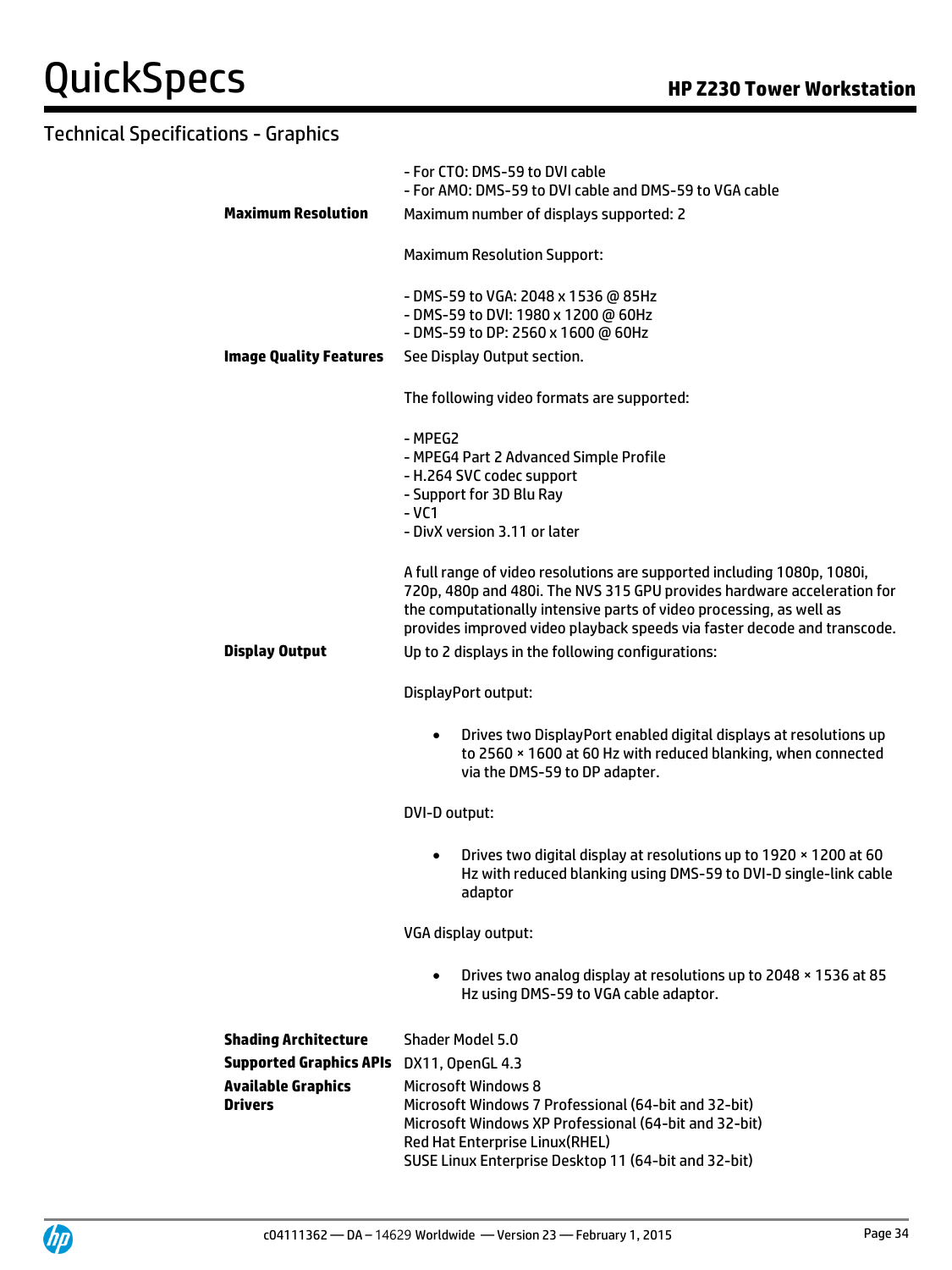#### Technical Specifications - Graphics HP qualified drivers may be preloaded or the latest HP qualified drivers are available from the HP support Web site: <http://welcome.hp.com/country/us/en/support.html> SUSE Linux Enterprise drivers may also be obtained from: <ftp://download.nvidia.com/novell> or [http://www.nvidia.com](http://www.nvidia.com/) **Notes** 1. The thermal solution used on this card is an active fan heatsink. 2. Factory configured graphics card includes DMS-59 to DVI cable. 3. Option kit graphics card includes DMS-59 to DVI and DMS-59 to VGA cables (one each). **NVIDIA NVS 510 2GB Graphics Form Factor** Low Profile, 2.713 inches × 6.3 inches, single slot **Graphics Controller** NVS 510 GPU Core Clock: 797 Mhz Memory Clock: 891 Mhz CUDA Cores: 192 **Bus Type** PCI Express x16, Generation 2.0 **Memory** 2GB DDR3 **Connectors** Four mini-DisplayPort. Four mini-DisplayPort to DisplayPort adapters included. (DisplayPort to DVI-D, DisplayPort to VGA, DisplayPort to HDMI, and DisplayPort to Dual-Link DVI adapters available as separate accessories) **Maximum Resolution** Mini-DisplayPort connectors support ultra-high-resolution panels (up to 3840 x 2160 @ 60Hz) **NOTE:** This card supports up to four displays. For Windows XP, only 2 active displays are supported. **Image Quality Features** 10-bit internal display processing, including hardware support for 10-bit scan-out **Display Output** DisplayPort with Multi-Stream Technology (MST) and High Bit Rate 2 (HBR2) support. Digital Display Support 1. DisplayPort Output - Drives four DisplayPort enabled digital display at resolutions up to 3840 × 2160 at 60 Hz with reduced blanking, when connected natively using the 4 DisplayPort connectors on the NVS 510 graphics card. - DisplayPort Multi-Stream Topology (MST) Technology: Supports various combinations of display resolutions and number of displays when using DisplayPort multi stream topology technology - up to a maximum of 4 monitors at a resolution of 1920 × 1200 at 60 Hz with reduced blanking. 2. DVI-D Output - Drives four digital displays at resolutions up to 1920 × 1200 at 60 Hz with reduced blanking using DisplayPort to DVI-D single-link cable adaptors. - Drives four digital displays at resolutions up to 2560× 1600 at 60 Hz with reduced blanking using DisplayPort to DVI-D dual-link cable adaptors. 3. HDMI Output

- The NVS 510 graphics board is capable of driving four high definition (HD)

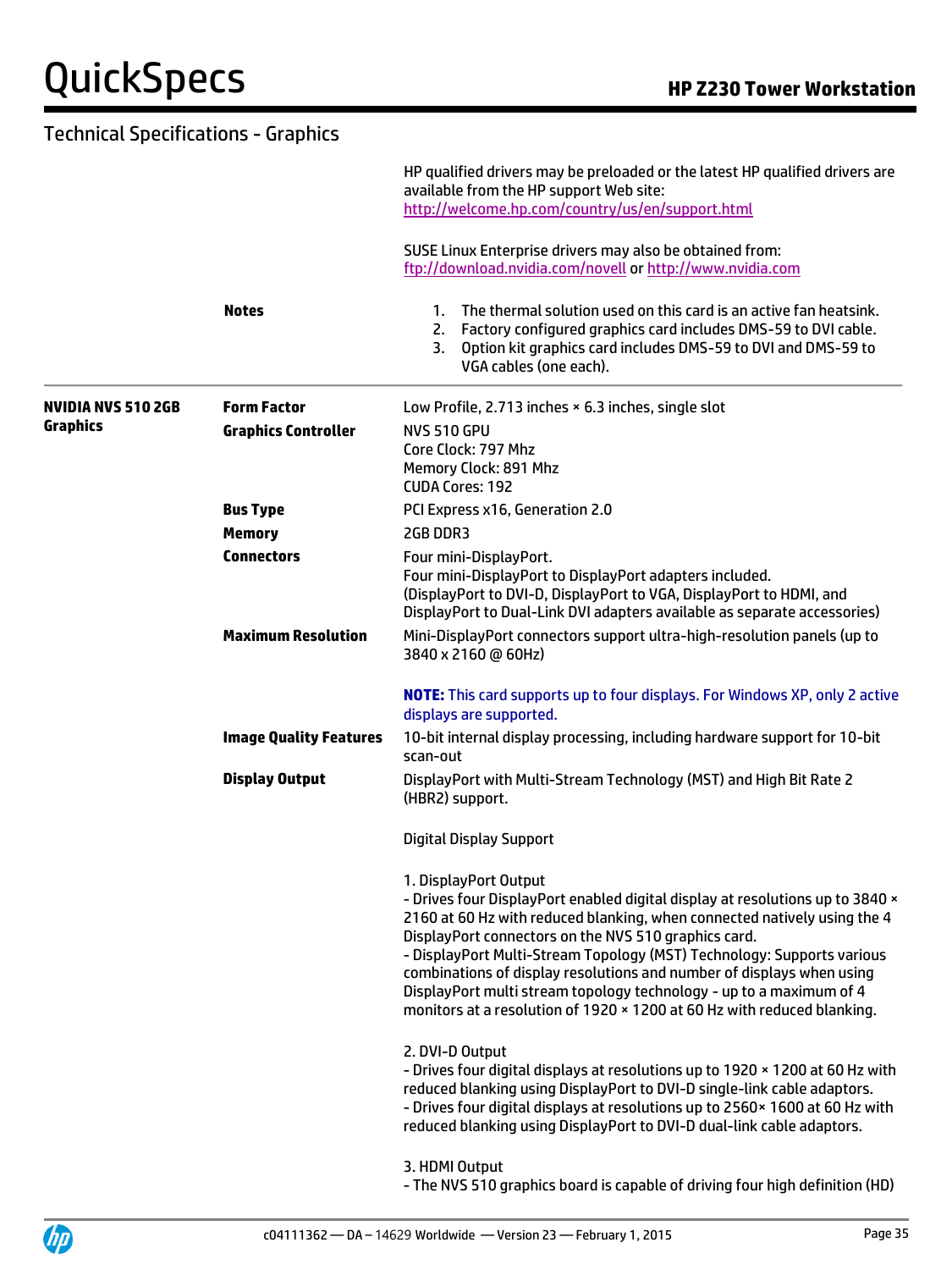| <b>Technical Specifications - Graphics</b> |                                                                                                                                                                                                                                                            |                                                                                                                                                                                                                                                                                                                                                                                                                                                                                                                                                                                                      |
|--------------------------------------------|------------------------------------------------------------------------------------------------------------------------------------------------------------------------------------------------------------------------------------------------------------|------------------------------------------------------------------------------------------------------------------------------------------------------------------------------------------------------------------------------------------------------------------------------------------------------------------------------------------------------------------------------------------------------------------------------------------------------------------------------------------------------------------------------------------------------------------------------------------------------|
|                                            |                                                                                                                                                                                                                                                            | panels up to resolutions of 1920 × 1080P at 60 Hz using DisplayPort to<br>HDMI cable adaptors.                                                                                                                                                                                                                                                                                                                                                                                                                                                                                                       |
|                                            |                                                                                                                                                                                                                                                            | <b>Analog Display Support</b>                                                                                                                                                                                                                                                                                                                                                                                                                                                                                                                                                                        |
|                                            | <b>Supported Graphics APIs</b>                                                                                                                                                                                                                             | 1. VGA display output<br>- Drives four analog displays at resolutions up to 1920 x 1200 at 60 Hz<br>using DisplayPort to VGA cable adaptors.<br>Full Microsoft DirectX 11, Shader Model 5.0 support<br>Full OpenGL 4.3 support                                                                                                                                                                                                                                                                                                                                                                       |
|                                            | <b>Available Graphics</b><br><b>Drivers</b>                                                                                                                                                                                                                | Genuine Windows 7 Professional (64-bit and 32-bit)<br>Microsoft Windows XP Professional (64-bit and 32-bit)<br>Red Hat Enterprise Linux(RHEL) 6 Desktop/Workstation<br>SUSE Linux Enterprise Desktop 11 (64-bit and 32-bit)                                                                                                                                                                                                                                                                                                                                                                          |
|                                            | <b>Power Consumption</b><br><b>Note</b>                                                                                                                                                                                                                    | HP qualified drivers may be preloaded or available from the HP support<br>Web site:<br>http://welcome.hp.com/country/us/en/support.html<br>33.4 Watts<br>Heatsink cooler design is active.                                                                                                                                                                                                                                                                                                                                                                                                           |
| <b>Graphics Cable Adapters</b>             | <b>Notes</b>                                                                                                                                                                                                                                               | Graphics Cable Adapter option choice is available starting Feb 1 2013 for<br>the following graphics cards:<br>NVS 310, Quadro 410, Qaudro K5000, FirePro V3900, FirePro W7000                                                                                                                                                                                                                                                                                                                                                                                                                        |
|                                            |                                                                                                                                                                                                                                                            | New Graphics Cards introduced after Feb 1 2013 will be eligible for<br>choosing Graphics Cable Adapters, unless otherwise specified.                                                                                                                                                                                                                                                                                                                                                                                                                                                                 |
|                                            |                                                                                                                                                                                                                                                            | No cable choice for NVS 300, NVS 510.                                                                                                                                                                                                                                                                                                                                                                                                                                                                                                                                                                |
|                                            |                                                                                                                                                                                                                                                            | Maximum number of cables allowed is 8.                                                                                                                                                                                                                                                                                                                                                                                                                                                                                                                                                               |
| AMD FirePro V3900 1GB<br>Graphics          | <b>Form Factor</b><br><b>Graphics Controller</b><br><b>Bus Type</b><br><b>Memory</b><br><b>Maximum Resolution</b><br><b>Display Output</b><br><b>Shading Architecture</b><br><b>Supported Graphics APIs</b><br><b>Available Graphics</b><br><b>Drivers</b> | Full height, half length (full-height bracket included)<br>AMD FirePro <sup>™</sup> V3900 professional graphics<br>PCI Express <sup>®</sup> x16, Generation 2.1<br>1GB DDR3 memory<br>2560x1600 per display (5120x1600 max. horizontal resolution)<br>1 DisplayPort <sup>®</sup> 1.2<br>1 Dual-link DVI<br><b>Shader Model 5.0</b><br>OpenCL™ 1.1, DirectX® 11 and OpenGL 4.2<br>Genuine Windows® 7 Professional (64-bit and 32-bit)<br>Genuine Windows Vista® Business (64-bit and 32-bit)<br>Microsoft <sup>®</sup> Windows XP® Professional (64-bit and 32-bit)<br>Red Hat Enterprise Linux(RHEL) |
|                                            | <b>Power Consumption</b>                                                                                                                                                                                                                                   | SUSE Linux Enterprise Desktop 11 (64-bit and 32-bit)<br>HP qualified drivers may be preloaded or available from the HP support<br>Web site: http://welcome.hp.com/country/us/en/support.html<br><50W                                                                                                                                                                                                                                                                                                                                                                                                 |

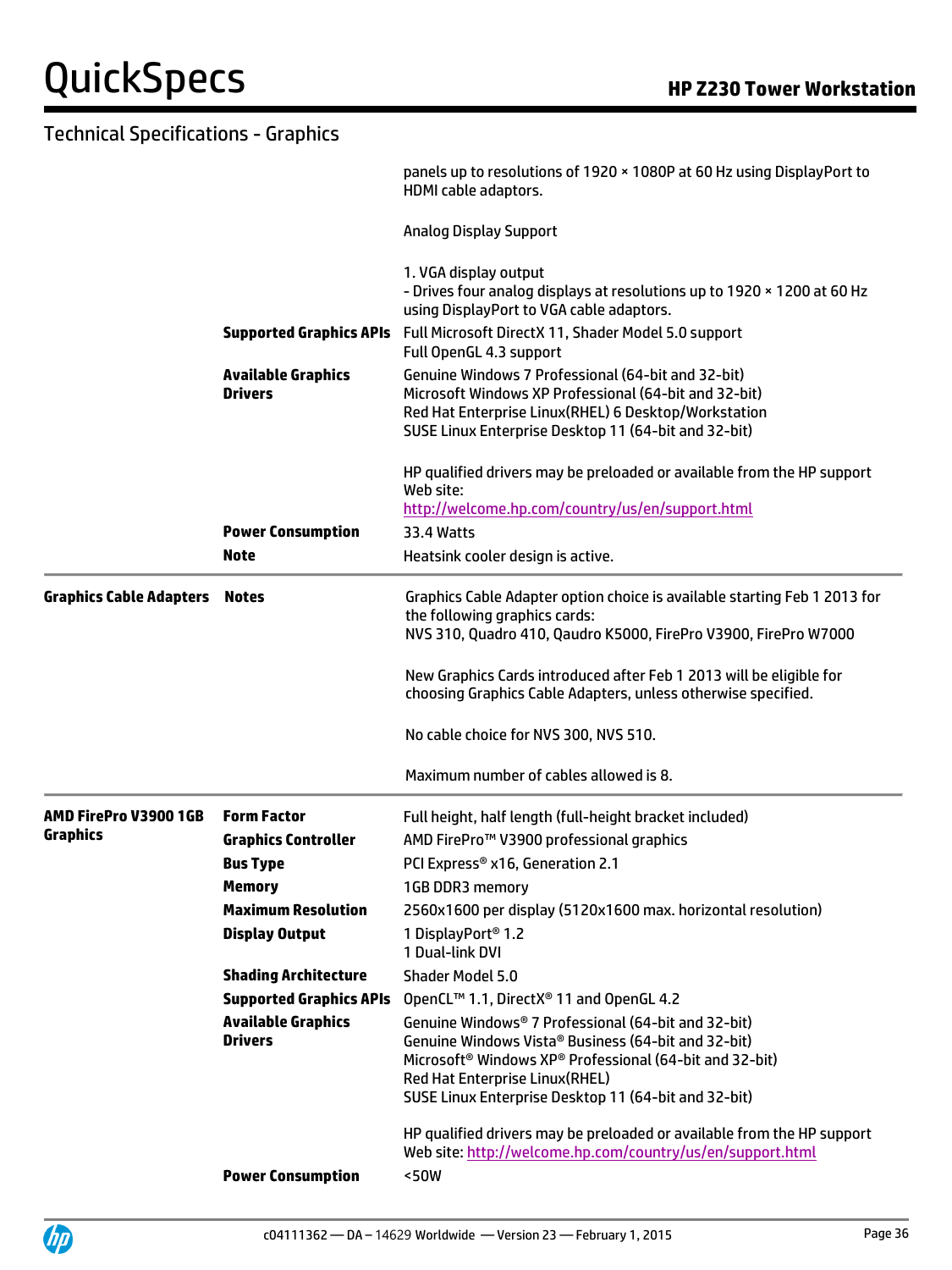**Note AMD Eyefinity technology can support multiple displays using a single** enabled AMD FirePro™ professional graphics card; the number of supported displays varies by card model. Microsoft® Windows® 7, Windows Vista®, or Linux® is required in order to support more than 2 displays. Depending on the card model, native DisplayPort™ connectors and/or certified DisplayPort™ active or passive adapters to convert your monitor's native input to your card's DisplayPort™ or Mini-DisplayPort™ connector(s) may be required. Se[e www.amd.com/firepro](http://www.amd.com/firepro) for details.

| <b>NVIDIA Quadro 410</b><br><b>512MB Graphics</b>            | <b>Form Factor</b>                          | Low Profile:<br>2.713 inches × 5.7 inches, single slot                                                                |
|--------------------------------------------------------------|---------------------------------------------|-----------------------------------------------------------------------------------------------------------------------|
|                                                              | <b>Graphics Controller</b>                  | NVIDIA Ouadro 410                                                                                                     |
|                                                              | <b>Bus Type</b>                             | PCI Express x16, 3.0 compliant                                                                                        |
|                                                              | <b>Memory</b>                               | Size: 512MB DDR3<br>Clock: 900MHz<br>Memory Bandwidth: 14GB/s                                                         |
|                                                              | <b>Connectors</b>                           | One dual-link DVI-I connector<br>One DisplayPort connector                                                            |
|                                                              | <b>Maximum Resolution</b>                   | Up to 2560 x 1600 (digital display) per display.                                                                      |
|                                                              | <b>RAMDAC</b>                               | 400 MHz integrated RAMDAC                                                                                             |
|                                                              | <b>Display Output</b>                       | Maximum resolution over DisplayPort: 2560 × 1600 × 32 bpp at 60 Hz<br>(reduced blanking)                              |
|                                                              |                                             | Maximum resolution over DVI port: 2560 × 1600 × 32 bpp at 60 Hz (reduced<br>blanking)                                 |
|                                                              |                                             | Maximum resolution over VGA (through DVI to VGA cable): 2048 x 1536 x<br>32 bpp at 85 Hz                              |
|                                                              | <b>Shading Architecture</b>                 | <b>Shader Model 5.0</b>                                                                                               |
|                                                              | <b>Supported Graphics APIs</b>              | DX11, OpenGL 4.2                                                                                                      |
|                                                              | <b>Available Graphics</b><br><b>Drivers</b> | Genuine Windows 7 Professional (64-bit and 32-bit)<br>Microsoft Windows XP Professional (64-bit and 32-bit)           |
|                                                              |                                             | Red Hat Enterprise Linux(RHEL)                                                                                        |
|                                                              |                                             | SUSE Linux Enterprise Desktop 11 (64-bit and 32-bit)                                                                  |
|                                                              |                                             | HP qualified drivers may be preloaded or the latest HP qualified drivers are                                          |
|                                                              |                                             | available from the HP support Web site:                                                                               |
|                                                              |                                             | http://welcome.hp.com/country/us/en/support.html                                                                      |
|                                                              |                                             | SUSE Linux Enterprise drivers may also be obtained from:<br>ftp://download.nvidia.com/novell or http://www.nvidia.com |
| <b>NVIDIA Quadro K420 1GB Form Factor</b><br><b>Graphics</b> |                                             | Low Profile, single slot<br>Dimensions: 2.713 inches × 6.3 inches<br>Cooling: Active                                  |
|                                                              | <b>Graphics Controller</b>                  | NVIDIA Quadro K420<br>GPU: GK107 with 192 CUDA cores<br>Power: 41W                                                    |

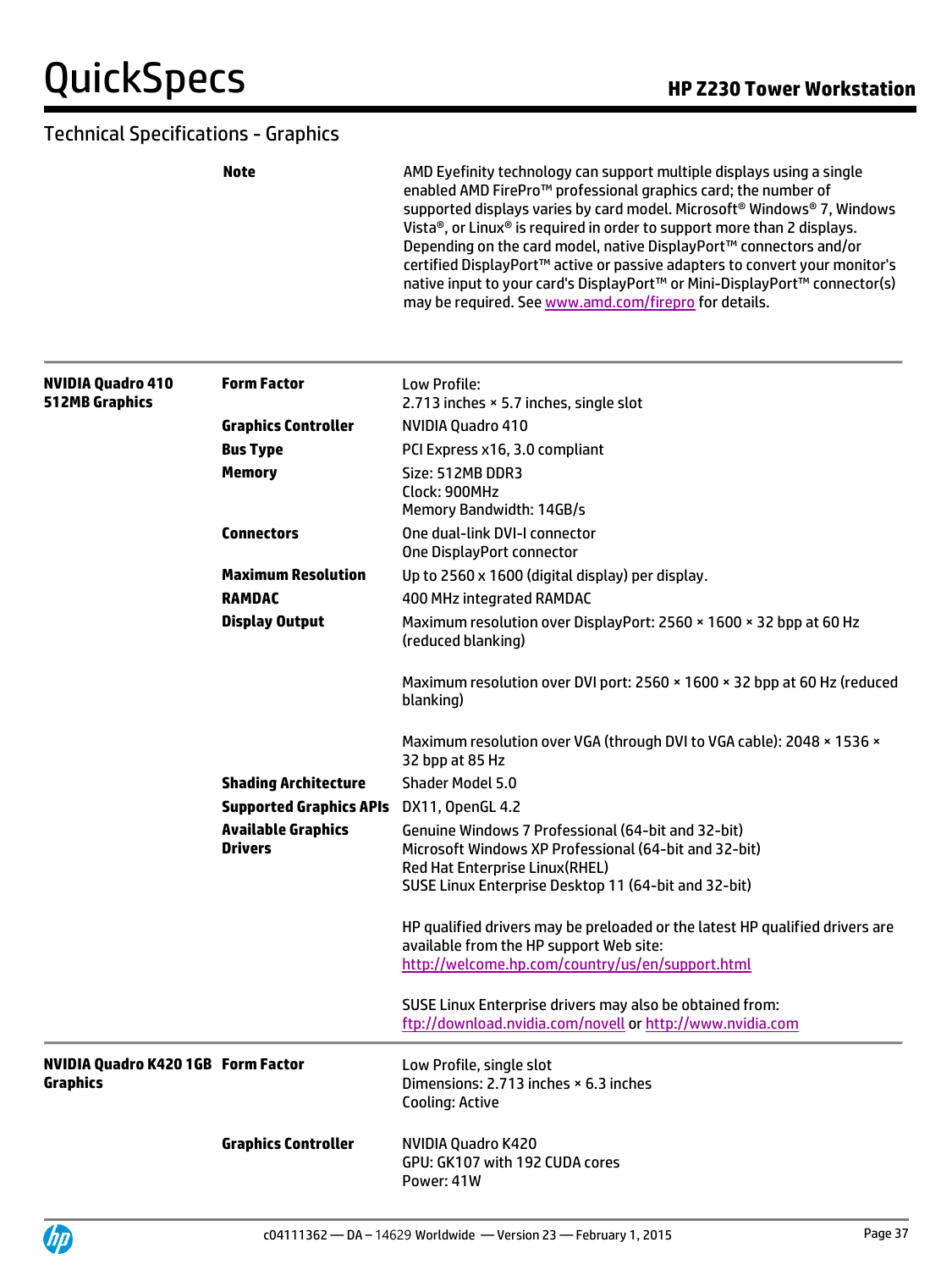| <b>Bus Type</b>                          | PCI Express x16, 2.0 compliant                                                                                                                                                                                   |
|------------------------------------------|------------------------------------------------------------------------------------------------------------------------------------------------------------------------------------------------------------------|
| <b>Memory</b>                            | Size: 1GB DDR3<br>Clock: 891MHz<br>Memory Bandwidth: 29GB/s<br>Memory Width: 128 bit                                                                                                                             |
| <b>Connectors</b>                        | One dual-link DVI-I connector<br>One DisplayPort connector                                                                                                                                                       |
|                                          | Factory Configured: No video cable adapter included<br>After market option kit: One DP-to-DVI adapter included with card                                                                                         |
|                                          | Additional DisplayPort-to-VGA or DisplayPort-to-DVI adapters are available<br>as Factory Configuration or Option Kit accessories.                                                                                |
| <b>Maximum Resolution</b>                | VGA (via adapter cable):<br>- 2048 × 1536 × 32 bpp at 85 Hz                                                                                                                                                      |
|                                          | Dual-link DVI<br>- 2560 × 1600 × 32 bpp at 60 Hz (reduced blanking)                                                                                                                                              |
|                                          | Single-link DVI<br>- 1920 × 1200 × 32 bpp at 60 Hz (reduced blanking)                                                                                                                                            |
|                                          | DisplayPort 1.2<br>- 3840 × 2160 × 30 bpp at 60 Hz                                                                                                                                                               |
| <b>Image Quality Features</b>            | 12-bit internal display pipeline (hardware support for 12-bit scanout on<br>supported panels, applications and connection)                                                                                       |
|                                          | Stereoscopic 3D display support including NVIDIA® 3D Vision™ technology,<br>3D DLP, Interleaved, and passive stereo                                                                                              |
| <b>Display Output</b>                    | Maximum number of displays:<br>- 2 direct attached monitors<br>- 4 using DP 1.2a with MST and HBR2 enabled monitors                                                                                              |
|                                          | Maximum number of DisplayPort displays possible (may require MST<br>and/or HBR2):<br>$-41920x1200$<br>-22560x1600<br>-13840x2160<br>Maximum number of monitors across all available Quadro K420 outputs is<br>4. |
| <b>Shading Architecture</b>              | <b>Shader Model 5.0</b>                                                                                                                                                                                          |
| Supported Graphics APIs DX11, OpenGL 4.4 | Programming support for CUDA C, CUDA C++, DirectCompute 5.0, OpenCL,<br>Python, and Fortran                                                                                                                      |

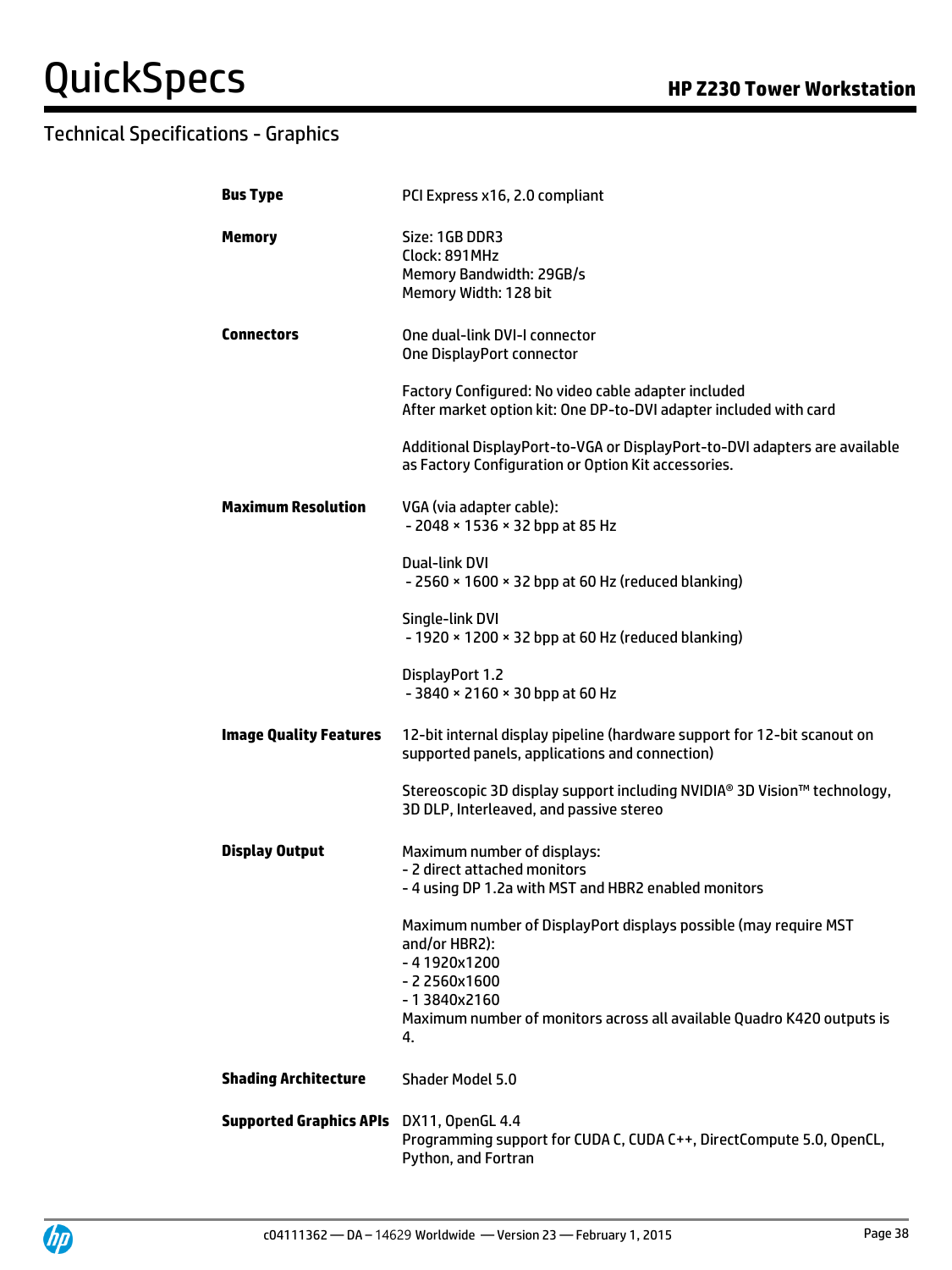|                                                              | <b>Available Graphics</b><br><b>Drivers</b> | Microsoft Windows 8.1<br><b>Microsoft Windows 8</b><br><b>Microsoft Windows 7</b><br>Linux - Full OpenGL implementation, complete with NVIDIA and ARB<br>extensions           |
|--------------------------------------------------------------|---------------------------------------------|-------------------------------------------------------------------------------------------------------------------------------------------------------------------------------|
|                                                              | <b>Notes</b>                                | 1. Factory configured Quadro K420 does not include any video adapters.<br>Adapters must be ordered separately.<br>2. Option kit Quadro K420 includes one DP to DVI-D adapter. |
|                                                              |                                             | 3. Full Height Profile bracket installed. Low Profile bracket included in after<br>market kit.                                                                                |
| <b>NVIDIA Quadro K600 1GB Form Factor</b><br><b>Graphics</b> |                                             | $2.731"$ H $\times$ 6.3" L<br>Single Slot, Low Profile<br>Full Height Profile bracket installed<br>Low Profile bracket included                                               |
|                                                              | <b>Graphics Controller</b>                  | NVIDIA Quadro K600 Graphics Card<br>Kepler GK107 GPU<br>192 CUDA cores<br>Max Power: 41 Watts                                                                                 |
|                                                              | <b>Bus Type</b>                             | PCI Express 2.0 x16                                                                                                                                                           |
|                                                              | <b>Memory</b>                               | 1 GB GDDR3, 891 Mhz<br>128-bit memory I/O path<br>29 GB/s memory bandwidth                                                                                                    |
|                                                              | <b>Connectors</b>                           | 1 DL-DVI(I) output, 1 DisplayPort output<br>CTO: No video cable adapter included<br>AMO: One DP-to-DVI adapter included with card                                             |
|                                                              |                                             | Additional DVI-to-VGA, DisplayPort-to-VGA or DisplayPort-to-DVI adapters<br>are available as accessories                                                                      |
|                                                              | <b>Maximum Resolution</b>                   | DisplayPort:<br>- up to 3840 x 2160 x 30 bpp @ 60Hz<br>- supports High Bit Rate 2 (HBR2) and Multi-Stream Transport (MST)                                                     |
|                                                              |                                             | DL-DVI(I) output:<br>- up to 2560 x 1600 x 32 bpp @ 60Hz                                                                                                                      |
|                                                              | <b>Image Quality Features</b>               | 10-bit internal display processing pipeline<br>10-bit scan-out support                                                                                                        |
|                                                              | <b>Display Output</b>                       | VGA:<br>- requires use of DVI-to-VGA and/or DP-to-VGA video cable adapters<br>-400 Mhz integrated RAMDAC<br>- Max resolution: 2048 x 1536 x 32 bpp @ 85 Hz                    |
|                                                              |                                             | DL-DVI(I):<br>- Max resolution: 2560 x 1600 x 32 bpp @ 60 Hz                                                                                                                  |
|                                                              |                                             | <b>SL-DVI(I):</b><br>- Max resolution: 1920 x 1200 x 32 bpp @ 60 Hz                                                                                                           |
|                                                              |                                             | DisplayPort:<br>- Supports HBR2 and MST                                                                                                                                       |

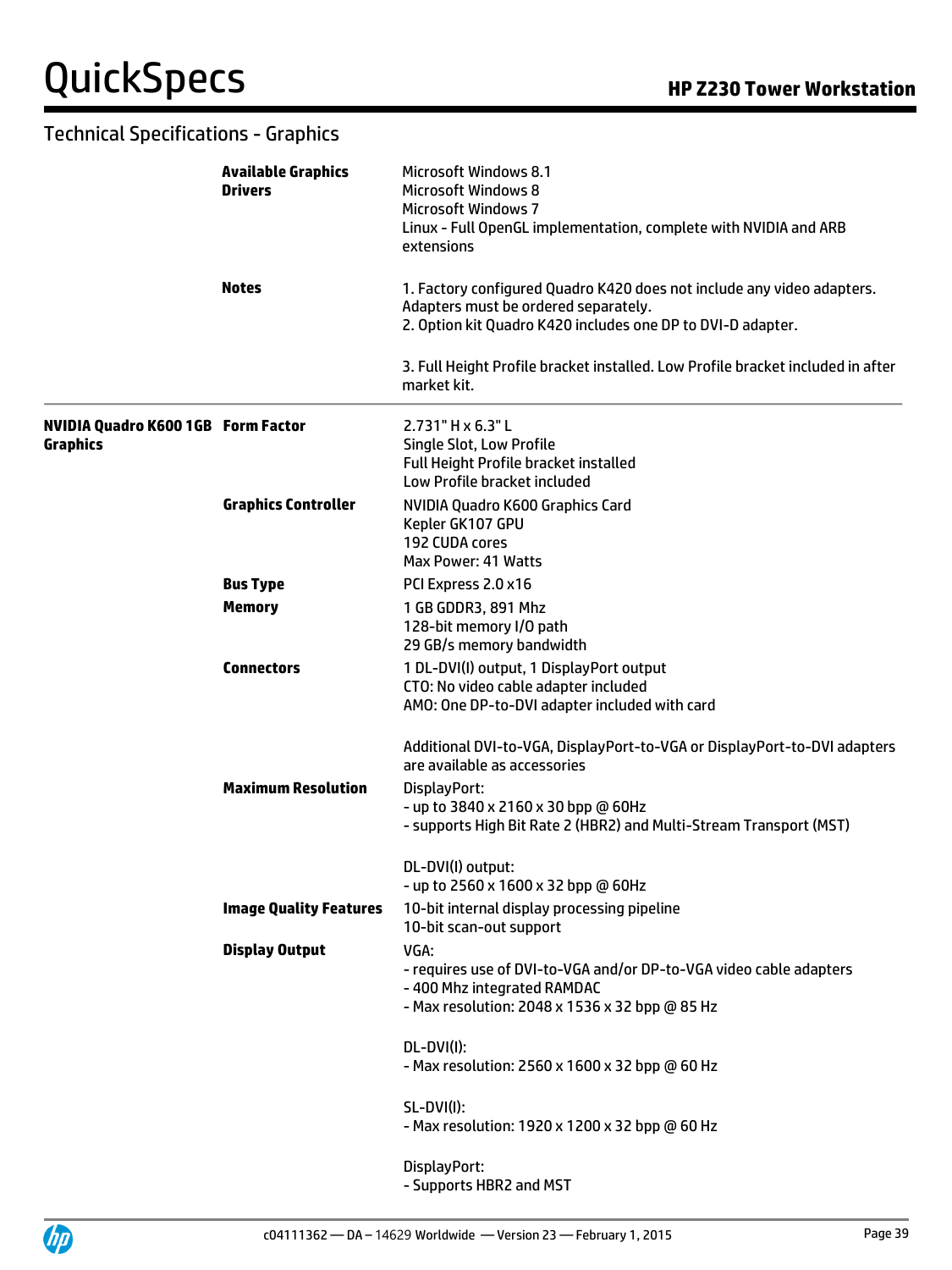|                                                              |                                             | - Max resolution: 3840 x 2160 x 30 bpp @ 60 Hz (only one monitor can be<br>connected to the Quadro K600 DisplayPort connector at this resolution)<br>- Max number of daisy-chained monitors: 2                                                                                                                                                                                                   |
|--------------------------------------------------------------|---------------------------------------------|--------------------------------------------------------------------------------------------------------------------------------------------------------------------------------------------------------------------------------------------------------------------------------------------------------------------------------------------------------------------------------------------------|
|                                                              | <b>Shading Architecture</b>                 | Full Microsoft DirectX 11 Shader Model 5.0                                                                                                                                                                                                                                                                                                                                                       |
|                                                              | <b>Supported Graphics APIs</b>              | OpenGL 4.3<br>DirectX 11<br>API support includes:<br>CUDA C, CUDA C++, DirectCompute 5.0, OpenCL, Java, Python, and Fortran                                                                                                                                                                                                                                                                      |
|                                                              | <b>Available Graphics</b><br><b>Drivers</b> | Windows 8 Pro 64-bit<br>Windows 8 (China) 64-bit<br>Genuine Windows 7 Professional (64-bit and 32-bit)                                                                                                                                                                                                                                                                                           |
|                                                              |                                             | Red Hat Enterprise Linux (RHEL) 5 Desktop/Workstation (64-bit)<br>Red Hat Enterprise Linux(RHEL) 6 Desktop/Workstation<br>SUSE Linux Enterprise Desktop 11 (64-bit)                                                                                                                                                                                                                              |
|                                                              |                                             | HP qualified drivers may be preloaded or available from the HP support<br>Web site:<br>http://welcome.hp.com/country/us/en/support.html                                                                                                                                                                                                                                                          |
|                                                              |                                             | SUSE Linux Enterprise drivers may also be obtained from:<br>ftp://download.nvidia.com/novell or http://www.nvidia.com                                                                                                                                                                                                                                                                            |
|                                                              | <b>Notes</b>                                | Quadro K600 offered as CTO does not include a video cable<br>1.<br>adapter. Video cable adapters must be ordered separately.<br>2. Quadro K600 offered as AMO includes one DP-to-DVI video cable<br>adapter. Additonal cables must be ordered separately.<br>3. Quadro K600 is Windows 8 Compliant.<br>4. A total maximum of 2 active monitors are supported across all<br>display output types. |
| <b>NVIDIA Quadro K620 2GB Form Factor</b><br><b>Graphics</b> |                                             | Dimensions: 2.713" H x 6.3" L<br>Single Slot, Low Profile<br><b>Cooling: Active</b><br>Weight: 133 grams                                                                                                                                                                                                                                                                                         |
|                                                              | <b>Graphics Controller</b>                  | NVIDIA Quadro K620<br>GPU: GM107 GPU with 384 CUDA cores<br>Power: 45 Watts                                                                                                                                                                                                                                                                                                                      |
|                                                              | <b>Bus Type</b>                             | PCI Express 2.0 x16                                                                                                                                                                                                                                                                                                                                                                              |
|                                                              | <b>Memory</b>                               | Size: 2GB GDDR3<br>Memory Bandwidth: 29 GB/s<br>Memory Width: 128-bit                                                                                                                                                                                                                                                                                                                            |
|                                                              | <b>Connectors</b>                           | 1 DL-DVI(I)<br>1 DisplayPort                                                                                                                                                                                                                                                                                                                                                                     |
|                                                              |                                             | Factory Configured: No video cable adapter included<br>After market option kit: One DP-to-DVI adapter included with card                                                                                                                                                                                                                                                                         |
|                                                              |                                             | Additional DVI-to-VGA, DisplayPort-to-VGA or DisplayPort-to-DVI adapters                                                                                                                                                                                                                                                                                                                         |

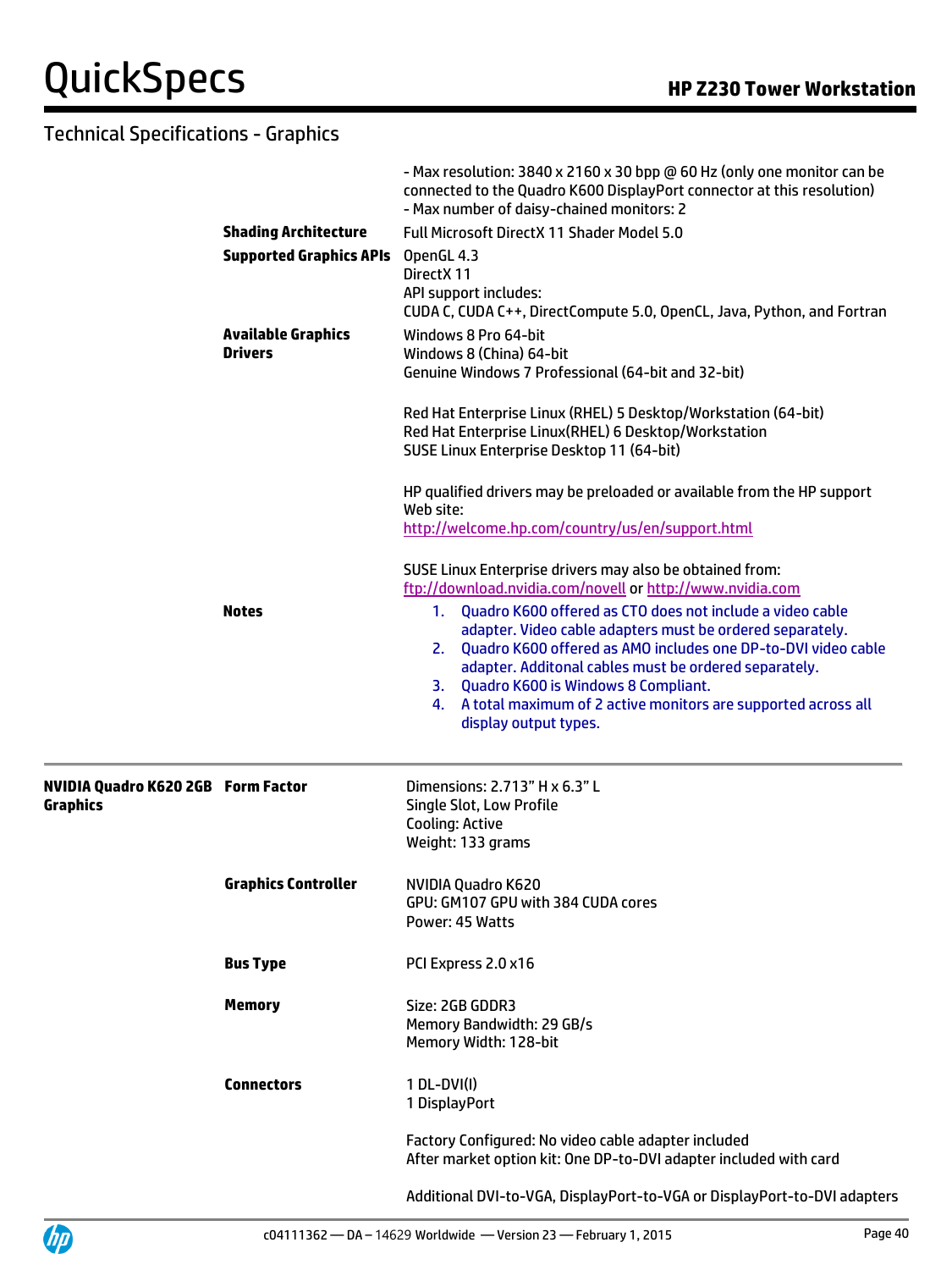are available as Factory Configuration or Option Kit accessories.

| <b>Maximum Resolution</b>                   | DisplayPort 1.2:<br>- up to 4096x2160 x 30 bpp @ 60Hz<br>- supports High Bit Rate 2 (HBR2) and Multi-Stream Transport (MST)                                         |
|---------------------------------------------|---------------------------------------------------------------------------------------------------------------------------------------------------------------------|
|                                             | Dual Link DVI(I) output:<br>- up to 2560 x 1600 x 32 bpp @ 60Hz                                                                                                     |
|                                             | Single Link-DVI(I) output:<br>- up to 1920 x 1200 x 32 bpp @ 60Hz                                                                                                   |
|                                             | VGA (via adapter cable):<br>- 2048 × 1536 × 32 bpp at 85 Hz                                                                                                         |
| <b>Image Quality Features</b>               | 12-bit internal display pipeline (hardware support for 12-bit scanout on<br>supported panels, applications and connection)                                          |
|                                             | Stereoscopic 3D display support including NVIDIA® 3D Vision™ technology,<br>3D DLP, Interleaved, and passive stereo                                                 |
| <b>Display Output</b>                       | Maximum number of displays:<br>- 2 direct attached monitors<br>- 4 using DP 1.2a with MST and HBR2 enabled monitors                                                 |
|                                             | Maximum number of DisplayPort displays possible (may require MST<br>and/or HBR2):<br>$-41920x1200$<br>$-22560x1600$<br>$-14096x2160$                                |
|                                             | Maximum number of monitors across all available Quadro K620 outputs is<br>4.                                                                                        |
| <b>Shading Architecture</b>                 | Shader Model 5.0                                                                                                                                                    |
| <b>Supported Graphics APIs</b>              | OpenGL 4.4<br>DirectX 11                                                                                                                                            |
|                                             | API support includes:<br>CUDA C, CUDA C++, DirectCompute 5.0, OpenCL, Java, Python, and Fortran                                                                     |
| <b>Available Graphics</b><br><b>Drivers</b> | Microsoft Windows 8.1<br><b>Microsoft Windows 8</b><br><b>Microsoft Windows 7</b><br>Linux - Full OpenGL implementation, complete with NVIDIA and ARB<br>extensions |
|                                             |                                                                                                                                                                     |

HP qualified drivers may be preloaded or available from the HP support

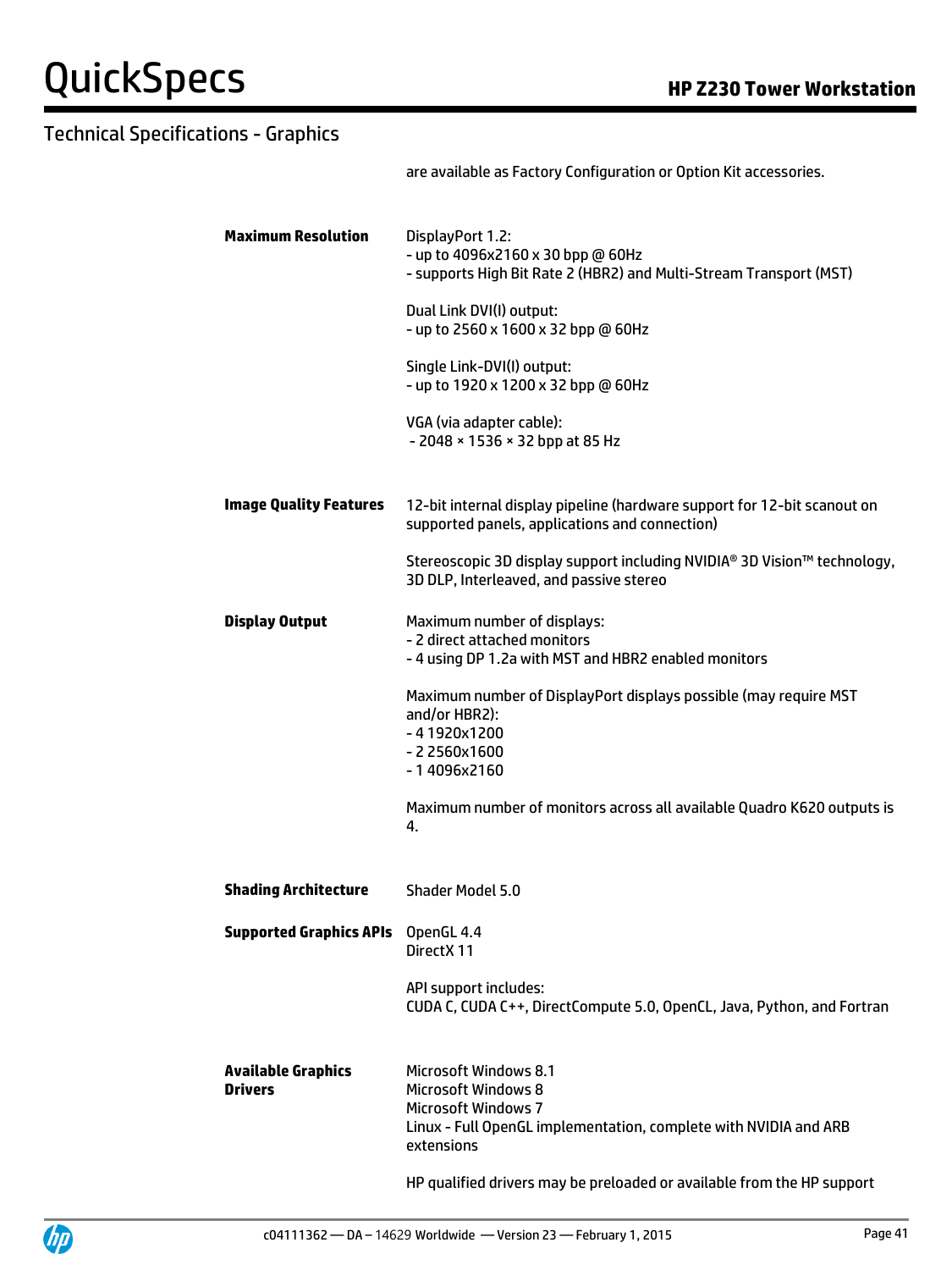Web site:

<http://welcome.hp.com/country/us/en/support.html>

|                                          | <b>Notes</b>               | 1. Factory configured Quadro K620 does not include a video cable<br>adapter. Video cable adapters must be ordered separately.<br>2. Quadro K620 offered as an Option Kit (AMO) includes one DP-to-<br>DVI video cable adapter. Additonal cables must be ordered<br>separately.<br>3. Full Height Profile bracket installed. Low Profile bracket included<br>in after market kit. |
|------------------------------------------|----------------------------|----------------------------------------------------------------------------------------------------------------------------------------------------------------------------------------------------------------------------------------------------------------------------------------------------------------------------------------------------------------------------------|
| AMD FirePro W5100 4GB<br><b>Graphics</b> | <b>Form Factor</b>         | Dimensions: 2.713" H x 6.3" L<br>Single Slot, Low Profile<br>Cooling: Active<br>Weight: 133 grams                                                                                                                                                                                                                                                                                |
|                                          | <b>Graphics Controller</b> | NVIDIA Quadro K620<br>GPU: GM107 GPU with 384 CUDA cores<br>Power: 45 Watts                                                                                                                                                                                                                                                                                                      |
|                                          | <b>Bus Type</b>            | PCI Express 2.0 x16                                                                                                                                                                                                                                                                                                                                                              |
|                                          | <b>Memory</b>              | Size: 2GB GDDR3<br>Memory Bandwidth: 29 GB/s<br>Memory Width: 128-bit                                                                                                                                                                                                                                                                                                            |
|                                          | <b>Connectors</b>          | 1 DL-DVI(I)<br>1 DisplayPort                                                                                                                                                                                                                                                                                                                                                     |
|                                          |                            | Factory Configured: No video cable adapter included<br>After market option kit: One DP-to-DVI adapter included with card                                                                                                                                                                                                                                                         |
|                                          |                            | Additional DVI-to-VGA, DisplayPort-to-VGA or DisplayPort-to-DVI adapters<br>are available as Factory Configuration or Option Kit accessories.                                                                                                                                                                                                                                    |
|                                          | <b>Maximum Resolution</b>  | DisplayPort 1.2:<br>- up to 4096x2160 x 30 bpp @ 60Hz<br>- supports High Bit Rate 2 (HBR2) and Multi-Stream Transport (MST)                                                                                                                                                                                                                                                      |
|                                          |                            | Dual Link DVI(I) output:<br>- up to 2560 x 1600 x 32 bpp @ 60Hz                                                                                                                                                                                                                                                                                                                  |
|                                          |                            | Single Link-DVI(I) output:<br>- up to 1920 x 1200 x 32 bpp @ 60Hz                                                                                                                                                                                                                                                                                                                |
|                                          |                            | VGA (via adapter cable):<br>- 2048 × 1536 × 32 bpp at 85 Hz                                                                                                                                                                                                                                                                                                                      |
|                                          |                            |                                                                                                                                                                                                                                                                                                                                                                                  |

**Image Quality Features** 12-bit internal display pipeline (hardware support for 12-bit scanout on supported panels, applications and connection)

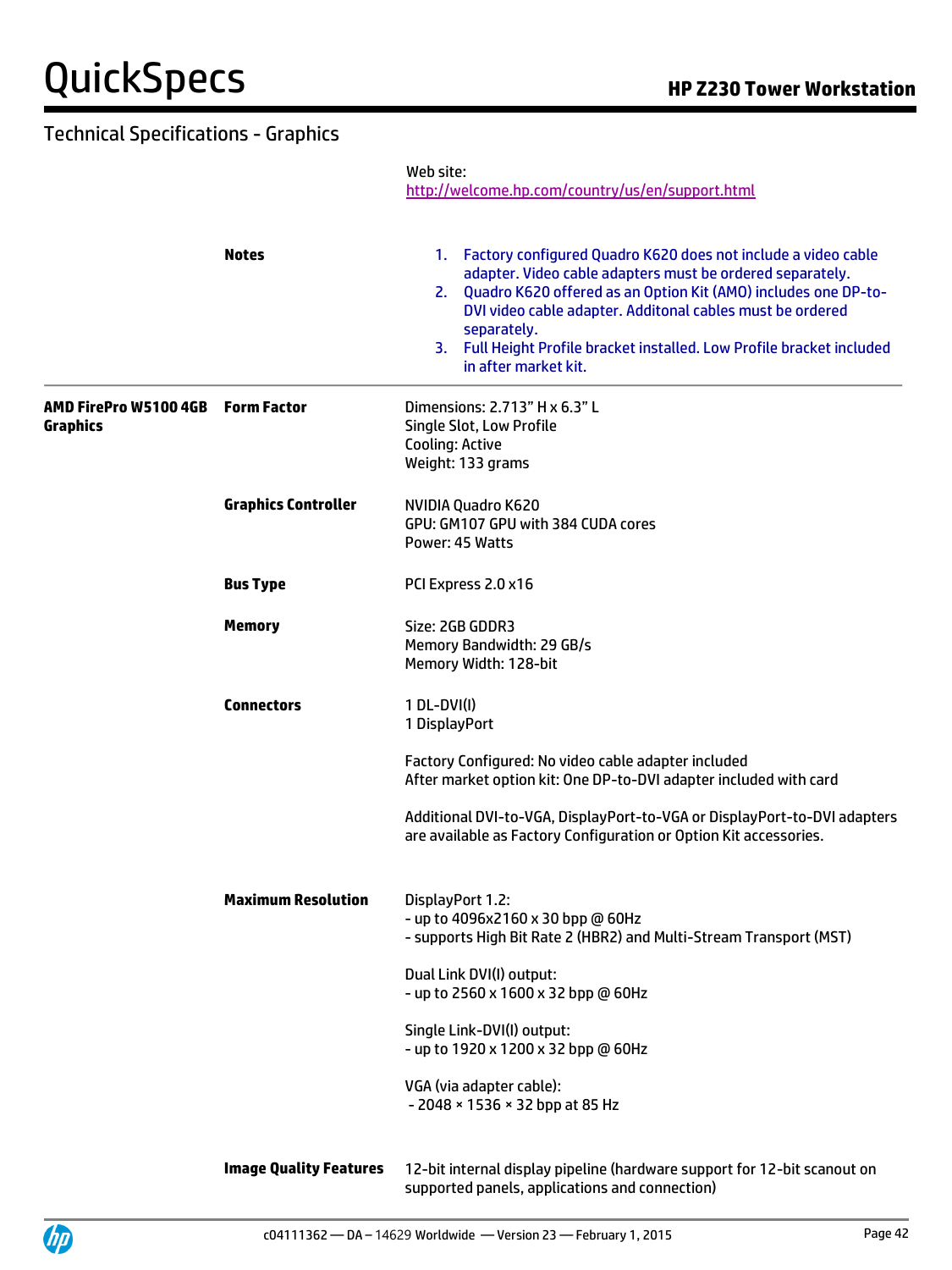|                                                   |                                             | Stereoscopic 3D display support including NVIDIA® 3D Vision™ technology,<br>3D DLP, Interleaved, and passive stereo                                                                                                                                                                                                                                                                 |
|---------------------------------------------------|---------------------------------------------|-------------------------------------------------------------------------------------------------------------------------------------------------------------------------------------------------------------------------------------------------------------------------------------------------------------------------------------------------------------------------------------|
|                                                   | <b>Display Output</b>                       | Maximum number of displays:<br>- 2 direct attached monitors<br>- 4 using DP 1.2a with MST and HBR2 enabled monitors                                                                                                                                                                                                                                                                 |
|                                                   |                                             | Maximum number of DisplayPort displays possible (may require MST<br>and/or HBR2):<br>$-41920x1200$<br>$-22560x1600$<br>$-14096x2160$                                                                                                                                                                                                                                                |
|                                                   |                                             | Maximum number of monitors across all available Quadro K620 outputs is<br>4.                                                                                                                                                                                                                                                                                                        |
|                                                   | <b>Shading Architecture</b>                 | Shader Model 5.0                                                                                                                                                                                                                                                                                                                                                                    |
|                                                   | <b>Supported Graphics APIs</b> OpenGL 4.4   | DirectX 11                                                                                                                                                                                                                                                                                                                                                                          |
|                                                   |                                             | API support includes:<br>CUDA C, CUDA C++, DirectCompute 5.0, OpenCL, Java, Python, and Fortran                                                                                                                                                                                                                                                                                     |
|                                                   | <b>Available Graphics</b><br><b>Drivers</b> | <b>Microsoft Windows 8.1</b><br><b>Microsoft Windows 8</b><br><b>Microsoft Windows 7</b><br>Linux - Full OpenGL implementation, complete with NVIDIA and ARB<br>extensions                                                                                                                                                                                                          |
|                                                   |                                             | HP qualified drivers may be preloaded or available from the HP support<br>Web site:<br>http://welcome.hp.com/country/us/en/support.html                                                                                                                                                                                                                                             |
|                                                   | <b>Notes</b>                                | 1. Factory configured Quadro K620 does not include a video cable<br>adapter. Video cable adapters must be ordered separately.<br>Quadro K620 offered as an Option Kit (AMO) includes one DP-to-<br>2.<br>DVI video cable adapter. Additonal cables must be ordered<br>separately.<br>3. Full Height Profile bracket installed. Low Profile bracket included<br>in after market kit. |
| <b>NVIDIA Quadro K2000</b><br><b>2GB Graphics</b> | <b>Form Factor</b>                          | 4.38" H x 7.97" L<br>Single Slot, Full Height                                                                                                                                                                                                                                                                                                                                       |
|                                                   | <b>Graphics Controller</b>                  | NVIDIA Quadro K2000 Graphics Card<br>Kepler GK107 GPU<br>384 CUDA cores<br>Max Power: 51.1 Watts                                                                                                                                                                                                                                                                                    |
|                                                   | <b>Bus Type</b>                             | PCI Express 2.0 x16                                                                                                                                                                                                                                                                                                                                                                 |

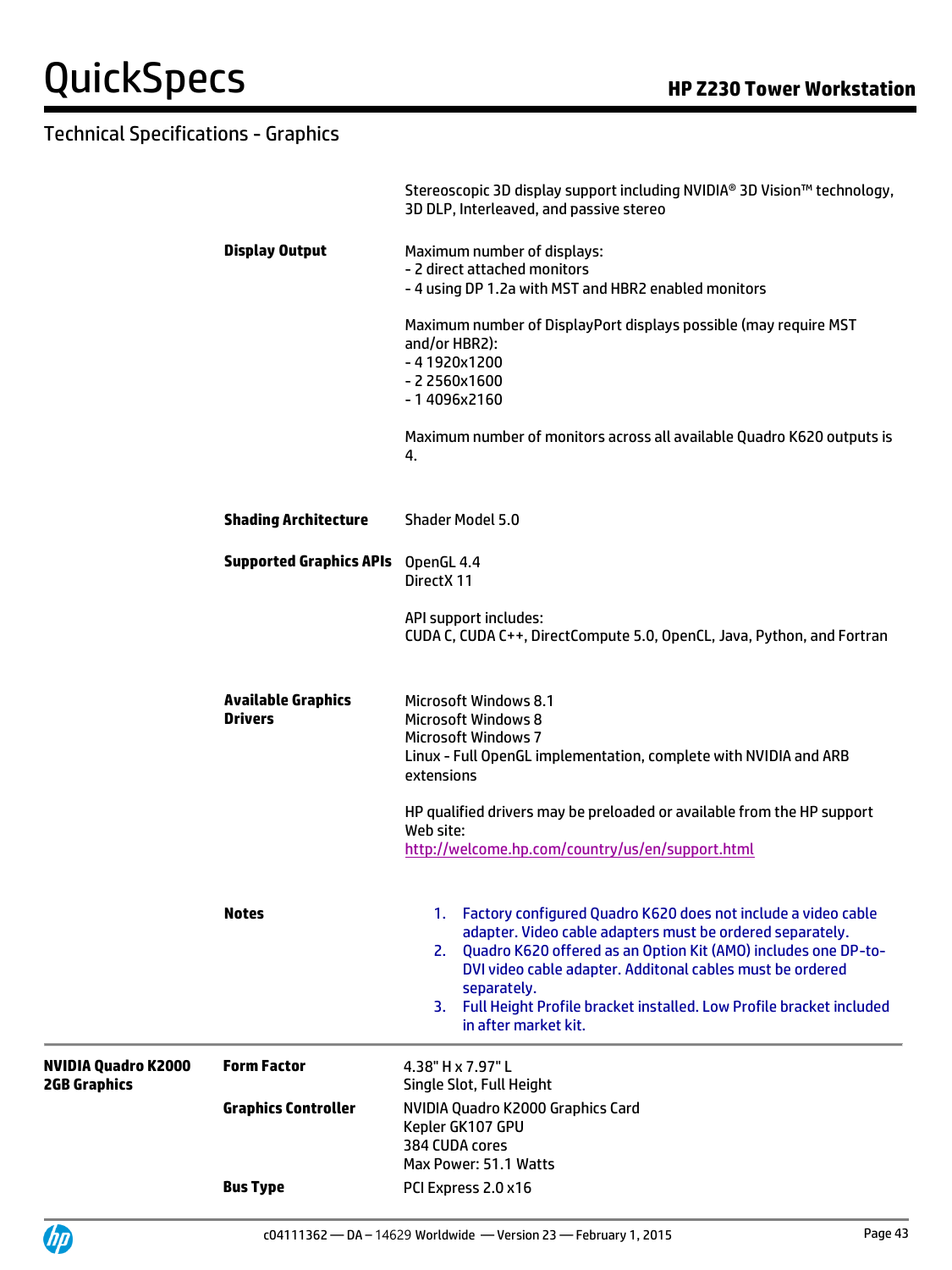| <b>Memory</b>                               | 2 GB GDDR5, 2000 Mhz<br>128-bit memory I/O path<br>64 GB/s memory bandwidth                                                                                                                                                                                                                                                                                                  |  |  |
|---------------------------------------------|------------------------------------------------------------------------------------------------------------------------------------------------------------------------------------------------------------------------------------------------------------------------------------------------------------------------------------------------------------------------------|--|--|
| <b>Connectors</b>                           | 1 DL-DVI(I) output, 2 DisplayPort outputs<br>CTO: No video cable adapter included<br>AMO: One DP-to-DVI adapter included with card                                                                                                                                                                                                                                           |  |  |
| <b>Maximum Resolution</b>                   | Additional DVI-to-VGA, DisplayPort-to-VGA or DisplayPort-to-DVI adapters<br>are available as accessories<br>DisplayPort:<br>- up to 3840 x 2160 x 30 bpp @ 60Hz<br>- supports High Bit Rate 2 (HBR2) and Multi-Stream Transport (MST)                                                                                                                                        |  |  |
| <b>Image Quality Features</b>               | DL-DVI(I) output:<br>- up to 2560 x 1600 x 32 bpp @ 60Hz<br>10-bit internal display processing pipeline<br>$\bullet$<br>10-bit scan-out support<br>$\bullet$                                                                                                                                                                                                                 |  |  |
| <b>Display Output</b>                       | VGA:<br>- requires use of DVI-to-VGA and/or DP-to-VGA video cable adapters<br>-400 Mhz integrated RAMDAC<br>- Max resolution: 2048 x 1536 x 32 bpp @ 85 Hz                                                                                                                                                                                                                   |  |  |
|                                             | DL-DVI(I):<br>- Max resolution: 2560 x 1600 x 32 bpp @ 60 Hz                                                                                                                                                                                                                                                                                                                 |  |  |
|                                             | <b>SL-DVI(I):</b><br>- Max resolution: 1920 x 1200 x 32 bpp @ 60 Hz                                                                                                                                                                                                                                                                                                          |  |  |
|                                             | DisplayPort:<br>- Supports HBR2 and MST<br>- Max resolution: 3840 x 2160 x 30 bpp @ 60 Hz (only one monitor can be<br>connected to a Quadro K2000 DisplayPort connector at this resolution)<br>- Max number of DisplayPort daisy-chained monitors or hub connected<br>monitors from a single Quadro K2000 DisplayPort connector: 4 with<br>maximum resolution of 1920 x 1200 |  |  |
|                                             | Maximum number of monitors across all available Quadro K2000 outputs is<br>4.                                                                                                                                                                                                                                                                                                |  |  |
| <b>Shading Architecture</b>                 | <b>Full Microsoft DirectX 11 Shader Model 5</b>                                                                                                                                                                                                                                                                                                                              |  |  |
| <b>Supported Graphics APIs</b>              | OpenGL 4.3<br>DirectX 11<br>API support includes:<br>CUDA C, CUDA C++, DirectCompute 5.0, OpenCL, Java, Python, and Fortran                                                                                                                                                                                                                                                  |  |  |
| <b>Available Graphics</b><br><b>Drivers</b> | Windows 8 Pro 64-bit<br>Windows 8 (China) 64-bit<br>Genuine Windows 7 Professional (64-bit and 32-bit)                                                                                                                                                                                                                                                                       |  |  |
|                                             | Red Hat Enterprise Linux (RHEL) 5 Desktop/Workstation (64-bit)<br>Red Hat Enterprise Linux(RHEL) 6 Desktop/Workstation<br>SUSE Linux Enterprise Desktop 11 (64-bit)                                                                                                                                                                                                          |  |  |

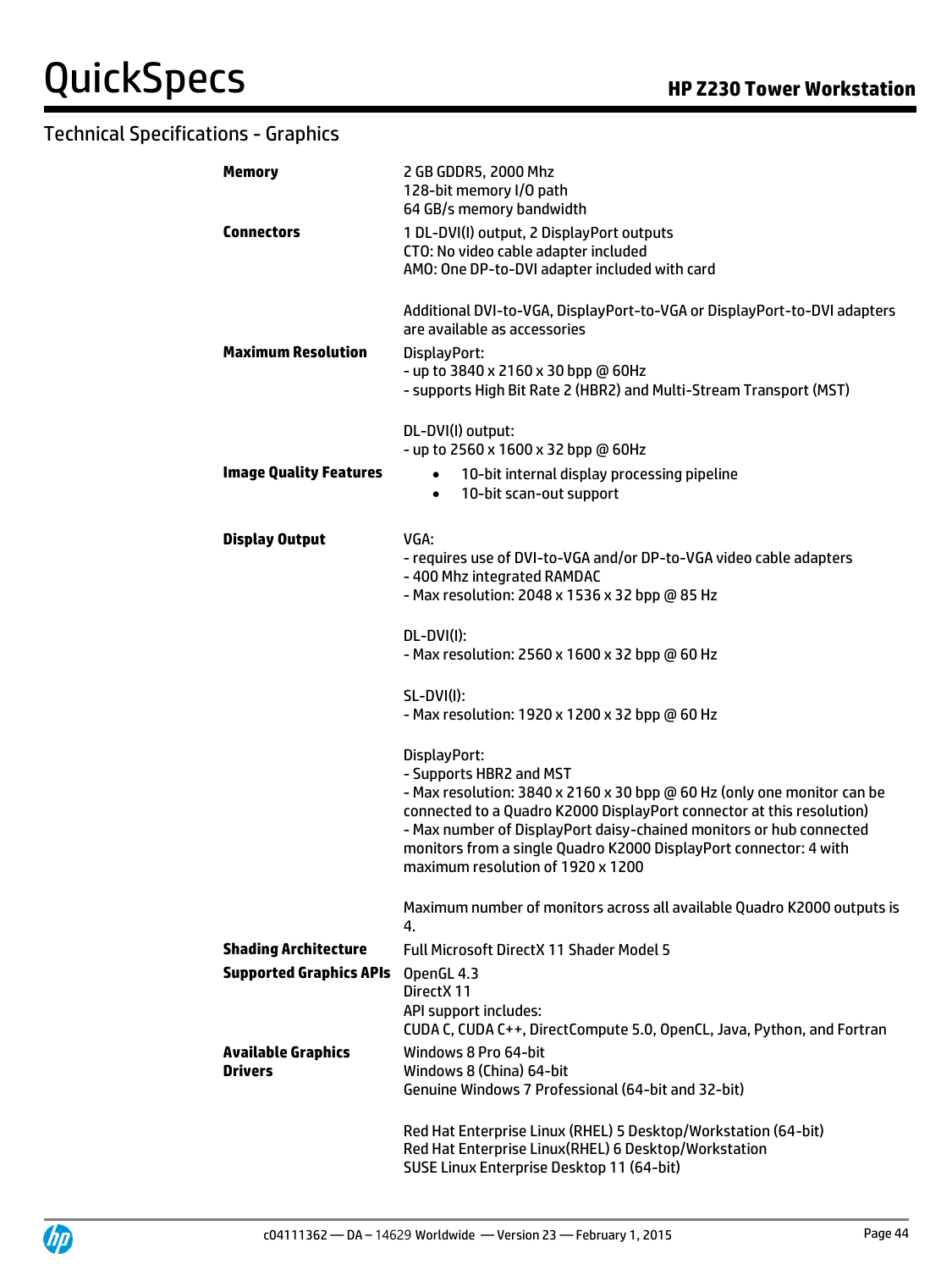| <b>Technical Specifications - Graphics</b>        |                               |                                                                                                                                                                                                                                                                  |
|---------------------------------------------------|-------------------------------|------------------------------------------------------------------------------------------------------------------------------------------------------------------------------------------------------------------------------------------------------------------|
|                                                   |                               | HP qualified drivers may be preloaded or available from the HP support<br>Web site:<br>http://welcome.hp.com/country/us/en/support.html<br>SUSE Linux Enterprise drivers may also be obtained from:<br>ftp://download.nvidia.com/novell or http://www.nvidia.com |
|                                                   |                               |                                                                                                                                                                                                                                                                  |
|                                                   | <b>Notes</b>                  | Quadro K2000 offered as CTO does not include a video cable<br>1.<br>adapter. Video cable adapters must be ordered separately.<br>2. Quadro K2000 offered as AMO includes one DP-to-DVI video cable<br>adapter. Additional cables must be ordered separately.     |
| <b>NVIDIA Quadro K2200</b><br><b>4GB Graphics</b> | <b>Form Factor</b>            | Dimensions: 4.376" H x 7.97" L<br>Single Slot, Full Height<br><b>Cooling: Active</b><br>Weight: 240 grams                                                                                                                                                        |
|                                                   | <b>Graphics Controller</b>    | NVIDIA Quadro K2200 Graphics Card<br>GPU: GM107 with 640 CUDA cores<br>Power: 68 Watts                                                                                                                                                                           |
|                                                   | <b>Bus Type</b>               | PCI Express 2.0 x16                                                                                                                                                                                                                                              |
|                                                   | <b>Memory</b>                 | Size: 4GB GDDR5<br>Memory Bandwidth: 80 GB/s<br>Memory Width: 128-bit                                                                                                                                                                                            |
|                                                   | <b>Connectors</b>             | 1 DL-DVI(I)<br>2 DisplayPort 1.2a                                                                                                                                                                                                                                |
|                                                   |                               | Factory Configured Option: No video cable adapter included<br>Option Kit: One DP-to-DVI adapter included with card                                                                                                                                               |
|                                                   |                               | Additional DVI-to-VGA, DisplayPort-to-VGA or DisplayPort-to-DVI adapters<br>are available as accessories                                                                                                                                                         |
|                                                   | <b>Maximum Resolution</b>     | DisplayPort:<br>- up to 4096 x 2160 x 30 bpp @ 60Hz<br>- supports High Bit Rate 2 (HBR2) and Multi-Stream Transport (MST)                                                                                                                                        |
|                                                   |                               | DL-DVI(I) output:<br>- up to 2560 x 1600 x 32 bpp @ 60Hz                                                                                                                                                                                                         |
|                                                   |                               | Single Link-DVI(I) output:<br>- up to 1920 x 1200 x 32 bpp @ 60Hz                                                                                                                                                                                                |
|                                                   |                               | VGA (via adapter cable):<br>- 2048 × 1536 × 32 bpp at 85 Hz                                                                                                                                                                                                      |
|                                                   | <b>Image Quality Features</b> | 12-bit internal display pipeline (hardware support for 12-bit scanout on                                                                                                                                                                                         |

supported panels, applications and connection)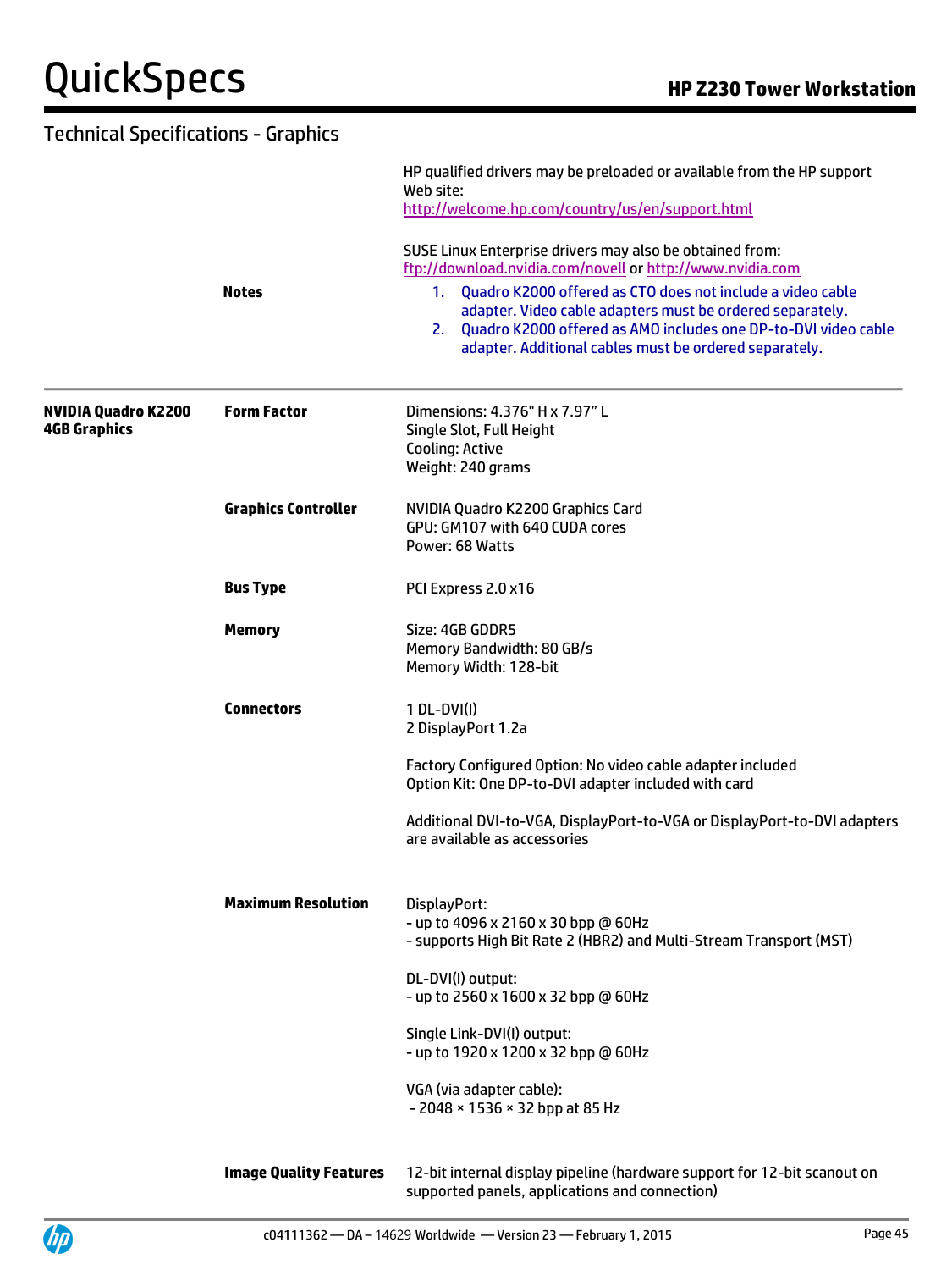|                       |                                             | Stereoscopic 3D display support including NVIDIA® 3D Vision™ technology,<br>3D DLP, Interleaved, and passive stereo                                                                                                                                                                 |
|-----------------------|---------------------------------------------|-------------------------------------------------------------------------------------------------------------------------------------------------------------------------------------------------------------------------------------------------------------------------------------|
|                       | <b>Display Output</b>                       | Maximum number of displays                                                                                                                                                                                                                                                          |
|                       |                                             | - 3 direct attached monitors                                                                                                                                                                                                                                                        |
|                       |                                             | - 4 using DP 1.2a with MST and HBR2 enabled monitors                                                                                                                                                                                                                                |
|                       |                                             | Maximum number of DisplayPort displays possible (may require MST<br>and/or HBR2):<br>$-41920x1200$<br>$-42560x1600$<br>$-24096x2160$                                                                                                                                                |
|                       |                                             | Maximum number of monitors across all available Quadro K2200 outputs<br>is 4.                                                                                                                                                                                                       |
|                       | <b>Shading Architecture</b>                 | <b>Shader Model 5.0</b>                                                                                                                                                                                                                                                             |
|                       | <b>Supported Graphics APIs</b> OpenGL 4.4   | DirectX 11.1                                                                                                                                                                                                                                                                        |
|                       |                                             | API support includes:<br>CUDA C, CUDA C++, DirectCompute 5.0, OpenCL, Java, Python, and Fortran                                                                                                                                                                                     |
|                       | <b>Available Graphics</b><br><b>Drivers</b> | <b>Microsoft Windows 8.1</b><br><b>Microsoft Windows 8</b>                                                                                                                                                                                                                          |
|                       |                                             | <b>Microsoft Windows 7</b><br>Linux - Full OpenGL implementation, complete with NVIDIA and ARB<br>extensions                                                                                                                                                                        |
|                       |                                             | HP qualified drivers may be preloaded or available from the HP support<br>Web site:<br>http://welcome.hp.com/country/us/en/support.html                                                                                                                                             |
|                       | <b>Notes</b>                                | Quadro K2200 offered as Factory Configured Option does not<br>1.<br>include a video cable adapter. Video cable adapters must be<br>ordered separately.<br>2. Quadro K2200 offered as an Option Kit includes one DP-to-DVI<br>video cable adapter. Additional cables must be ordered |
|                       |                                             | separately.<br>3. A total maximum of 4 active monitors are supported across all<br>display output types. This may be accomplished by using daisy<br>chained DisplayPort 1.2 displays (displays must support MST and<br><b>HBR2).</b>                                                |
| AMD FirePro W7000 4GB | <b>Form Factor</b>                          | Full height, full length, single slot                                                                                                                                                                                                                                               |
| <b>Graphics</b>       | <b>Graphics Controller</b>                  | AMD FirePro™ W7000 Professional Graphics<br>Max Power: <150 Watts                                                                                                                                                                                                                   |
|                       | <b>Bus Type</b>                             | PCI Express™ x16, Generation 3.0                                                                                                                                                                                                                                                    |
|                       | <b>Memory</b>                               | 4GB GDDR5, 153.6 GB/s bandwidth, ECC support                                                                                                                                                                                                                                        |
|                       | <b>Connectors</b>                           | 4 x DisplayPort with HBR2 and MST support.<br>No video adapters included.                                                                                                                                                                                                           |

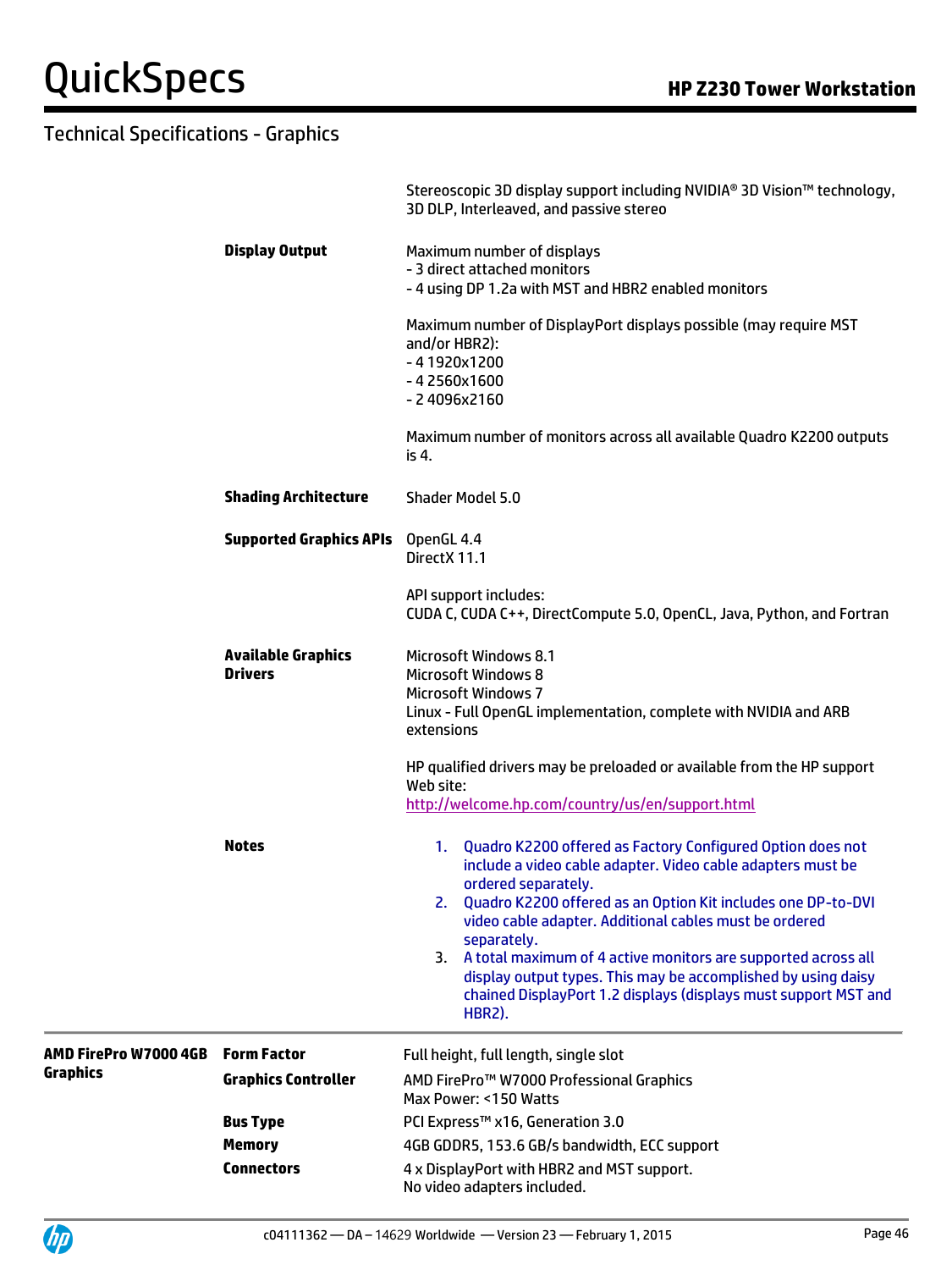|                                          | <b>Maximum Resolution</b>                   | DisplayPort: 4096x2160 @24bpp 60Hz<br>Dual Link DVI: 2560x1600 (requires DP to DL-DVI adapter)<br>Single Link DVI: 1920x1200 (requires DP to DVI adapter)<br>VGA: 1920x1200 (requires DP to VGA adapter)                                                                                                                                                                                                                                                                                                                     |
|------------------------------------------|---------------------------------------------|------------------------------------------------------------------------------------------------------------------------------------------------------------------------------------------------------------------------------------------------------------------------------------------------------------------------------------------------------------------------------------------------------------------------------------------------------------------------------------------------------------------------------|
|                                          | <b>Image Quality Features</b>               | Advanced support for 8-bit, 10-bit, and 16-bit per RGB color component                                                                                                                                                                                                                                                                                                                                                                                                                                                       |
|                                          | <b>Display Output</b>                       | Max number of monitors supported using DisplayPort: 6                                                                                                                                                                                                                                                                                                                                                                                                                                                                        |
|                                          |                                             | Monitor chaining from a single DisplayPort options (subject to a max of 6<br>total monitors across all outputs, requires use of DisplayPort Monitors<br>supporting MST or the use of DisplayPort hubs)                                                                                                                                                                                                                                                                                                                       |
|                                          |                                             | 1 4096x2169 display<br>$\bullet$<br>2 2560x1600 displays<br>$\bullet$<br>4 1920x1200 displays<br>$\bullet$                                                                                                                                                                                                                                                                                                                                                                                                                   |
|                                          | <b>Shading Architecture</b>                 | Shader Model 5.0                                                                                                                                                                                                                                                                                                                                                                                                                                                                                                             |
|                                          | <b>Supported Graphics APIs</b>              | OpenGL® 4.2 with OpenGL Shading Language<br>OpenCL 1.1<br>Microsoft <sup>®</sup> DirectX <sup>®</sup> 11.1                                                                                                                                                                                                                                                                                                                                                                                                                   |
|                                          | <b>Available Graphics</b><br><b>Drivers</b> | Windows 7 Professional (64-bit and 32-bit)<br>Windows 8 (64-bit and 32-bit)<br>Red Hat Enterprise Linux(RHEL)                                                                                                                                                                                                                                                                                                                                                                                                                |
|                                          | <b>Note</b>                                 | SUSE Linux Enterprise Desktop 11 (64-bit and 32-bit)<br>HP qualified drivers may be preloaded or available from the HP support<br>Web site:<br>http://welcome.hp.com/country/us/en/support.html<br>AMD Eyefinity technology can support multiple displays using a single                                                                                                                                                                                                                                                     |
|                                          |                                             | enabled AMD FirePro™ professional graphics card; the number of<br>supported displays varies by card model. Microsoft <sup>®</sup> Windows® 7, Windows<br>Vista®, or Linux® is required in order to support more than 2 displays.<br>Depending on the card model, native DisplayPort™ connectors and/or<br>certified DisplayPort™ active or passive adapters to convert your monitor's<br>native input to your card's DisplayPort™ or Mini-DisplayPort™ connector(s)<br>may be required. See www.amd.com/firepro for details. |
| AMD FirePro W7100 8GB<br><b>Graphics</b> | <b>Form Factor</b>                          | Full height, single slot (9.5" X 4.376")                                                                                                                                                                                                                                                                                                                                                                                                                                                                                     |
|                                          | <b>Graphics Controller</b>                  | AMD FirePro W7100 graphics<br>GPU: 1792 Stream Processors organized into 28 Compute Units<br>Power: <75 Watts<br><b>Cooling: Active</b>                                                                                                                                                                                                                                                                                                                                                                                      |
|                                          | <b>Bus Type</b>                             | PCI Express® x16, Generation 3.0                                                                                                                                                                                                                                                                                                                                                                                                                                                                                             |
|                                          | <b>Memory</b>                               | 8GB GDDR5 memory<br>Memory Bandwidth: up to 176 GB/s<br>Memory Width: 256 bit                                                                                                                                                                                                                                                                                                                                                                                                                                                |
|                                          | <b>Connectors</b>                           | 4x Display Port 1.2a connectors with HBR2 and MST support.                                                                                                                                                                                                                                                                                                                                                                                                                                                                   |

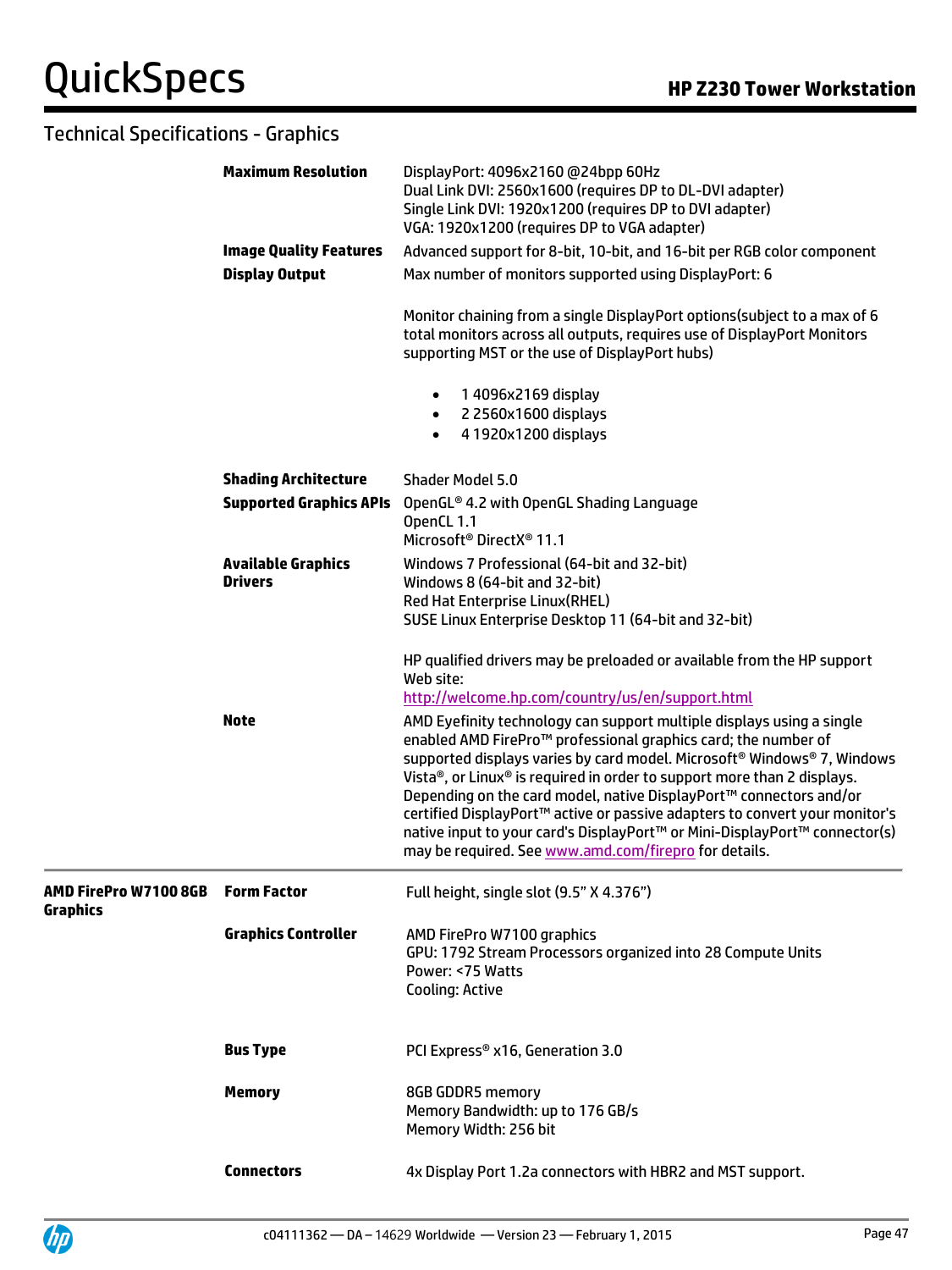|                                             | Factory Configured: No video cable adapter included<br>After market option kit: No video cable adapter included                                                                                                                                                       |
|---------------------------------------------|-----------------------------------------------------------------------------------------------------------------------------------------------------------------------------------------------------------------------------------------------------------------------|
|                                             | Additional DisplayPort-to-VGA or DisplayPort-to-DVI adapters are<br>available as Factory Configuration or Option Kit accessories.                                                                                                                                     |
| <b>Maximum Resolution</b>                   | DisplayPort:<br>-4096x2160@24bpp 60Hz                                                                                                                                                                                                                                 |
|                                             | Dual Link DVI:<br>- 2560x1600 (requires DP to DL-DVI adapter)                                                                                                                                                                                                         |
|                                             | Single Link DVI:<br>- 1920x1200 (requires DP to DVI adapter)                                                                                                                                                                                                          |
|                                             | VGA:<br>- 1920x1200 (requires DP to VGA adapter)                                                                                                                                                                                                                      |
| <b>Image Quality Features</b>               | Advanced support for 8-bit, 10-bit, and 16-bit per RGB color component.<br>High bandwidth scaler for high quality up and downscaling                                                                                                                                  |
| <b>Display Output</b>                       | Max number of monitors supported using DisplayPort 1.2a:<br>- 4 direct attached monitors<br>- 6 using DP 1.2a with MST and HBR2 enabled monitors                                                                                                                      |
|                                             | Monitor chaining from a single DisplayPort (subject to a max of 6 total<br>monitors across all outputs, requires use of DisplayPort enabled monitors<br>supporting MST and HBR2):<br>- one 4096x2160 display<br>- two 2560x1600 displays<br>- four 1920x1200 displays |
| <b>Shading Architecture</b>                 | Shader Model 5.0                                                                                                                                                                                                                                                      |
| <b>Supported Graphics APIs</b> OpenGL 4.4   | OpenCL 1.2 and 2.0<br>Direct X 11.2 / 12<br><b>AMD Mantle</b>                                                                                                                                                                                                         |
| <b>Available Graphics</b><br><b>Drivers</b> | Windows 8.1 / 8 (64-bit and 32-bit)<br>Windows® 7 (64-bit and 32-bit)<br>Linux                                                                                                                                                                                        |
|                                             | HP qualified drivers may be preloaded or available from the HP support<br>Web site:<br>http://welcome.hp.com/country/us/en/support.html                                                                                                                               |
| <b>Note</b>                                 | 1. AMD Eyefinity technology supports up to six DisplayPort™<br>monitors on an enabled graphics card. Supported display quantity,                                                                                                                                      |

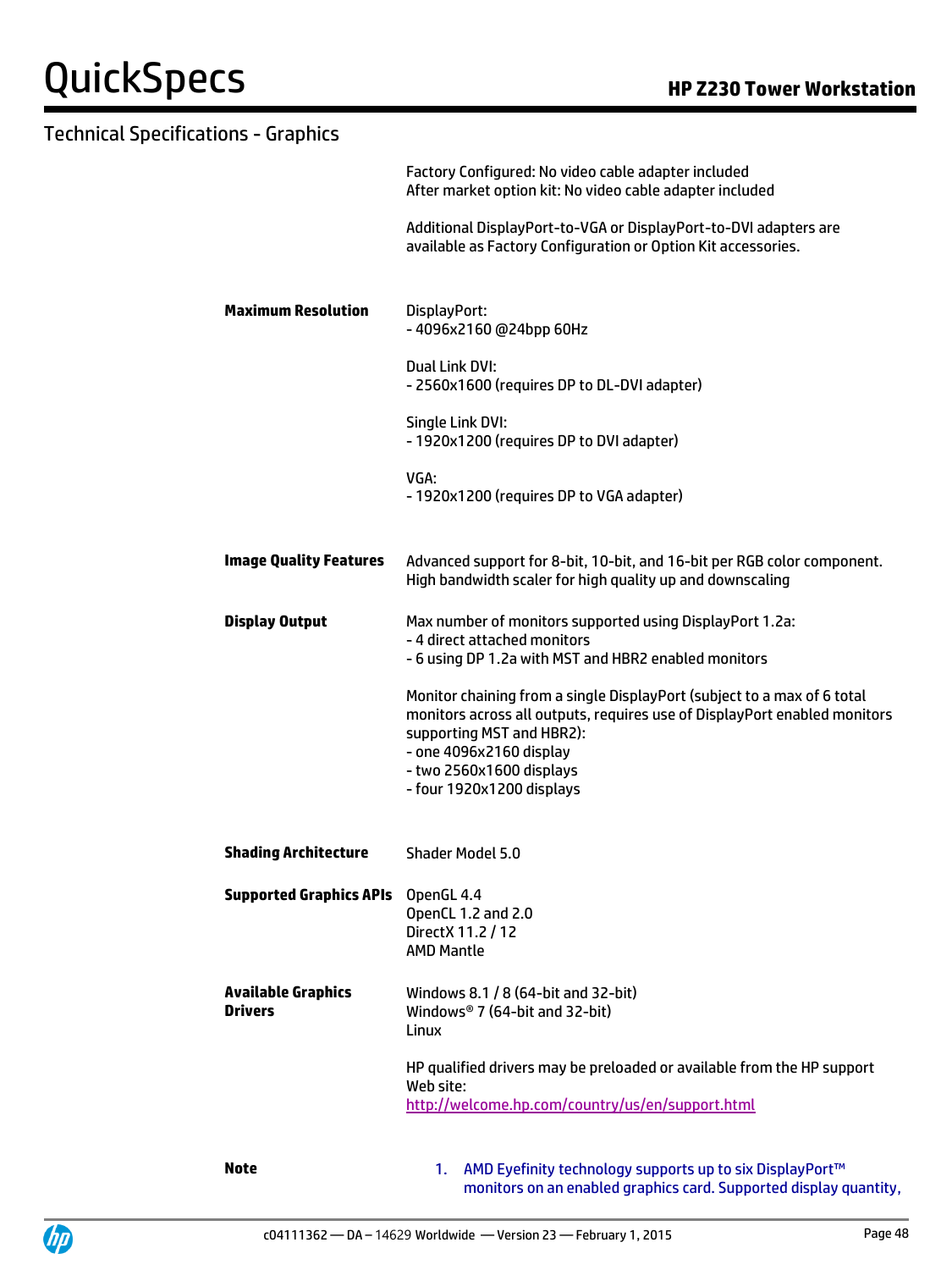|                                            |                               | type and resolution vary by model and board design; confirm<br>specifications with manufacturer before purchase. To enable<br>more than two displays, or multiple displays from a single output,<br>additional hardware such as DisplayPort-ready monitors or<br>DisplayPort 1.2 MST-enabled hubs may be required. See<br>www.amd.com/eyefinityfaq for full details.<br>2. OpenGL 4.4 support available with driver 14.301.xxx or later.<br>3. OpenCL 2.0 support planned in driver updates for early 2015.<br>4. For HP Z440 Workstation configurations, the HP Z4 Fan and Front<br>Card Guide Kit, which is available both CTO (G8T99AV) and AMO<br>(J9P80AA), is required. |
|--------------------------------------------|-------------------------------|-------------------------------------------------------------------------------------------------------------------------------------------------------------------------------------------------------------------------------------------------------------------------------------------------------------------------------------------------------------------------------------------------------------------------------------------------------------------------------------------------------------------------------------------------------------------------------------------------------------------------------------------------------------------------------|
| NVIDIA Quadro K4000<br><b>3GB Graphics</b> | <b>Form Factor</b>            | 4.376" H x 9.5" L<br>Single Slot, Full Height                                                                                                                                                                                                                                                                                                                                                                                                                                                                                                                                                                                                                                 |
|                                            | <b>Graphics Controller</b>    | NVIDIA Quadro K4000 Graphics Card<br>Kepler GK106 GPU<br>768 CUDA cores<br>Max Power: 80 Watts                                                                                                                                                                                                                                                                                                                                                                                                                                                                                                                                                                                |
|                                            | <b>Bus Type</b>               | PCI Express 2.0 x16                                                                                                                                                                                                                                                                                                                                                                                                                                                                                                                                                                                                                                                           |
|                                            | <b>Memory</b>                 | 3 GB GDDR5, 2800 Mhz<br>192-bit memory I/O path<br>134 GB/s memory bandwidth                                                                                                                                                                                                                                                                                                                                                                                                                                                                                                                                                                                                  |
|                                            | <b>Connectors</b>             | 1 DL-DVI(I) output, 2 DisplayPort outputs<br>CTO: No video cable adapter included<br>AMO: One DP-to-DVI adapter included with card                                                                                                                                                                                                                                                                                                                                                                                                                                                                                                                                            |
|                                            |                               | Additional DVI-to-VGA, DisplayPort-to-VGA or DisplayPort-to-DVI adapters<br>are available as accessories                                                                                                                                                                                                                                                                                                                                                                                                                                                                                                                                                                      |
|                                            | <b>Maximum Resolution</b>     | DisplayPort:<br>- up to 3840 x 2160 x 30 bpp @ 60Hz<br>- supports High Bit Rate 2 (HBR2) and Multi-Stream Transport (MST)                                                                                                                                                                                                                                                                                                                                                                                                                                                                                                                                                     |
|                                            |                               | DL-DVI(I) output:<br>- up to 2560 x 1600 x 32 bpp @ 60Hz                                                                                                                                                                                                                                                                                                                                                                                                                                                                                                                                                                                                                      |
|                                            | <b>Image Quality Features</b> | 10-bit internal display processing pipeline<br>10-bit scan-out support<br>$\bullet$                                                                                                                                                                                                                                                                                                                                                                                                                                                                                                                                                                                           |
|                                            | <b>Display Output</b>         | VGA:<br>- requires use of DVI-to-VGA and/or DP-to-VGA video cable adapters<br>-400 Mhz integrated RAMDAC<br>- Max resolution: 2048 x 1536 x 32 bpp @ 85 Hz                                                                                                                                                                                                                                                                                                                                                                                                                                                                                                                    |
|                                            |                               | DL-DVI(I):<br>- Max resolution: 2560 x 1600 x 32 bpp @ 60 Hz                                                                                                                                                                                                                                                                                                                                                                                                                                                                                                                                                                                                                  |
|                                            |                               | SL-DVI(I):<br>- Max resolution: 1920 x 1200 x 32 bpp @ 60 Hz                                                                                                                                                                                                                                                                                                                                                                                                                                                                                                                                                                                                                  |
|                                            |                               | DisplayPort:<br>- Supports HBR2 and MST<br>- Max resolution: 3840 x 2160 x 30 bpp @ 60 Hz (only one monitor can be<br>connected to a Quadro K4000 DisplayPort connector at this resolution)<br>- Max number of DisplayPort daisy-chained monitors or hub connected                                                                                                                                                                                                                                                                                                                                                                                                            |

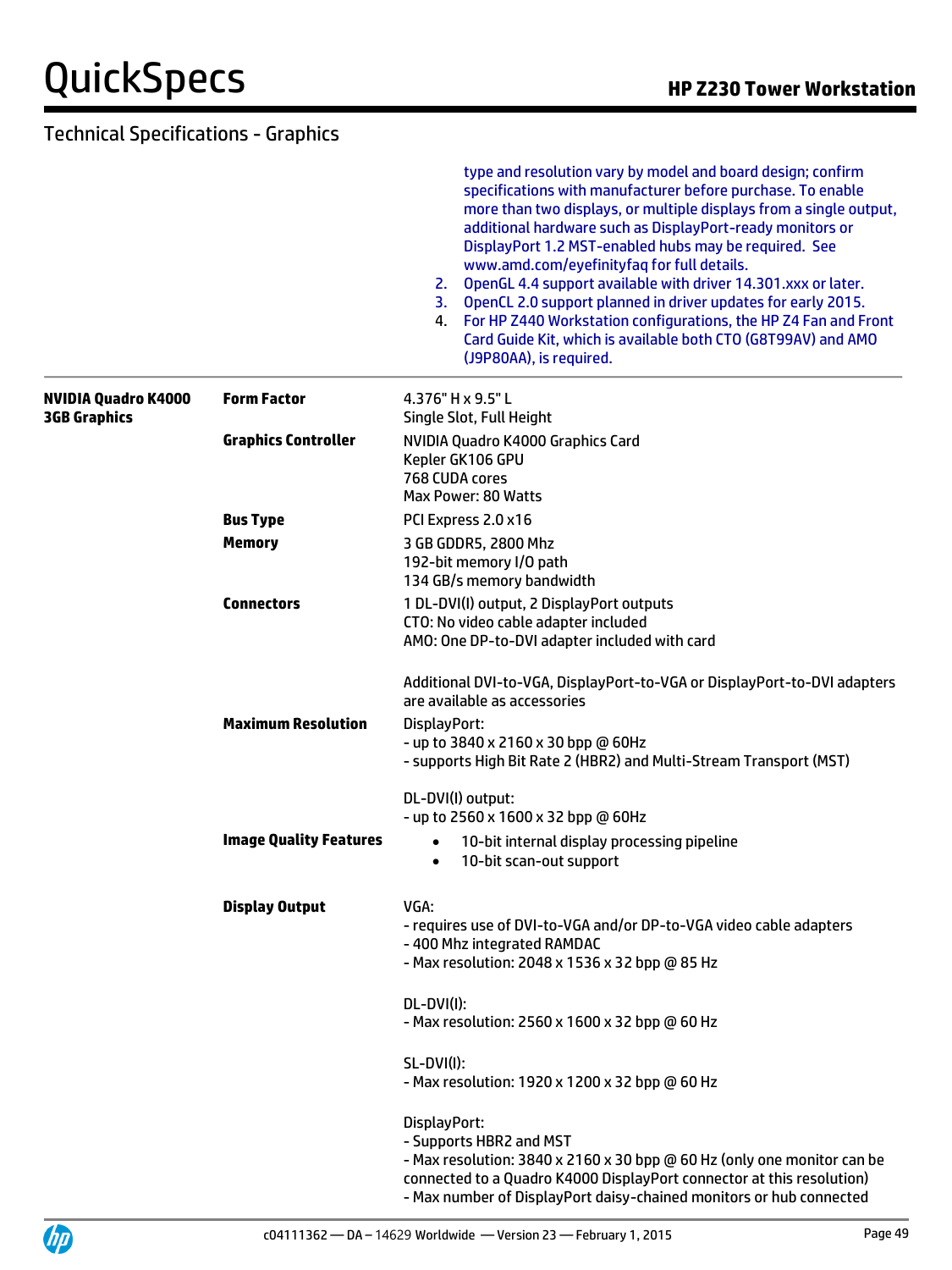|                            |                                | monitors from a single Quadro K4000 DisplayPort connector: 4 with<br>maximum resolution of 1920 x 1200                                                                                                                                                                                                                                                                                                                                                                                                                                                                                                                                                                                                                                                            |
|----------------------------|--------------------------------|-------------------------------------------------------------------------------------------------------------------------------------------------------------------------------------------------------------------------------------------------------------------------------------------------------------------------------------------------------------------------------------------------------------------------------------------------------------------------------------------------------------------------------------------------------------------------------------------------------------------------------------------------------------------------------------------------------------------------------------------------------------------|
|                            |                                | HDMI:<br>- Requires use of DP-to-HDMI cable<br>- Max Resolution: 1920 x 1080 x 32 bpp @ 60Hz                                                                                                                                                                                                                                                                                                                                                                                                                                                                                                                                                                                                                                                                      |
|                            |                                | Maximum number of monitors across all available Quadro K4000 outputs is<br>4.                                                                                                                                                                                                                                                                                                                                                                                                                                                                                                                                                                                                                                                                                     |
|                            | <b>Shading Architecture</b>    | Full Microsoft DirectX 11 Shader Model 5.0                                                                                                                                                                                                                                                                                                                                                                                                                                                                                                                                                                                                                                                                                                                        |
|                            | <b>Supported Graphics APIs</b> | OpenGL 4.3                                                                                                                                                                                                                                                                                                                                                                                                                                                                                                                                                                                                                                                                                                                                                        |
|                            |                                | DirectX 11                                                                                                                                                                                                                                                                                                                                                                                                                                                                                                                                                                                                                                                                                                                                                        |
|                            |                                | API support includes:<br>CUDA C, CUDA C++, DirectCompute 5.0, OpenCL, Java, Python, and Fortran                                                                                                                                                                                                                                                                                                                                                                                                                                                                                                                                                                                                                                                                   |
|                            | <b>Available Graphics</b>      | Windows 8 Pro 64-bit                                                                                                                                                                                                                                                                                                                                                                                                                                                                                                                                                                                                                                                                                                                                              |
|                            | <b>Drivers</b>                 | Windows 8 (China) 64-bit                                                                                                                                                                                                                                                                                                                                                                                                                                                                                                                                                                                                                                                                                                                                          |
|                            |                                | Genuine Windows 7 Professional (64-bit and 32-bit)                                                                                                                                                                                                                                                                                                                                                                                                                                                                                                                                                                                                                                                                                                                |
|                            |                                | Red Hat Enterprise Linux (RHEL) 5 Desktop/Workstation (64-bit)<br>Red Hat Enterprise Linux(RHEL) 6 Desktop/Workstation<br>SUSE Linux Enterprise Desktop 11 (64-bit)                                                                                                                                                                                                                                                                                                                                                                                                                                                                                                                                                                                               |
|                            |                                | HP qualified drivers may be preloaded or available from the HP support<br>Web site:                                                                                                                                                                                                                                                                                                                                                                                                                                                                                                                                                                                                                                                                               |
|                            |                                | http://welcome.hp.com/country/us/en/support.html                                                                                                                                                                                                                                                                                                                                                                                                                                                                                                                                                                                                                                                                                                                  |
|                            | <b>Notes</b>                   | SUSE Linux Enterprise drivers may also be obtained from:<br>ftp://download.nvidia.com/novell or http://www.nvidia.com<br>Quadro K4000 offered as CTO does not include a video cable<br>1.<br>adapter. Video cable adapters must be ordered separately.<br>Quadro K4000 offered as AMO includes one DP-to-DVI video cable<br>2.<br>adapter. Additional cables must be ordered separately.<br>3. Quadro K4000 is Windows 8 Compliant.<br>A total maximum of 4 active monitors are supported across all<br>4.<br>display output types. To get 4 monitors, at least one monitor must<br>be daisy chained on a DisplayPort output.<br>A DisplayPort hub device may be used to connect multiple<br>DisplayPort monitors to a single Quadro K4000 DisplayPort<br>output. |
| <b>NVIDIA Quadro K4200</b> | <b>Form Factor</b>             | Dimensions: 4.376" H x 9.5" L                                                                                                                                                                                                                                                                                                                                                                                                                                                                                                                                                                                                                                                                                                                                     |
| <b>4GB Graphics</b>        | <b>Graphics Controller</b>     | Single Slot, Full Height                                                                                                                                                                                                                                                                                                                                                                                                                                                                                                                                                                                                                                                                                                                                          |
|                            | <b>Bus Type</b>                | <b>Cooling: Active</b>                                                                                                                                                                                                                                                                                                                                                                                                                                                                                                                                                                                                                                                                                                                                            |
|                            | <b>Memory</b>                  | Weight: 461 grams (without extender)                                                                                                                                                                                                                                                                                                                                                                                                                                                                                                                                                                                                                                                                                                                              |
|                            | <b>Connectors</b>              | $1 DL-DVI(I)$<br>2 DisplayPort 1.2a                                                                                                                                                                                                                                                                                                                                                                                                                                                                                                                                                                                                                                                                                                                               |
|                            |                                | Factory Configured Option: No video cable adapter included<br>After market option kit: One DP-to-DVI adapter included with card                                                                                                                                                                                                                                                                                                                                                                                                                                                                                                                                                                                                                                   |
|                            |                                | Additional DVI-to-VGA, DisplayPort-to-VGA or DisplayPort-to-DVI adapters                                                                                                                                                                                                                                                                                                                                                                                                                                                                                                                                                                                                                                                                                          |

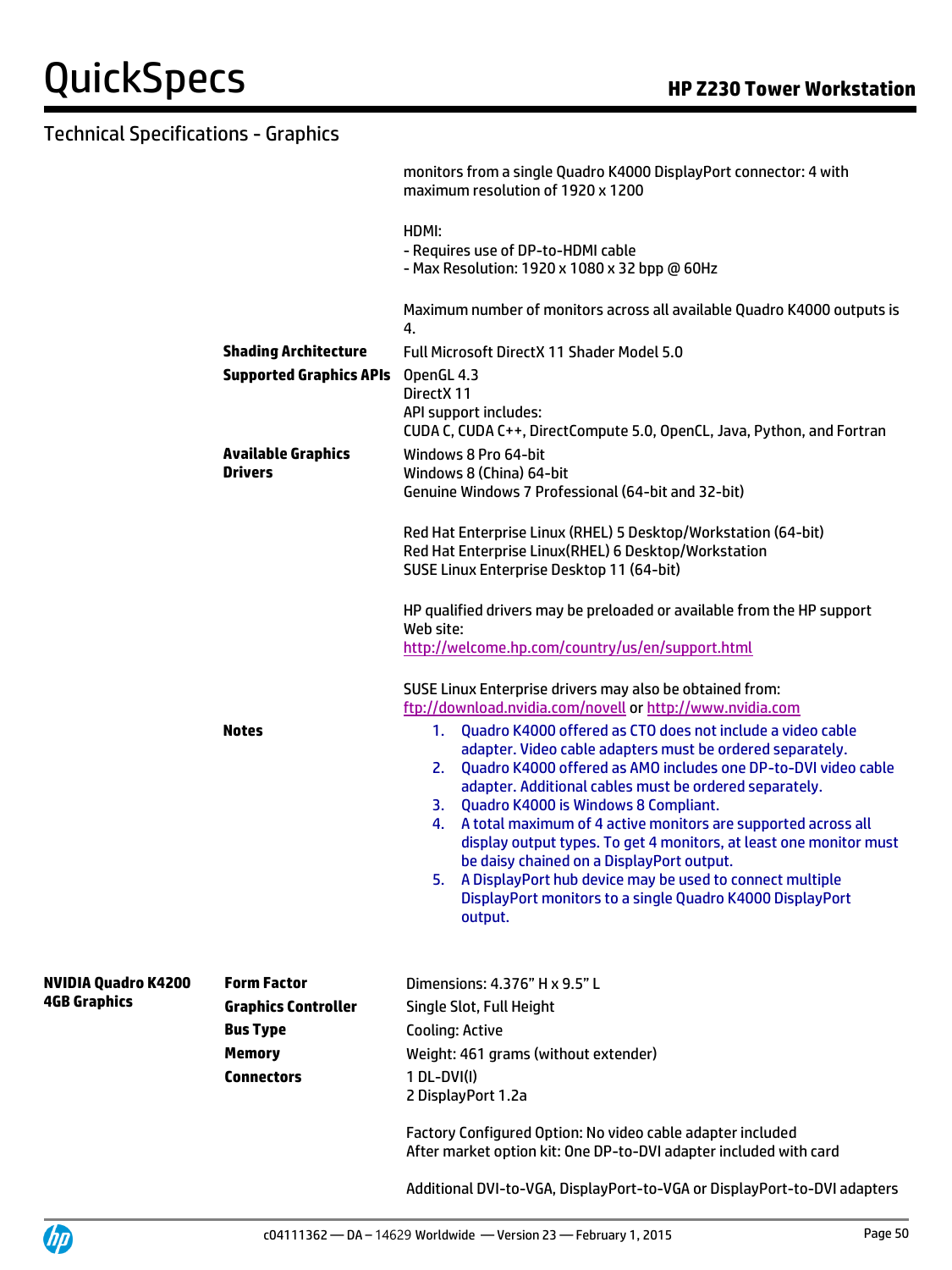|                                             | are available as accessories                                                                                                                                                                                                      |
|---------------------------------------------|-----------------------------------------------------------------------------------------------------------------------------------------------------------------------------------------------------------------------------------|
| <b>Maximum Resolution</b>                   | DisplayPort:<br>- up to 3840 x 2160 x 30 bpp @ 60Hz<br>- supports High Bit Rate 2 (HBR2) and Multi-Stream Transport (MST)                                                                                                         |
|                                             | DL-DVI(I) output:<br>- up to 2560 x 1600 x 32 bpp @ 60Hz                                                                                                                                                                          |
|                                             | Single Link-DVI(I) output:<br>- up to 1920 x 1200 x 32 bpp @ 60Hz                                                                                                                                                                 |
|                                             | VGA (via adapter cable):<br>- 2048 × 1536 × 32 bpp at 85 Hz                                                                                                                                                                       |
| <b>Image Quality Features</b>               | 10-bit internal display processing (hardware support for 10-bit scanout for<br>both windowed desktop and full screen, only available on Windows with<br>Aero disabled and Linux)                                                  |
|                                             | NVIDIA <sup>®</sup> 3D Vision <sup>™</sup> technology, 3D DLP, Interleaved, and other 3D stereo<br>format support                                                                                                                 |
|                                             | Full OpenGL quad buffered stereo support                                                                                                                                                                                          |
|                                             | Support for large-scale, ultra-high resolution visualization using the<br>NVIDIA <sup>®</sup> SVS platform which includes NVIDIA <sup>®</sup> Mosaic, NVIDIA <sup>®</sup> Sync and<br>NVIDIA <sup>®</sup> Warp/Blend technologies |
| <b>Display Output</b>                       | Maximum number of displays<br>- 3 direct attached monitors<br>- 4 using DP 1.2a with MST and HBR2 enabled monitors                                                                                                                |
|                                             | Maximum number of DisplayPort displays possible (may require MST<br>and/or HBR2):<br>$-41920x1200$<br>$-42560x1600$<br>$-23840x2160$                                                                                              |
|                                             | Maximum number of monitors across all available Quadro K4200 outputs<br>is 4.                                                                                                                                                     |
| <b>Shading Architecture</b>                 | Shader Model 5.0                                                                                                                                                                                                                  |
| <b>Supported Graphics APIs</b>              | OpenGL 4.4<br>DirectX 11.1                                                                                                                                                                                                        |
|                                             | API support includes:<br>CUDA C, CUDA C++, DirectCompute 5.0, OpenCL, Java, Python, and Fortran                                                                                                                                   |
| <b>Available Graphics</b><br><b>Drivers</b> | <b>Microsoft Windows 8.1</b><br><b>Microsoft Windows 8</b><br><b>Microsoft Windows 7</b><br>Linux - Full OpenGL implementation, complete with NVIDIA and ARB<br>extensions                                                        |

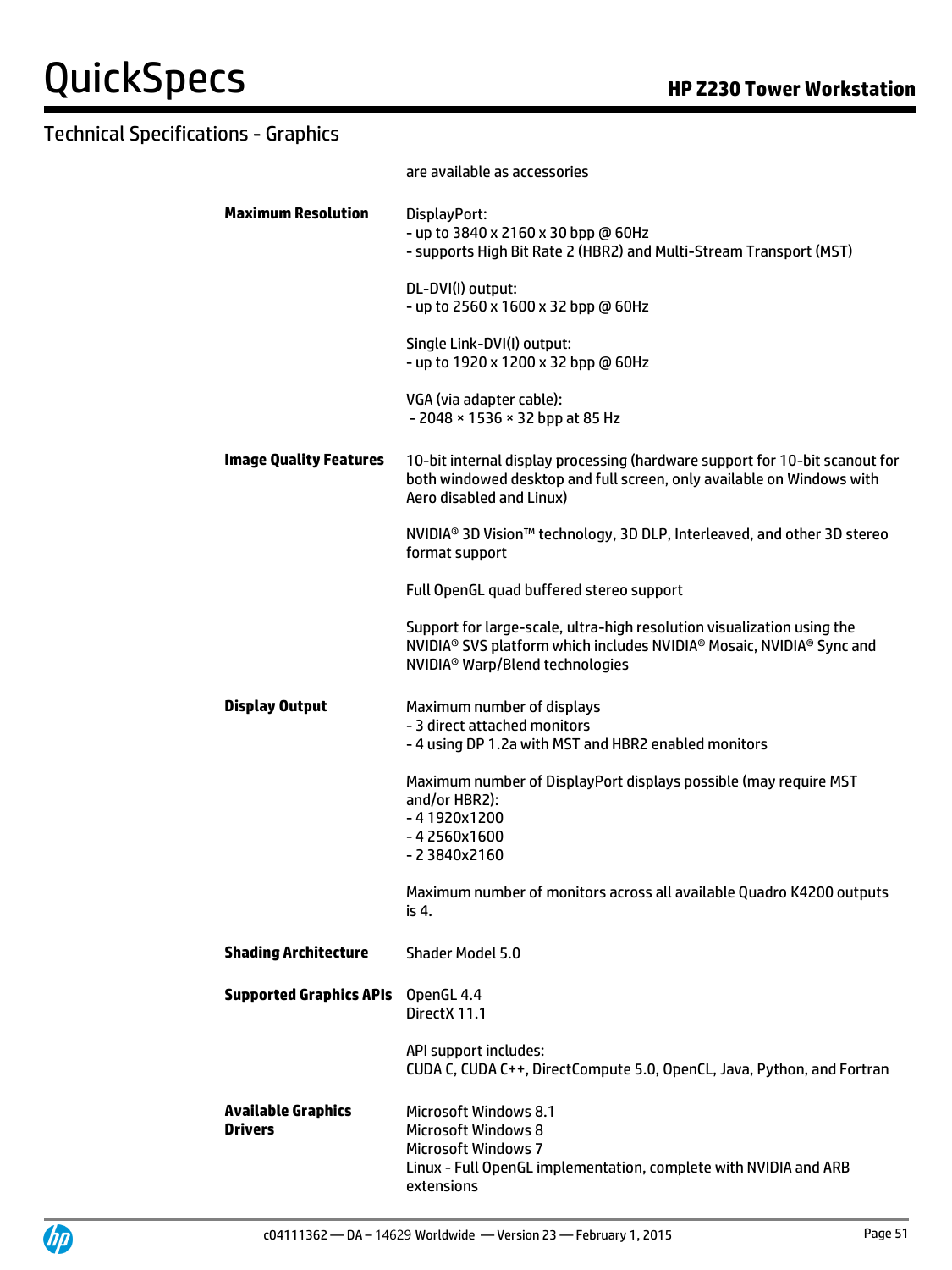HP qualified drivers may be preloaded or available from the HP support Web site: <http://welcome.hp.com/country/us/en/support.html>

- **Notes** 1. Quadro K4200 offered as CTO does not include a video cable adapter. Video cable adapters must be ordered separately.
	- 2. Quadro K4200 offered as After Market Kits includes one DP-to-DVI video cable adapter. Additional cables must be ordered separately.
	- 3. A total maximum of 4 active monitors are supported across all display output types. This may be accomplished by using daisy chained DisplayPort 1.2 displays (displays must support MST and HBR2).
	- 4. For HP Z440 Workstation applications, the HP Z4 Fan and Front Card Guide Kit, which is available both CTO (G8T99AV) and AMO (J9P80AA), is required.

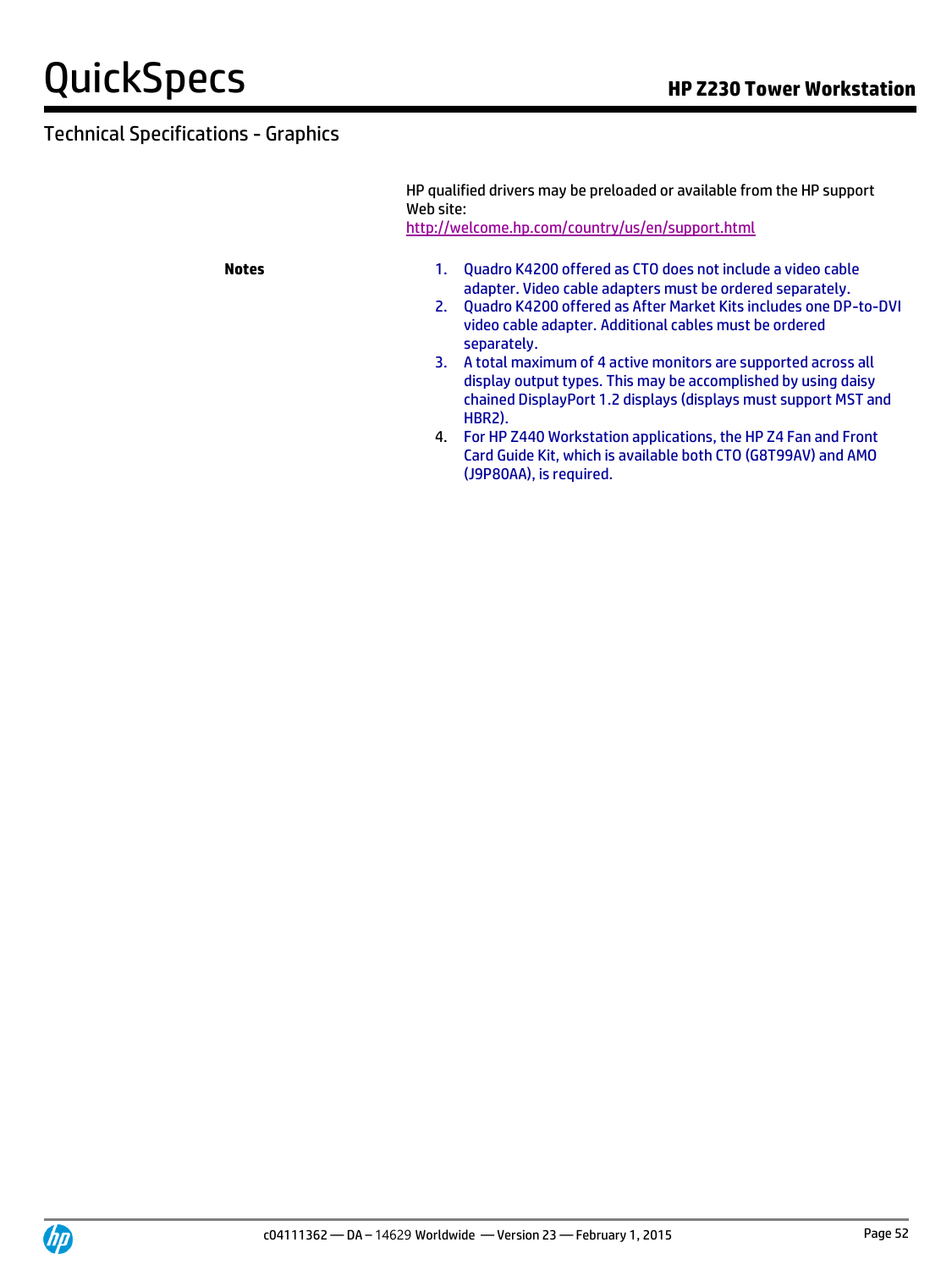### Technical Specifications - Multimedia and Audio Devices

**HP Thin USB Powered Speakers Frequency Response** (-3dB, 24-bit/96kHz input) FO to 20kHz **Dimensions** (H x W x D) Speakers: 14.52 x 9.50 x 2.45 cm (5.72 x 3.74 x 0.96 in) per speaker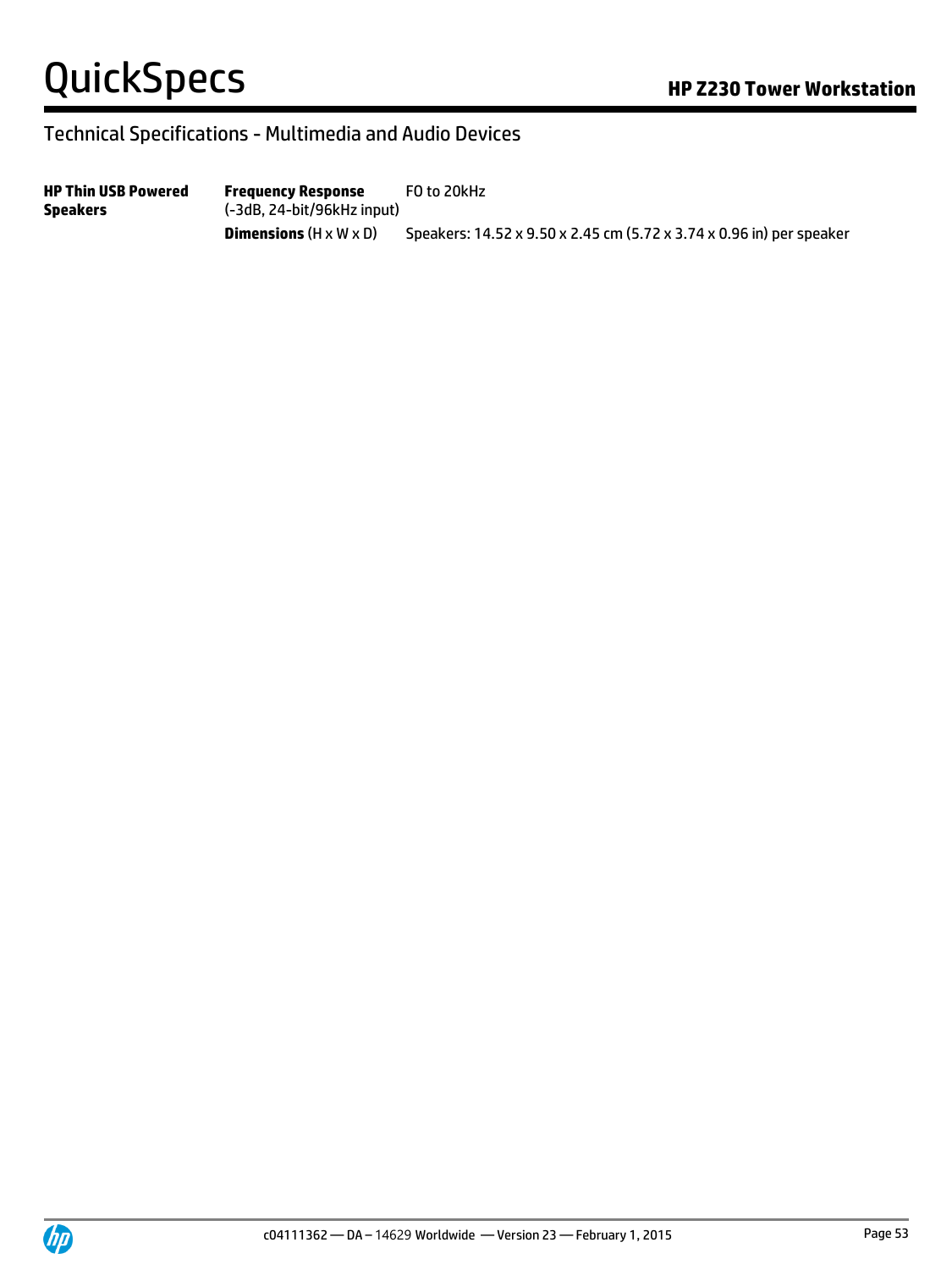| <b>HP Slim DVD-ROM Drive</b> | <b>Description</b>                         | 12.7mm high, tray-load                                                                       |                                                                                                                                                                                                                                                                                                                                                                                                                                                                                                                                                          |
|------------------------------|--------------------------------------------|----------------------------------------------------------------------------------------------|----------------------------------------------------------------------------------------------------------------------------------------------------------------------------------------------------------------------------------------------------------------------------------------------------------------------------------------------------------------------------------------------------------------------------------------------------------------------------------------------------------------------------------------------------------|
|                              | <b>Mounting Orientation</b>                | Either horizontal or vertical                                                                |                                                                                                                                                                                                                                                                                                                                                                                                                                                                                                                                                          |
|                              | <b>Interface Type</b>                      | SATA/ATAPI                                                                                   |                                                                                                                                                                                                                                                                                                                                                                                                                                                                                                                                                          |
|                              | <b>Dimensions (WxHxD)</b>                  | 128 x 14 x 128mm                                                                             |                                                                                                                                                                                                                                                                                                                                                                                                                                                                                                                                                          |
|                              | <b>Disc Capacity</b>                       | <b>DVD-ROM</b>                                                                               | Single layer: Up to 4.7 GB<br>Double layer: Up to 8.5 GB                                                                                                                                                                                                                                                                                                                                                                                                                                                                                                 |
|                              | <b>Access Times</b>                        | <b>DVD-ROM Single Layer</b>                                                                  | <110 ms (typical)                                                                                                                                                                                                                                                                                                                                                                                                                                                                                                                                        |
|                              |                                            | <b>CD-ROM Mode 1</b>                                                                         | <110 ms (typical)                                                                                                                                                                                                                                                                                                                                                                                                                                                                                                                                        |
|                              |                                            | <b>Full Stroke DVD</b>                                                                       | <230 ms (seek)                                                                                                                                                                                                                                                                                                                                                                                                                                                                                                                                           |
|                              |                                            | <b>Full Stroke CD</b>                                                                        | <220 ms (seek)                                                                                                                                                                                                                                                                                                                                                                                                                                                                                                                                           |
|                              | <b>Power</b>                               | <b>Source</b>                                                                                | SATA DC power receptacle                                                                                                                                                                                                                                                                                                                                                                                                                                                                                                                                 |
|                              |                                            | <b>DC Power Requirements</b>                                                                 | 5 VDC $\pm$ 5%-100 mV ripple p-p                                                                                                                                                                                                                                                                                                                                                                                                                                                                                                                         |
|                              |                                            | <b>DC Current</b>                                                                            | 5 VDC - <800mA typical, < 1600 mA maximum                                                                                                                                                                                                                                                                                                                                                                                                                                                                                                                |
|                              | <b>Operating Environmental Temperature</b> |                                                                                              | 41° to 122° F (5° to 50° C)                                                                                                                                                                                                                                                                                                                                                                                                                                                                                                                              |
|                              | (all conditions non-                       | <b>Relative Humidity</b>                                                                     | 10% to 80%                                                                                                                                                                                                                                                                                                                                                                                                                                                                                                                                               |
|                              | condensing)                                | <b>Maximum Wet Bulb</b><br><b>Temperature</b>                                                | 84°F (29°C)                                                                                                                                                                                                                                                                                                                                                                                                                                                                                                                                              |
|                              |                                            | <b>Operating Systems</b><br><b>Supported</b>                                                 | Windows 8 32-bit and 64-bit, Windows 7<br>Professional 32-bit and 64-bit,<br>Windows Vista Business 64*, Windows Vista<br>Business 32*, Windows Vista Home Basic 32*,<br>Windows 2000, Windows XP Professional or<br>Windows XP Home 32*.<br>Red Hat Enterprise Linux(RHEL) WS4**, 5, 6<br>Desktop/Workstation,<br>Removed reference to "Novell" because of<br>acquisition and changed product reference to<br>"SUSE Linux Enterprise Desktop 10 & 11",<br>No driver is required for this device. Native<br>support is provided by the operating system. |
| <b>HP Slim SuperMulti</b>    | <b>Description</b>                         | 12.7mm high, tray-load                                                                       |                                                                                                                                                                                                                                                                                                                                                                                                                                                                                                                                                          |
| <b>DVDRW SATA Drive</b>      | <b>Mounting Orientation</b>                | Either horizontal or vertical                                                                |                                                                                                                                                                                                                                                                                                                                                                                                                                                                                                                                                          |
|                              | <b>Interface Type</b>                      | SATA/ATAPI                                                                                   |                                                                                                                                                                                                                                                                                                                                                                                                                                                                                                                                                          |
|                              | <b>Dimensions (WxHxD)</b>                  | 128 x 14 x 128mm                                                                             |                                                                                                                                                                                                                                                                                                                                                                                                                                                                                                                                                          |
|                              | <b>Disc Formats</b>                        | DVD-RAM<br>DVD+R<br>DVD+RW<br>DVD+R DL<br><b>DVD-RDL</b><br>DVD-R<br>DVD-RW<br>CD-R<br>CD-RW |                                                                                                                                                                                                                                                                                                                                                                                                                                                                                                                                                          |
|                              | <b>Disc Capacity</b>                       | <b>DVD-ROM</b>                                                                               | 8.5 GB DL or 4.7 GB standard                                                                                                                                                                                                                                                                                                                                                                                                                                                                                                                             |
|                              |                                            | <b>Full Stroke DVD</b>                                                                       | < 230 ms (seek)                                                                                                                                                                                                                                                                                                                                                                                                                                                                                                                                          |
|                              |                                            | <b>Full Stroke CD</b>                                                                        | < 220ms (seek)                                                                                                                                                                                                                                                                                                                                                                                                                                                                                                                                           |
|                              | <b>Maximum Data Transfer</b>               | <b>CD ROM Read</b>                                                                           | CD-ROM, CD-R Up to 24X                                                                                                                                                                                                                                                                                                                                                                                                                                                                                                                                   |

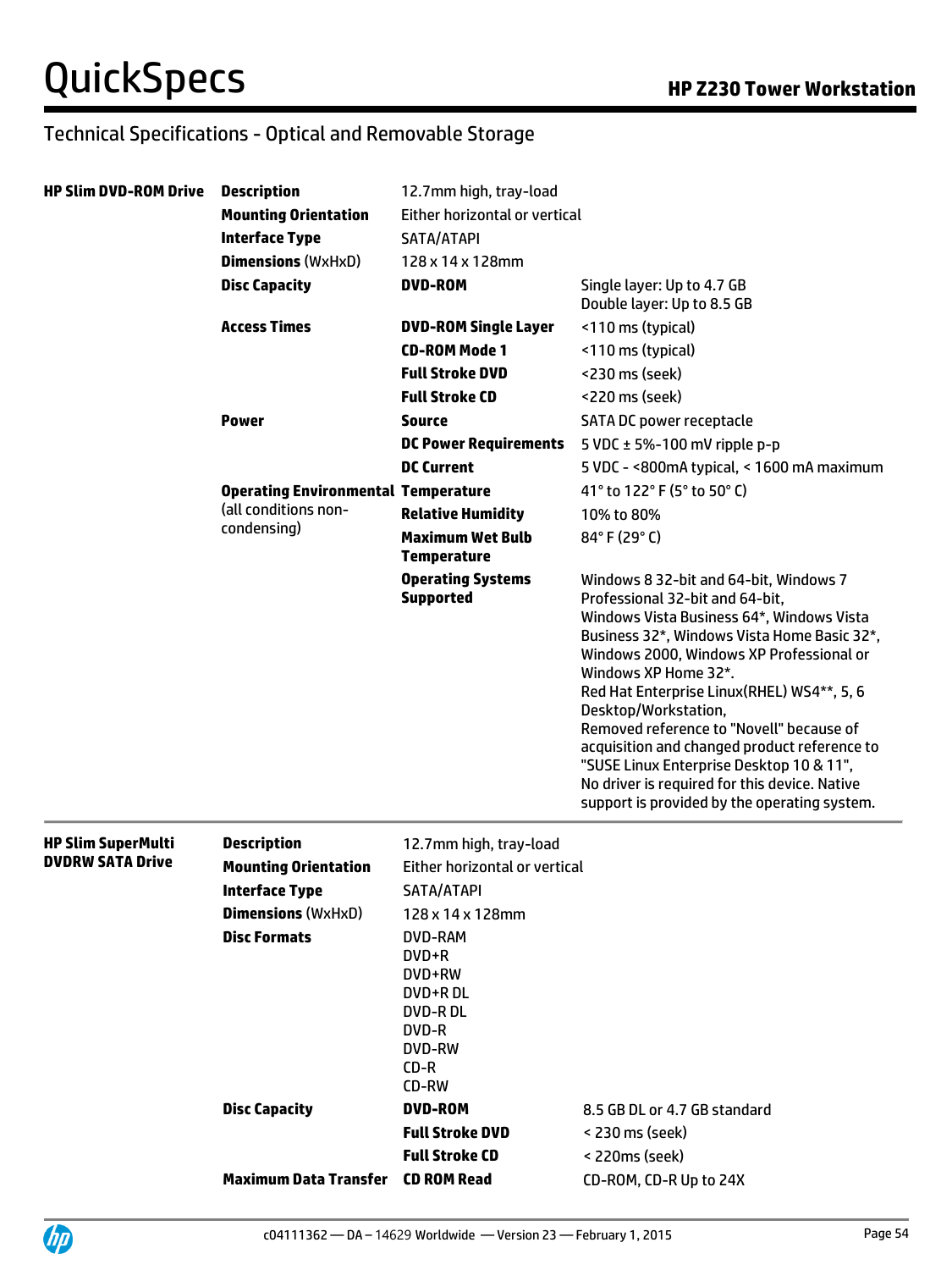| Rates                                      |                                               | CD-RW Up to 24X                                                                                                                                                                                                                                                                                                                                                                                                                                                              |          |
|--------------------------------------------|-----------------------------------------------|------------------------------------------------------------------------------------------------------------------------------------------------------------------------------------------------------------------------------------------------------------------------------------------------------------------------------------------------------------------------------------------------------------------------------------------------------------------------------|----------|
|                                            | <b>DVD ROM Read</b>                           | DVD-RAM                                                                                                                                                                                                                                                                                                                                                                                                                                                                      | Up to 8X |
|                                            |                                               | DVD+RW                                                                                                                                                                                                                                                                                                                                                                                                                                                                       | Up to 8X |
|                                            |                                               | DVD-RW                                                                                                                                                                                                                                                                                                                                                                                                                                                                       | Up to 8X |
|                                            |                                               | DVD+RDL                                                                                                                                                                                                                                                                                                                                                                                                                                                                      | Up to 8X |
|                                            |                                               | <b>DVD-RDL</b>                                                                                                                                                                                                                                                                                                                                                                                                                                                               | Up to 8X |
|                                            |                                               | DVD-ROM                                                                                                                                                                                                                                                                                                                                                                                                                                                                      | Up to 8X |
|                                            |                                               | <b>DVD-ROM DL</b>                                                                                                                                                                                                                                                                                                                                                                                                                                                            | Up to 8X |
|                                            |                                               | $DVD+R$                                                                                                                                                                                                                                                                                                                                                                                                                                                                      | Up to 8X |
|                                            |                                               | DVD-R                                                                                                                                                                                                                                                                                                                                                                                                                                                                        | Up to 8X |
| <b>Power</b>                               | <b>Source</b>                                 | SATA DC power receptacle                                                                                                                                                                                                                                                                                                                                                                                                                                                     |          |
|                                            | <b>DC Power Requirements</b>                  | 5 VDC $\pm$ 5%-100 mV ripple p-p                                                                                                                                                                                                                                                                                                                                                                                                                                             |          |
|                                            | <b>DC Current</b>                             | 5 VDC -< 800 mA typical, <1600 mA maximum                                                                                                                                                                                                                                                                                                                                                                                                                                    |          |
| <b>Operating Environmental Temperature</b> |                                               | 41° to 122° F (5° to 50° C)                                                                                                                                                                                                                                                                                                                                                                                                                                                  |          |
| (all conditions non-                       | <b>Relative Humidity</b>                      | 10% to 80%                                                                                                                                                                                                                                                                                                                                                                                                                                                                   |          |
| condensing)                                | <b>Maximum Wet Bulb</b><br><b>Temperature</b> | 84°F (29°C)                                                                                                                                                                                                                                                                                                                                                                                                                                                                  |          |
|                                            | <b>Operating Systems</b><br><b>Supported</b>  | Windows 8 32-bit and 64-bit, Windows 7<br>Professional 32-bit and 64-bit,<br>Windows Vista Business 64*, Windows Vista<br>Business 32*, Windows Vista Home Basic 32*,<br>Windows 2000, Windows XP Professional or<br>Windows XP Home 32*.<br>Red Hat Enterprise Linux(RHEL) WS4**, 5, 6<br>Desktop/Workstation<br>SUSE Linux Enterprise Desktop 10 & 11<br>No driver is required for this device. Native                                                                     |          |
|                                            | <b>Kit Contents</b>                           | support is provided by the operating system.<br>HP SATA SuperMulti DVD Writer drive, Cyberlink<br>Power2Go Software, Cyberlink PowerDVD<br>Software, installation guide, and DVD+R media.                                                                                                                                                                                                                                                                                    |          |
|                                            | <b>Approvals</b>                              | © Copyright 2013 Hewlett-Packard<br>Development Company, L.P.<br>The only warranties for HP products and<br>services are set forth in the express warranty<br>statements accompanying such products and<br>services. Nothing herein should be construed as<br>constituting an additional warranty. HP shall<br>not be liable for technical or editorial errors or<br>omissions contained herein. The information<br>contained herein is subject to change without<br>notice. |          |

|  |  | <b>HP Slim Blu-ray Writer</b> |  |
|--|--|-------------------------------|--|
|--|--|-------------------------------|--|

**Description HP Slim Blu-ray Writer Mounting Orientation** Horizontal **Interface Type** SATA **Dimensions** (WxHxD) 128 x 14 x 128mm **Disc Formats** BD-ROM

BD-R

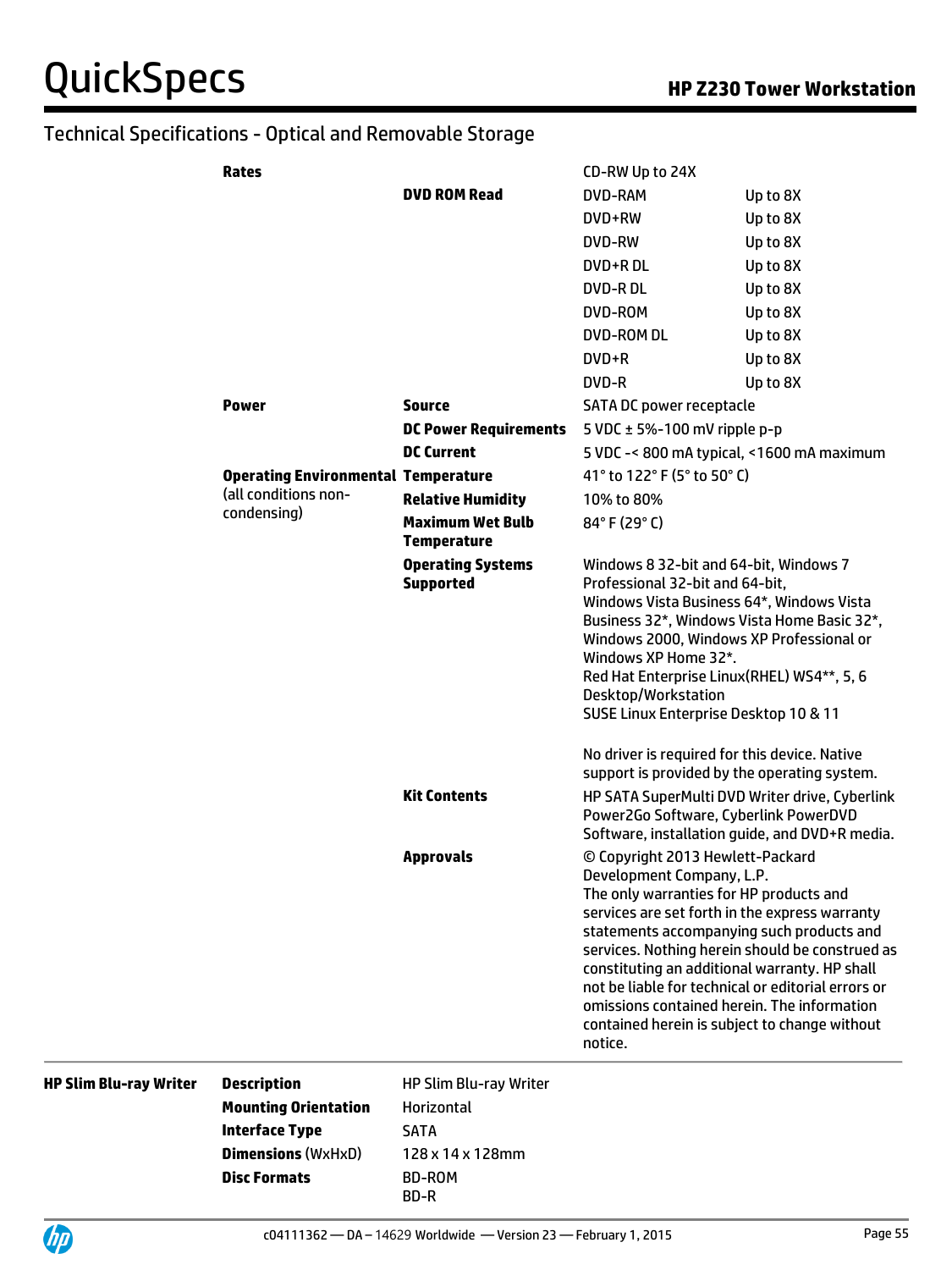|                                          | <b>BD-RE</b><br>DVD-RAM<br>DVD+R<br>DVD+RW<br>DVD+R DL<br><b>DVD-RDL</b><br>DVD-R<br>DVD-RW<br>$CD-R$<br>CD-RW |                                                                                                |                                                                                                                                          |
|------------------------------------------|----------------------------------------------------------------------------------------------------------------|------------------------------------------------------------------------------------------------|------------------------------------------------------------------------------------------------------------------------------------------|
| <b>Disc Capacity</b>                     | <b>DVD-ROM</b>                                                                                                 | 8.5 GB DL or 4.7 GB standard                                                                   |                                                                                                                                          |
|                                          | <b>CD-ROM</b>                                                                                                  | 650MB CD-ROM (Read Only)<br>700/650MB CD-Rewritable (Read & Write)<br>Write)<br>(Read & Write) | 800/700/650MB CD-Recordable (Read & Write)<br>700/650MB High Speed CD-Rewritable (Read &<br>700/650MB Ultra & Ultra+ Speed CD-Rewritable |
|                                          | <b>Blu-ray</b>                                                                                                 | 50 GB DL or 25 GB standard                                                                     |                                                                                                                                          |
| <b>Access Times</b>                      | <b>Full Stroke DVD</b>                                                                                         | < 200ms (seek)                                                                                 |                                                                                                                                          |
|                                          | <b>Full Stroke CD</b>                                                                                          | < 200ms (seek)<br>< 230ms (seek)                                                               |                                                                                                                                          |
|                                          | <b>Blu-ray</b><br><b>Startup Time (Time to</b>                                                                 | BD-ROM (SL/DL)                                                                                 | 25S / 28S                                                                                                                                |
|                                          | drive ready from tray                                                                                          | BD-R (SL/DL)                                                                                   | 25S / 28S                                                                                                                                |
|                                          | loading)                                                                                                       | BD-RE (SL/DL)                                                                                  | 25S / 28S                                                                                                                                |
|                                          |                                                                                                                | DVD-ROM (SL/DL)                                                                                | 18S/18S                                                                                                                                  |
|                                          |                                                                                                                | DVD-R (SL/DL)                                                                                  | 25S / 25S                                                                                                                                |
|                                          |                                                                                                                | DVD-RW                                                                                         | <b>25S</b>                                                                                                                               |
|                                          |                                                                                                                | DVD+R (SL/DL)                                                                                  | 25S / 25S                                                                                                                                |
|                                          |                                                                                                                | DVD+RW                                                                                         | <b>25S</b>                                                                                                                               |
|                                          |                                                                                                                | DVD-RAM                                                                                        | 45S                                                                                                                                      |
|                                          |                                                                                                                | CD-ROM                                                                                         | <b>15S</b>                                                                                                                               |
| <b>Maximum Data Transfer CD ROM Read</b> |                                                                                                                | CD-ROM                                                                                         | Up to 24X                                                                                                                                |
| Rates                                    |                                                                                                                | $CD-R$<br>CD-RW                                                                                | Up to 24X<br>Up to 24X                                                                                                                   |
|                                          | <b>DVD ROM Read</b>                                                                                            | DVD-RAM                                                                                        | Up to 8X                                                                                                                                 |
|                                          |                                                                                                                | DVD+RW                                                                                         | UUp to 8X                                                                                                                                |
|                                          |                                                                                                                | DVD-RW                                                                                         | Up to 8X                                                                                                                                 |
|                                          |                                                                                                                | DVD+R DL                                                                                       | Up to 8X                                                                                                                                 |
|                                          |                                                                                                                | DVD-RDL                                                                                        | Up to 8X                                                                                                                                 |
|                                          |                                                                                                                | DVD-ROM                                                                                        | Up to 8X                                                                                                                                 |
|                                          |                                                                                                                | DVD-ROM DL                                                                                     | Up to 8X                                                                                                                                 |
|                                          |                                                                                                                | DVD+R                                                                                          | Up to 8X                                                                                                                                 |
|                                          |                                                                                                                | DVD-R                                                                                          | Up to 8X                                                                                                                                 |
|                                          | <b>Blu-Ray</b>                                                                                                 | BD-ROM                                                                                         | Up to 6X                                                                                                                                 |
|                                          |                                                                                                                | <b>BD-ROM DL</b>                                                                               | Up to 6X                                                                                                                                 |
|                                          |                                                                                                                | BD-R                                                                                           | Up to 6X                                                                                                                                 |
|                                          |                                                                                                                | <b>BD-RDL</b>                                                                                  | Up to 6X                                                                                                                                 |
|                                          |                                                                                                                |                                                                                                |                                                                                                                                          |

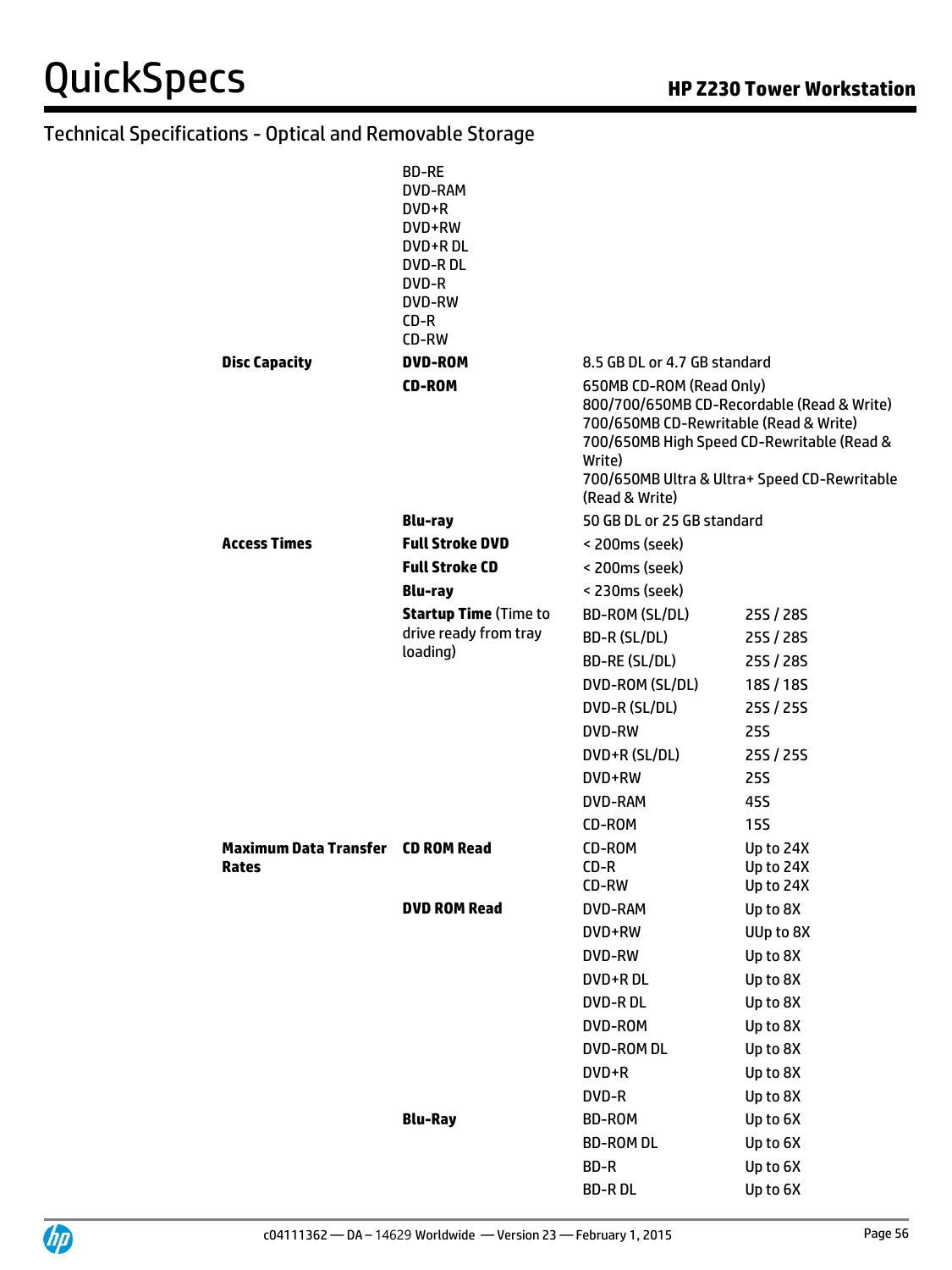|                         |                                            |                                                                                                                                                                                                                                                                                                                                                                         | BD-R                                                                                                                                                                                                                                                                                                                                                                                                  | Up to 6X                                                                                                                                  |
|-------------------------|--------------------------------------------|-------------------------------------------------------------------------------------------------------------------------------------------------------------------------------------------------------------------------------------------------------------------------------------------------------------------------------------------------------------------------|-------------------------------------------------------------------------------------------------------------------------------------------------------------------------------------------------------------------------------------------------------------------------------------------------------------------------------------------------------------------------------------------------------|-------------------------------------------------------------------------------------------------------------------------------------------|
|                         |                                            |                                                                                                                                                                                                                                                                                                                                                                         | <b>BD-RE SL/DL</b>                                                                                                                                                                                                                                                                                                                                                                                    | Up to 6X                                                                                                                                  |
|                         |                                            |                                                                                                                                                                                                                                                                                                                                                                         | <b>BD-RETL</b>                                                                                                                                                                                                                                                                                                                                                                                        | 4.8x                                                                                                                                      |
|                         | <b>Power</b>                               | <b>Source</b>                                                                                                                                                                                                                                                                                                                                                           | SATA DC power receptacle                                                                                                                                                                                                                                                                                                                                                                              |                                                                                                                                           |
|                         |                                            | <b>DC Power Requirements</b>                                                                                                                                                                                                                                                                                                                                            | 5 VDC $\pm$ 5%-100 mV ripple p-p                                                                                                                                                                                                                                                                                                                                                                      |                                                                                                                                           |
|                         |                                            | <b>DC Current</b>                                                                                                                                                                                                                                                                                                                                                       | 5 VDC -900 mA typical, 2000mA maximum                                                                                                                                                                                                                                                                                                                                                                 |                                                                                                                                           |
|                         | <b>Operating Environmental Temperature</b> |                                                                                                                                                                                                                                                                                                                                                                         | 41° to 122° F (5° to 50° C)                                                                                                                                                                                                                                                                                                                                                                           |                                                                                                                                           |
|                         | (all conditions non-                       | <b>Relative Humidity</b>                                                                                                                                                                                                                                                                                                                                                | 15% to 80%                                                                                                                                                                                                                                                                                                                                                                                            |                                                                                                                                           |
|                         | condensing)                                | <b>Maximum Wet Bulb</b><br><b>Temperature</b>                                                                                                                                                                                                                                                                                                                           | 84°F (29°C)                                                                                                                                                                                                                                                                                                                                                                                           |                                                                                                                                           |
|                         |                                            | <b>Operating Systems</b><br><b>Supported</b><br><b>Kit Contents</b>                                                                                                                                                                                                                                                                                                     | Windows 8 32-bit and 64-bit, Windows 7<br>Professional 32-bit and 64-bit,<br>Windows Vista Business 64*, Windows Vista<br>Windows 2000, Windows XP Professional or<br>Windows XP Home 32*.<br>Red Hat Enterprise Linux (RHEL) WS4, 5, 6<br>Desktop/Workstation,<br>SUSE Linux Enterprise Desktop 10 & 11<br>* No driver is required for this device. Native<br>Software, Cyberlink PowerDVD Software, | Business 32*, Windows Vista Home Basic 32*,<br>support is provided by the operating system.<br>HP Blue Laser RW Drive, Cyberlink Power2Go |
|                         | <b>Disclaimer</b>                          | As Blu-Ray is a new format containing new technologies, certain disc,<br>digital connection, compatibility and/or performance issues may arise, and<br>do not constitute defects in the product. Flawless playback on all systems<br>a DVI or HDMI digital connection and your display may require HDCP<br>support. HD-DVD movies cannot be played on this workstation. | installation guide.                                                                                                                                                                                                                                                                                                                                                                                   | is not guaranteed. In order for some Blu-Ray titles to play, they may require                                                             |
| <b>HP DVD-ROM Drive</b> | <b>Description</b>                         | 5.25-inch, half-height, tray-load                                                                                                                                                                                                                                                                                                                                       |                                                                                                                                                                                                                                                                                                                                                                                                       |                                                                                                                                           |
|                         | <b>Mounting Orientation</b>                | Either horizontal or vertical                                                                                                                                                                                                                                                                                                                                           |                                                                                                                                                                                                                                                                                                                                                                                                       |                                                                                                                                           |
|                         | <b>Interface Type</b>                      | SATA/ATAPI                                                                                                                                                                                                                                                                                                                                                              |                                                                                                                                                                                                                                                                                                                                                                                                       |                                                                                                                                           |
|                         | <b>Dimensions (WxHxD)</b>                  | 15.0 x 4.4 x 20.3 cm (5.9 x 1.7 x 8.0 in)                                                                                                                                                                                                                                                                                                                               |                                                                                                                                                                                                                                                                                                                                                                                                       |                                                                                                                                           |
|                         | <b>Disc Capacity</b>                       | <b>DVD-ROM</b>                                                                                                                                                                                                                                                                                                                                                          | 8.5 GB                                                                                                                                                                                                                                                                                                                                                                                                | Single layer: Up to 4.7 GB Double layer: Up to                                                                                            |
|                         | <b>Access Times</b>                        | <b>DVD-ROM Single Layer</b>                                                                                                                                                                                                                                                                                                                                             | < 140 ms (typical)                                                                                                                                                                                                                                                                                                                                                                                    |                                                                                                                                           |
|                         |                                            | <b>CD-ROM Mode 1</b>                                                                                                                                                                                                                                                                                                                                                    | < 125 ms (typical)                                                                                                                                                                                                                                                                                                                                                                                    |                                                                                                                                           |
|                         |                                            | <b>Full Stroke DVD</b>                                                                                                                                                                                                                                                                                                                                                  | < 250 ms (seek)                                                                                                                                                                                                                                                                                                                                                                                       |                                                                                                                                           |
|                         |                                            | <b>Full Stroke CD</b>                                                                                                                                                                                                                                                                                                                                                   | < 210 ms (seek)                                                                                                                                                                                                                                                                                                                                                                                       |                                                                                                                                           |
|                         | <b>Power</b>                               | <b>Source</b>                                                                                                                                                                                                                                                                                                                                                           | SATA DC power receptacle                                                                                                                                                                                                                                                                                                                                                                              |                                                                                                                                           |
|                         |                                            | <b>DC Power Requirements</b>                                                                                                                                                                                                                                                                                                                                            | 5 VDC $\pm$ 5%-100 mV ripple p-p<br>12 VDC ± 5%-200 mV ripple p-p                                                                                                                                                                                                                                                                                                                                     |                                                                                                                                           |
|                         |                                            | <b>DC Current</b>                                                                                                                                                                                                                                                                                                                                                       | 12 VDC - < 600 mA typical, < 1400 mA<br>maximum                                                                                                                                                                                                                                                                                                                                                       | 5 VDC - <1000 mA typical, < 1600 mA maximum                                                                                               |
|                         | <b>Operating Environmental Temperature</b> |                                                                                                                                                                                                                                                                                                                                                                         | 41° to 122° F (5° to 50° C)                                                                                                                                                                                                                                                                                                                                                                           |                                                                                                                                           |
|                         | (all conditions non-                       | <b>Relative Humidity</b>                                                                                                                                                                                                                                                                                                                                                | 10% to 90%                                                                                                                                                                                                                                                                                                                                                                                            |                                                                                                                                           |
|                         |                                            |                                                                                                                                                                                                                                                                                                                                                                         |                                                                                                                                                                                                                                                                                                                                                                                                       |                                                                                                                                           |

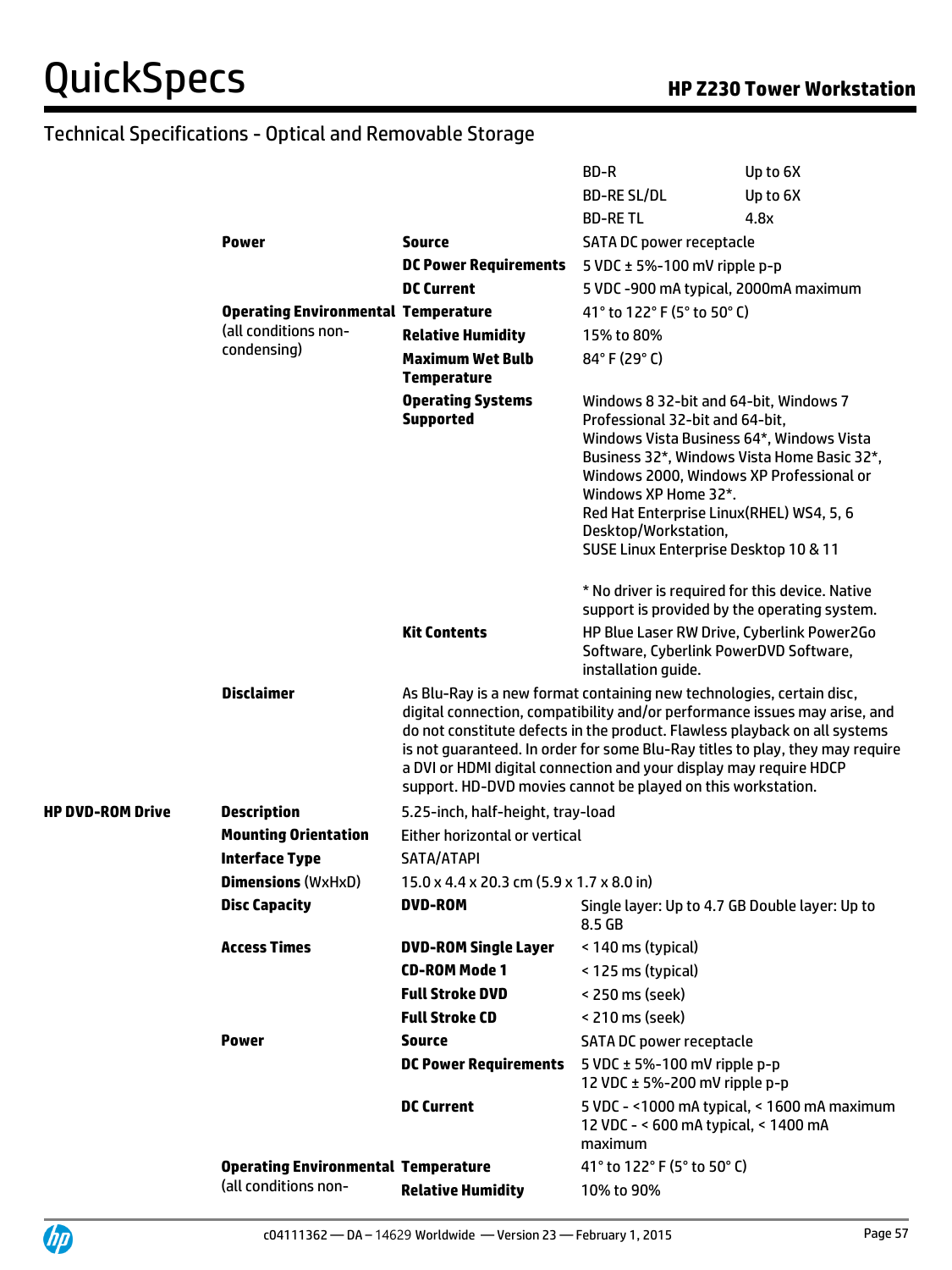|                          | condensing)                                  | <b>Maximum Wet Bulb</b><br><b>Temperature</b>                                                                | $86^{\circ}$ F (30 $^{\circ}$ C)                                                                                                                                                                                                                                                                                                                                          |                                                                                                                                             |
|--------------------------|----------------------------------------------|--------------------------------------------------------------------------------------------------------------|---------------------------------------------------------------------------------------------------------------------------------------------------------------------------------------------------------------------------------------------------------------------------------------------------------------------------------------------------------------------------|---------------------------------------------------------------------------------------------------------------------------------------------|
|                          |                                              | <b>Operating Systems</b><br><b>Supported</b>                                                                 | Windows 7 Professional 32-bit and 64-bit,<br>Windows Vista Business 64*, Windows Vista<br>Windows 2000, Windows XP Professional or<br>Windows XP Home 32*.<br>Red Hat Enterprise Linux(RHEL) WS4**, 5, 6<br>Desktop/Workstation,<br>Removed reference to "Novell" because of<br>"SUSE Linux Enterprise Desktop 10 & 11",<br>No driver is required for this device. Native | Business 32*, Windows Vista Home Basic 32*,<br>acquisition and changed product reference to<br>support is provided by the operating system. |
| <b>HP DVD+/-RW Drive</b> | <b>Description</b>                           | 5.25-inch, half-height, tray-load                                                                            |                                                                                                                                                                                                                                                                                                                                                                           |                                                                                                                                             |
|                          | <b>Mounting Orientation</b>                  | Either horizontal or vertical                                                                                |                                                                                                                                                                                                                                                                                                                                                                           |                                                                                                                                             |
|                          | <b>Interface Type</b>                        | SATA/ATAPI                                                                                                   |                                                                                                                                                                                                                                                                                                                                                                           |                                                                                                                                             |
|                          | <b>Dimensions (WxHxD)</b>                    | $15.0 \times 4.4 \times 20.3$ cm $(5.9 \times 1.7 \times 8.0)$ in                                            |                                                                                                                                                                                                                                                                                                                                                                           |                                                                                                                                             |
|                          | <b>Disc Formats</b>                          | <b>DVD-RAM</b><br>DVD+R<br>DVD+RW<br>DVD+R DL<br><b>DVD-RDL</b><br>DVD-R<br><b>DVD-RW</b><br>$CD-R$<br>CD-RW |                                                                                                                                                                                                                                                                                                                                                                           |                                                                                                                                             |
|                          | <b>Disc Capacity</b>                         | <b>DVD-ROM</b>                                                                                               | 8.5 GB DL or 4.7 GB standard                                                                                                                                                                                                                                                                                                                                              |                                                                                                                                             |
|                          |                                              | <b>Full Stroke DVD</b>                                                                                       | < 250 ms (seek)                                                                                                                                                                                                                                                                                                                                                           |                                                                                                                                             |
|                          |                                              | <b>Full Stroke CD</b>                                                                                        | < 210 ms (seek)                                                                                                                                                                                                                                                                                                                                                           |                                                                                                                                             |
|                          | <b>Maximum Data Transfer</b><br><b>Rates</b> | CD ROM Read                                                                                                  | CD-ROM, CD-R Up to 40X<br>CD-RW Up to 32X                                                                                                                                                                                                                                                                                                                                 |                                                                                                                                             |
|                          |                                              | <b>DVD ROM Read</b>                                                                                          | DVD-RAM                                                                                                                                                                                                                                                                                                                                                                   | Up to 12X                                                                                                                                   |
|                          |                                              |                                                                                                              | DVD+RW                                                                                                                                                                                                                                                                                                                                                                    | Up to 8X                                                                                                                                    |
|                          |                                              |                                                                                                              | <b>DVD-RW</b>                                                                                                                                                                                                                                                                                                                                                             | Up to 8X                                                                                                                                    |
|                          |                                              |                                                                                                              | DVD+R DL                                                                                                                                                                                                                                                                                                                                                                  | Up to 8X                                                                                                                                    |
|                          |                                              |                                                                                                              | DVD-RDL                                                                                                                                                                                                                                                                                                                                                                   | Up to 8X                                                                                                                                    |
|                          |                                              |                                                                                                              | DVD-ROM                                                                                                                                                                                                                                                                                                                                                                   | Up to 16X                                                                                                                                   |
|                          |                                              |                                                                                                              | DVD-ROM DL                                                                                                                                                                                                                                                                                                                                                                | Up to 8X                                                                                                                                    |
|                          |                                              |                                                                                                              | DVD+R                                                                                                                                                                                                                                                                                                                                                                     | Up to 16X                                                                                                                                   |
|                          |                                              |                                                                                                              | DVD-R                                                                                                                                                                                                                                                                                                                                                                     | Up to 16X                                                                                                                                   |
|                          | <b>Power</b>                                 | <b>Source</b>                                                                                                | SATA DC power receptacle                                                                                                                                                                                                                                                                                                                                                  |                                                                                                                                             |
|                          |                                              | <b>DC Power Requirements</b>                                                                                 | 5 VDC $\pm$ 5%-100 mV ripple p-p<br>12 VDC $\pm$ 5%-200 mV ripple p-p                                                                                                                                                                                                                                                                                                     |                                                                                                                                             |
|                          |                                              | <b>DC Current</b>                                                                                            |                                                                                                                                                                                                                                                                                                                                                                           | 5 VDC -1000 mA typical, 1600 mA maximum<br>12 VDC -600 mA typical, 1400 mA maximum                                                          |
|                          | <b>Operating Environmental Temperature</b>   |                                                                                                              | 41° to 122° F (5° to 50° C)                                                                                                                                                                                                                                                                                                                                               |                                                                                                                                             |
|                          | (all conditions non-                         | <b>Relative Humidity</b>                                                                                     | 10% to 90%                                                                                                                                                                                                                                                                                                                                                                |                                                                                                                                             |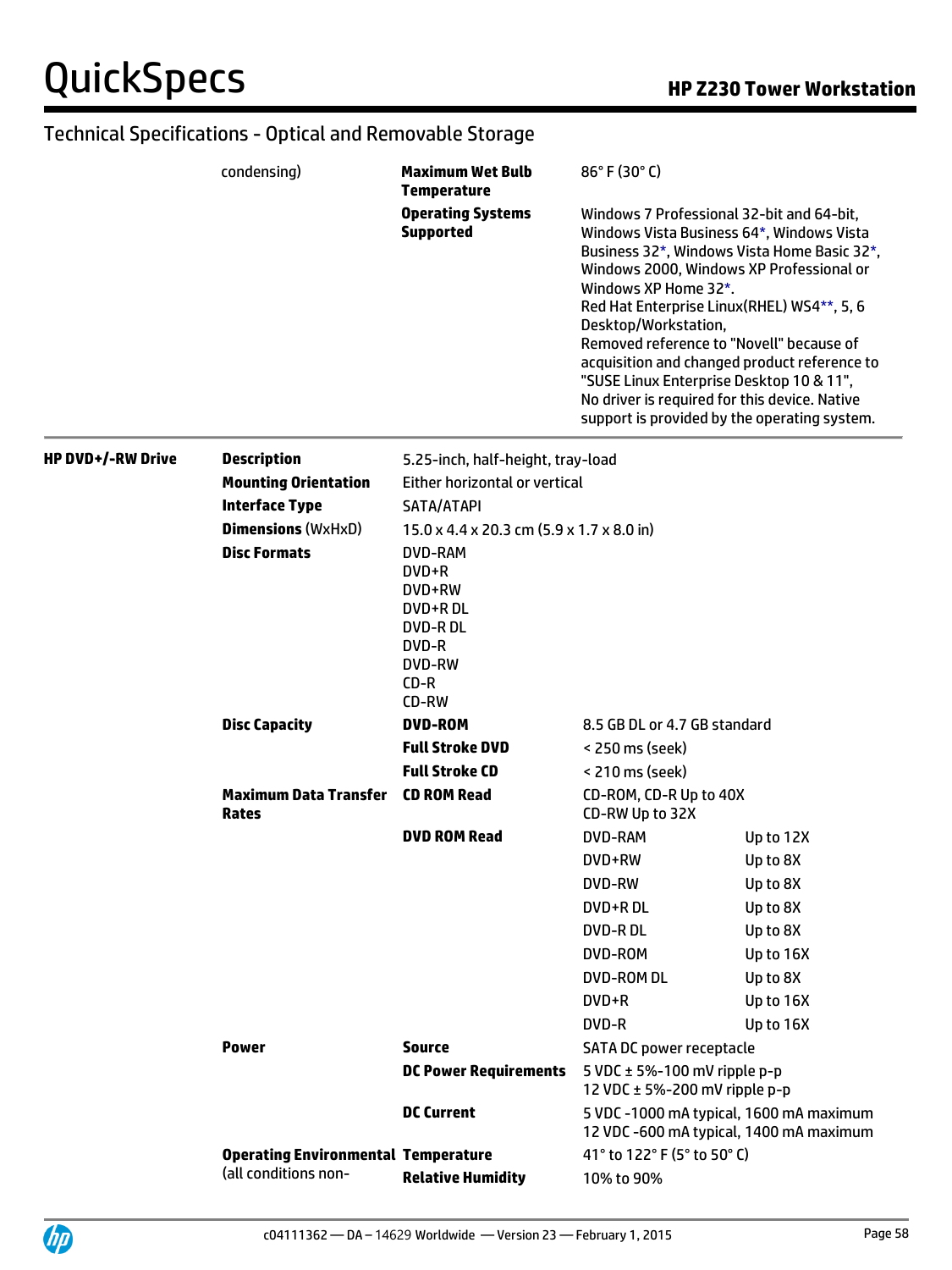UP

|                                 | condensing)                                                                             | <b>Maximum Wet Bulb</b><br><b>Temperature</b>                                                                                                                                                                                                                                                                                                                                                                                                                                                                                                                                             | 86°F (30°C)                                                                                                                                                                                                                                                                                                             |
|---------------------------------|-----------------------------------------------------------------------------------------|-------------------------------------------------------------------------------------------------------------------------------------------------------------------------------------------------------------------------------------------------------------------------------------------------------------------------------------------------------------------------------------------------------------------------------------------------------------------------------------------------------------------------------------------------------------------------------------------|-------------------------------------------------------------------------------------------------------------------------------------------------------------------------------------------------------------------------------------------------------------------------------------------------------------------------|
|                                 |                                                                                         | <b>Operating Systems</b><br><b>Supported</b>                                                                                                                                                                                                                                                                                                                                                                                                                                                                                                                                              | Windows 7 Professional 32-bit and 64-bit,<br>Windows Vista Business 64*, Windows Vista<br>Business 32*, Windows Vista Home Basic 32*,<br>Windows 2000, Windows XP Professional or<br>Windows XP Home 32*.<br>Red Hat Enterprise Linux(RHEL) WS4**, 5, 6<br>Desktop/Workstation<br>SUSE Linux Enterprise Desktop 10 & 11 |
|                                 |                                                                                         | <b>Kit Contents</b>                                                                                                                                                                                                                                                                                                                                                                                                                                                                                                                                                                       | No driver is required for this device. Native<br>support is provided by the operating system.<br>HP SATA SuperMulti DVD Writer Drive, Roxio<br>Easy Media Creator software, Intervideo<br>WinDVD Software, installation guide, and<br>DVD+R media.                                                                      |
| HP 14-in-1 Media Card<br>Reader | <b>Description</b>                                                                      | Supports MS 4-bit parallel transfer mode<br>Supports MS-PRO 4-bit parallel transfer mode<br>Supports SD 4-bit parallel transfer mode<br>Supports UHS-104 SD 4-bit card (version 3.0)                                                                                                                                                                                                                                                                                                                                                                                                      | Supports hardware ECC (Error Correction Code) function<br>Supports hardware CRC (Cyclic Redundancy Check) function<br>Supports MS PRO-HG Duo 4-bit parallel transfer mode<br>Supports CF v6.0 with PIO mode 6 and Ultra DMA 7 mode                                                                                      |
|                                 | <b>Interface Type</b>                                                                   | USB 3.0 High-speed interface                                                                                                                                                                                                                                                                                                                                                                                                                                                                                                                                                              | Note: If there is a USB2 connection, USB2 transfer speeds are supported.                                                                                                                                                                                                                                                |
|                                 | <b>Dimensions (WxHxD)</b>                                                               | $4.9 \times 4 \times 1$ in (124.5 x 101.6 x 25.4 mm)                                                                                                                                                                                                                                                                                                                                                                                                                                                                                                                                      |                                                                                                                                                                                                                                                                                                                         |
|                                 | <b>Supported Media Types</b>                                                            | CompactFlash Type I<br>CompactFlash Type II<br>Microdrive<br>Secure Digital Card (SD)<br>Secure Digital High Capacity (SDHC)<br>SD Extended Capacity Memory Card (SDXC)<br><b>Memory Stick</b><br><b>Memory Stick Select</b><br>Memory Stick Duo (MS Duo)<br>Memory Stick PRO (MS PRO)<br>Memory Stick PRO Duo (MS PRO Duo)<br><b>Memory Stick PRO-HG Duo</b><br>MagicGate Memory Stick (MG)<br><b>MagicGate Memory Stick Duo</b><br><b>Memory Stick Micro (M2)</b><br>miniSD<br>miniSD High Capacity<br>Micro SD Memory Card (MicroSD)<br>Micro SD High Capacity Memory Card (MicroSDHC) | Note: These additional media types are supported with a card adapter.                                                                                                                                                                                                                                                   |
|                                 | Operating Environmental 10°C 10% R.H. ≥ 24 hours<br>(all conditions non-<br>condensing) | 10°C 90% R.H. ≥ 24 hours<br>20°C 90% R.H. ≥ 24 hours<br>30°C 90% R.H. ≥ 24 hours<br>40°C 90% R.H. ≥ 24 hours                                                                                                                                                                                                                                                                                                                                                                                                                                                                              |                                                                                                                                                                                                                                                                                                                         |

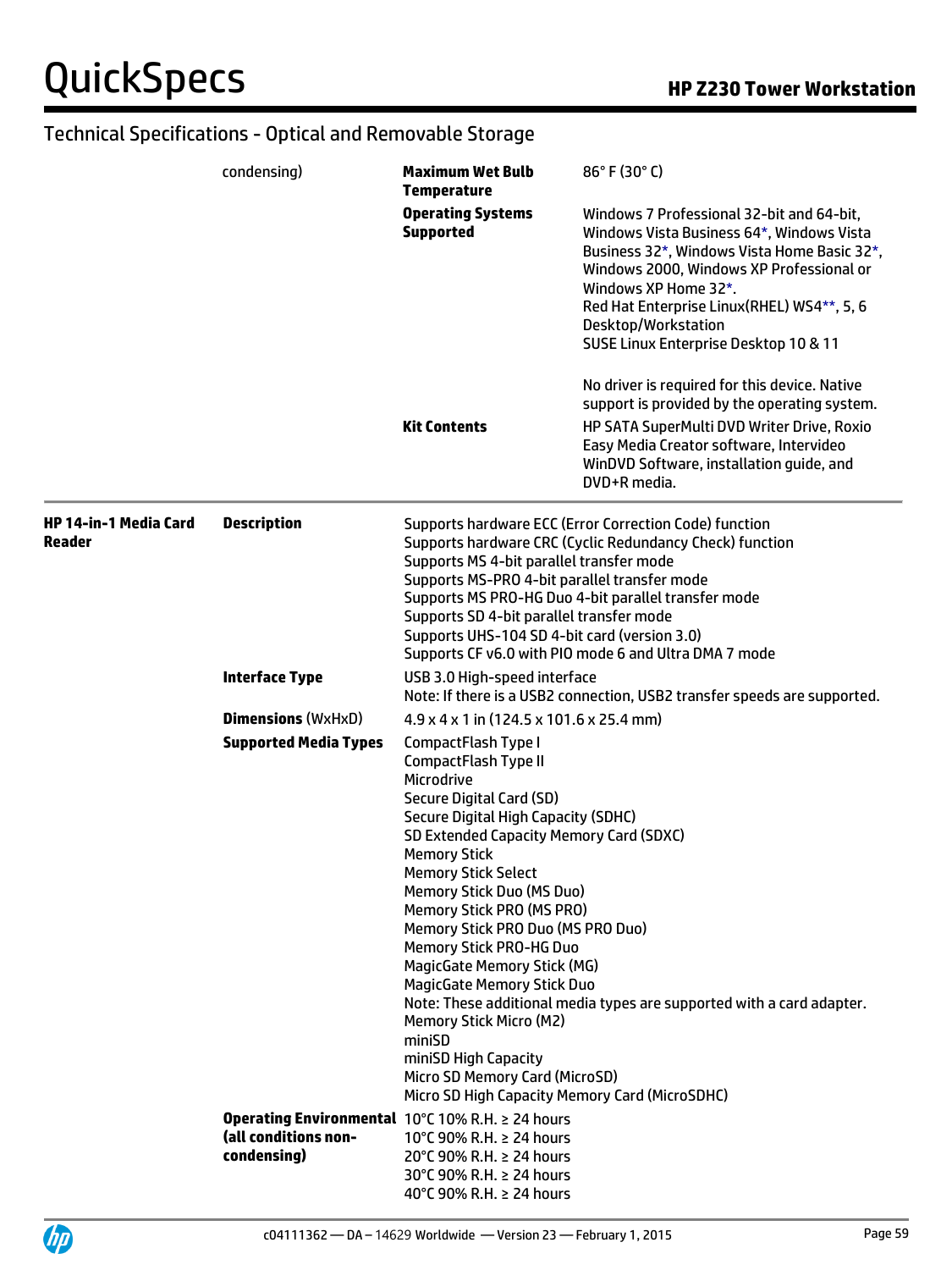|                                              | 50°C 90% R.H. ≥ 24 hours                                                                                                                                                                                                                                                                                                                                                                                                                                                                                                                                                                                                                                                                                                                                                                                                                                                                                                                                                                                                                                                                           |
|----------------------------------------------|----------------------------------------------------------------------------------------------------------------------------------------------------------------------------------------------------------------------------------------------------------------------------------------------------------------------------------------------------------------------------------------------------------------------------------------------------------------------------------------------------------------------------------------------------------------------------------------------------------------------------------------------------------------------------------------------------------------------------------------------------------------------------------------------------------------------------------------------------------------------------------------------------------------------------------------------------------------------------------------------------------------------------------------------------------------------------------------------------|
|                                              | 50°C 10% R.H. ≥ 24 hours                                                                                                                                                                                                                                                                                                                                                                                                                                                                                                                                                                                                                                                                                                                                                                                                                                                                                                                                                                                                                                                                           |
|                                              | Extremes:<br>140°F (60°C) @ 80% R.H. for 96 hours<br>-22°F (-30°C) @ 20% R.H. for 48 hours<br>No power applied<br>Delta °C < 1.0°C/min<br>Delta % R.H. < 1.5% R.H./min<br>Note: Test Parameters/Conditions - Power applied, unit operating on<br>system ±5%                                                                                                                                                                                                                                                                                                                                                                                                                                                                                                                                                                                                                                                                                                                                                                                                                                        |
| <b>Operating Systems</b><br><b>Supported</b> | Windows 8 Pro (64-bit)*<br>Windows 8 (64-bit)*<br>Windows 7 Ultimate (32-bit)**<br>Windows 7 Ultimate (64-bit)**<br>Windows 7 Professional (32-bit)**<br>Windows 7 Professional (64-bit)**<br>Windows 7 Home Basic**<br>Windows 7 Home Premium (32-bit)**<br>Windows 7 Home Premium (64-bit)**<br><b>Windows Vista Business 64</b><br><b>Windows Vista Business 32</b><br><b>Windows Vista Home Basic 32</b><br><b>Windows XP Professional</b><br>Windows XP Home 32<br>No driver is required for this device. Native support is provided by the<br>operating system.<br>Note: Not all features are available in all editions of Windows 8. Systems<br>may require upgraded and/orseparately purchased hardware, drivers<br>and/or software to take full advantage of Windows 8functionality. See<br>http://www.microsoft.com.<br>Note: Not all features are available in all editions of Windows 7. This<br>system may require upgraded and/orseparately purchased hardware to<br>take full advantage of Windows 7 functionality. See<br>http://www.microsoft.com/windows/windows-7/ for details. |
| <b>Kit Contents</b>                          | Media card reader, 5.25" bracket/rails/bezel, Install Guide, IO & Security                                                                                                                                                                                                                                                                                                                                                                                                                                                                                                                                                                                                                                                                                                                                                                                                                                                                                                                                                                                                                         |
|                                              | Software and Documentation CD                                                                                                                                                                                                                                                                                                                                                                                                                                                                                                                                                                                                                                                                                                                                                                                                                                                                                                                                                                                                                                                                      |
| <b>Approvals</b>                             | USB-IF, WHQL, Compliant with USB Mass Storage Class Bulk only                                                                                                                                                                                                                                                                                                                                                                                                                                                                                                                                                                                                                                                                                                                                                                                                                                                                                                                                                                                                                                      |

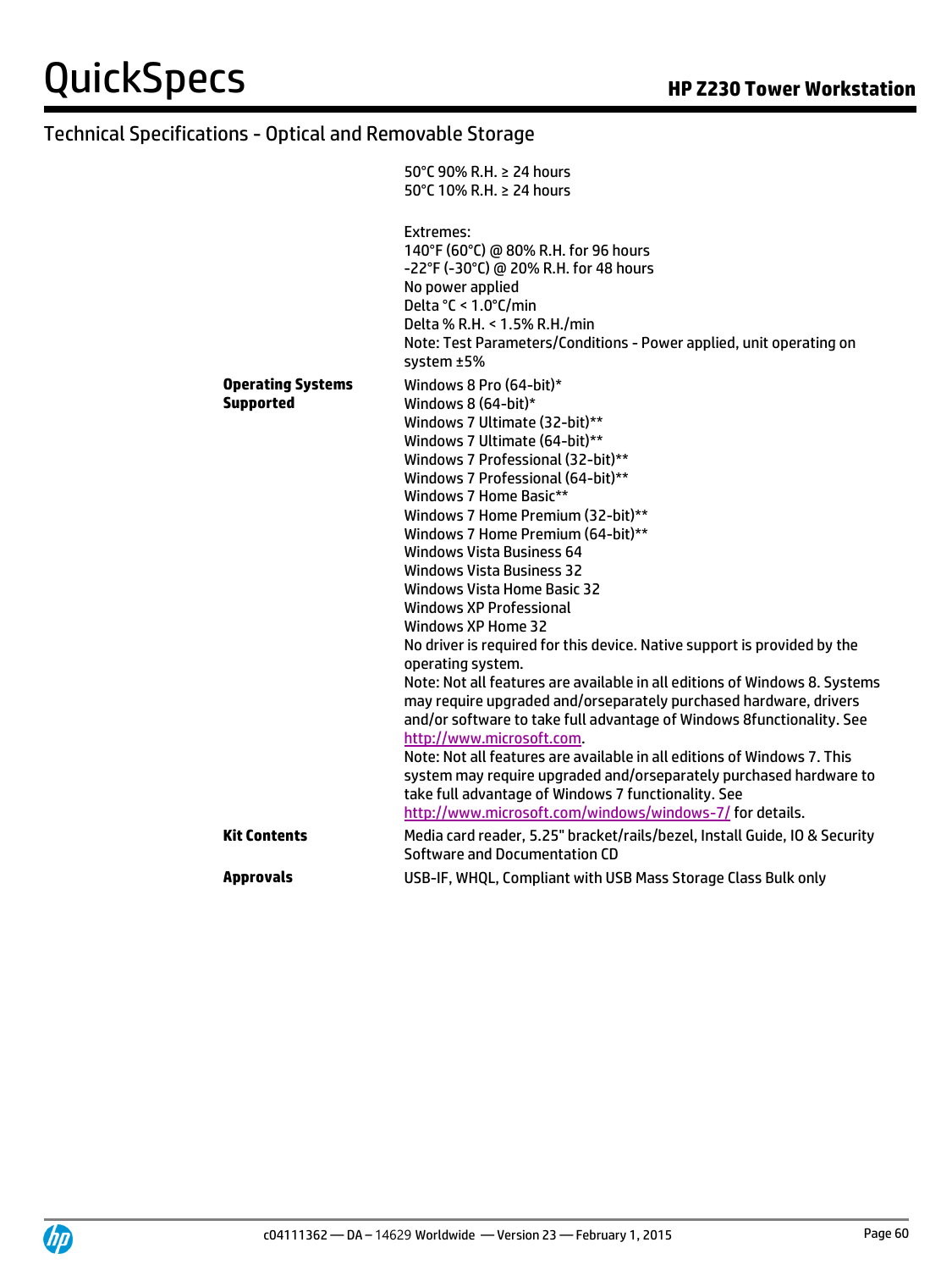UP

### Technical Specifications - Controller Cards

| <b>HP IEEE 1394b FireWire</b>               | <b>Data Transfer Rate</b>                      | Supports up to 800 Mb/s                                                                                                                                                                                                 |
|---------------------------------------------|------------------------------------------------|-------------------------------------------------------------------------------------------------------------------------------------------------------------------------------------------------------------------------|
| PCIe Card                                   | <b>Devices Supported</b>                       | IEEE-1394 compliant devices                                                                                                                                                                                             |
|                                             | <b>Bus Type</b>                                | PCIe card full height PCIe slots                                                                                                                                                                                        |
|                                             | <b>Ports</b>                                   | Two IEEE-1394b external 9-Pin connectors (Rear)                                                                                                                                                                         |
|                                             | <b>Internal Connectors</b>                     | One 10-Pin header connector                                                                                                                                                                                             |
|                                             | <b>System Requirements</b>                     | Windows 8.1 64-bit, Windows 7 Professional 32-bit and 64-bit, SLED 11<br>and RHEL 6. Intel i5 series or higher processor, min 2GB of RAM, 20GB Hard<br>Drive, CD-ROM drive, built in sound system, Available PCIe slot. |
|                                             |                                                | <b>Temperature - Operating</b> $50^{\circ}$ to $131^{\circ}$ F (10 $^{\circ}$ to 55 $^{\circ}$ C)                                                                                                                       |
|                                             | <b>Temperature - Storage</b>                   | -22° to 140° F (-30° to 60° C)                                                                                                                                                                                          |
|                                             | <b>Relative Humidity -</b><br><b>Operating</b> | 20% to 80%                                                                                                                                                                                                              |
|                                             | <b>Compliances</b>                             | FCC Part 15B, cULus 60950, CE Mark EN55022B(1995)/EN55024-1998 STD,<br>Taiwan BSMI CNS13438, Korea MIC                                                                                                                  |
|                                             | <b>Operating Systems</b><br><b>Supported</b>   | Windows 8.1 64-bit, Windows 7 Professional 32-bit and 64-bit                                                                                                                                                            |
| HP Thunderbolt-2 PCIe 1- Data Transfer Rate |                                                | Supports up to 20 Gb/s (20,000 Mb/s)                                                                                                                                                                                    |
| port I/O Card                               | <b>Devices Supported</b>                       | Thunderbolt™ certified devices                                                                                                                                                                                          |
|                                             | <b>Bus Type</b>                                | PCIe card, full or half height PCIe slots                                                                                                                                                                               |
|                                             | <b>Ports</b>                                   | One Thunderbolt™ 2 external 20-Pin output connectors (Rear)<br>One full size DisplayPort input connector (Rear)                                                                                                         |
|                                             | <b>Internal Connectors</b>                     | One 5-Pin header connector                                                                                                                                                                                              |
|                                             | <b>System Requirements</b>                     | Genuine Windows 7 Professional 64-bit, Genuine Windows 8.1 64-bit, Intel<br>i5 series or higher processor, 4-GB RAM, 20-GB Hard Drive, available PCIe<br>slot.                                                          |
|                                             | <b>Temperature - Operating</b>                 | 50° to 131° F (10° to 55° C)                                                                                                                                                                                            |
|                                             | <b>Temperature - Storage</b>                   | -22° to 140° F (-30° to 60° C)                                                                                                                                                                                          |
|                                             | <b>Relative Humidity -</b><br><b>Operating</b> | 20% to 80%                                                                                                                                                                                                              |
|                                             | <b>Compliances</b>                             | FCC Part 15B, cULus 60950, CE Mark EN55022B(1995)/EN55024-1998 STD,<br>Taiwan BSMI CNS13438, Korea MIC                                                                                                                  |
|                                             | <b>Operating Systems</b><br><b>Supported</b>   | Genuine Windows 7 Professional 64-bit, Genuine Windows 8.1 64-bit.                                                                                                                                                      |
|                                             | <b>Kit Contents</b>                            | HP Thunderbolt <sup>™</sup> 2 PCIe 1-port I/O Card, full height and half height<br>bulkhead bracket, DisplayPort cable, GPIO (General-Purpose Input/Output)<br>cables(2), Installation documentation and warranty card. |
|                                             | <b>Data Transfer Rate</b>                      | Supports up to 20 Gb/s (20,000 Mb/s)                                                                                                                                                                                    |
|                                             | <b>Devices Supported</b>                       | Thunderbolt™ certified devices                                                                                                                                                                                          |
|                                             | <b>Bus Type</b>                                | PCIe card, full or half height PCIe slots                                                                                                                                                                               |
|                                             | <b>Ports</b>                                   | One Thunderbolt™ 2 external 20-Pin output connectors (Rear)<br>One full size DisplayPort input connector (Rear)                                                                                                         |
|                                             | <b>Internal Connectors</b>                     | One 5-Pin header connector                                                                                                                                                                                              |
|                                             | <b>System Requirements</b>                     | Genuine Windows 7 Professional 64-bit, Genuine Windows 8.1 64-bit, Intel<br>i5 series or higher processor, 4-GB RAM, 20-GB Hard Drive, available PCIe<br>slot.                                                          |
|                                             |                                                | Temperature - Operating 50° to 131° F (10° to 55° C)                                                                                                                                                                    |
|                                             | <b>Temperature - Storage</b>                   | $-22^{\circ}$ to 140° F (-30° to 60° C)                                                                                                                                                                                 |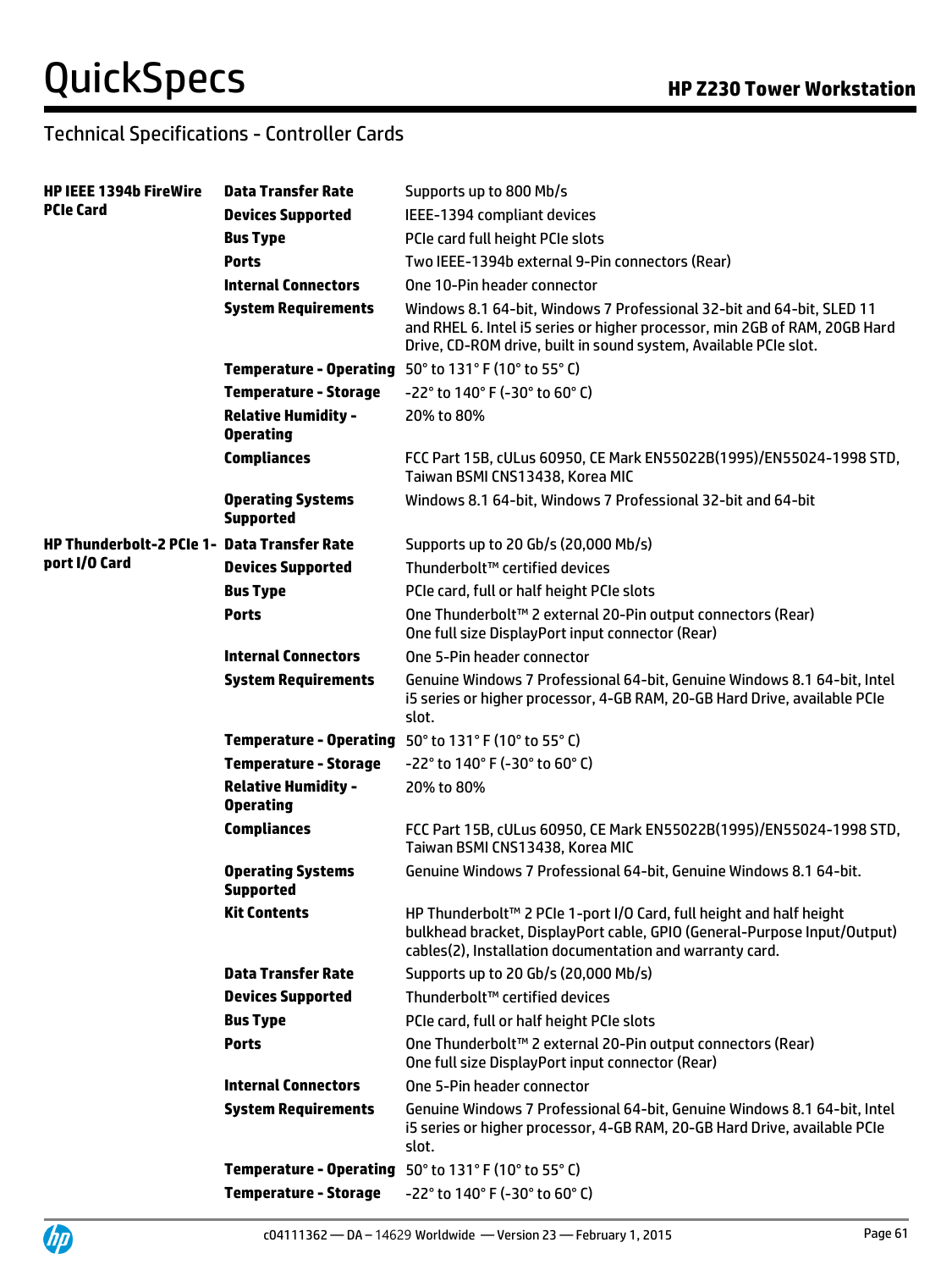### Technical Specifications - Controller Cards

| <b>Relative Humidity -</b><br><b>Operating</b> | 20% to 80%                                                                                                                                                                                                  |
|------------------------------------------------|-------------------------------------------------------------------------------------------------------------------------------------------------------------------------------------------------------------|
| <b>Compliances</b>                             | FCC Part 15B, cULus 60950, CE Mark EN55022B(1995)/EN55024-1998 STD,<br>Taiwan BSMI CNS13438, Korea MIC                                                                                                      |
| <b>Operating Systems</b><br><b>Supported</b>   | Genuine Windows 7 Professional 64-bit, Genuine Windows 8.1 64-bit.                                                                                                                                          |
| <b>Kit Contents</b>                            | HP Thunderbolt™ 2 PCIe 1-port I/O Card, full height and half height<br>bulkhead bracket, DisplayPort cable, GPIO (General-Purpose Input/Output)<br>cables(2), Installation documentation and warranty card. |

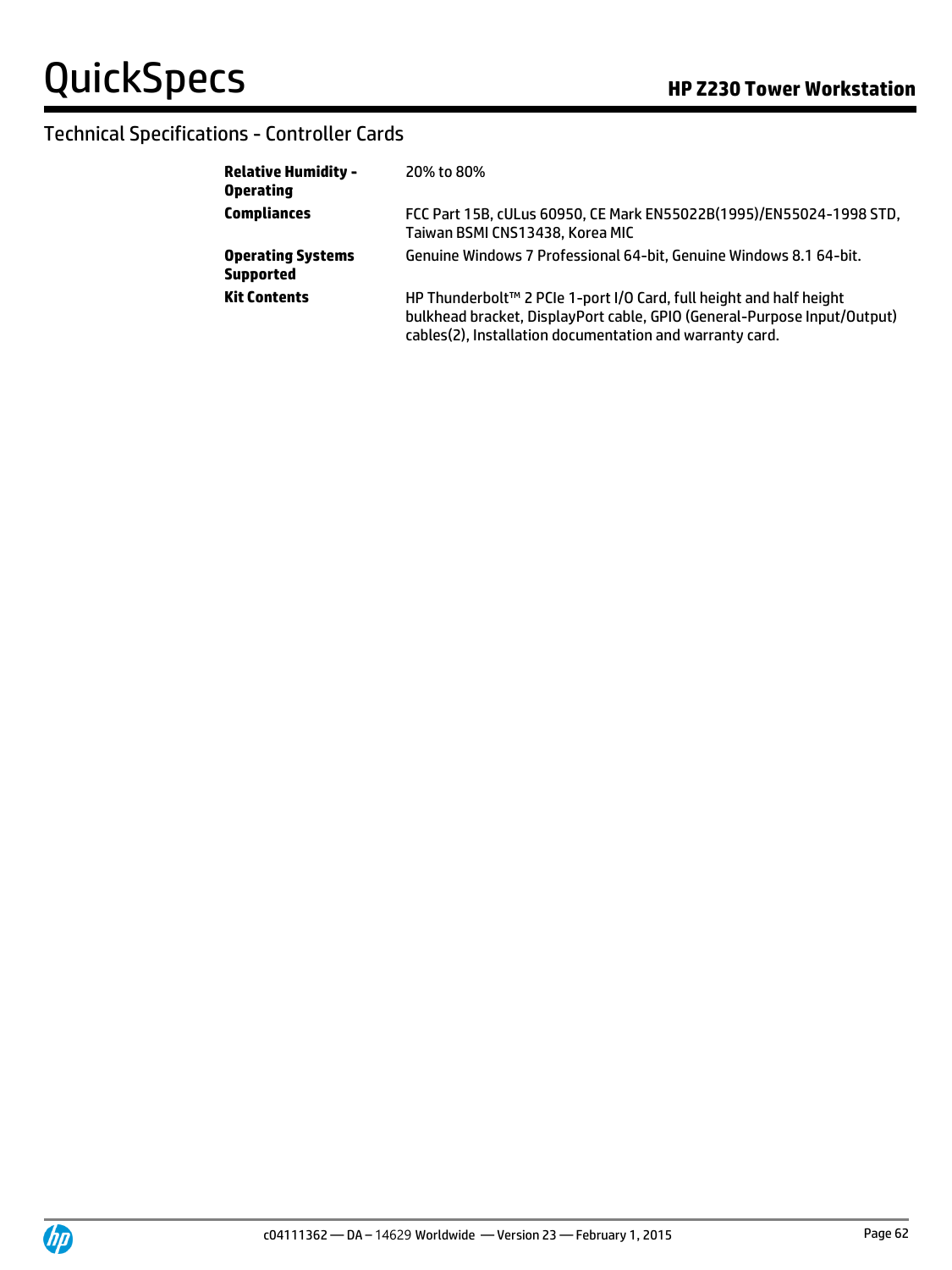### Technical Specifications - Networking and Communications

| Integrated Intel I217LM<br><b>PCIe GbE Controller (Intel</b><br>vPro with Intel AMT 9.0) | <b>Connector</b>                          | $RJ-45$                                                                                                                                                                                                                           |
|------------------------------------------------------------------------------------------|-------------------------------------------|-----------------------------------------------------------------------------------------------------------------------------------------------------------------------------------------------------------------------------------|
|                                                                                          | <b>Controller</b>                         | Intel I217LM GbE platform LAN connect networking controller                                                                                                                                                                       |
|                                                                                          | <b>Memory</b>                             | 3 KB Tx and 3KB Rx FIFO packet buffer memory                                                                                                                                                                                      |
|                                                                                          | <b>Data Rates Supported</b>               | 10/100/1000 Mbps                                                                                                                                                                                                                  |
|                                                                                          | <b>Compliance</b>                         | 802.1as/1588, 802.1p, 802.1Q, 802.3, 802.3ab, 802.3az, 802.3i, 802.3u,<br>802.3z                                                                                                                                                  |
|                                                                                          | <b>Bus Architecture</b>                   | <b>PCI Express and SMBus</b>                                                                                                                                                                                                      |
|                                                                                          | <b>Data Transfer Mode</b>                 | PCIe-based interface for active state operation (SO state) and SMBus for<br>host and management traffic (Sx low power state)                                                                                                      |
|                                                                                          | <b>Power Requirement</b>                  | Requires 3.3V (integrated regulators for core Vdc)                                                                                                                                                                                |
|                                                                                          | <b>Boot ROM Support</b>                   | Yes                                                                                                                                                                                                                               |
|                                                                                          | <b>Network Transfer Mode</b>              | Full-duplex; Half-duplex (not supported for the 1000BASE-T transceiver)                                                                                                                                                           |
|                                                                                          | <b>Network Transfer Rate</b>              | 10BASE-T (half-duplex) 10 Mbps<br>10BASE-T (full-duplex) 20 Mbps<br>100BASE-TX (half-duplex) 100 Mbps<br>100BASE-TX (full-duplex) 200 Mbps<br>1000BASE-T (full-duplex) 2000 Mbps                                                  |
|                                                                                          |                                           | Management Capabilities vPro, WOL, auto MDI crossover, PXE, iSCSI Boot, Muti-port teaming, RSS,<br>ACPI, Advanced cable diagnostic, loopback modes,<br>AMT 9.0 support, Circuit Breaker, VLAN, Multicast Listener Discovery (MLD) |
| <b>HP X520 10GbE Dual Port Hardware Certifications</b><br><b>Adapter</b>                 |                                           | FCC B, UL, CE, VCCI, BSMI, CTICK, KCC                                                                                                                                                                                             |
| <b>HP 10GbE SFP+ SR</b>                                                                  | <b>Operating Temperature</b>              | 0°C to 45°C (32°F to 113°F)                                                                                                                                                                                                       |
| <b>Transceiver</b>                                                                       | <b>Operating Humidity</b>                 | 0% to 85%, noncondensing                                                                                                                                                                                                          |
|                                                                                          | <b>Dimensions</b> $(H \times W \times D)$ | $0.47(h) \times 0.54(w) \times 2.19(d)$ inches                                                                                                                                                                                    |

(1.19 x 1.38 x 5.57 cm)

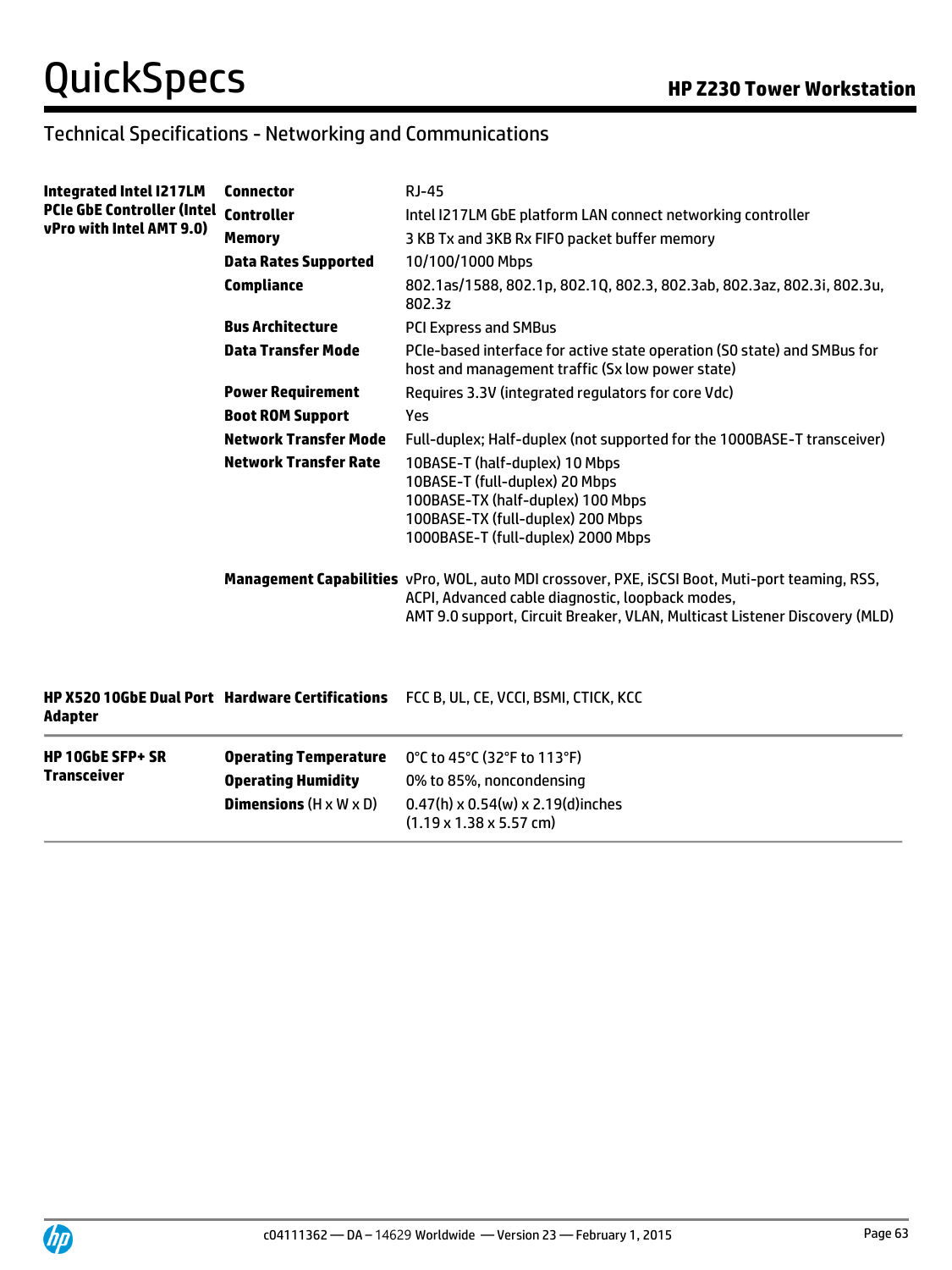### Summary of Changes

| <b>Date of change:</b>  | <b>Version History:</b> |         | <b>Description of change:</b>                                   |
|-------------------------|-------------------------|---------|-----------------------------------------------------------------|
| June 1                  | v17 to v18              | Added   | IdNumber                                                        |
| Sept 4                  | From v18 to v19         | Added   | New and updated components, drives, GPU cards, and networking   |
| November 1, 2014        | From y19 to y20         | Added   | NVIDIA Quadro K620 2GB Graphics, NVIDIA Quadro K2200 4GB        |
|                         |                         |         | Graphics, HP 15-in-1 Media Card Reader, Ubuntu Linux 14.04      |
|                         |                         | Removed | Intel® Xeon® processor E3-1270v3, Intel® Xeon® processor E3-    |
|                         |                         |         | 1230v3, Intel® Core™ i7-4771 processor, Intel® Core™ i3-4330    |
|                         |                         |         | processor, Intel® Pentium® G3220 processor, NVIDIA Quadro 410   |
|                         |                         |         | 512MB Graphics, HP 14-in-1 Media Card Reader, Genuine           |
|                         |                         |         | Windows® 7 Ultimate 64-bit, Genuine Windows® 7 Home Premium     |
|                         |                         |         | 32-bit, Genuine Windows® 7 Home Premium 64-bit                  |
| December 1, 2014        | From $v20$ to $v21$     | Removed | NVIDIA Quadro K4200 4GB Graphics                                |
| January 1, 2014         | From y21 to y22         | Removed | Core i7, i5 and Intel Pentium Processors, 250, 500 and 1TB SATA |
|                         |                         |         | 10k rpm HDDs                                                    |
| <b>February 1, 2015</b> | From $v22$ to $v23$     | Added   | Overview Operative Systems, Supported components, Graphics:     |
|                         |                         |         | AMD FirePro W5100 4GB Graphics, AMD FirePro W7100 8GB           |
|                         |                         |         | Graphics, NVIDIA Quadro K4200 4GB Graphics                      |